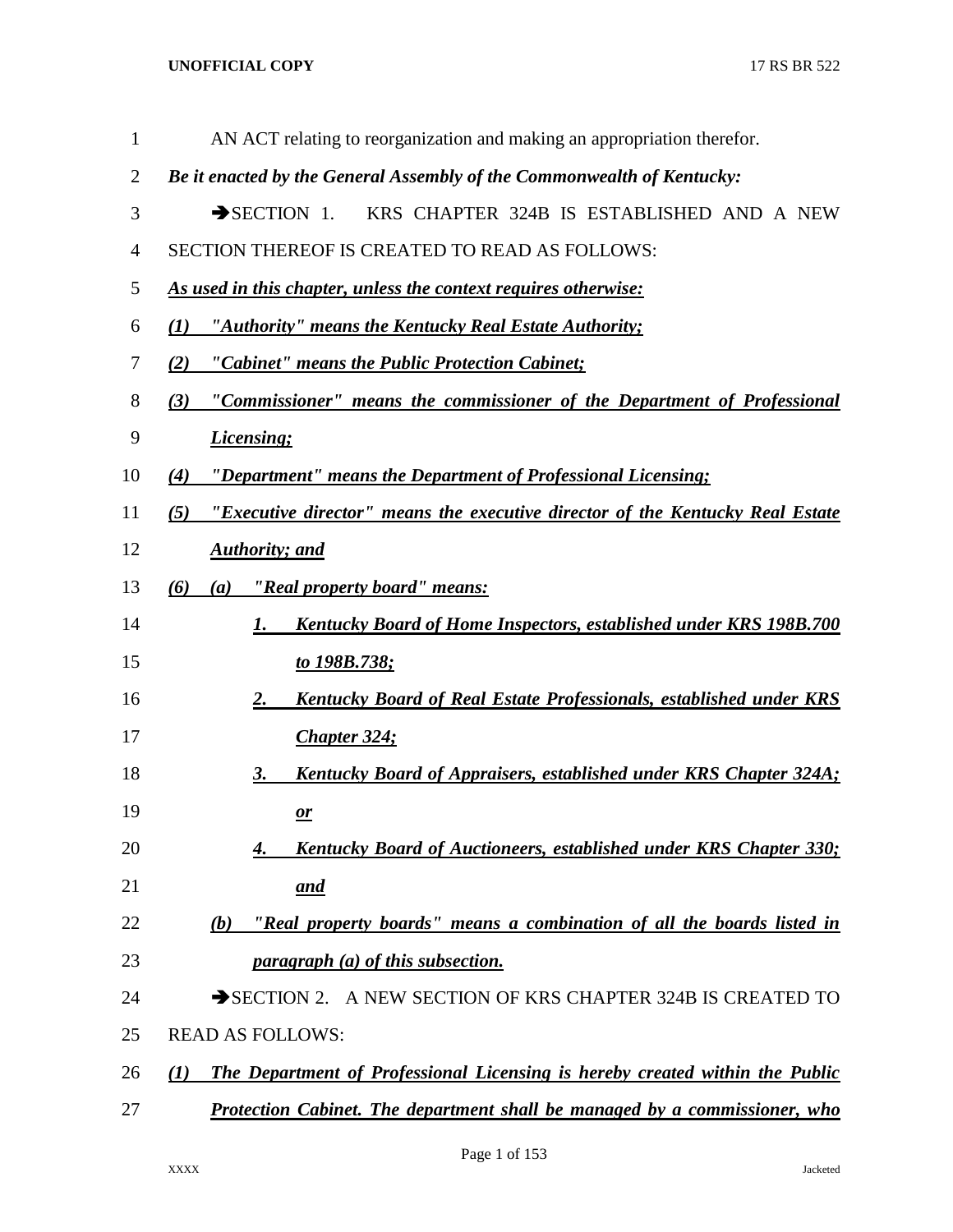| $\mathbf{1}$   |                  | shall be appointed by the Governor. The department, in addition to its other            |
|----------------|------------------|-----------------------------------------------------------------------------------------|
| $\overline{2}$ |                  | duties as designated by law, shall supervise and have power and authority over          |
| 3              |                  | the Kentucky Real Estate Authority and the real property boards.                        |
| 4              | (2)              | The department may charge the authority and the real property boards a                  |
| 5              |                  | reasonable amount for the department's administrative services.                         |
| 6              | (3)              | Within thirty (30) days after the effective date of this Act, the commissioner shall    |
| 7              |                  | issue written statements indicating the specific responsibilities of each real          |
| 8              |                  | property board, real property board member, and real property board staff               |
| 9              |                  | member.                                                                                 |
| 10             |                  | A NEW SECTION OF KRS CHAPTER 324B IS CREATED TO<br>$\rightarrow$ SECTION 3.             |
| 11             |                  | <b>READ AS FOLLOWS:</b>                                                                 |
| 12             | $\mathcal{L}(I)$ | All administrative regulations promulgated by the real property boards or their         |
| 13             |                  | predecessors shall be deemed retroactively promulgated by the commissioner on           |
| 14             |                  | the date the administrative regulations were originally promulgated. All                |
| 15             |                  | <i>administrative regulations previously promulgated by the real property boards or</i> |
| 16             |                  | their predecessors shall remain in full effect and shall be administered by the         |
| 17             |                  | department, or by the authority and the real property boards, as determined by          |
| 18             |                  | the commissioner consistent with this section. Any actions under this subsection        |
| 19             |                  | shall conform to KRS 13A.312.                                                           |
| 20             | (2)              | The commissioner shall promulgate administrative regulations necessary to carry         |
| 21             |                  | out the provisions of:                                                                  |
| 22             |                  | <u>KRS 198B.700 to 198B.738, relating to home inspectors;</u><br>(a)                    |
| 23             |                  | <b>KRS</b> Chapter 324, relating to real estate professionals;<br>(b)                   |
| 24             |                  | (c)<br>KRS Chapter 324A, relating to appraisers; and                                    |
| 25             |                  | <b>KRS</b> Chapter 330, relating to auctioneers.<br>(d)                                 |
| 26             | (3)              | The commissioner shall not promulgate any administrative regulation relating to         |
| 27             |                  | a real property board or its area of jurisdiction unless that real property board       |

Page 2 of 153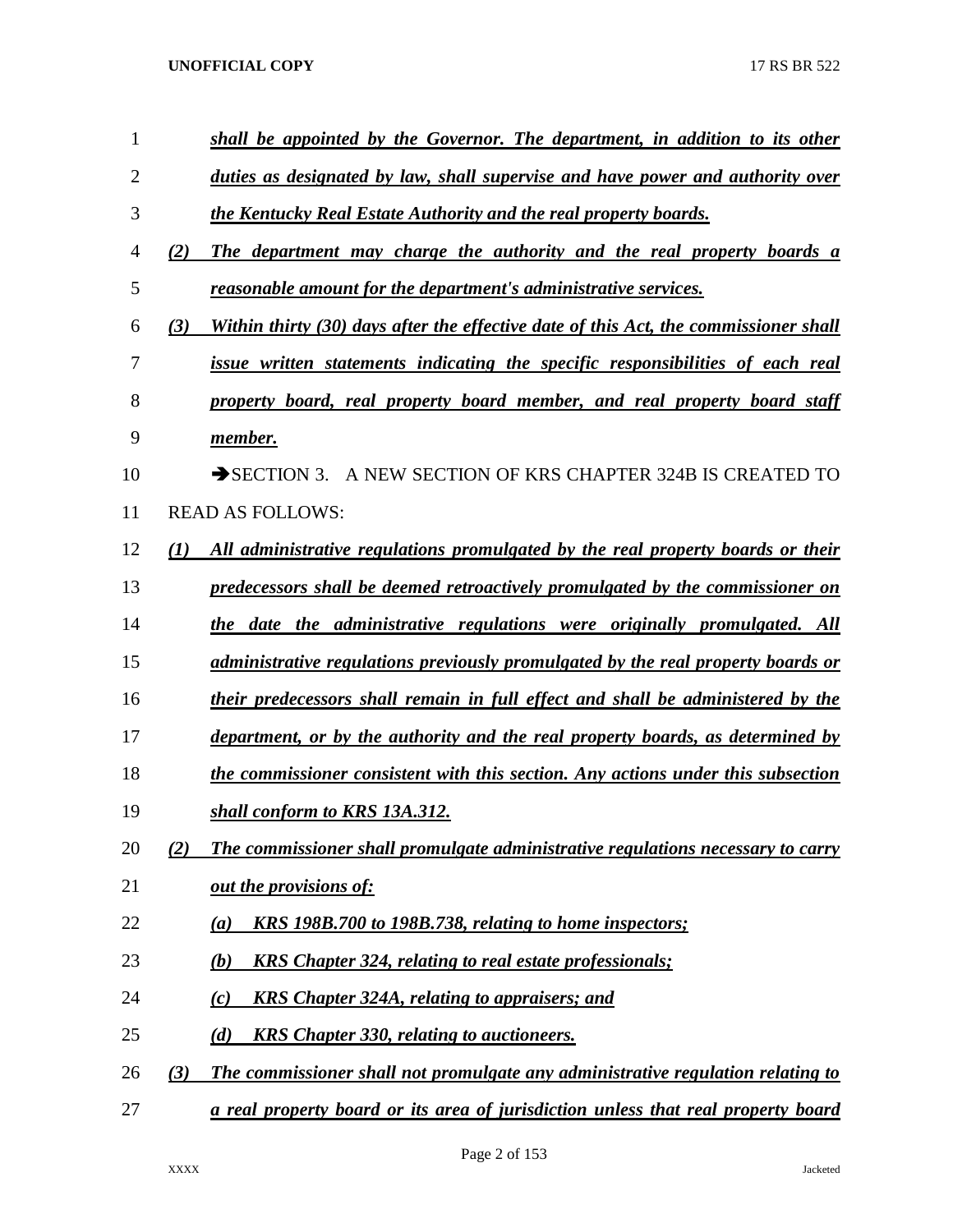| 1  |     | first adopts the proposed actions relating to the administrative regulation.             |
|----|-----|------------------------------------------------------------------------------------------|
| 2  |     | SECTION 4. A NEW SECTION OF KRS CHAPTER 324B IS CREATED TO                               |
| 3  |     | <b>READ AS FOLLOWS:</b>                                                                  |
| 4  | (I) | The Kentucky Real Estate Authority is hereby created within the Department of            |
| 5  |     | <b>Professional Licensing.</b>                                                           |
| 6  | (2) | The authority shall be managed by an executive director, who shall be appointed          |
| 7  |     | by the secretary of the Public Protection Cabinet, with prior written approval           |
| 8  |     | from the Governor.                                                                       |
| 9  | (3) | The authority shall be composed of the following five (5) ex officio voting              |
| 10 |     | members:                                                                                 |
| 11 |     | The executive director; and<br>(a)                                                       |
| 12 |     | The chairs of each of the four (4) real property boards.<br>(b)                          |
| 13 | (4) | The executive director shall serve as chair of the authority, with the authority's       |
| 14 |     | members annually selecting a vice chair to act in the chair's absence. The               |
| 15 |     | executive director shall not vote in any matter requiring a vote of the authority        |
| 16 |     | unless there is a tie vote among the other present and voting authority members          |
| 17 |     | on that matter.                                                                          |
| 18 | (5) | <b>The authority shall meet as often as necessary to perform its responsibilities.</b> A |
| 19 |     | <i>majority of the members shall constitute a quorum to conduct business.</i>            |
| 20 | (6) | A member shall forfeit office and be automatically removed as a member of the            |
| 21 |     | <i>authority if the member misses three (3) consecutive meetings or misses more</i>      |
| 22 |     | than twenty-five percent $(25\%)$ of the meetings held over the previous twelve (12)     |
| 23 |     | month period.                                                                            |
| 24 | (7) | Voting members of the authority shall be compensated no more than three                  |
| 25 |     | hundred dollars (\$300) per day for official business, subject to an annual              |
| 26 |     | maximum of six thousand dollars (\$6,000). Members shall be reimbursed for all           |
| 27 |     | expenses paid and incurred in the discharge of official business consistent with         |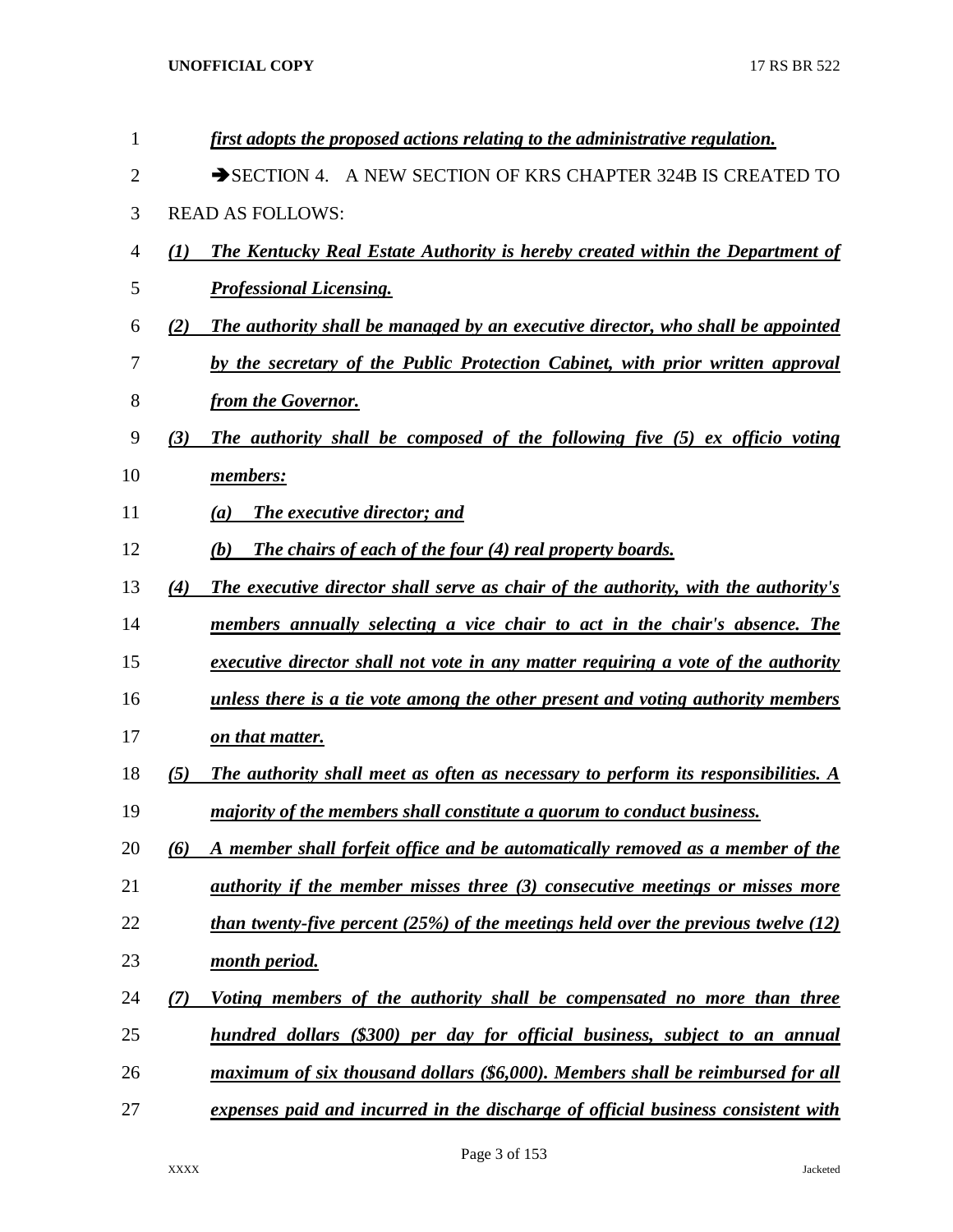| the reimbursement policy for state employees. The executive director shall not           |  |  |  |  |  |  |  |  |  |
|------------------------------------------------------------------------------------------|--|--|--|--|--|--|--|--|--|
| receive any additional compensation for his or her service as a member of the            |  |  |  |  |  |  |  |  |  |
| <i>authority. Compensation and expenses for authority members permitted by this</i>      |  |  |  |  |  |  |  |  |  |
| subsection shall be in addition to any compensation and expenses the authority           |  |  |  |  |  |  |  |  |  |
| member receives for that member's service on his or her respective real property         |  |  |  |  |  |  |  |  |  |
| board.                                                                                   |  |  |  |  |  |  |  |  |  |
| SECTION 5. A NEW SECTION OF KRS CHAPTER 324B IS CREATED TO                               |  |  |  |  |  |  |  |  |  |
| <b>READ AS FOLLOWS:</b>                                                                  |  |  |  |  |  |  |  |  |  |
| The authority shall:<br>(I)                                                              |  |  |  |  |  |  |  |  |  |
| Oversee the following:<br>(a)                                                            |  |  |  |  |  |  |  |  |  |
| <b>The Kentucky Board of Home Inspectors in fulfilling its duties under</b><br>1.        |  |  |  |  |  |  |  |  |  |
| <b>KRS Chapter 198B;</b>                                                                 |  |  |  |  |  |  |  |  |  |
| 2.<br><b>The Kentucky Board of Real Estate Professionals in fulfilling its</b>           |  |  |  |  |  |  |  |  |  |
| duties under KRS Chapter 324;                                                            |  |  |  |  |  |  |  |  |  |
| 3.<br><b>The Kentucky Board of Appraisers in fulfilling its duties under KRS</b>         |  |  |  |  |  |  |  |  |  |
| <b>Chapter 324A; and</b>                                                                 |  |  |  |  |  |  |  |  |  |
| <b>The Kentucky Board of Auctioneers in fulfilling its duties under KRS</b><br>4.        |  |  |  |  |  |  |  |  |  |
| Chapter 330;                                                                             |  |  |  |  |  |  |  |  |  |
| <b>Establish and maintain necessary offices within this state. The authority,</b><br>(b) |  |  |  |  |  |  |  |  |  |
| the real property boards, and the employees of the authority and the real                |  |  |  |  |  |  |  |  |  |
| property boards shall all be consolidated into one (1) physical location;                |  |  |  |  |  |  |  |  |  |
| Make available for public inspection all decisions, opinions, and<br>(c)                 |  |  |  |  |  |  |  |  |  |
| interpretations formulated or used by the authority in discharging its                   |  |  |  |  |  |  |  |  |  |
| <u>functions;</u>                                                                        |  |  |  |  |  |  |  |  |  |
| Publicize the functions and purposes of the authority and the real property<br>(d)       |  |  |  |  |  |  |  |  |  |
| boards;                                                                                  |  |  |  |  |  |  |  |  |  |
| Obtain office space, furniture, stationery, utilities, and other necessary<br>(e)        |  |  |  |  |  |  |  |  |  |
|                                                                                          |  |  |  |  |  |  |  |  |  |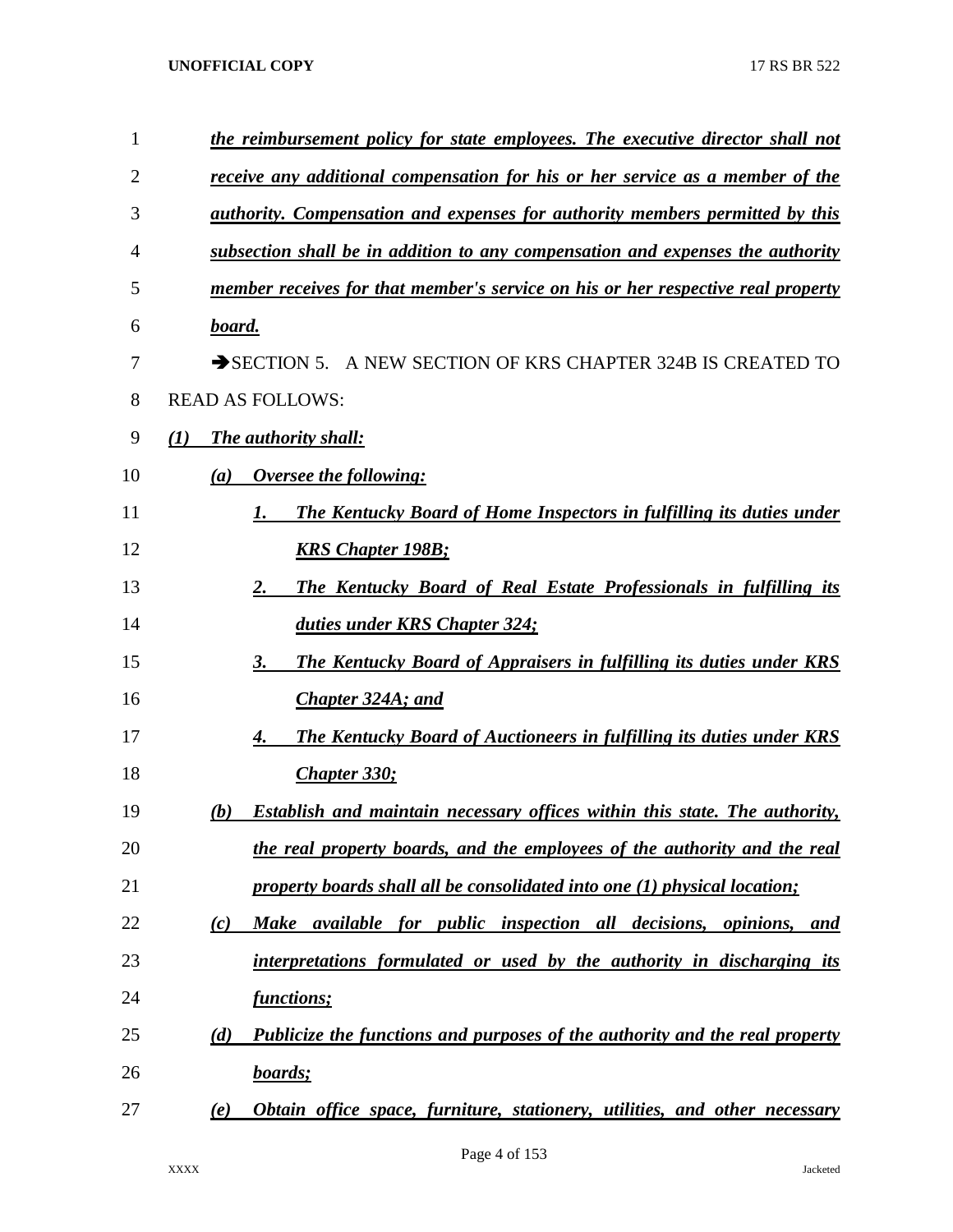| $\mathbf{1}$ |     | <i>items for itself and the real property boards at their consolidated facility;</i>                   |
|--------------|-----|--------------------------------------------------------------------------------------------------------|
| 2            |     | (f)<br>Provide appropriate administrative staffing for the real property boards;                       |
| 3            |     | Charge the real property boards a reasonable amount for the authority's<br>$\left( \mathbf{g} \right)$ |
| 4            |     | <i><u>administrative services;</u></i>                                                                 |
| 5            |     | (h)<br>Not impose a fine against a licensee who is licensed by one (1) of the real                     |
| 6            |     | property boards unless the real property board that licenses the person has                            |
| 7            |     | previously approved the imposition of the fine;                                                        |
| 8            |     | Delegate any of its power and authority to its employees; and<br>(i)                                   |
| 9            |     | <b>Promptly approve or deny requests for board members and board staff to</b><br>(i)                   |
| 10           |     | attend and travel to and from meetings and events relevant to the board or                             |
| 11           |     | to the industry the board represents.                                                                  |
| 12           | (2) | With the approval of the commissioner, the executive director and his or her staff                     |
| 13           |     | may enlist assistance to implement the duties and responsibilities of the authority                    |
| 14           |     | by entering into agreements with any:                                                                  |
| 15           |     | <b>State agency or political subdivision of the state;</b><br>(a)                                      |
| 16           |     | (b)<br><b>Postsecondary institution; or</b>                                                            |
| 17           |     | Other person or entity.<br>(c)                                                                         |
| 18           | (3) | <b>Each real property board shall submit an annual budget to the authority. The</b>                    |
| 19           |     | real property board budget shall go into effect if approved by a majority vote of                      |
| 20           |     | the authority.                                                                                         |
| 21           | (4) | Any licensure denial, suspension, or revocation and any other penalty<br>(a)                           |
| 22           |     | issued by the real property boards may be appealed to the authority within                             |
| 23           |     | thirty (30) days of the appealable action. No officer or employee of the                               |
| 24           |     | cabinet, department, or authority shall attempt to influence or interfere with                         |
| 25           |     | <u>any real property board's disciplinary decisions or proceedings.</u>                                |
| 26           |     | Upon receipt of an appeal, the authority shall schedule the matter for an<br>(b)                       |
| 27           |     | administrative hearing that shall be conducted in accordance with KRS                                  |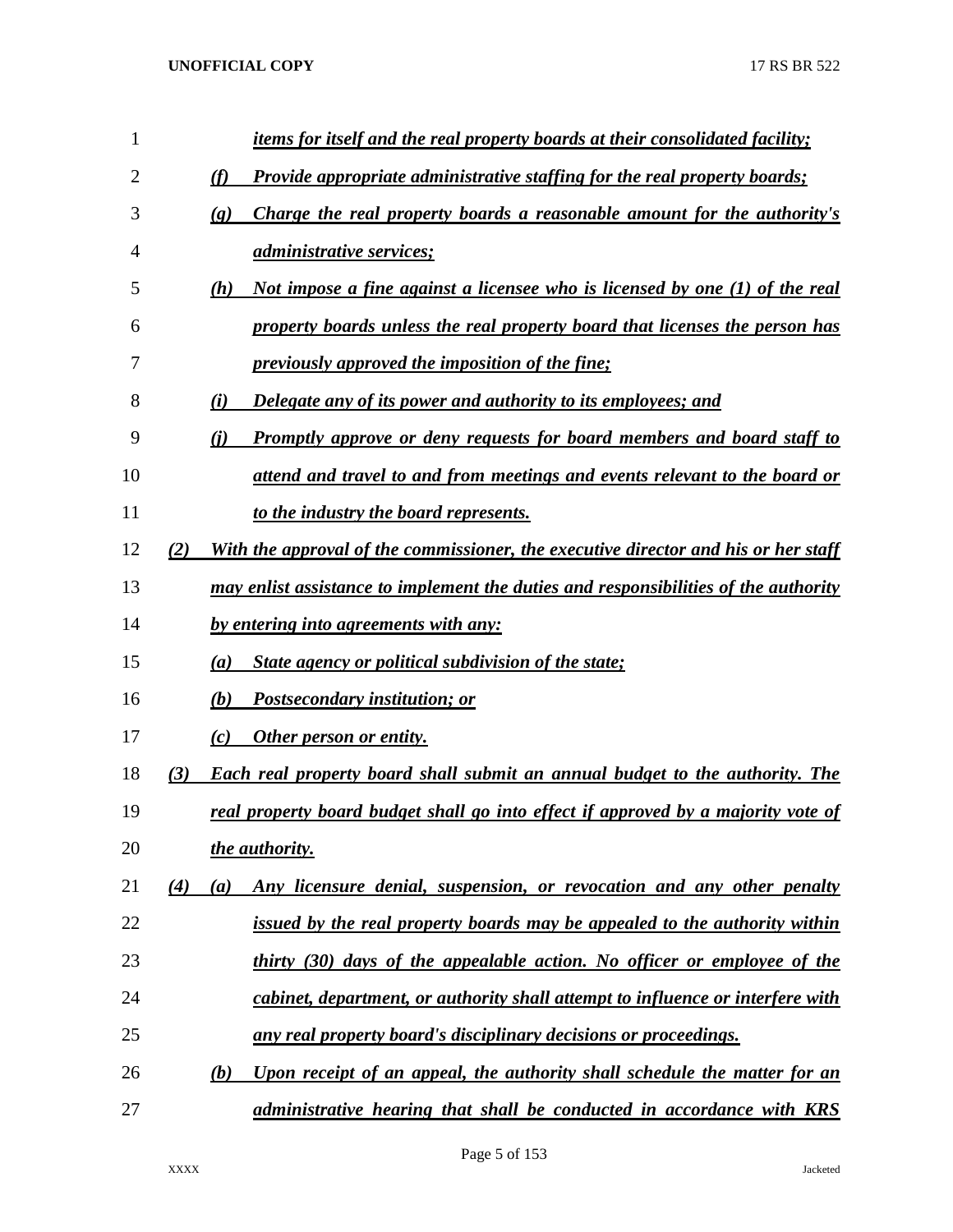| 1              | <b>Chapter 13B. The authority may assign a hearing officer to hear the appeal.</b>            |
|----------------|-----------------------------------------------------------------------------------------------|
| $\overline{2}$ | If the authority assigns a hearing officer, the authority shall retain the                    |
| 3              | <u>authority to issue a final order.</u>                                                      |
| 4              | An aggrieved party may appeal a final order of the authority to the Franklin<br>(c)           |
| 5              | Circuit Court pursuant to KRS Chapter 13B within thirty (30) days after the                   |
| 6              | <i>issuance of the order.</i>                                                                 |
| 7              | SECTION 6. A NEW SECTION OF KRS CHAPTER 324B IS CREATED TO                                    |
| 8              | <b>READ AS FOLLOWS:</b>                                                                       |
| 9              | The secretary of the Public Protection Cabinet shall serve as the appointing<br>(I)           |
| 10             | <u>authority for all personnel of the authority and the real property boards.</u>             |
| 11             | The authority shall employ administrative coordinators, who shall carry out the<br>(2)        |
| 12             | administrative functions and day-to-day operations of the real property boards.               |
| 13             | <b>The maximum number of administrative coordinators shall be one (1) for each</b>            |
| 14             | real property board. Administrative coordinators shall be exempted from the                   |
| 15             | classified service.                                                                           |
| 16             | SECTION 7. A NEW SECTION OF KRS CHAPTER 324B IS CREATED TO                                    |
| 17             | <b>READ AS FOLLOWS:</b>                                                                       |
| 18             | <b>The executive director shall:</b>                                                          |
| 19             | Serve as chair of the authority;<br>(1)                                                       |
| 20             | Carry out the policy and program directives of the authority;<br>(2)                          |
| 21             | (3)<br><b>Be responsible for the day-to-day operations of the authority;</b>                  |
| 22             | <b>Prepare annual reports on the authority's activities;</b><br>(4)                           |
| 23             | Delegate any power to authority employees and contractors;<br>(5)                             |
| 24             | Have at least ten $(10)$ years of experience in one $(1)$ of the professions under the<br>(6) |
| 25             | jurisdiction of the authority and a real property board, and shall be active in that          |
| 26             | profession at the time of his or her appointment as the executive director; and               |
| 27             | Perform all other duties assigned by law.<br>(7)                                              |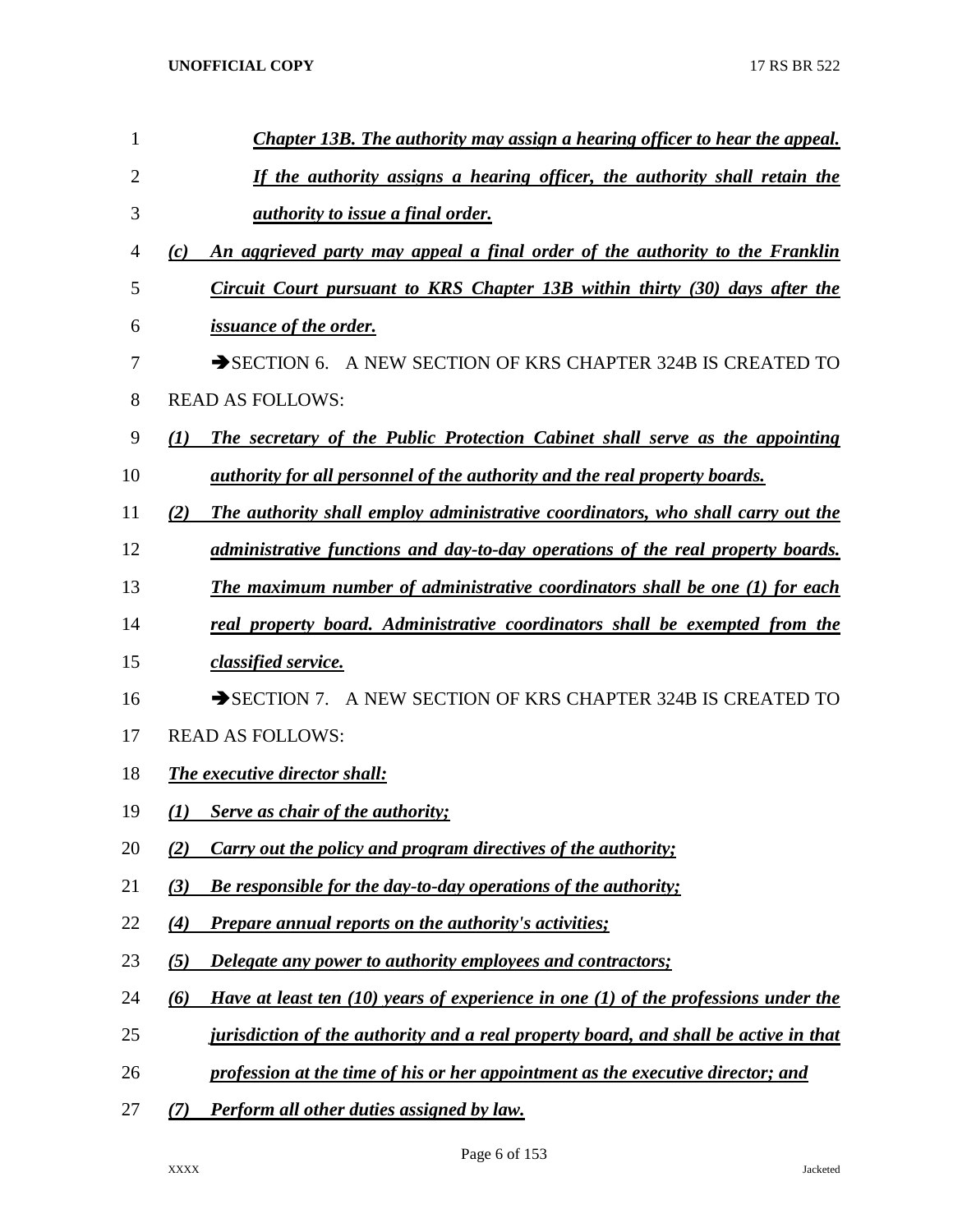1 Section 8. KRS 224.10-052 is repealed, reenacted as a new section of KRS Chapter 324B, and amended to read as follows: (1) The *Department of Professional Licensing*[Office of Occupations and Professions] in the Public Protection Cabinet shall provide administrative services, technical assistance, and advice to the following boards and commissions at the request of the individual boards or commissions, all of which maintain their identity and their full authority for making policy decisions in the fields that they regulate: the State Board of Accountancy, the Kentucky Board of Architects, the Kentucky Board of Barbering, the Kentucky Board of Hairdressers and Cosmetologists, the State Board of Podiatry, the Kentucky State Board of Chiropractic Examiners, the Kentucky Board of Dentistry, the State Board of Embalmers and Funeral Directors, the State Board of Registration for Professional Engineers and Land Surveyors, the Kentucky Board of Nursing, the Kentucky Board of Ophthalmic Dispensers, the Kentucky Board of Optometric Examiners, the Kentucky Board of Pharmacy, the State Board 15 of Physical Therapy, the State Board of Examiners of Psychologists, we know the Kentucky 16 Real Estate Commission, 1 the Kentucky Board of Veterinary Examiners, 1 the Board 17 of Auctioneers, 1 the Kentucky Board of Landscape Architects, the State Board of Medical Licensure, the Board of Speech-Language Pathology and Audiology, the Kentucky Board of Licensure for Nursing Home Administrators, the Kentucky Licensing Board for Specialists in Hearing Instruments, the Kentucky Board of 21 Social Work, and *any* [such] other boards and commissions *that* [as] are created to license, certify, register, or otherwise regulate any occupational or professional category. (2) The *department*[office] may also provide administrative services to a board or

 commission that is created to license, certify, register, or otherwise regulate any occupational or professional category if these administrative services are deemed to be preferable or required after the review process conducted under *Section 9 of this* 

Page 7 of 153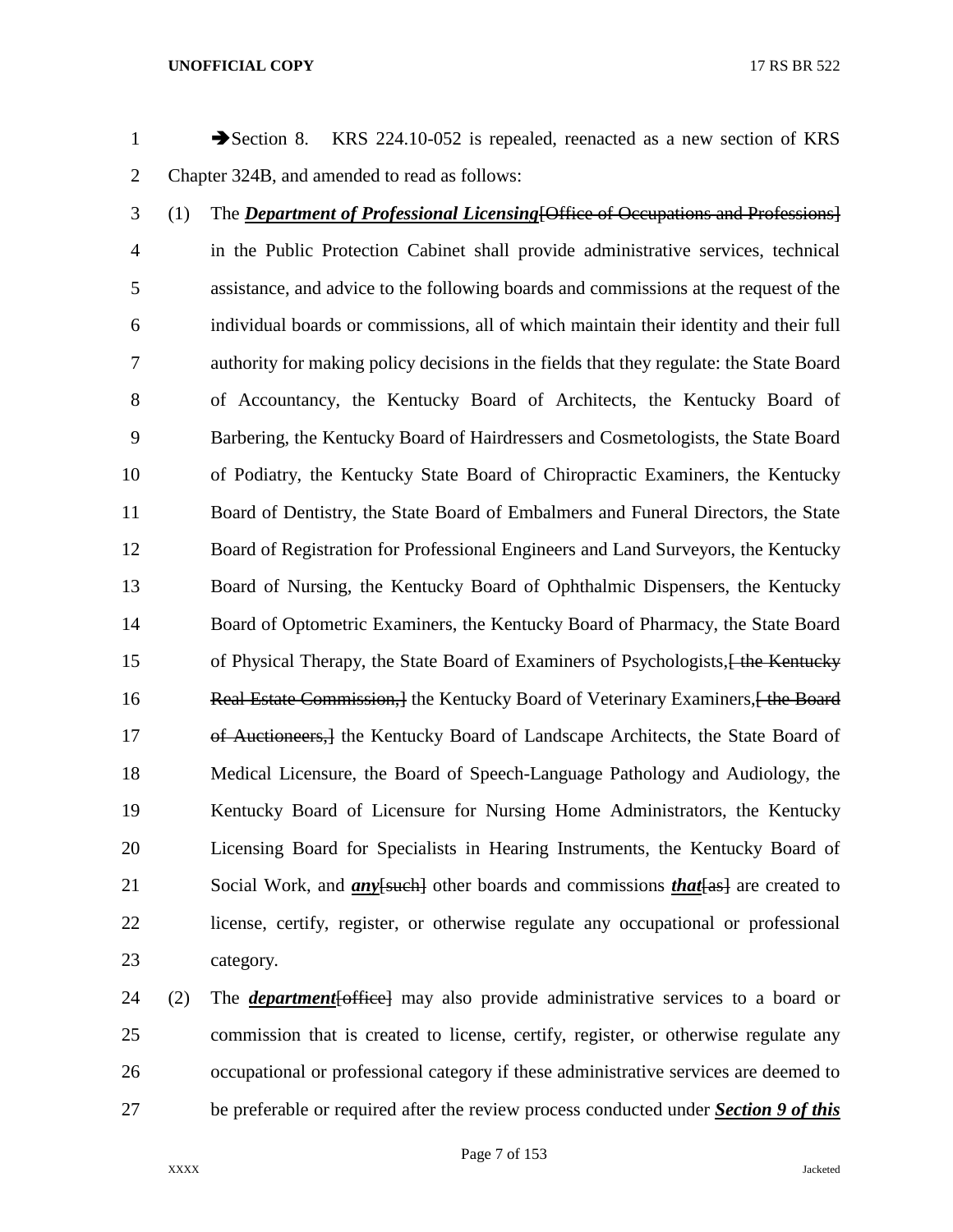*Act*[KRS 224.10-053].

- (3) To the extent that the *department*[office] provides administrative services, the respective boards and commissions are relieved of the power and duty to provide the services for themselves. The *department*[office] shall charge each board or commission a reasonable amount for administrative services provided pursuant to subsection (1) of this section. The *department*[office] may employ persons previously employed by boards or commissions.
- (4) The *department*[office] may receive complaints against the conduct of licensees granted licensure by the boards and commissions assigned to the *department*[office] for administrative purposes. The *department*[office] shall cause *these*[such] complaints to be reduced to writing and forwarded to the appropriate board or commission for investigation and a determination of the validity of the complaint. The *department*[office] shall keep a record of all complaints received by it and forwarded to a board or commission.
- (5) Any board or commission listed in subsection (1) of this section, shall accept personal checks in payment of license renewal fees.
- *(6) The department shall have direct authority and control over the Real Estate Authority and the real property boards under the purview of the authority.*
- 19 Section 9. KRS 224.10-053 is repealed, reenacted as a new section of KRS Chapter 324B, and amended to read as follows:
- (1) As used in this section, "independent board or commission" means an executive branch agency created by statute that serves the primary purpose of licensing, certifying, registering, or otherwise regulating any occupational or professional category. "Independent board or commission" does not include:
- (a) An executive branch board or commission that is a part of another executive 26 branch agency;
- (b) Any board or commission that is under the authority or jurisdiction of the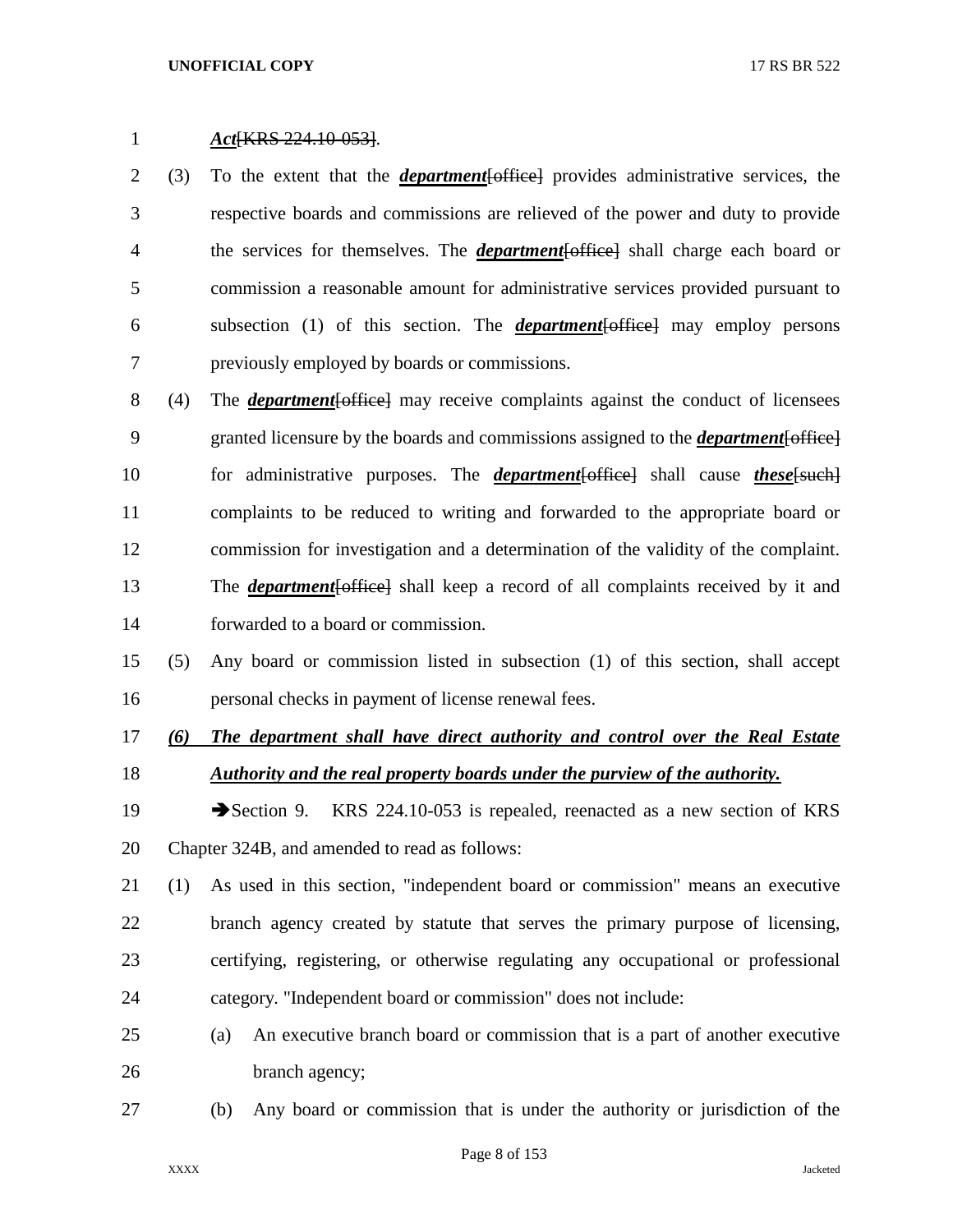| $\mathbf{1}$   |     | General Assembly or the judicial branch; or                                               |
|----------------|-----|-------------------------------------------------------------------------------------------|
| $\overline{2}$ |     | Any board or commission within any branch of state government if that board<br>(c)        |
| 3              |     | or commission is expressly designed to:                                                   |
| 4              |     | Study, report, or make recommendations regarding a particular issue; or<br>1.             |
| 5              |     | 2.<br>Expire within a time certain.                                                       |
| 6              | (2) | Any independent board or commission that is created after July 15, 2010, shall use        |
| 7              |     | the administrative services of the <i>Department of Professional Licensing</i> [Office of |
| 8              |     | Occupations and Professions] as described under Section 8 of this Act [KRS 224.10-        |
| 9              |     | 0.52 unless that board or commission can reasonably demonstrate to the satisfaction       |
| 10             |     | of the <i>department</i> [division] that it will license, certify, register, or otherwise |
| 11             |     | regulate at least one hundred (100) persons. If the board or commission is able to        |
| 12             |     | initially demonstrate that it will reach the threshold established in this subsection     |
| 13             |     | and then fails to license, certify, register, or otherwise regulate at least one hundred  |
| 14             |     | $(100)$ persons at the end of any two $(2)$ consecutive fiscal years, that board or       |
| 15             |     | commission shall be subject to the process required in subsection (4) of this section.    |
| 16             | (3) | Any independent board or commission that was created before July 15, 2010, shall          |
| 17             |     | undergo the process required in subsection (4) of this section if that board or           |
| 18             |     | commission licenses, certifies, registers, or otherwise regulates less than one           |
| 19             |     | hundred (100) persons at the end of any two (2) consecutive fiscal years ending on        |
| 20             |     | or after June 30, 2010.                                                                   |
| 21             | (4) | If an independent board or commission fails to regulate one hundred (100) or<br>(a)       |
| 22             |     | more persons for two (2) consecutive fiscal years as described in subsections             |
| 23             |     | (2) and (3) of this section, that board or commission shall submit a report               |
| 24             |     | within ninety $(90)$ days after the close of the second of the two $(2)$ fiscal years     |
| 25             |     | to the <b>Department of Professional Licensing</b> [Office of Occupations and             |
| 26             |     | Professions] and to the Interim Joint Committee on Licensing and                          |
| 27             |     | Occupations of the Legislative Research Commission or to the corresponding                |

Page 9 of 153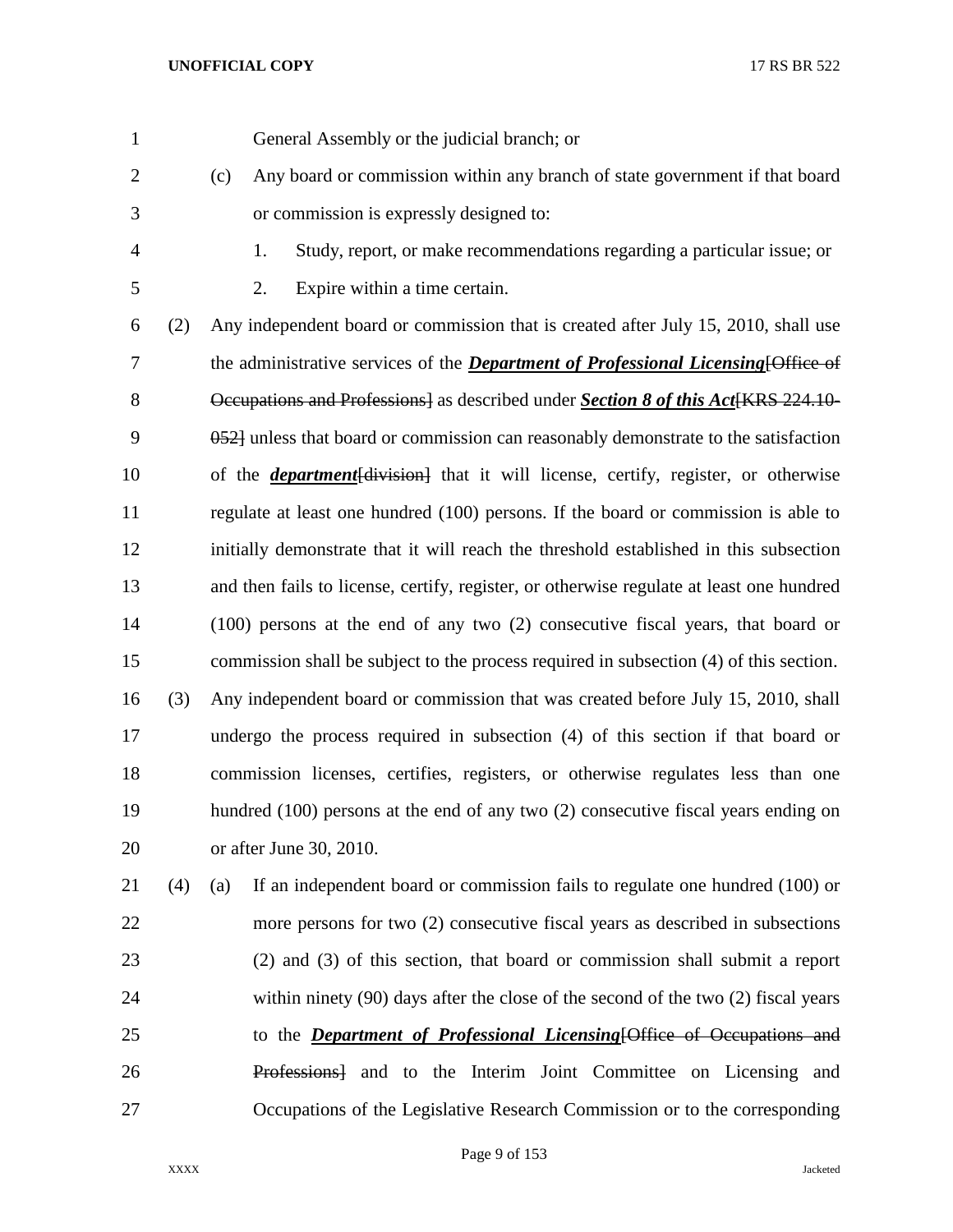| $\mathbf{1}$   | standing committees of the General Assembly. The report shall contain, at a        |  |  |  |  |  |
|----------------|------------------------------------------------------------------------------------|--|--|--|--|--|
| $\overline{2}$ | minimum:                                                                           |  |  |  |  |  |
| 3              | 1.<br>The number of persons licensed, certified, registered, or otherwise          |  |  |  |  |  |
| 4              | regulated by the board or commission at the close of each of the two (2)           |  |  |  |  |  |
| 5              | fiscal years;                                                                      |  |  |  |  |  |
| 6              | A detailed accounting of the revenues, fees collected, board or<br>2.              |  |  |  |  |  |
| 7              | commission member reimbursements or per diems, staff salaries, costs,              |  |  |  |  |  |
| 8              | expenses, and other financial activities of the board or commission for            |  |  |  |  |  |
| 9              | each of the two (2) fiscal years; and                                              |  |  |  |  |  |
| 10             | 3.<br>The board or commission's plan to:                                           |  |  |  |  |  |
| 11             | Increase the number of persons it licenses, certifies, registers, or<br>a.         |  |  |  |  |  |
| 12             | otherwise regulates to one hundred (100) or more persons;                          |  |  |  |  |  |
| 13             | Merge with one (1) or more other boards, commissions, or other<br>$\mathbf b$ .    |  |  |  |  |  |
| 14             | governmental entities, which will result in a merged entity that will              |  |  |  |  |  |
| 15             | license, certify, register, or otherwise regulate one hundred (100)                |  |  |  |  |  |
| 16             | or more persons; or                                                                |  |  |  |  |  |
| 17             | Allow the <i>Department of Professional Licensing</i> [Office of<br>c.             |  |  |  |  |  |
| 18             | Occupations and Professions to assume administrative duties for                    |  |  |  |  |  |
| 19             | the board or commission as described in <b>Section 8 of this</b>                   |  |  |  |  |  |
| 20             | Act KRS 224.10-052].                                                               |  |  |  |  |  |
| 21<br>(b)      | If, after implementation of its plan under paragraph (a)3.a. or b. of this         |  |  |  |  |  |
| 22             | subsection, an independent board or commission fails to license, certify,          |  |  |  |  |  |
| 23             | register, or otherwise regulate one hundred (100) or more persons for an           |  |  |  |  |  |
| 24             | additional three (3) consecutive fiscal years, for a total of five (5) consecutive |  |  |  |  |  |
| 25             | fiscal years, that board or commission shall allow the <b>Department of</b>        |  |  |  |  |  |
| 26             | <b>Professional Licensing Office of Occupations and Professions</b> to assume      |  |  |  |  |  |
| 27             | administrative duties for the board or commission as described in Section 8 of     |  |  |  |  |  |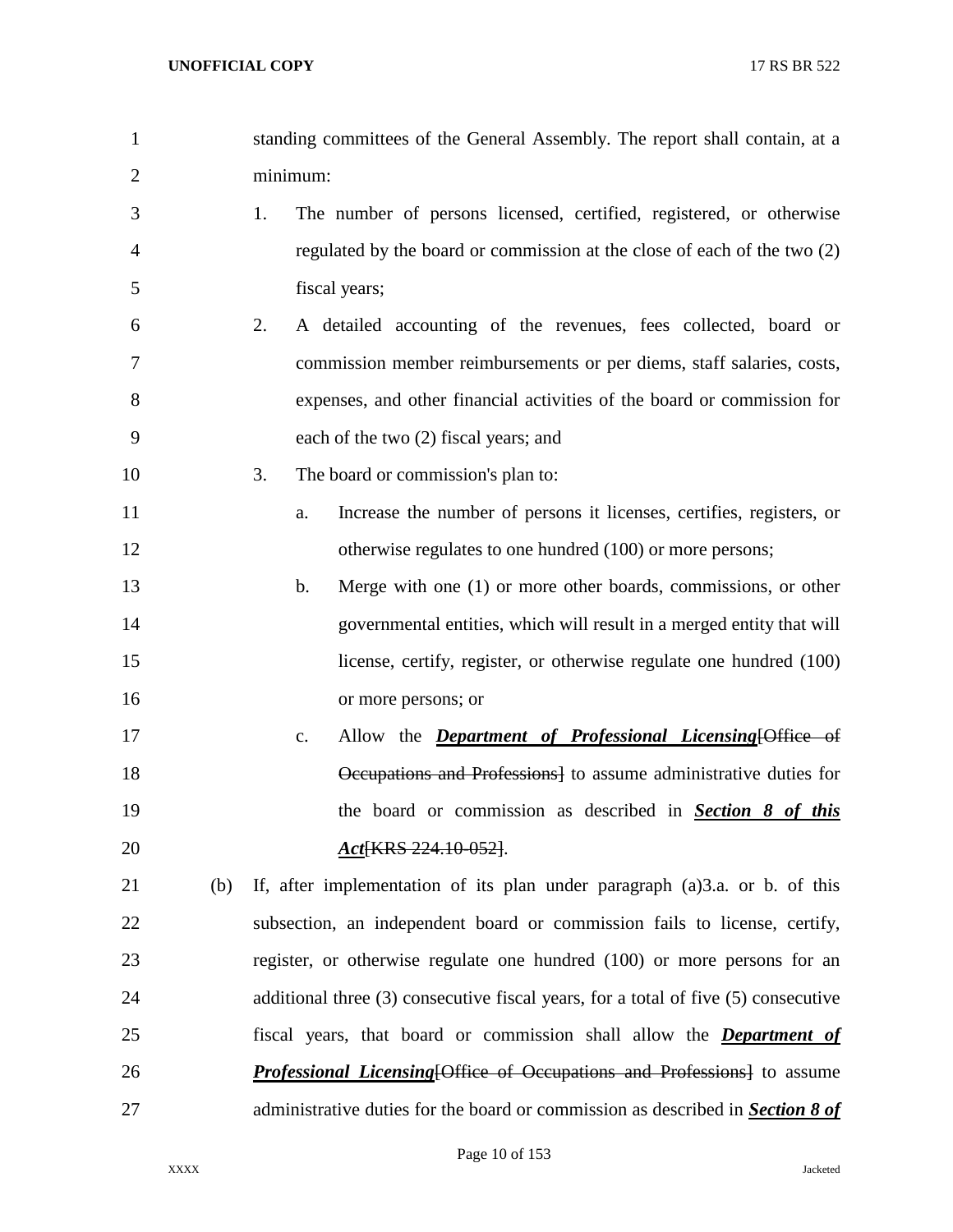*this Act*[KRS 224.10-052] within ninety (90) days after the end of the fifth fiscal year.

3 Section 10. KRS 12.020 is amended to read as follows:

 Departments, program cabinets and their departments, and the respective major administrative bodies that they include are enumerated in this section. It is not intended that this enumeration of administrative bodies be all-inclusive. Every authority, board, bureau, interstate compact, commission, committee, conference, council, office, or any other form of organization shall be included in or attached to the department or program cabinet in which they are included or to which they are attached by statute or statutorily authorized executive order; except in the case of the Personnel Board and where the attached department or administrative body is headed by a constitutionally elected officer, the attachment shall be solely for the purpose of dissemination of information and coordination of activities and shall not include any authority over the functions, personnel, funds, equipment, facilities, or records of the department or administrative body.

## I. Cabinet for General Government - Departments headed by elected officers:

- (1) The Governor.
- (2) Lieutenant Governor.
- (3) Department of State.
- (a) Secretary of State.
- (b) Board of Elections.
- 22 (c) Registry of Election Finance.
- (4) Department of Law.
- (a) Attorney General.
- (5) Department of the Treasury.
- (a) Treasurer.
- (6) Department of Agriculture.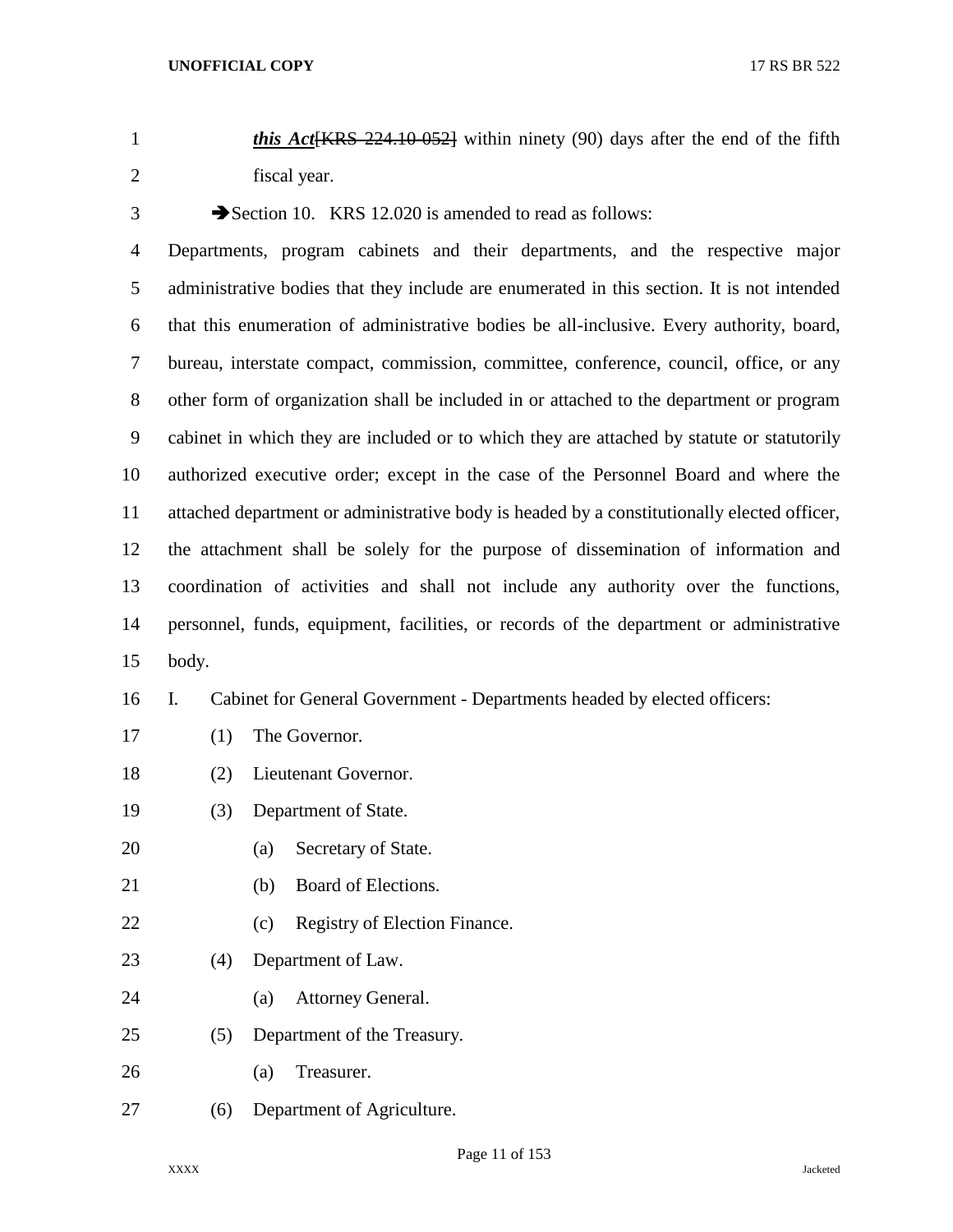| $\mathbf{1}$ |    |     | (a) |                                                       | Commissioner of Agriculture.                        |  |  |  |
|--------------|----|-----|-----|-------------------------------------------------------|-----------------------------------------------------|--|--|--|
| 2            |    |     | (b) | Kentucky Council on Agriculture.                      |                                                     |  |  |  |
| 3            |    | (7) |     | Auditor of Public Accounts.                           |                                                     |  |  |  |
| 4            | П. |     |     |                                                       | Program cabinets headed by appointed officers:      |  |  |  |
| 5            |    | (1) |     |                                                       | Justice and Public Safety Cabinet:                  |  |  |  |
| 6            |    |     | (a) |                                                       | Department of Kentucky State Police.                |  |  |  |
| 7            |    |     | (b) |                                                       | Department of Criminal Justice Training.            |  |  |  |
| 8            |    |     | (c) |                                                       | Department of Corrections.                          |  |  |  |
| 9            |    |     | (d) |                                                       | Department of Juvenile Justice.                     |  |  |  |
| 10           |    |     | (e) |                                                       | Office of the Secretary.                            |  |  |  |
| 11           |    |     | (f) |                                                       | Office of Drug Control Policy.                      |  |  |  |
| 12           |    |     | (g) |                                                       | Office of Legal Services.                           |  |  |  |
| 13           |    |     | (h) |                                                       | Office of the Kentucky State Medical Examiner.      |  |  |  |
| 14           |    |     | (i) |                                                       | Parole Board.                                       |  |  |  |
| 15           |    |     | (i) |                                                       | Kentucky State Corrections Commission.              |  |  |  |
| 16           |    |     | (k) | Office of Legislative and Intergovernmental Services. |                                                     |  |  |  |
| 17           |    |     | (1) |                                                       | Office of Management and Administrative Services.   |  |  |  |
| 18           |    |     | (m) |                                                       | Department for Public Advocacy.                     |  |  |  |
| 19           |    | (2) |     |                                                       | <b>Education and Workforce Development Cabinet:</b> |  |  |  |
| 20           |    |     | (a) |                                                       | Office of the Secretary.                            |  |  |  |
| 21           |    |     |     | 1.                                                    | Governor's Scholars Program.                        |  |  |  |
| 22           |    |     |     | 2.                                                    | Governor's School for Entrepreneurs Program.        |  |  |  |
| 23           |    |     | (b) |                                                       | Office of Legal and Legislative Services.           |  |  |  |
| 24           |    |     |     | 1.                                                    | Client Assistance Program.                          |  |  |  |
| 25           |    |     | (c) |                                                       | Office of Communication.                            |  |  |  |
| 26           |    |     | (d) |                                                       | Office of Budget and Administration.                |  |  |  |
| 27           |    |     |     | 1.                                                    | Division of Human Resources.                        |  |  |  |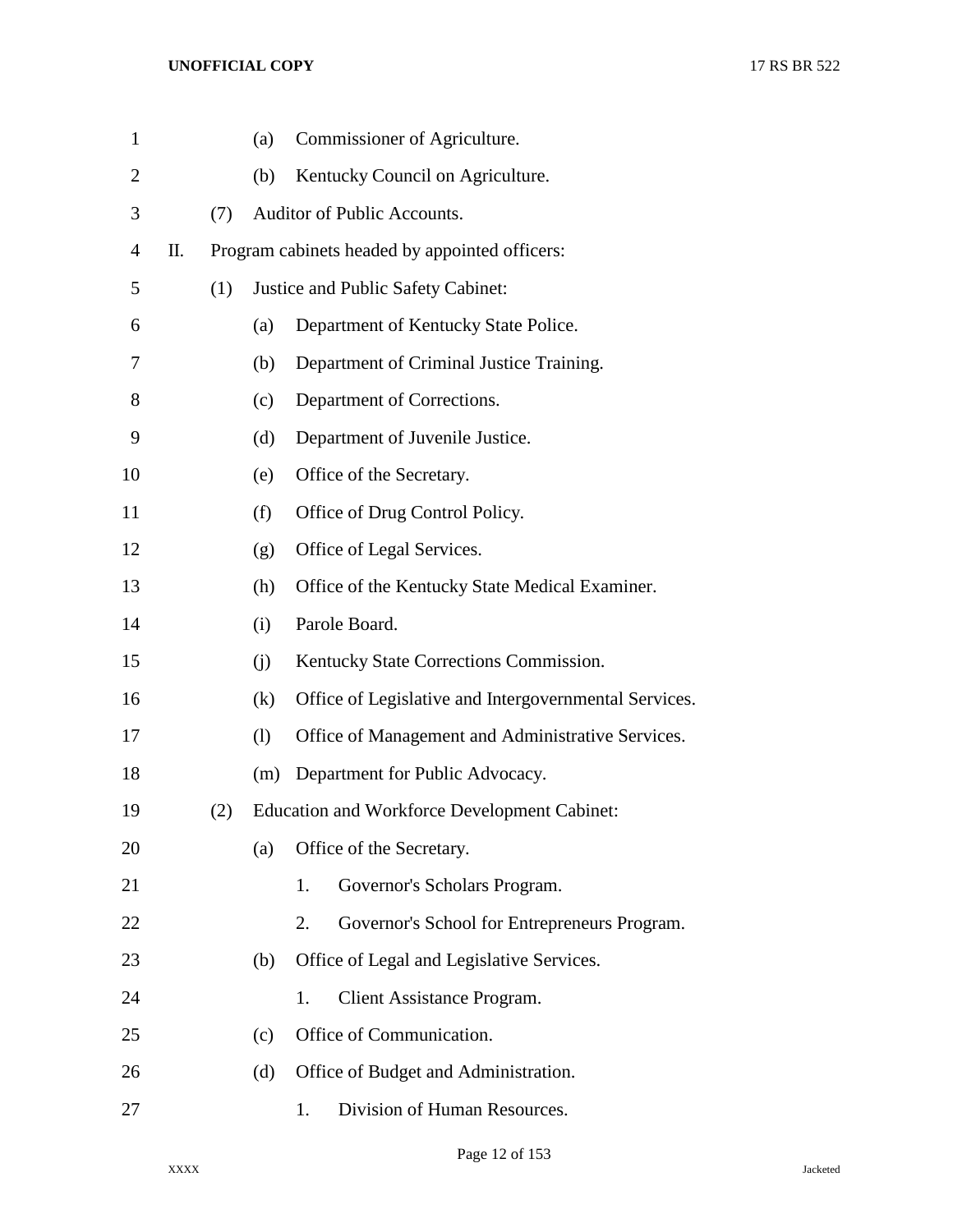| $\mathbf{1}$   |     | Division of Administrative Services.<br>2.                           |  |  |  |
|----------------|-----|----------------------------------------------------------------------|--|--|--|
| $\overline{2}$ | (e) | Office of Technology Services.                                       |  |  |  |
| 3              | (f) | Office of Educational Programs.                                      |  |  |  |
| 4              | (g) | Office for Education and Workforce Statistics.                       |  |  |  |
| 5              | (h) | Board of the Kentucky Center for Education and Workforce Statistics. |  |  |  |
| 6              | (i) | Board of Directors for the Center for School Safety.                 |  |  |  |
| 7              | (i) | Department of Education.                                             |  |  |  |
| 8              |     | Kentucky Board of Education.<br>1.                                   |  |  |  |
| 9              |     | Kentucky Technical Education Personnel Board.<br>2.                  |  |  |  |
| 10             | (k) | Department for Libraries and Archives.                               |  |  |  |
| 11             | (1) | Department of Workforce Investment.                                  |  |  |  |
| 12             |     | Office for the Blind.<br>1.                                          |  |  |  |
| 13             |     | 2.<br>Office of Vocational Rehabilitation.                           |  |  |  |
| 14             |     | Office of Employment and Training.<br>3.                             |  |  |  |
| 15             |     | Division of Grant Management and Support.<br>a.                      |  |  |  |
| 16             |     | Division of Workforce and Employment Services.<br>b.                 |  |  |  |
| 17             |     | Division of Unemployment Insurance.<br>c.                            |  |  |  |
| 18             | (m) | Foundation for Workforce Development.                                |  |  |  |
| 19             | (n) | Kentucky Office for the Blind State Rehabilitation Council.          |  |  |  |
| 20             | (0) | Kentucky Workforce Investment Board.                                 |  |  |  |
| 21             | (p) | Statewide Council for Vocational Rehabilitation.                     |  |  |  |
| 22             | (q) | Unemployment Insurance Commission.                                   |  |  |  |
| 23             | (r) | <b>Education Professional Standards Board.</b>                       |  |  |  |
| 24             |     | Division of Educator Preparation.<br>1.                              |  |  |  |
| 25             |     | Division of Certification.<br>2.                                     |  |  |  |
| 26             |     | Division of Professional Learning and Assessment.<br>3.              |  |  |  |
| 27             |     | Division of Legal Services.<br>4.                                    |  |  |  |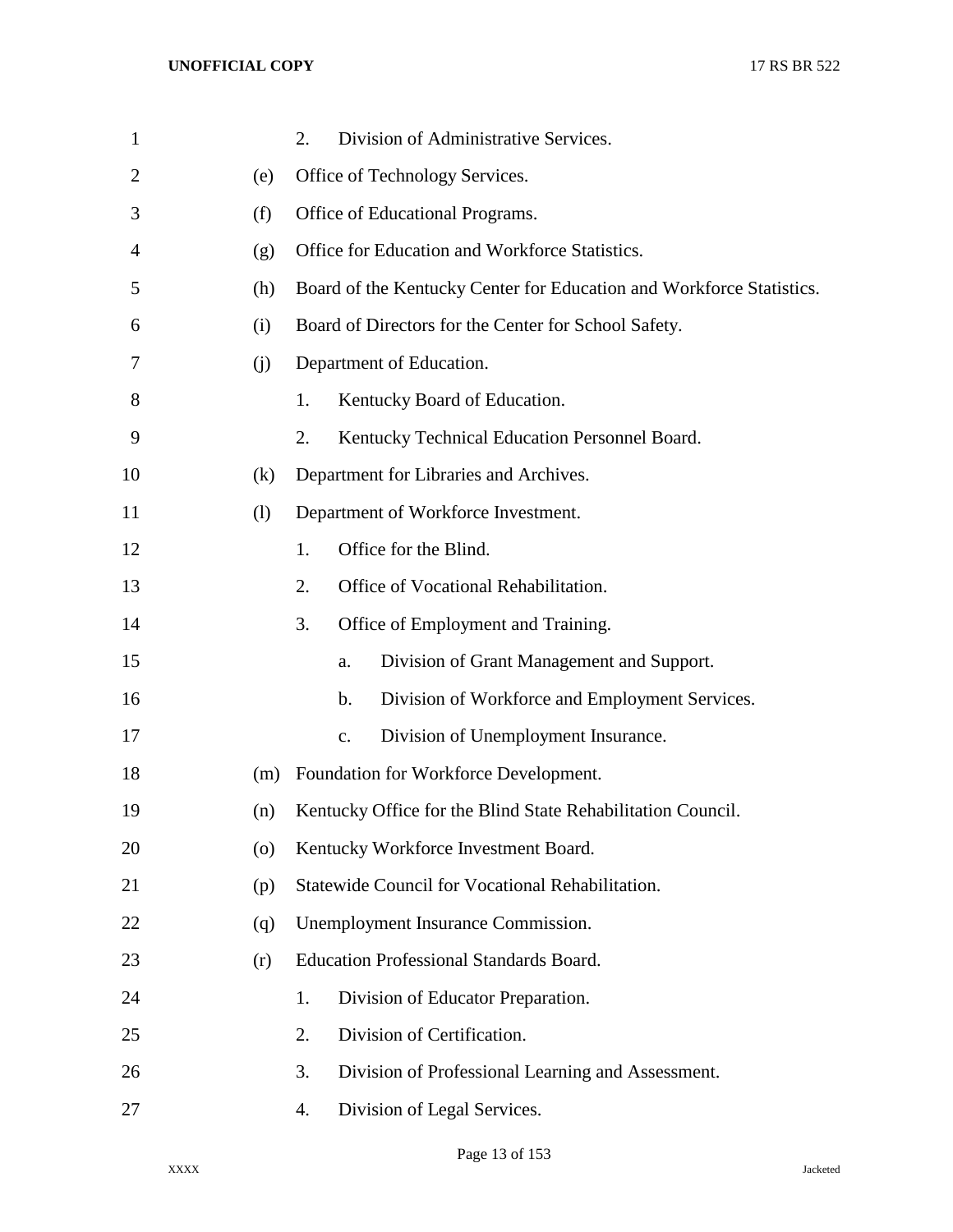| $\mathbf{1}$ |     | (s) | Kentucky Commission on the Deaf and Hard of Hearing. |                                                      |  |
|--------------|-----|-----|------------------------------------------------------|------------------------------------------------------|--|
| 2            |     | (t) | Kentucky Educational Television.                     |                                                      |  |
| 3            |     | (u) | Kentucky Environmental Education Council.            |                                                      |  |
| 4            | (3) |     |                                                      | Energy and Environment Cabinet:                      |  |
| 5            |     | (a) |                                                      | Office of the Secretary.                             |  |
| 6            |     |     | 1.                                                   | Office of Legislative and Intergovernmental Affairs. |  |
| 7            |     |     | 2.                                                   | Office of General Counsel.                           |  |
| 8            |     |     | 3.                                                   | Office of Administrative Hearings.                   |  |
| 9            |     |     | 4.                                                   | Mine Safety Review Commission.                       |  |
| 10           |     |     | 5.                                                   | Kentucky State Nature Preserves Commission.          |  |
| 11           |     |     | 6.                                                   | Kentucky Environmental Quality Commission.           |  |
| 12           |     |     | 7.                                                   | Kentucky Public Service Commission.                  |  |
| 13           |     | (b) |                                                      | Department for Environmental Protection.             |  |
| 14           |     |     | 1.                                                   | Office of the Commissioner.                          |  |
| 15           |     |     | 2.                                                   | Division for Air Quality.                            |  |
| 16           |     |     | 3.                                                   | Division of Water.                                   |  |
| 17           |     |     | 4.                                                   | Division of Environmental Program Support.           |  |
| 18           |     |     | 5.                                                   | Division of Waste Management.                        |  |
| 19           |     |     | 6.                                                   | Division of Enforcement.                             |  |
| 20           |     |     | 7.                                                   | Division of Compliance Assistance.                   |  |
| 21           |     | (c) |                                                      | Department for Natural Resources.                    |  |
| 22           |     |     | 1.                                                   | Office of the Commissioner.                          |  |
| 23           |     |     | 2.                                                   | Division of Technical and Administrative Support.    |  |
| 24           |     |     | 3.                                                   | Division of Mine Permits.                            |  |
| 25           |     |     | 4.                                                   | Division of Mine Reclamation and Enforcement.        |  |
| 26           |     |     | 5.                                                   | Division of Abandoned Mine Lands.                    |  |
| 27           |     |     | 6.                                                   | Division of Oil and Gas.                             |  |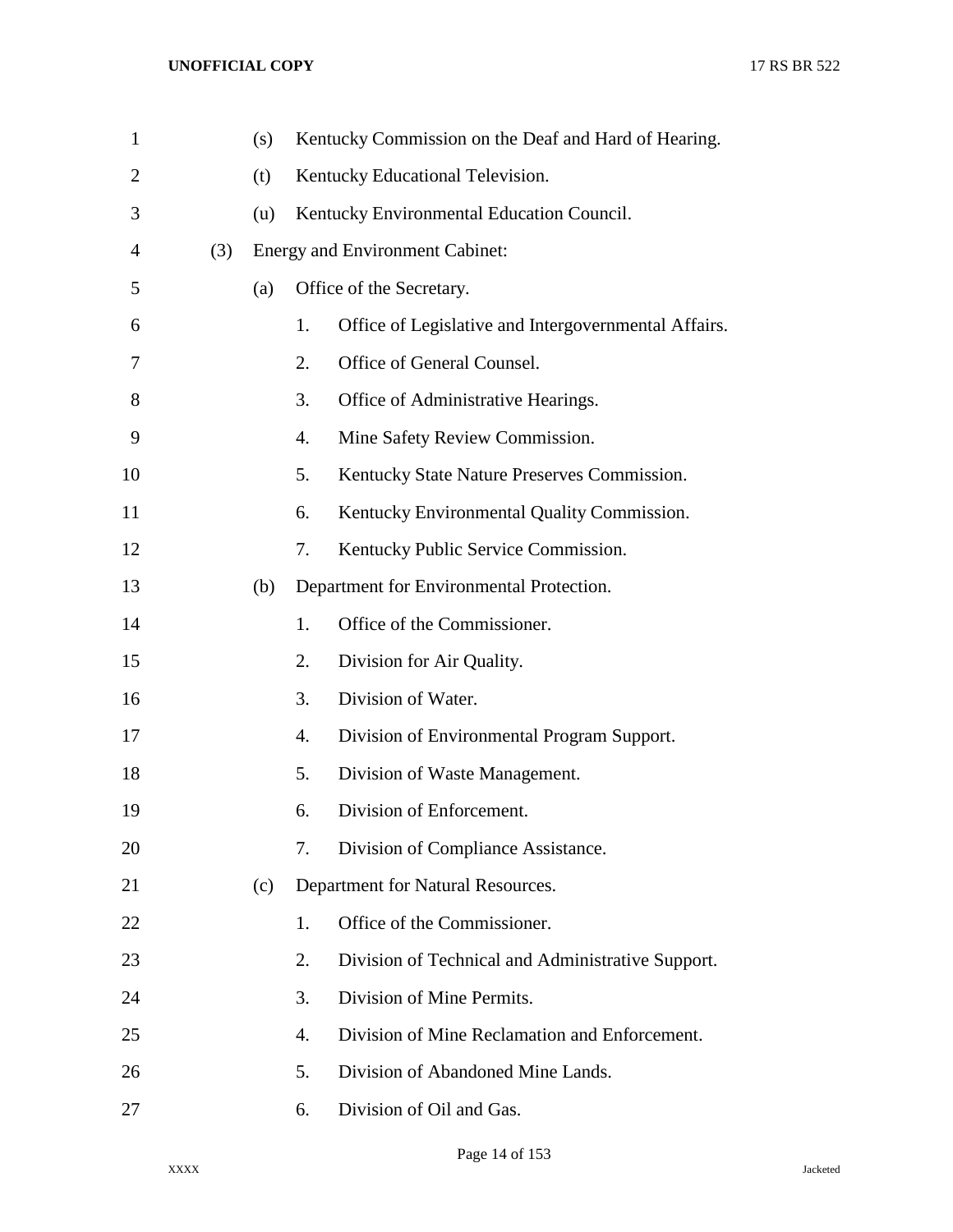| $\mathbf{1}$ |     |     | 7.  |                                   | Division of Mine Safety.                                     |  |  |
|--------------|-----|-----|-----|-----------------------------------|--------------------------------------------------------------|--|--|
| 2            |     |     | 8.  |                                   | Division of Forestry.                                        |  |  |
| 3            |     |     | 9.  |                                   | Division of Conservation.                                    |  |  |
| 4            |     |     | 10. |                                   | Office of the Reclamation Guaranty Fund.                     |  |  |
| 5            |     |     | 11. |                                   | Kentucky Mining Board.                                       |  |  |
| 6            |     | (d) |     |                                   | Department for Energy Development and Independence.          |  |  |
| 7            |     |     | 1.  |                                   | Division of Efficiency and Conservation.                     |  |  |
| 8            |     |     | 2.  |                                   | Division of Renewable Energy.                                |  |  |
| 9            |     |     | 3.  |                                   | Division of Biofuels.                                        |  |  |
| 10           |     |     | 4.  |                                   | Division of Energy Generation Transmission and Distribution. |  |  |
| 11           |     |     | 5.  |                                   | Division of Carbon Management.                               |  |  |
| 12           |     |     | 6.  |                                   | Division of Fossil Energy Development.                       |  |  |
| 13           | (4) |     |     | <b>Public Protection Cabinet.</b> |                                                              |  |  |
| 14           |     | (a) |     |                                   | Office of the Secretary.                                     |  |  |
| 15           |     |     | 1.  |                                   | Office of Communications and Public Outreach.                |  |  |
| 16           |     |     | 2.  |                                   | Office of Legal Services.                                    |  |  |
| 17           |     |     |     | a.                                | Insurance Legal Division.                                    |  |  |
| 18           |     |     |     | $\mathbf b$ .                     | Charitable Gaming Legal Division.                            |  |  |
| 19           |     |     |     | $C_{\bullet}$                     | Alcoholic Beverage Control Legal Division.                   |  |  |
| 20           |     |     |     | d.                                | Housing, Buildings and Construction Legal Division.          |  |  |
| 21           |     |     |     | e.                                | Financial Institutions Legal Division.                       |  |  |
| 22           |     | (b) |     |                                   | Crime Victims Compensation Board.                            |  |  |
| 23           |     | (c) |     |                                   | Board of Claims.                                             |  |  |
| 24           |     | (d) |     |                                   | Kentucky Board of Tax Appeals.                               |  |  |
| 25           |     | (e) |     |                                   | Kentucky Boxing and Wrestling Authority.                     |  |  |
| 26           |     | (f) |     |                                   | Kentucky Horse Racing Commission.                            |  |  |
| 27           |     |     | 1.  |                                   | Division of Licensing.                                       |  |  |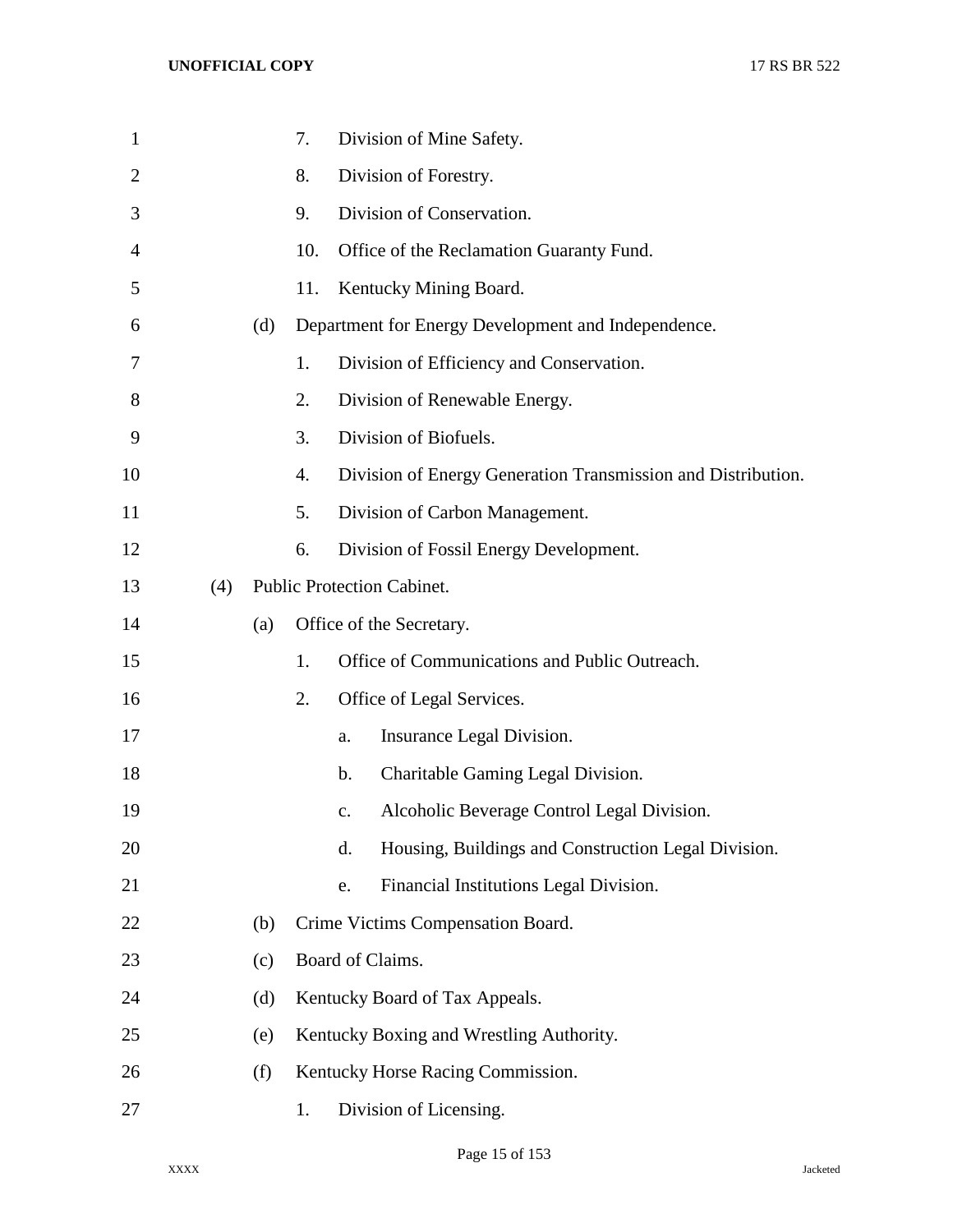| $\mathbf{1}$   |     | 2. | Division of Incentives and Development.                 |
|----------------|-----|----|---------------------------------------------------------|
| $\overline{2}$ |     | 3. | Division of Veterinary Services.                        |
| 3              |     | 4. | Division of Security and Enforcement.                   |
| $\overline{4}$ | (g) |    | Department of Alcoholic Beverage Control.               |
| 5              |     | 1. | Division of Distilled Spirits.                          |
| 6              |     | 2. | Division of Malt Beverages.                             |
| 7              |     | 3. | Division of Enforcement.                                |
| 8              | (h) |    | Department of Charitable Gaming.                        |
| 9              |     | 1. | Division of Licensing and Compliance.                   |
| 10             |     | 2. | Division of Enforcement.                                |
| 11             | (i) |    | Department of Financial Institutions.                   |
| 12             |     | 1. | Division of Depository Institutions.                    |
| 13             |     | 2. | Division of Non-Depository Institutions.                |
| 14             |     | 3. | Division of Securities.                                 |
| 15             | (i) |    | Department of Housing, Buildings and Construction.      |
| 16             |     | 1. | Division of Fire Prevention.                            |
| 17             |     | 2. | Division of Plumbing.                                   |
| 18             |     | 3. | Division of Heating, Ventilation, and Air Conditioning. |
| 19             |     | 4. | Division of Building Code Enforcement.                  |
| 20             | (k) |    | Department of Insurance.                                |
| 21             |     | 1. | Property and Casualty Division.                         |
| 22             |     | 2. | Health and Life Division.                               |
| 23             |     | 3. | Division of Financial Standards and Examination.        |
| 24             |     | 4. | Division of Agent Licensing.                            |
| 25             |     | 5. | Division of Insurance Fraud Investigation.              |
| 26             |     | 6. | <b>Consumer Protection Division.</b>                    |
| 27             |     | 7. | Division of Kentucky Access.                            |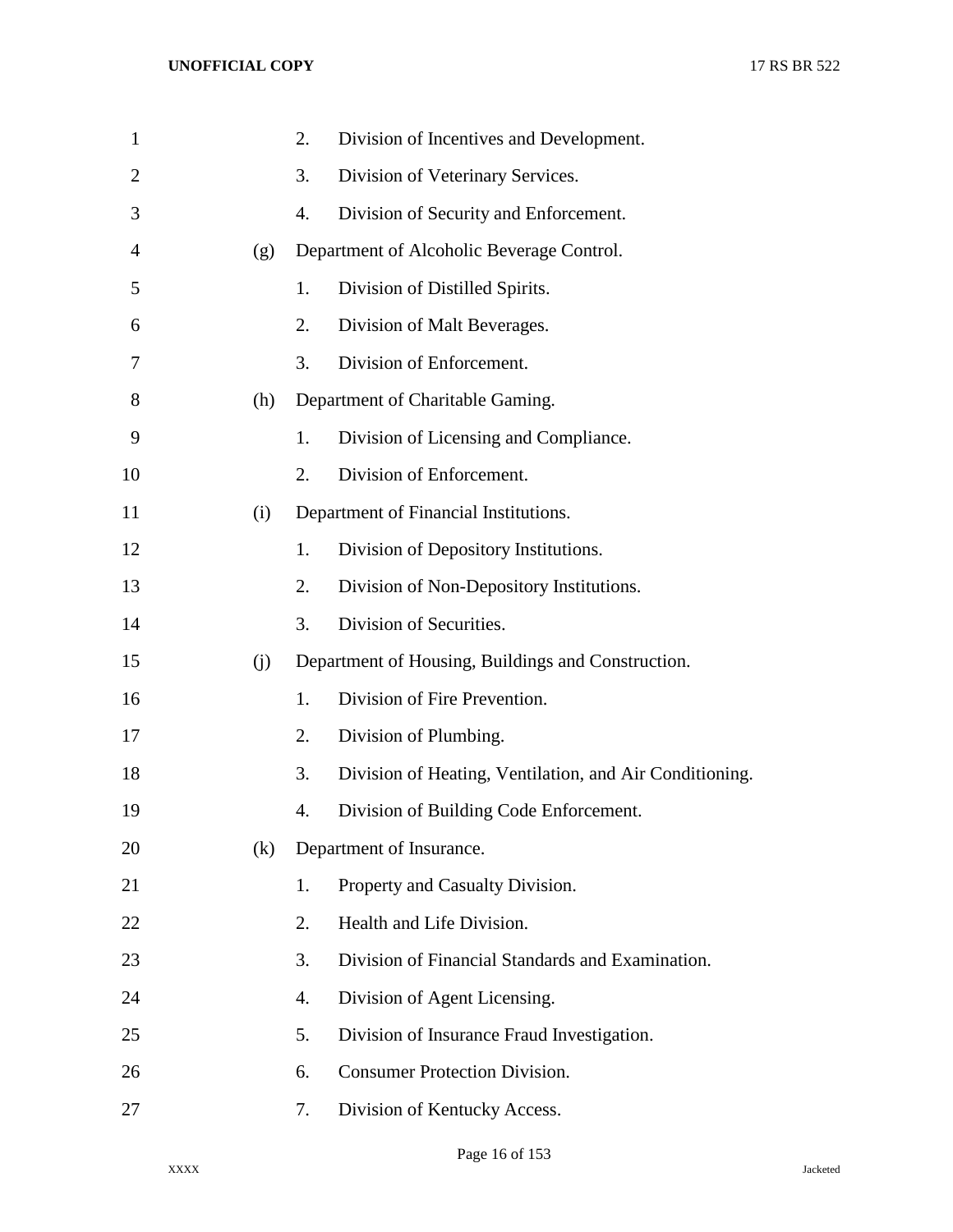| $\mathbf{1}$   |     | (1) |                  | <b>Department of Professional Licensing.</b>                     |
|----------------|-----|-----|------------------|------------------------------------------------------------------|
| $\overline{2}$ |     |     | 1.               | <b>Kentucky Real Estate Authority</b> [Office of Occupations and |
| 3              |     |     |                  | Professions].                                                    |
| 4              | (5) |     | Labor Cabinet.   |                                                                  |
| 5              |     | (a) |                  | Office of the Secretary.                                         |
| 6              |     |     | 1.               | Division of Management Services.                                 |
| 7              |     |     | 2.               | Office of General Counsel.                                       |
| 8              |     | (b) |                  | Office of General Administration and Program Support for Shared  |
| 9              |     |     |                  | Services.                                                        |
| 10             |     |     | 1.               | Division of Human Resource Management.                           |
| 11             |     |     | 2.               | Division of Fiscal Management.                                   |
| 12             |     |     | 3.               | Division of Budgets.                                             |
| 13             |     |     | $\overline{4}$ . | Division of Information Services.                                |
| 14             |     | (c) |                  | Office of Inspector General for Shared Services.                 |
| 15             |     | (d) |                  | Department of Workplace Standards.                               |
| 16             |     |     | 1.               | Division<br>of Employment Standards, Apprenticeship,<br>and      |
| 17             |     |     |                  | Mediation.                                                       |
| 18             |     |     | 2.               | Division of Occupational Safety and Health Compliance.           |
| 19             |     |     | 3.               | Division of Occupational Safety and Health Education and         |
| 20             |     |     |                  | Training.                                                        |
| 21             |     |     | 4.               | Division of Workers' Compensation Funds.                         |
| 22             |     | (e) |                  | Department of Workers' Claims.                                   |
| 23             |     |     | 1.               | Office of General Counsel for Workers' Claims.                   |
| 24             |     |     | 2.               | Office of Administrative Law Judges.                             |
| 25             |     |     | 3.               | Division of Claims Processing.                                   |
| 26             |     |     | 4.               | Division of Security and Compliance.                             |
| 27             |     |     | 5.               | Division of Information and Research.                            |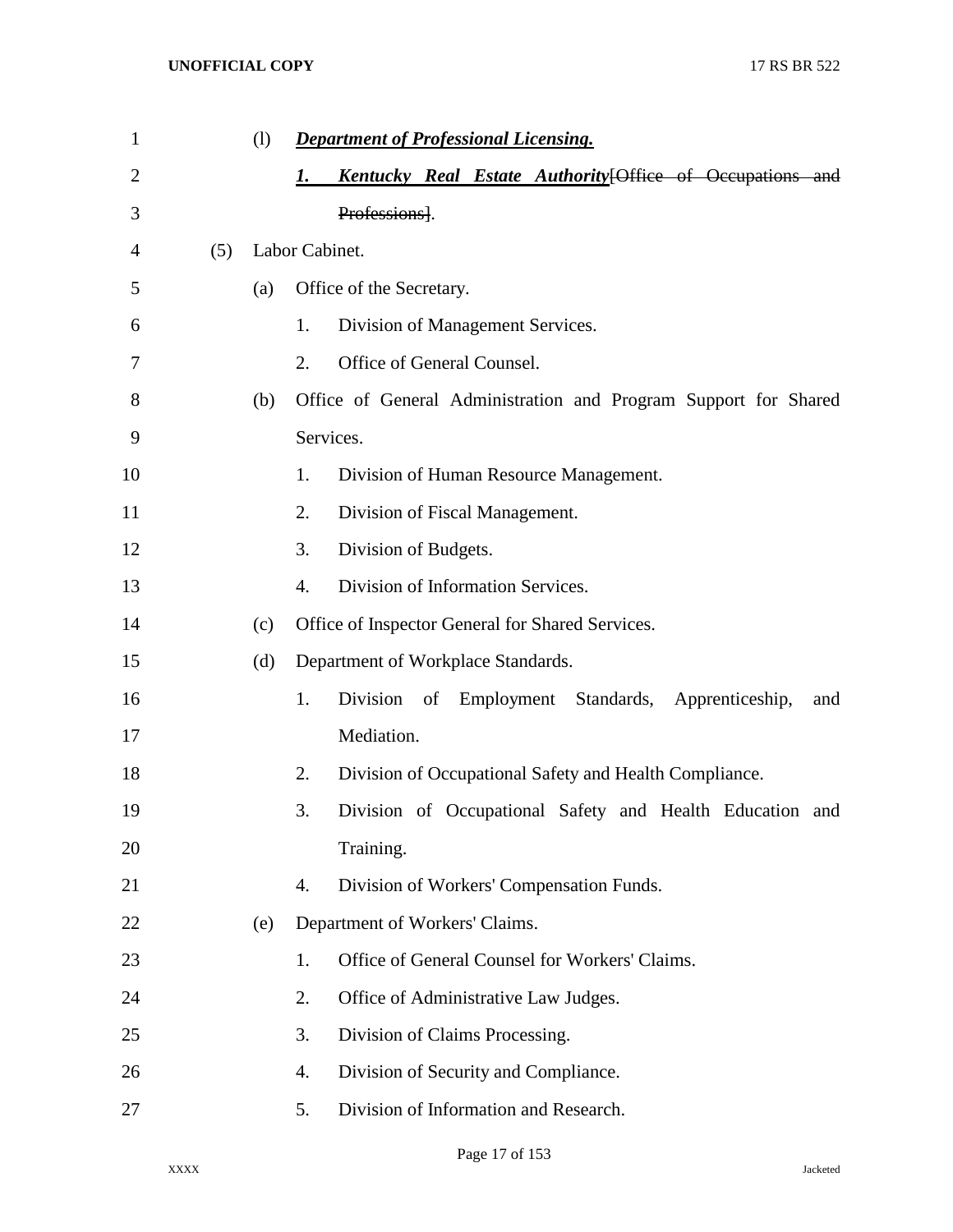| $\mathbf{1}$   |     |     | 6. | Division of Ombudsman and Workers' Compensation Specialist |
|----------------|-----|-----|----|------------------------------------------------------------|
| $\overline{2}$ |     |     |    | Services.                                                  |
| 3              |     |     | 7. | Workers' Compensation Board.                               |
| 4              |     |     | 8. | Workers' Compensation Advisory Council.                    |
| 5              |     |     | 9. | Workers' Compensation Nominating Commission.               |
| 6              |     | (f) |    | Workers' Compensation Funding Commission.                  |
| 7              |     | (g) |    | Kentucky Labor-Management Advisory Council.                |
| 8              |     | (h) |    | Occupational Safety and Health Standards Board.            |
| 9              |     | (i) |    | Prevailing Wage Review Board.                              |
| 10             |     | (j) |    | Apprenticeship and Training Council.                       |
| 11             |     | (k) |    | <b>State Labor Relations Board.</b>                        |
| 12             |     | (1) |    | Employers' Mutual Insurance Authority.                     |
| 13             |     | (m) |    | Kentucky Occupational Safety and Health Review Commission. |
| 14             | (6) |     |    | <b>Transportation Cabinet:</b>                             |
| 15             |     | (a) |    | Department of Highways.                                    |
| 16             |     |     | 1. | Office of Project Development.                             |
| 17             |     |     | 2. | Office of Project Delivery and Preservation.               |
| 18             |     |     | 3. | Office of Highway Safety.                                  |
| 19             |     |     | 4. | Highway District Offices One through Twelve.               |
| 20             |     | (b) |    | Department of Vehicle Regulation.                          |
| 21             |     | (c) |    | Department of Aviation.                                    |
| 22             |     | (d) |    | Department of Rural and Municipal Aid.                     |
| 23             |     |     | 1. | Office of Local Programs.                                  |
| 24             |     |     | 2. | Office of Rural and Secondary Roads.                       |
| 25             |     | (e) |    | Office of the Secretary.                                   |
| 26             |     |     | 1. | Office of Public Affairs.                                  |
| 27             |     |     | 2. | Office for Civil Rights and Small Business Development.    |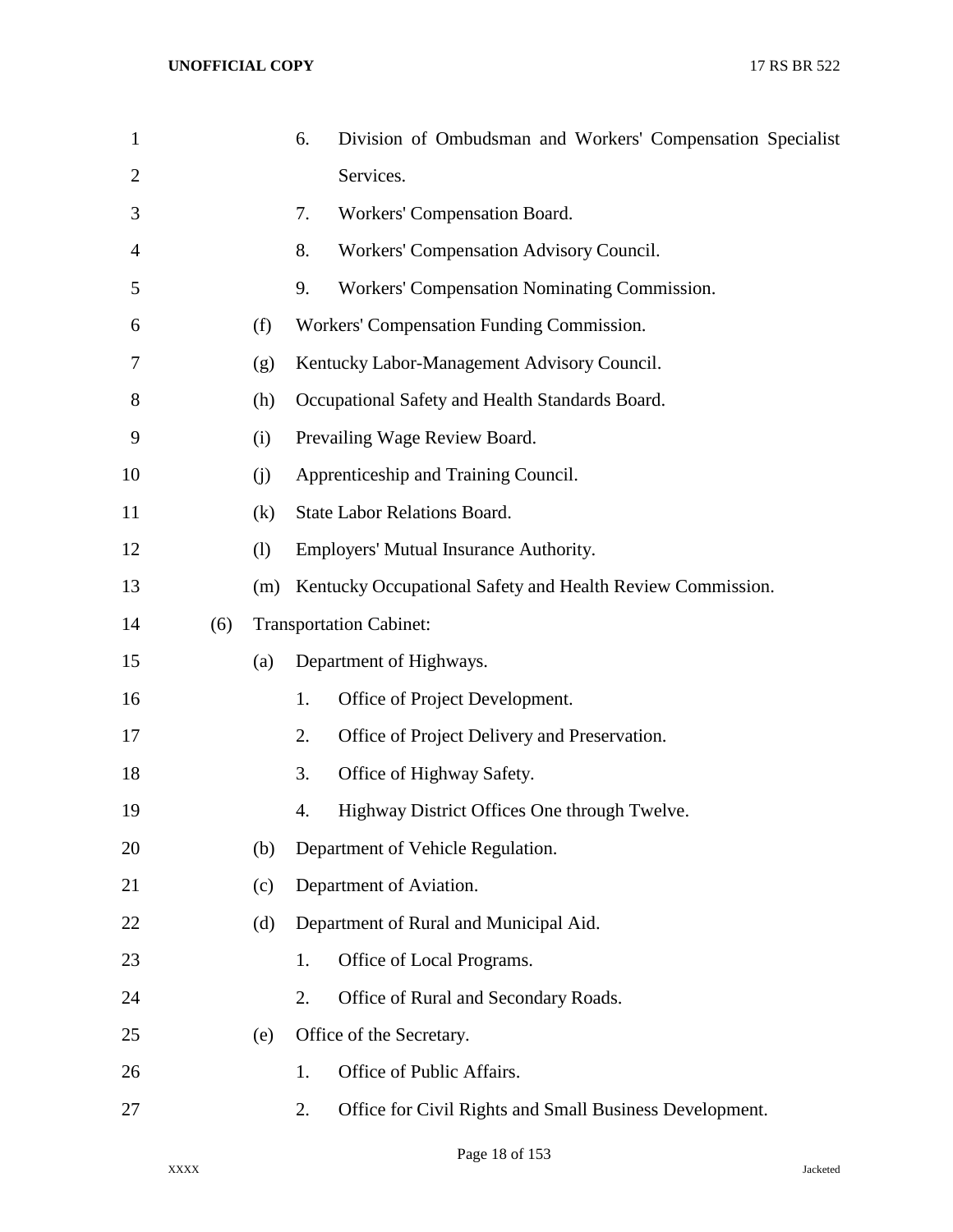| $\mathbf{1}$   |     |     | 3. |               | Office of Budget and Fiscal Management.          |
|----------------|-----|-----|----|---------------|--------------------------------------------------|
| $\overline{2}$ |     |     | 4. |               | Office of Inspector General.                     |
| 3              |     | (f) |    |               | Office of Support Services.                      |
| 4              |     | (g) |    |               | Office of Transportation Delivery.               |
| 5              |     | (h) |    |               | Office of Audits.                                |
| 6              |     | (i) |    |               | Office of Human Resource Management.             |
| 7              |     | (i) |    |               | Office of Information Technology.                |
| 8              |     | (k) |    |               | Office of Legal Services.                        |
| 9              | (7) |     |    |               | <b>Cabinet for Economic Development:</b>         |
| 10             |     | (a) |    |               | Office of the Secretary.                         |
| 11             |     |     | 1. |               | Office of Legal Services.                        |
| 12             |     |     | 2. |               | Department for Business Development.             |
| 13             |     |     |    | a.            | Office of Entrepreneurship.                      |
| 14             |     |     |    |               | Commission on Small Business Advocacy.<br>i.     |
| 15             |     |     |    | $\mathbf b$ . | Office of Research and Public Affairs.           |
| 16             |     |     |    | $C_{\bullet}$ | Bluegrass State Skills Corporation.              |
| 17             |     |     | 3. |               | Office of Financial Services.                    |
| 18             |     |     |    | a.            | Kentucky Economic Development Finance Authority. |
| 19             |     |     |    | b.            | Division of Finance and Personnel.               |
| 20             |     |     |    | c.            | Division of Network Administration.              |
| 21             |     |     |    | d.            | Compliance Division.                             |
| 22             |     |     |    | e.            | Incentive Assistance Division.                   |
| 23             | (8) |     |    |               | Cabinet for Health and Family Services:          |
| 24             |     | (a) |    |               | Office of the Secretary.                         |
| 25             |     | (b) |    |               | Office of Health Policy.                         |
| 26             |     | (c) |    |               | Office of Legal Services.                        |
| 27             |     | (d) |    |               | Office of Inspector General.                     |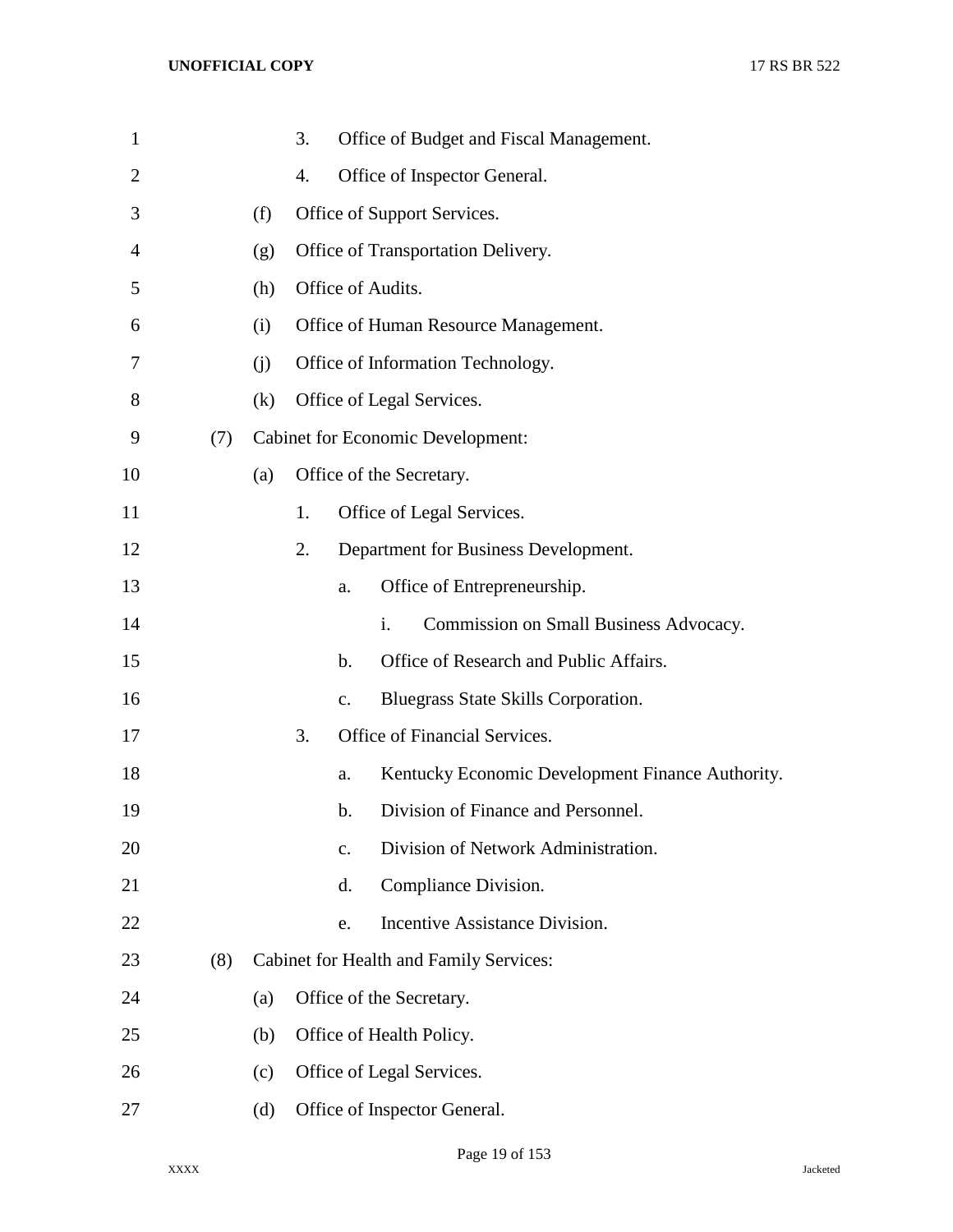| $\mathbf{1}$   |     | (e)                | Office of Communications and Administrative Review.              |
|----------------|-----|--------------------|------------------------------------------------------------------|
| $\overline{2}$ |     | (f)                | Office of the Ombudsman.                                         |
| 3              |     | (g)                | Office of Policy and Budget.                                     |
| 4              |     | (h)                | Office of Human Resource Management.                             |
| 5              |     | (i)                | Office of Administrative and Technology Services.                |
| 6              |     | (j)                | Department for Public Health.                                    |
| 7              |     | (k)                | Department for Medicaid Services.                                |
| 8              |     | (1)                | Department for Behavioral Health, Developmental and Intellectual |
| 9              |     |                    | Disabilities.                                                    |
| 10             |     | (m)                | Department for Aging and Independent Living.                     |
| 11             |     | (n)                | Department for Community Based Services.                         |
| 12             |     | $\left( 0 \right)$ | Department for Income Support.                                   |
| 13             |     | (p)                | Department for Family Resource Centers and Volunteer Services.   |
| 14             |     | (q)                | Kentucky Commission on Community Volunteerism and Service.       |
| 15             |     | (r)                | Kentucky Commission for Children with Special Health Care Needs. |
| 16             |     | (s)                | Governor's Office of Electronic Health Information.              |
| 17             | (9) |                    | Finance and Administration Cabinet:                              |
| 18             |     | (a)                | Office of General Counsel.                                       |
| 19             |     | (b)                | Office of the Controller.                                        |
| 20             |     | (c)                | Office of Administrative Services.                               |
| 21             |     | (d)                | Office of Public Information.                                    |
| 22             |     | (e)                | Office of Policy and Audit.                                      |
| 23             |     | (f)                | Department for Facilities and Support Services.                  |
| 24             |     | (g)                | Department of Revenue.                                           |
| 25             |     | (h)                | Commonwealth Office of Technology.                               |
| 26             |     | (i)                | State Property and Buildings Commission.                         |
| 27             |     | (j)                | Office of Equal Employment Opportunity and Contract Compliance.  |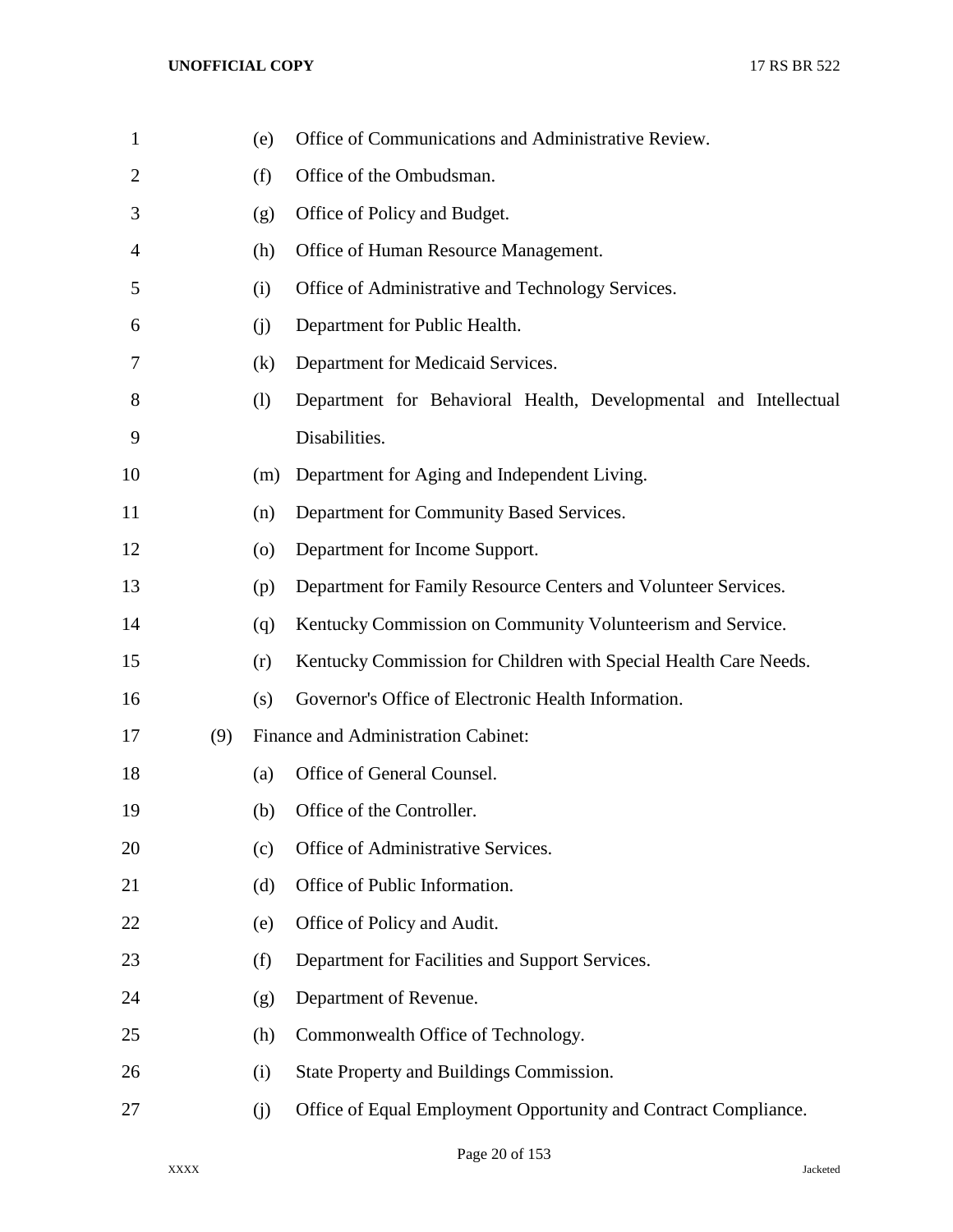| $\mathbf{1}$   |      | (k)                |    | Kentucky Employees Retirement Systems.                         |
|----------------|------|--------------------|----|----------------------------------------------------------------|
| $\overline{2}$ |      | (1)                |    | Commonwealth Credit Union.                                     |
| 3              |      | (m)                |    | State Investment Commission.                                   |
| 4              |      | (n)                |    | Kentucky Housing Corporation.                                  |
| 5              |      | $\left( 0 \right)$ |    | Kentucky Local Correctional Facilities Construction Authority. |
| 6              |      | (p)                |    | Kentucky Turnpike Authority.                                   |
| 7              |      | (q)                |    | Historic Properties Advisory Commission.                       |
| 8              |      | (r)                |    | Kentucky Tobacco Settlement Trust Corporation.                 |
| 9              |      | (s)                |    | Kentucky Higher Education Assistance Authority.                |
| 10             |      | (t)                |    | Kentucky River Authority.                                      |
| 11             |      | (u)                |    | Kentucky Teachers' Retirement System Board of Trustees.        |
| 12             |      | (v)                |    | Executive Branch Ethics Commission.                            |
| 13             | (10) |                    |    | Tourism, Arts and Heritage Cabinet:                            |
| 14             |      | (a)                |    | Kentucky Department of Travel and Tourism.                     |
| 15             |      |                    | 1. | Division of Tourism Services.                                  |
| 16             |      |                    | 2. | Division of Marketing and Administration.                      |
| 17             |      |                    | 3. | Division of Communications and Promotions.                     |
| 18             |      | (b)                |    | Kentucky Department of Parks.                                  |
| 19             |      |                    | 1. | Division of Information Technology.                            |
| 20             |      |                    | 2. | Division of Human Resources.                                   |
| 21             |      |                    | 3. | Division of Financial Operations.                              |
| 22             |      |                    | 4. | Division of Facilities Management.                             |
| 23             |      |                    | 5. | Division of Facilities Maintenance.                            |
| 24             |      |                    | 6. | Division of Customer Services.                                 |
| 25             |      |                    | 7. | Division of Recreation.                                        |
| 26             |      |                    | 8. | Division of Golf Courses.                                      |
| 27             |      |                    | 9. | Division of Food Services.                                     |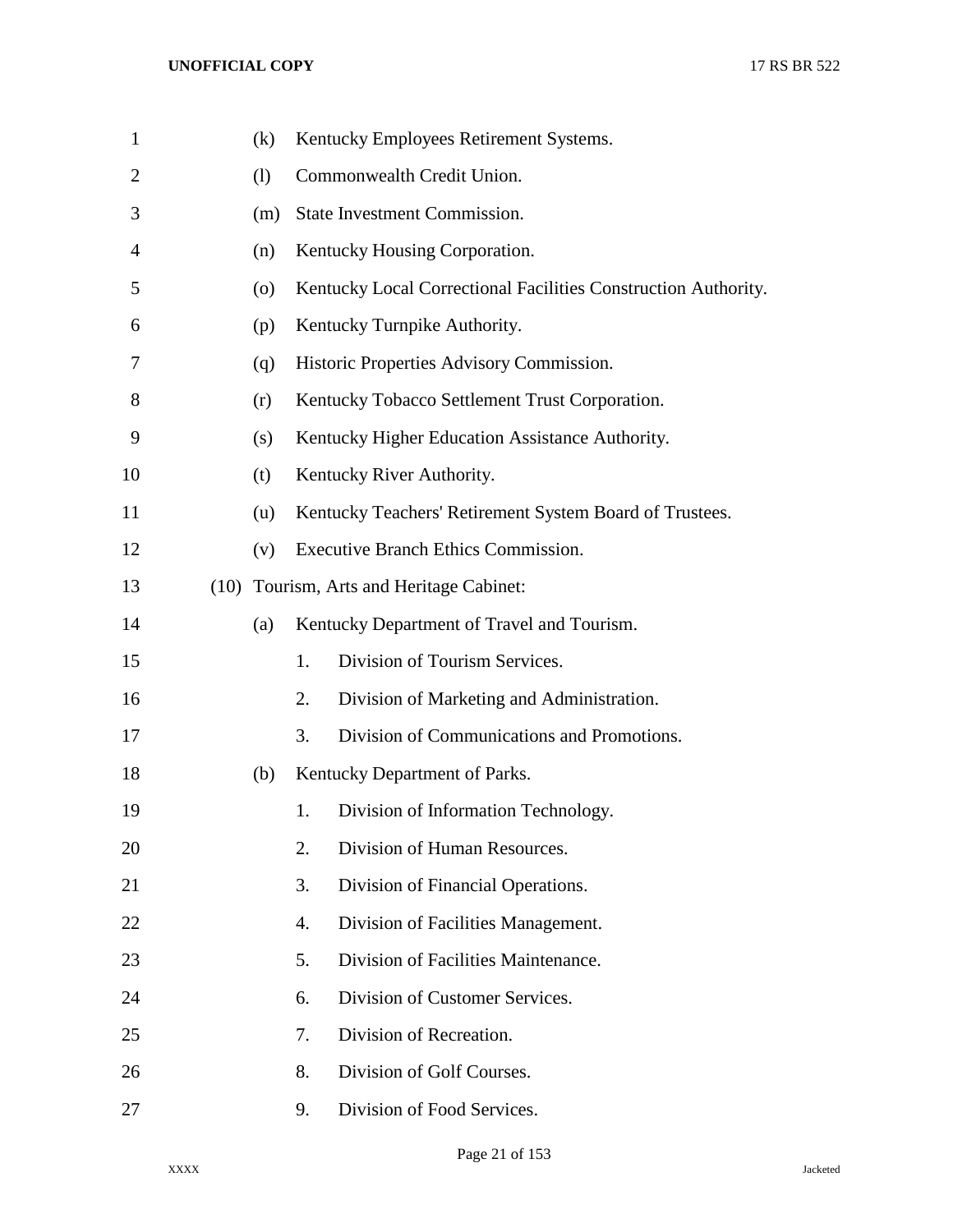| $\mathbf{1}$ |     | 10. | Division of Rangers.                                          |
|--------------|-----|-----|---------------------------------------------------------------|
| 2            |     | 11. | Division of Resort Parks.                                     |
| 3            |     | 12. | Division of Recreational Parks and Historic Sites.            |
| 4            | (c) |     | Department of Fish and Wildlife Resources.                    |
| 5            |     | 1.  | Division of Law Enforcement.                                  |
| 6            |     | 2.  | Division of Administrative Services.                          |
| 7            |     | 3.  | Division of Engineering.                                      |
| 8            |     | 4.  | Division of Fisheries.                                        |
| 9            |     | 5.  | Division of Information and Education.                        |
| 10           |     | 6.  | Division of Wildlife.                                         |
| 11           |     | 7.  | Division of Public Affairs.                                   |
| 12           | (d) |     | Kentucky Horse Park.                                          |
| 13           |     | 1.  | Division of Support Services.                                 |
| 14           |     | 2.  | Division of Buildings and Grounds.                            |
| 15           |     | 3.  | Division of Operational Services.                             |
| 16           | (e) |     | Kentucky State Fair Board.                                    |
| 17           |     | 1.  | Office of Administrative and Information Technology Services. |
| 18           |     | 2.  | Office of Human Resources and Access Control.                 |
| 19           |     | 3.  | Division of Expositions.                                      |
| 20           |     | 4.  | Division of Kentucky Exposition Center Operations.            |
| 21           |     | 5.  | Division of Kentucky International Convention Center.         |
| 22           |     | 6.  | Division of Public Relations and Media.                       |
| 23           |     | 7.  | Division of Venue Services.                                   |
| 24           |     | 8.  | Division of Personnel Management and Staff Development.       |
| 25           |     | 9.  | Division of Sales.                                            |
| 26           |     | 10. | Division of Security and Traffic Control.                     |
| 27           |     | 11. | Division of Information Technology.                           |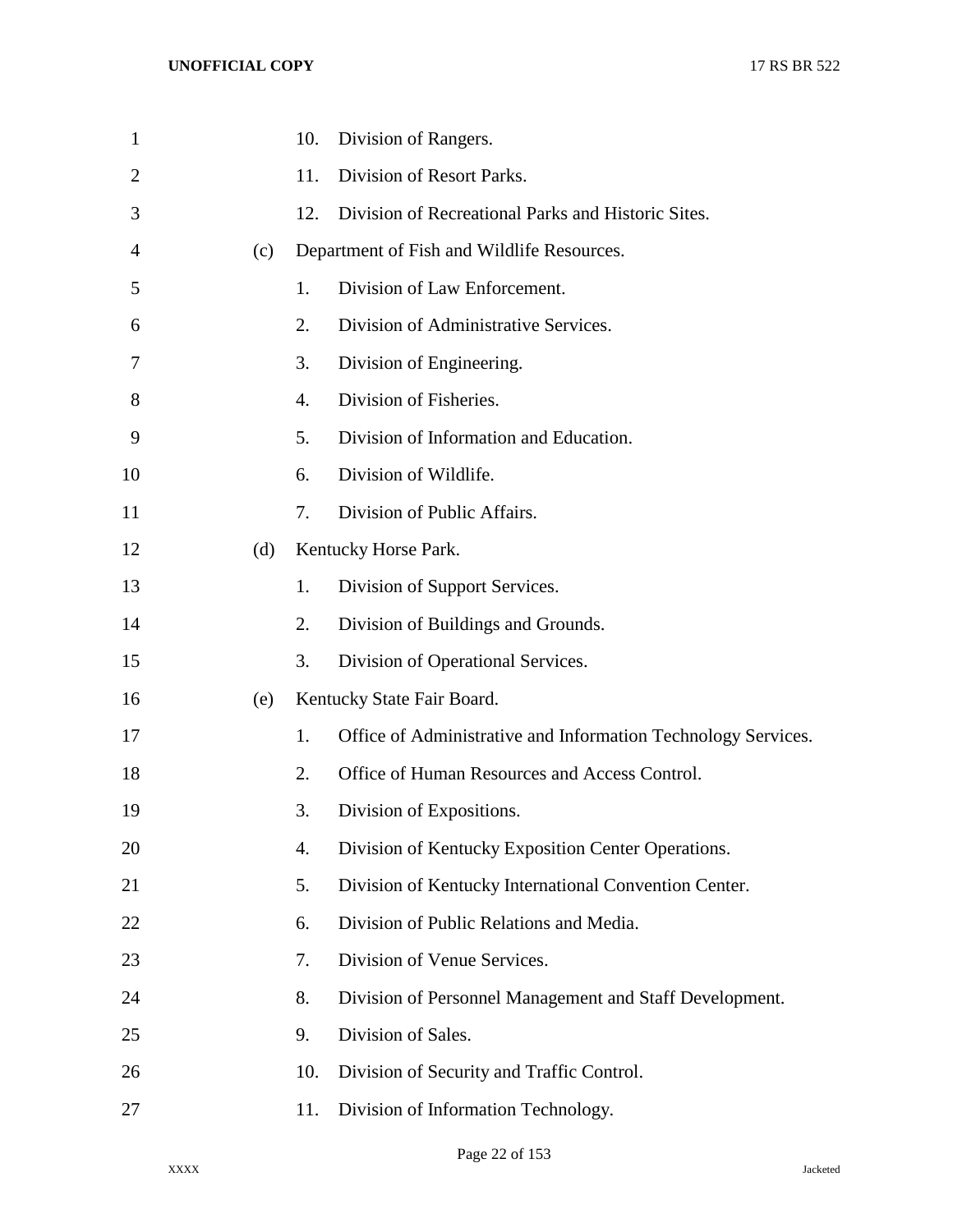| $\mathbf{1}$   |     | Division of the Louisville Arena.<br>12.                        |
|----------------|-----|-----------------------------------------------------------------|
| $\overline{2}$ |     | 13.<br>Division of Fiscal and Contract Management.              |
| 3              |     | Division of Access Control.<br>14.                              |
| 4              | (f) | Office of the Secretary.                                        |
| 5              |     | Office of Finance.<br>1.                                        |
| 6              |     | Office of Research and Administration.<br>2.                    |
| 7              |     | 3.<br>Office of Governmental Relations and Tourism Development. |
| 8              |     | Office of the Sports Authority.<br>4.                           |
| 9              |     | 5.<br>Kentucky Sports Authority.                                |
| 10             | (g) | Office of Legal Affairs.                                        |
| 11             | (h) | Office of Human Resources.                                      |
| 12             | (i) | Office of Public Affairs and Constituent Services.              |
| 13             | (i) | Office of Creative Services.                                    |
| 14             | (k) | Office of Capital Plaza Operations.                             |
| 15             | (1) | Office of Arts and Cultural Heritage.                           |
| 16             | (m) | Kentucky African-American Heritage Commission.                  |
| 17             | (n) | Kentucky Foundation for the Arts.                               |
| 18             | (0) | Kentucky Humanities Council.                                    |
| 19             | (p) | Kentucky Heritage Council.                                      |
| 20             | (q) | Kentucky Arts Council.                                          |
| 21             | (r) | Kentucky Historical Society.                                    |
| 22             |     | Division of Museums.<br>1.                                      |
| 23             |     | Division of Oral History and Educational Outreach.<br>2.        |
| 24             |     | Division of Research and Publications.<br>3.                    |
| 25             |     | Division of Administration.<br>4.                               |
| 26             | (s) | Kentucky Center for the Arts.                                   |
| 27             |     | Division of Governor's School for the Arts.<br>1.               |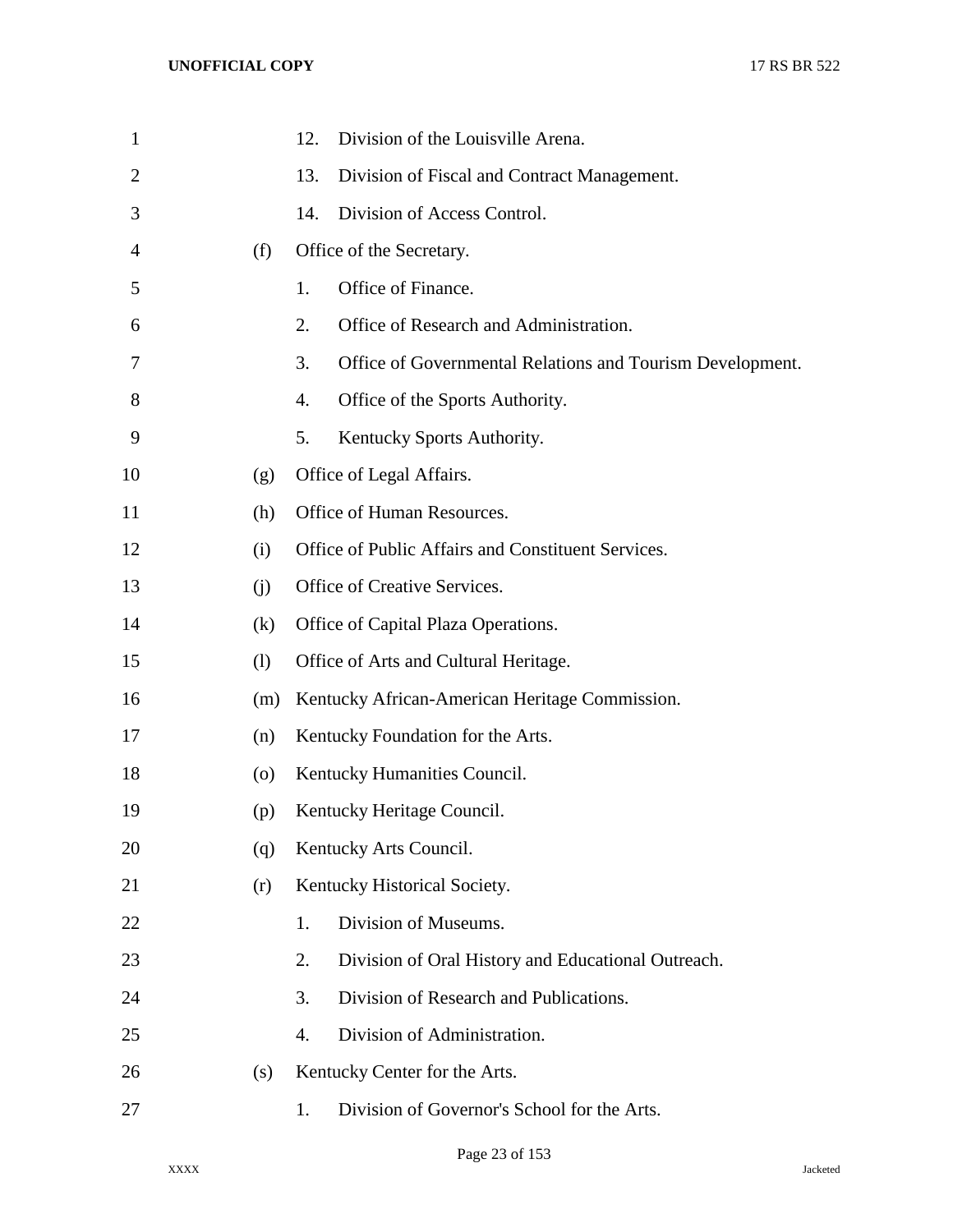| $\mathbf{1}$   |     |     | (t) | Kentucky Artisans Center at Berea.                                                  |
|----------------|-----|-----|-----|-------------------------------------------------------------------------------------|
| $\overline{2}$ |     |     | (u) | Northern Kentucky Convention Center.                                                |
| 3              |     |     | (v) | Eastern Kentucky Exposition Center.                                                 |
| 4              |     |     |     | (11) Personnel Cabinet:                                                             |
| 5              |     |     | (a) | Office of the Secretary.                                                            |
| 6              |     |     | (b) | Department of Human Resources Administration.                                       |
| 7              |     |     | (c) | Office of Employee Relations.                                                       |
| 8              |     |     | (d) | Kentucky Public Employees Deferred Compensation Authority.                          |
| 9              |     |     | (e) | Office of Administrative Services.                                                  |
| 10             |     |     | (f) | Office of Legal Services.                                                           |
| 11             |     |     | (g) | Governmental Services Center.                                                       |
| 12             |     |     | (h) | Department of Employee Insurance.                                                   |
| 13             |     |     | (i) | Office of Diversity and Equality.                                                   |
| 14             |     |     | (j) | Center of Strategic Innovation.                                                     |
| 15             | Ш.  |     |     | Other departments headed by appointed officers:                                     |
| 16             |     | (1) |     | Council on Postsecondary Education.                                                 |
| 17             |     | (2) |     | Department of Military Affairs.                                                     |
| 18             |     | (3) |     | Department for Local Government.                                                    |
| 19             |     | (4) |     | Kentucky Commission on Human Rights.                                                |
| 20             |     | (5) |     | Kentucky Commission on Women.                                                       |
| 21             |     | (6) |     | Department of Veterans' Affairs.                                                    |
| 22             |     | (7) |     | Kentucky Commission on Military Affairs.                                            |
| 23             |     | (8) |     | Office of Minority Empowerment.                                                     |
| 24             |     | (9) |     | Governor's Council on Wellness and Physical Activity.                               |
| 25             |     |     |     | Section 11. KRS 12.252 is amended to read as follows:                               |
| 26             | (1) |     |     | There is established within the Public Protection Cabinet a Department of Financial |
| 27             |     |     |     | Institutions, a Department of Insurance, a Department of Housing, Buildings and     |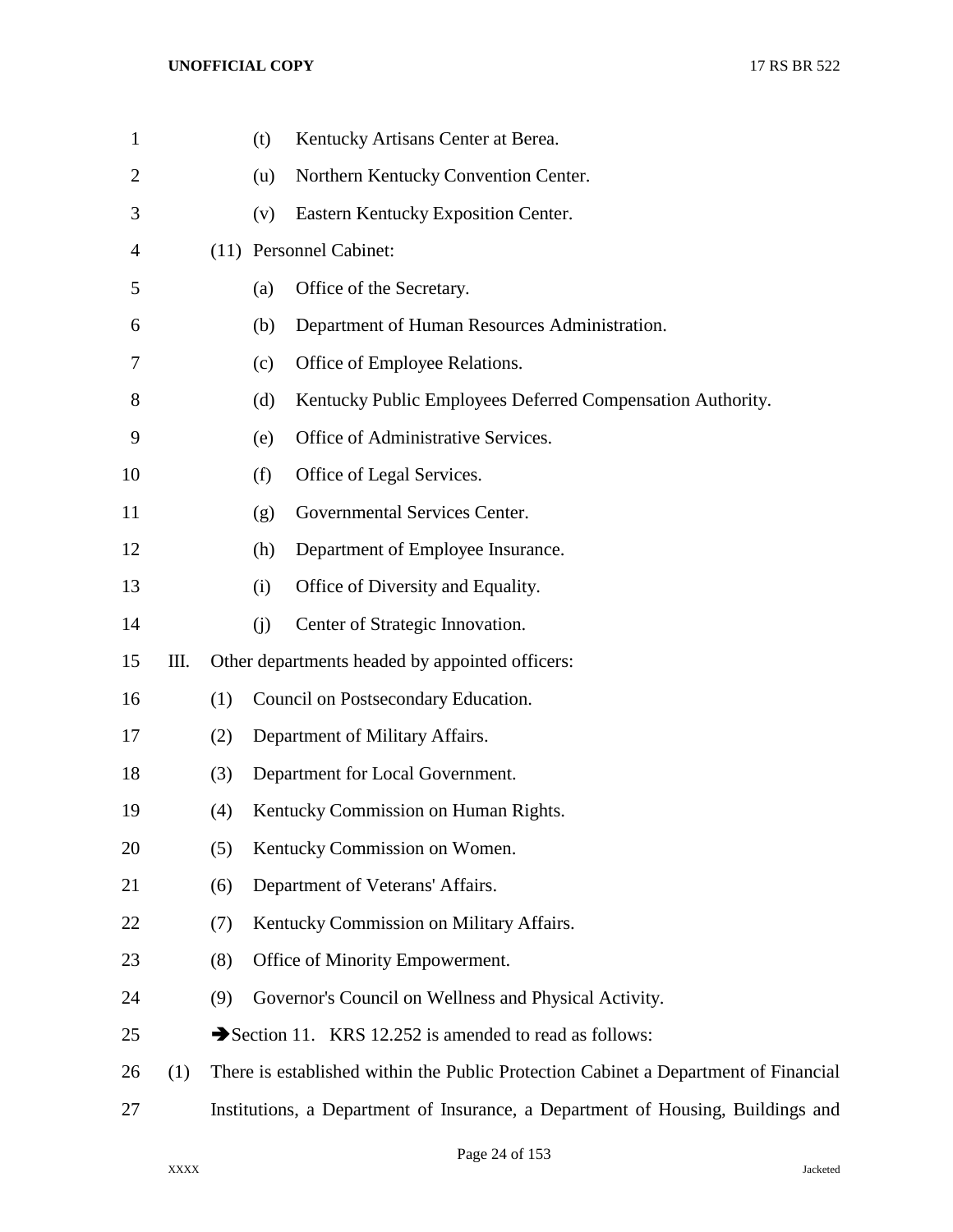| $\mathbf{1}$   |                 | Construction, a Department of Charitable Gaming, a Department of Professional            |
|----------------|-----------------|------------------------------------------------------------------------------------------|
| $\overline{2}$ |                 | <b>Licensing,</b> and a Department of Alcoholic Beverage Control. Each department shall  |
| 3              |                 | be headed by a commissioner appointed by the Governor as required by KRS                 |
| 4              |                 | 12.040 and, where appropriate, by KRS 238.510, 241.015, and 304.2-020.                   |
| 5              |                 | Commissioners shall be directly responsible to the secretary and shall perform the       |
| 6              |                 | functions, powers, and duties provided by law and prescribed by the secretary.           |
| 7              |                 | $(2)$ There is established within the Public Protection Cabinet an Office of Occupations |
| 8              |                 | and Professions, which shall be headed by an executive director appointed by the         |
| 9              |                 | secretary with the approval of the Governor as required by KRS 12.050. The               |
| 10             |                 | executive director shall be directly responsible to the secretary and shall perform the  |
| 11             |                 | functions, powers, and duties provided by law and prescribed by the secretary.           |
| 12             | (3)             | The secretary of the Public Protection Cabinet shall be appointed by the Governor        |
| 13             |                 | in accordance with KRS 12.255. The Office of the Secretary shall contain the             |
| 14             |                 | following entities:                                                                      |
| 15             | (a)             | The Office of Communications and Public Outreach, which shall be headed                  |
| 16             |                 | by an executive director appointed by the secretary with the approval of the             |
| 17             |                 | Governor in accordance with KRS 12.050; and                                              |
| 18             | (b)             | The Office of Legal Services, which shall be headed by an executive director             |
| 19             |                 | appointed by the secretary with the approval of the Governor in accordance               |
| 20             |                 | with KRS 12.050 and 12.210.                                                              |
| 21             | $(3)$ [ $(4)$ ] | The following agencies are attached to the Public Protection Cabinet for                 |
| 22             |                 | administrative purposes only, except as provided in KRS 131.330:                         |
| 23             | (a)             | Crime Victims Compensation Board;                                                        |
| 24             | (b)             | Board of Claims;                                                                         |
| 25             | (c)             | Kentucky Board of Tax Appeals;                                                           |
| 26             | (d)             | Kentucky Boxing and Wrestling Authority; and                                             |
| 27             | (e)             | Kentucky Horse Racing Commission.                                                        |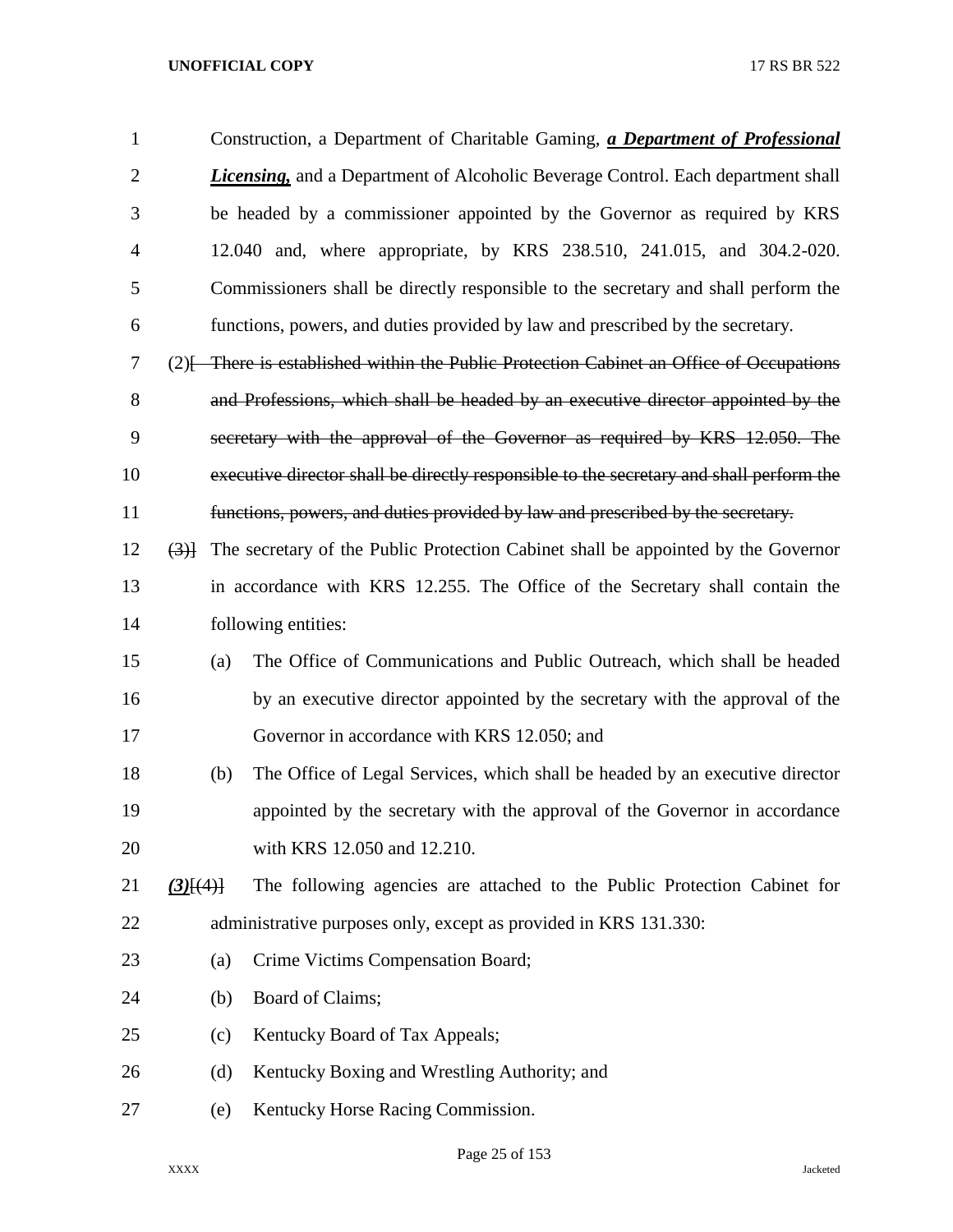| $\mathbf{1}$   |     | Section 12. KRS 164.6903 is amended to read as follows:                                     |
|----------------|-----|---------------------------------------------------------------------------------------------|
| $\overline{2}$ |     | As used in KRS 164.6901 to 164.6935, unless the context requires otherwise:                 |
| 3              | (1) | "Agency contract" means an agreement in which a student-athlete authorizes a                |
| $\overline{4}$ |     | person to negotiate or solicit on behalf of the student-athlete a professional-sports-      |
| 5              |     | services contract or an endorsement contract;                                               |
| 6              | (2) | "Athlete agent" means an individual who enters into an agency contract with a               |
| $\overline{7}$ |     | student-athlete or, directly or indirectly, recruits or solicits a student-athlete to enter |
| $8\,$          |     | into an agency contract. The term includes an individual who represents to the              |
| 9              |     | public that the individual is an athlete agent. The term does not include a spouse,         |
| 10             |     | parent, sibling, grandparent, or guardian of the student-athlete or an individual           |
| 11             |     | acting solely on behalf of a professional sports team or professional sports                |
| 12             |     | organization;                                                                               |
| 13             | (3) | "Athletic director" means an individual responsible for administering the overall           |
| 14             |     | athletic program of an educational institution or, if an educational institution has        |
| 15             |     | separately administered athletic programs for male and female students, the athletic        |
| 16             |     | program for males or the athletic program for females, as appropriate;                      |
| 17             | (4) | "Contact" means a communication, direct or indirect, between an athlete agent and a         |
| 18             |     | student-athlete, to recruit or solicit the student-athlete to enter into an agency          |
| 19             |     | contract;                                                                                   |
| 20             | (5) | <i><u>"Department" means the Department of Professional Licensing ["Office" means"</u></i>  |
| 21             |     | the Office of Occupations and Professions in the Public Protection Cabinet;                 |
| 22             | (6) | "Endorsement contract" means an agreement under which a student-athlete is                  |
| 23             |     | employed or receives consideration to use on behalf of the other party any value that       |
| 24             |     | the student-athlete may have because of publicity, reputation, following, or fame           |
| 25             |     | obtained because of athletic ability or performance;                                        |
| 26             | (7) | "Intercollegiate sport" means a sport played at the collegiate level for which              |

eligibility requirements for participation by a student-athlete are established by a

Page 26 of 153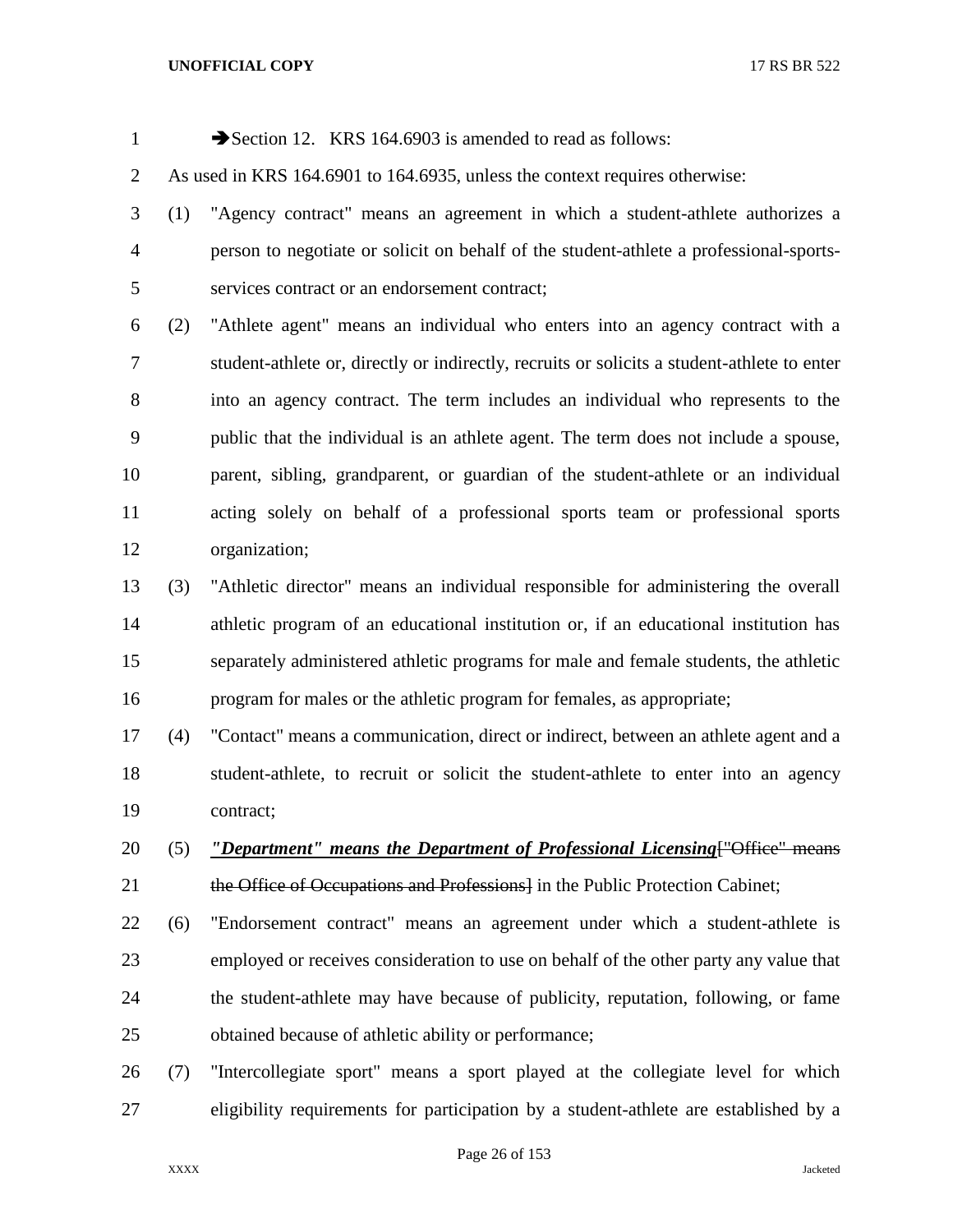| $\mathbf{1}$   |     | national association for the promotion or regulation of collegiate athletics;                      |
|----------------|-----|----------------------------------------------------------------------------------------------------|
| $\overline{2}$ | (8) | "Person" means an individual, corporation, business trust, estate, trust, partnership,             |
| 3              |     | limited liability company, association, joint venture, or government; governmental                 |
| $\overline{4}$ |     | subdivision, agency, or instrumentality; public corporation, or any other legal or                 |
| 5              |     | commercial entity;                                                                                 |
| 6              | (9) | "Professional-sports-services contract" means an agreement under which an                          |
| 7              |     | individual is employed, or agrees to render services, as a player on a professional                |
| 8              |     | sports team, with a professional sports organization, or as a professional athlete;                |
| 9              |     | (10) "Record" means information that is inscribed on a tangible medium or that is stored           |
| 10             |     | in an electronic or other medium and is retrievable in perceivable form;                           |
| 11             |     | (11) "Registration" means registration as an athlete agent pursuant to KRS 164.6901 to             |
| 12             |     | 164.6935;                                                                                          |
| 13             |     | (12) "State" means a state of the United States, the District of Columbia, Puerto Rico,            |
| 14             |     | the United States Virgin Islands, or any territory or insular possession subject to the            |
| 15             |     | jurisdiction of the United States; and                                                             |
| 16             |     | (13) "Student-athlete" means an individual who engages in, is eligible to engage in, or            |
| 17             |     | may be eligible in the future to engage in, any intercollegiate sport. If an individual            |
| 18             |     | is permanently ineligible to participate in a particular intercollegiate sport, the                |
| 19             |     | individual is not a student-athlete for purposes of that sport.                                    |
| 20             |     | Section 13. KRS 164.6905 is amended to read as follows:                                            |
| 21             | (1) | By acting as an athlete agent in this state, a nonresident individual appoints the                 |
| 22             |     | <b>Department of Professional Licensing [Office of Occupations and Professions]</b> as             |
| 23             |     | the individual's agent for service of process in any civil action in this state related to         |
| 24             |     | the individual's acting as an athlete agent in this state.                                         |
| 25             | (2) | The <b><i>department</i></b> [office] may issue subpoenas for any material that is relevant to the |
| 26             |     | administration of KRS 164.6901 to 164.6935.                                                        |
| 27             | (3) | The <b><i>department</i></b> [office] may promulgate administrative regulations in accordance      |

Page 27 of 153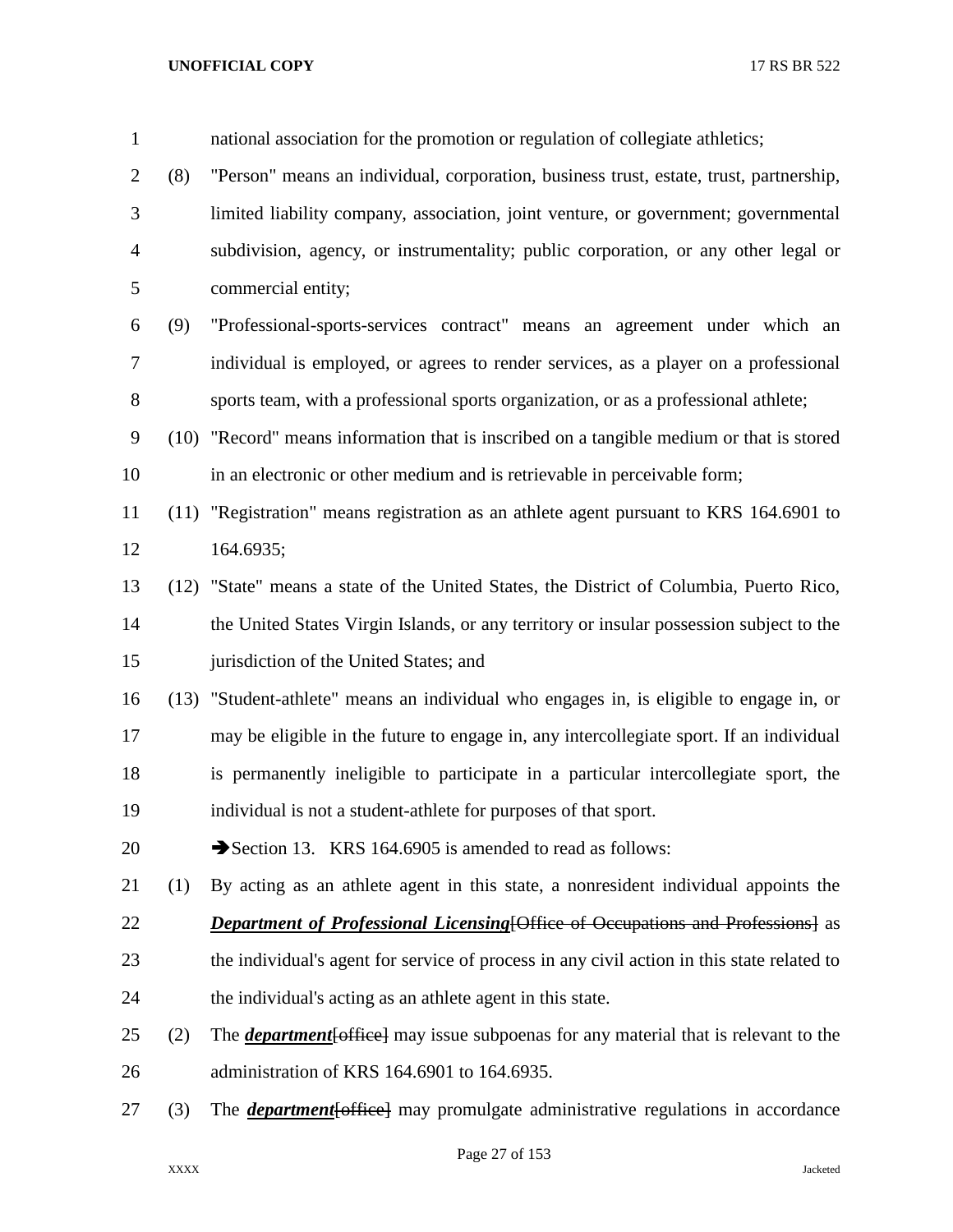| $\mathbf{1}$   |     |     | with KRS Chapter 13A that are necessary to carry out the provisions of KRS                        |
|----------------|-----|-----|---------------------------------------------------------------------------------------------------|
| $\overline{2}$ |     |     | 164.6901 to 164.6935.                                                                             |
| 3              |     |     | Section 14. KRS 164.6909 is amended to read as follows:                                           |
| $\overline{4}$ | (1) |     | An applicant for registration shall submit an application for registration to the                 |
| 5              |     |     | <i>department</i> [office] in a form prescribed by the <i>department</i> [office]. An application |
| 6              |     |     | filed under this section is a public record. The application <i>shall</i> [must] be in the        |
| 7              |     |     | name of an individual, and except as otherwise provided in subsection (2) of this                 |
| 8              |     |     | section, signed or otherwise authenticated by the applicant under penalty of perjury              |
| 9              |     |     | and state or contain:                                                                             |
| 10             |     | (a) | The name of the applicant and the address of the applicant's principal place of                   |
| 11             |     |     | business;                                                                                         |
| 12             |     | (b) | The name of the applicant's business or employer, if applicable;                                  |
| 13             |     | (c) | Any business or occupation engaged in by the applicant for the five (5) years                     |
| 14             |     |     | next preceding the date of submission of this application;                                        |
| 15             |     | (d) | A description of the applicant's:                                                                 |
| 16             |     |     | Formal training as an athlete;<br>1.                                                              |
| 17             |     |     | Practical experience as an athlete agent; and<br>2.                                               |
| 18             |     |     | 3.<br>Educational background relating to the applicant's activities as an athlete                 |
| 19             |     |     | agent;                                                                                            |
| 20             |     | (e) | The names and addresses of three (3) individuals not related to the applicant                     |
| 21             |     |     | who are willing to serve as references;                                                           |
| 22             |     | (f) | The name, sport, and last known team for each individual for whom the                             |
| 23             |     |     | applicant acted as an athlete agent during the five (5) years next preceding the                  |
| 24             |     |     | date of submission of the application;                                                            |
| 25             |     | (g) | The names and addresses of all persons who are:                                                   |
| 26             |     |     | With respect to the athlete agent's business if it is not a corporation, the<br>1.                |
| 27             |     |     | partners, members, officers, managers, associates, or profit-sharers of                           |

Page 28 of 153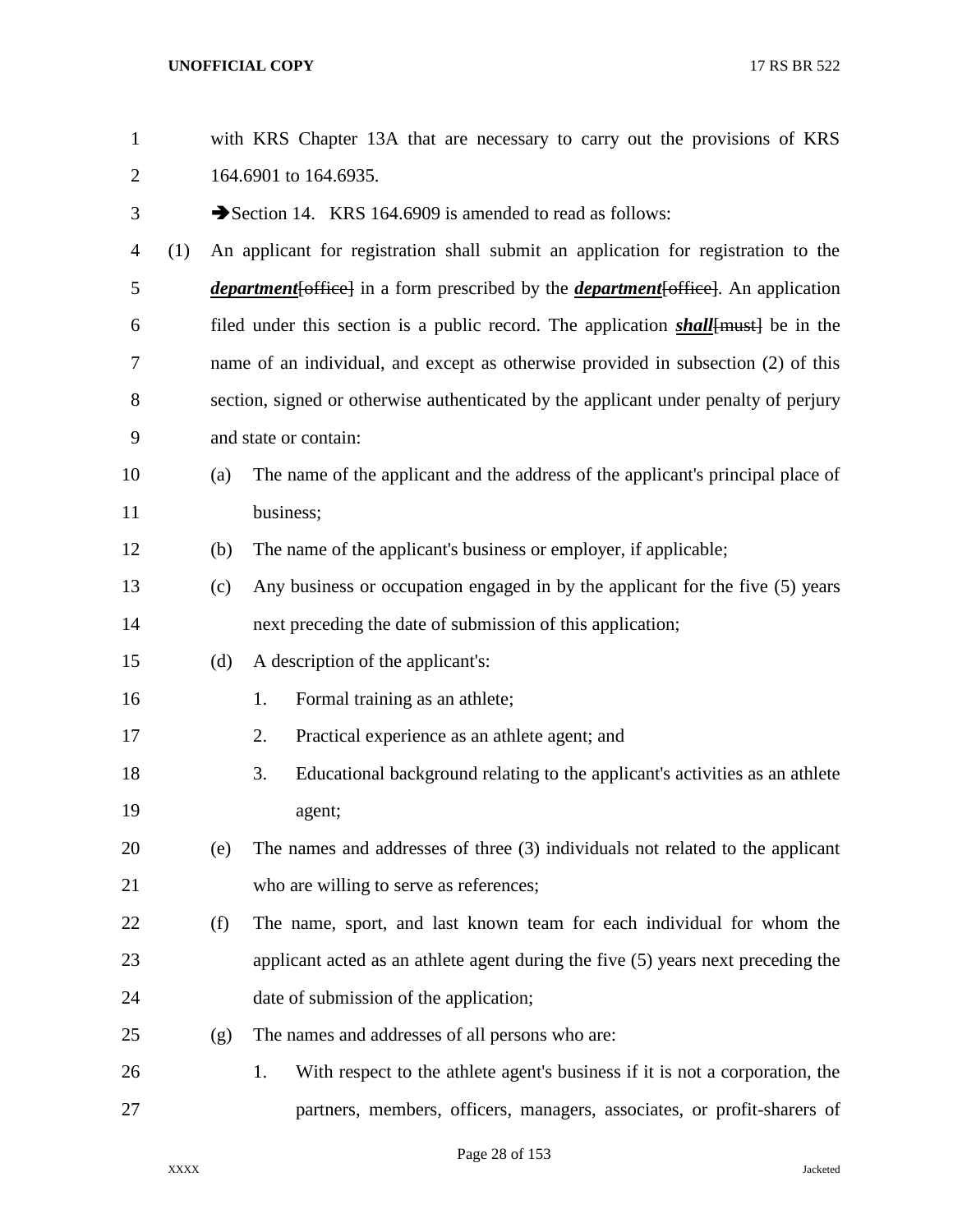| $\mathbf{1}$   |     |     | the business; and                                                                           |
|----------------|-----|-----|---------------------------------------------------------------------------------------------|
| $\mathbf{2}$   |     |     | With respect to a corporation employing the athlete agent, the officers,<br>2.              |
| 3              |     |     | directors, and any shareholder of the corporation having an interest of                     |
| $\overline{4}$ |     |     | five percent $(5\%)$ or greater;                                                            |
| 5              |     | (h) | Whether the applicant or any person named pursuant to paragraph (g) of this                 |
| 6              |     |     | subsection has been convicted of a crime that, if committed in this state,                  |
| $\tau$         |     |     | would be a crime involving moral turpitude or a felony, and identify the                    |
| $8\,$          |     |     | crime;                                                                                      |
| 9              |     | (i) | Whether there has been any administrative or judicial determination that the                |
| 10             |     |     | applicant or any person named pursuant to paragraph (g) of this subsection has              |
| 11             |     |     | made a false, misleading, deceptive, or fraudulent representation;                          |
| 12             |     | (j) | Any instance in which the conduct of the applicant or any person named                      |
| 13             |     |     | pursuant to paragraph (g) of this subsection resulted in the imposition of a                |
| 14             |     |     | sanction, suspension, or declaration of ineligibility to participate in an                  |
| 15             |     |     | interscholastic or intercollegiate athletic event on a student-athlete or                   |
| 16             |     |     | educational institution;                                                                    |
| 17             |     | (k) | Any sanction, suspension, or disciplinary action taken against the applicant or             |
| 18             |     |     | any person named pursuant to paragraph (g) of this subsection arising out of                |
| 19             |     |     | occupational or professional conduct; and                                                   |
| 20             |     | (1) | Whether there has been any denial of an application for, suspension or                      |
| 21             |     |     | revocation of, or refusal to renew, the registration or licensure of the applicant          |
| 22             |     |     | or any person named pursuant to paragraph (g) of this subsection as an athlete              |
| 23             |     |     | agent in any state.                                                                         |
| 24             | (2) |     | An individual who has submitted an application for, and holds a certificate of,             |
| 25             |     |     | registration or licensure as an athlete agent in another state, may submit a copy of        |
| 26             |     |     | the application and certificate in lieu of submitting an application in the form            |
| 27             |     |     | prescribed pursuant to subsection (1) of this section. The <i>department</i> [office] shall |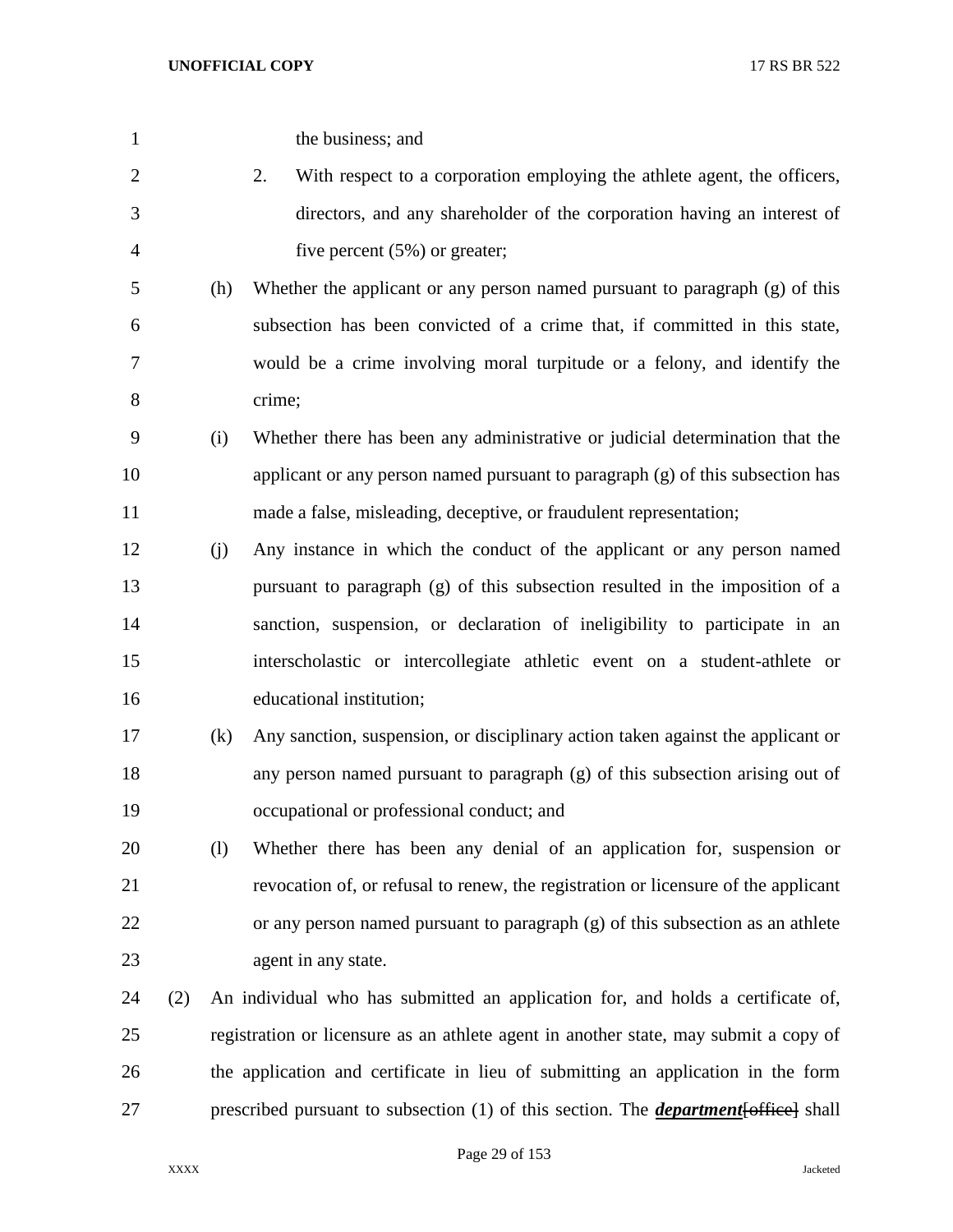| $\mathbf{1}$   |     |        | accept the application and the certificate from the other state as an application for      |
|----------------|-----|--------|--------------------------------------------------------------------------------------------|
| $\overline{2}$ |     |        | registration in this state if the application to the other state:                          |
| 3              |     | (a)    | Was submitted in the other state within six (6) months next preceding the                  |
| $\overline{4}$ |     |        | submission of the application in this state and the applicant certifies that the           |
| 5              |     |        | information contained in the application is current;                                       |
| 6              |     | (b)    | Contains information substantially similar to or more comprehensive than that              |
| 7              |     |        | required in an application submitted in this state; and                                    |
| 8              |     | (c)    | Was signed by the applicant under penalty of perjury.                                      |
| 9              |     |        | Section 15. KRS 164.6911 is amended to read as follows:                                    |
| 10             | (1) | Except | as otherwise provided in subsection (2) of this section,<br>the                            |
| 11             |     |        | <i>department</i> [office] shall issue a certificate of registration to an individual who  |
| 12             |     |        | complies with KRS 164.6909(1) or whose application has been accepted under                 |
| 13             |     |        | KRS 164.6909(2).                                                                           |
| 14             | (2) |        | The <i>department</i> [office] may refuse to issue a certificate of registration if the    |
| 15             |     |        | <i>department</i> [office] determines that the applicant has engaged in conduct that has a |
| 16             |     |        | significant adverse effect on the applicant's fitness to act as an athlete agent. In       |
| 17             |     |        | making the determination, the <i>department</i> [office] may consider whether the          |
| 18             |     |        | applicant has:                                                                             |
| 19             |     | (a)    | Been convicted of a crime that, if committed in this state, would be a crime               |
| 20             |     |        | involving moral turpitude or a felony;                                                     |
| 21             |     | (b)    | Made a materially false, misleading, deceptive, or fraudulent representation in            |
| 22             |     |        | the application or as an athlete agent;                                                    |
| 23             |     | (c)    | Engaged in conduct that would disqualify the applicant from serving in a                   |
| 24             |     |        | fiduciary capacity;                                                                        |
| 25             |     | (d)    | Engaged in conduct prohibited by KRS 164.6925;                                             |
| 26             |     | (e)    | Had a registration or licensure as an athlete agent suspended, revoked, or                 |
| 27             |     |        | denied, or been refused renewal of registration or licensure as an athlete agent           |

Page 30 of 153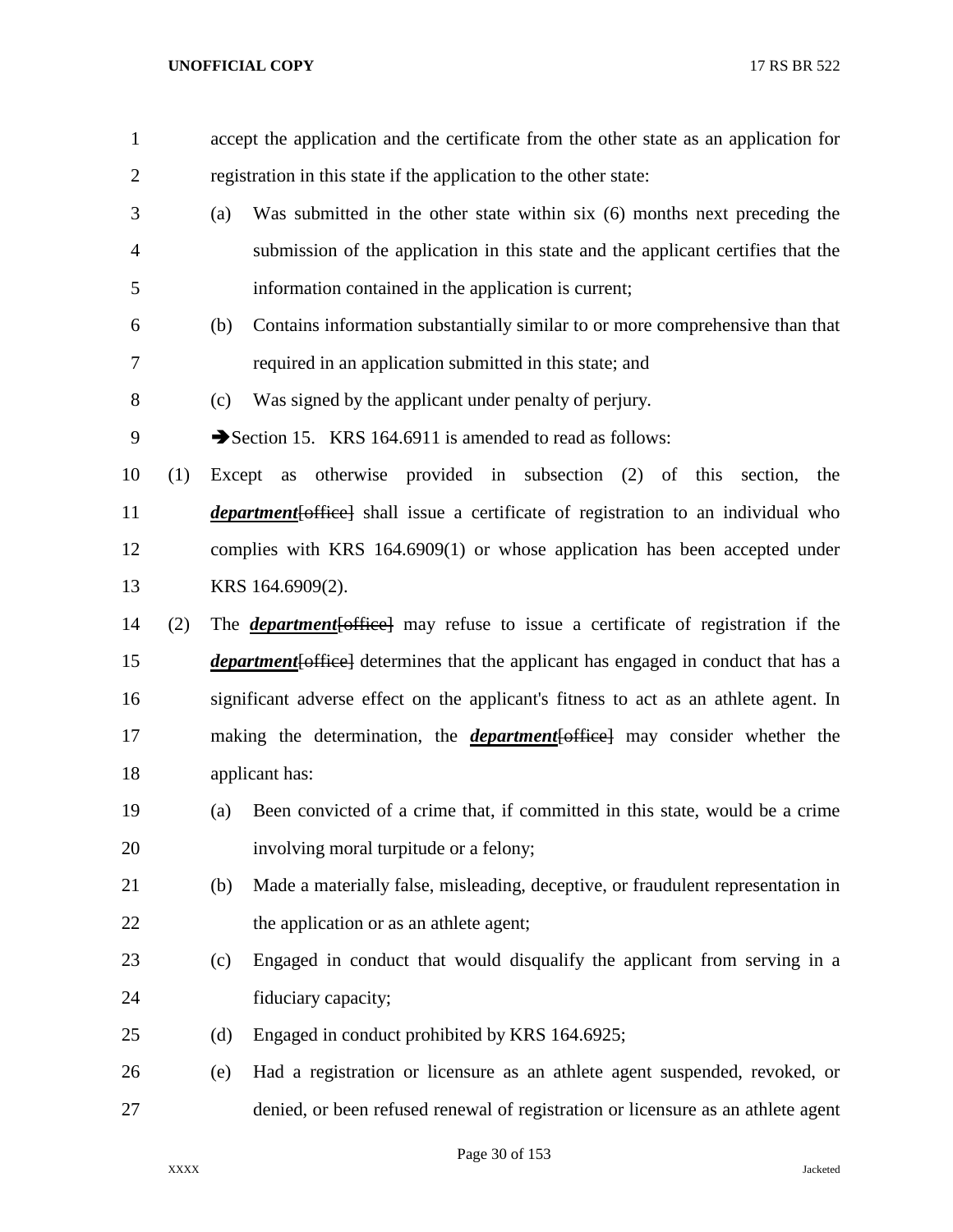1 in any state; (f) Engaged in conduct the consequence of which was that a sanction, suspension, or declaration of ineligibility to participate in an interscholastic or intercollegiate athletic event was imposed on a student-athlete or educational institution; or (g) Engaged in conduct that significantly adversely reflects on the applicant's credibility, honesty, or integrity. (3) In making a determination under subsection (2) of this section, the *department*[office] shall consider: (a) How recently the conduct occurred; (b) The nature of the conduct and the context in which it occurred; and (c) Any other relevant conduct of the applicant. (4) An athlete agent may apply to renew a registration by submitting an application for renewal in a form prescribed by the *department*[office]. An application filed under 15 this section is a public record. The application for renewal *shall*{must} be signed by 16 the applicant under penalty of perjury and **shall**[must] contain current information on all matters required in an original registration. (5) An individual who has submitted an application for renewal of registration or licensure in another state, in lieu of submitting an application for renewal in the form prescribed pursuant to subsection (4) of this section, may file a copy of the application for renewal and a valid certificate of registration or licensure from the 22 other state. The *department* [office] shall accept the application for renewal from the other state as an application for renewal in this state if the application to the other state: (a) Was submitted in the other state within six (6) months next preceding the filing in this state and the applicant certifies the information contained in the application for renewal is current;

Page 31 of 153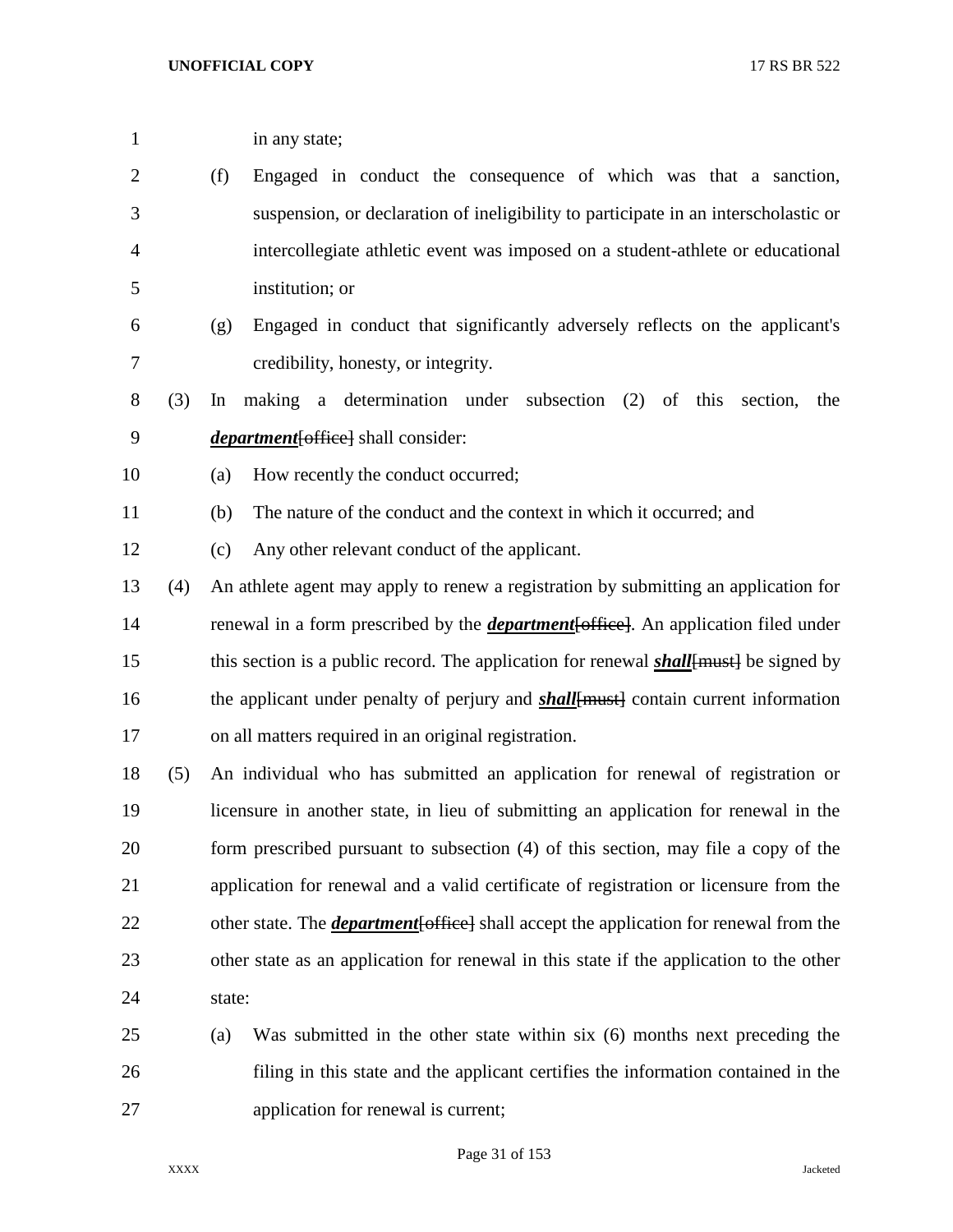| $\mathbf{1}$   |                                                                                                    | Contains information substantially similar to or more comprehensive than that<br>(b)          |  |
|----------------|----------------------------------------------------------------------------------------------------|-----------------------------------------------------------------------------------------------|--|
| $\overline{2}$ |                                                                                                    | required in an application for renewal submitted in this state; and                           |  |
| 3              |                                                                                                    | Was signed by the applicant under penalty of perjury.<br>(c)                                  |  |
| $\overline{4}$ | (6)                                                                                                | A certificate of registration or a renewal of registration is valid for one (1) year.         |  |
| 5              |                                                                                                    | Section 16. KRS 164.6913 is amended to read as follows:                                       |  |
| 6              | (1)                                                                                                | The <i>department</i> [office] may suspend, revoke, or refuse to renew a registration for     |  |
| 7              |                                                                                                    | conduct that would have justified denial of registration under KRS 164.6911(2).               |  |
| $8\,$          | (2)                                                                                                | The <i>department</i> [office] may deny, suspend, revoke, or refuse to renew a certificate    |  |
| 9              |                                                                                                    | of registration or licensure only after proper notice and an opportunity for a hearing        |  |
| 10             |                                                                                                    | in accordance with KRS Chapter 13B.                                                           |  |
| 11             | (3)                                                                                                | The <i>department</i> [office] may issue a temporary certificate of registration while an     |  |
| 12             |                                                                                                    | application for registration or renewal of registration is pending.                           |  |
| 13             |                                                                                                    | Section 17. KRS 164.6915 is amended to read as follows:                                       |  |
| 14             | An application for registration or renewal of registration <i>shall</i> [must] be accompanied by a |                                                                                               |  |
| 15             |                                                                                                    | fee in the following amount:                                                                  |  |
| 16             | (1)                                                                                                | An initial application for registration fee determined by the <i>department</i> [office], not |  |
| 17             |                                                                                                    | to exceed three hundred dollars (\$300);                                                      |  |
| 18             | (2)                                                                                                | An annual renewal fee determined by the <i>department</i> [office], not to exceed three       |  |
| 19             |                                                                                                    | hundred dollars (\$300); or                                                                   |  |
| 20             | (3)                                                                                                | An application for registration fee based upon certification of registration or               |  |
| 21             |                                                                                                    | licensure issued by another state determined by the <i>department</i> [office], not to        |  |
| 22             |                                                                                                    | exceed two hundred fifty dollars (\$250).                                                     |  |
| 23             |                                                                                                    | Section 18. KRS 164.6923 is amended to read as follows:                                       |  |
| 24             | (1)                                                                                                | An athlete agent shall retain the following records for a period of five (5) years:           |  |
| 25             |                                                                                                    | The name and address of each individual represented by the athlete agent;<br>(a)              |  |
| 26             |                                                                                                    | Any agency contract entered into by the athlete agent; and<br>(b)                             |  |
| 27             |                                                                                                    | Any direct costs incurred by the athlete agent in the recruitment or solicitation<br>(c)      |  |
|                |                                                                                                    |                                                                                               |  |

Page 32 of 153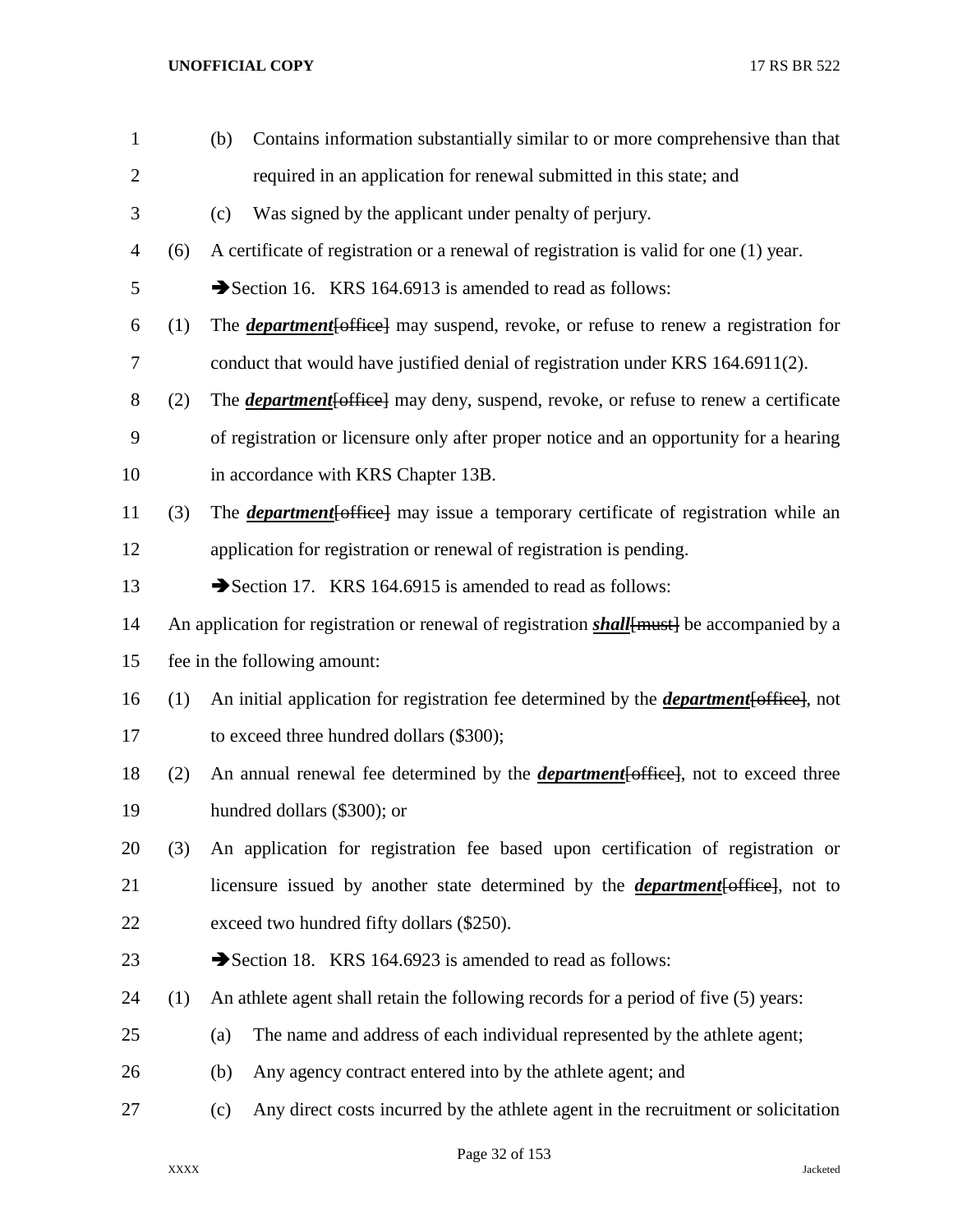of a student-athlete to enter into an agency contract. (2) Records required to be retained in subsection (1) of this section are open to inspection by the *department*[office] during normal business hours. 4 Section 19. KRS 164.6929 is amended to read as follows: (1) An educational institution has a right of action against an athlete agent or a former student-athlete for damages caused by a violation of KRS 164.6901 to 164.6935. In an action under this section, the court may award to the prevailing party costs and reasonable attorney's fees. (2) Damages of an educational institution under subsection (1) of this section include losses and expenses incurred because, as a result of the conduct of an athlete agent or former student-athlete, the educational institution was injured by a violation of KRS 164.6901 to 164.6935 or was penalized, disqualified, or suspended from participation in athletics by a national association for the promotion and regulation of athletics, by an athletic conference, or by reasonable self-imposed disciplinary action taken to mitigate sanctions likely to be imposed by such an organization. (3) A right of action under this section does not accrue until the educational institution discovers or by the exercise of reasonable diligence would have discovered the violation by the athlete agent or former student-athlete. (4) Any liability of the athlete agent or the former student-athlete under this section is several and not joint. (5) The *department*[office] may assess a civil penalty against an athlete agent not to exceed twenty-five thousand dollars (\$25,000) for a violation of KRS 164.6901 to 164.6935. (6) KRS 164.6901 to 164.6935 does not restrict rights, remedies, or defenses of any person under law or equity. 26 Section 20. KRS 198A.030 is amended to read as follows: (1) There is hereby created and established an independent, de jure municipal

Page 33 of 153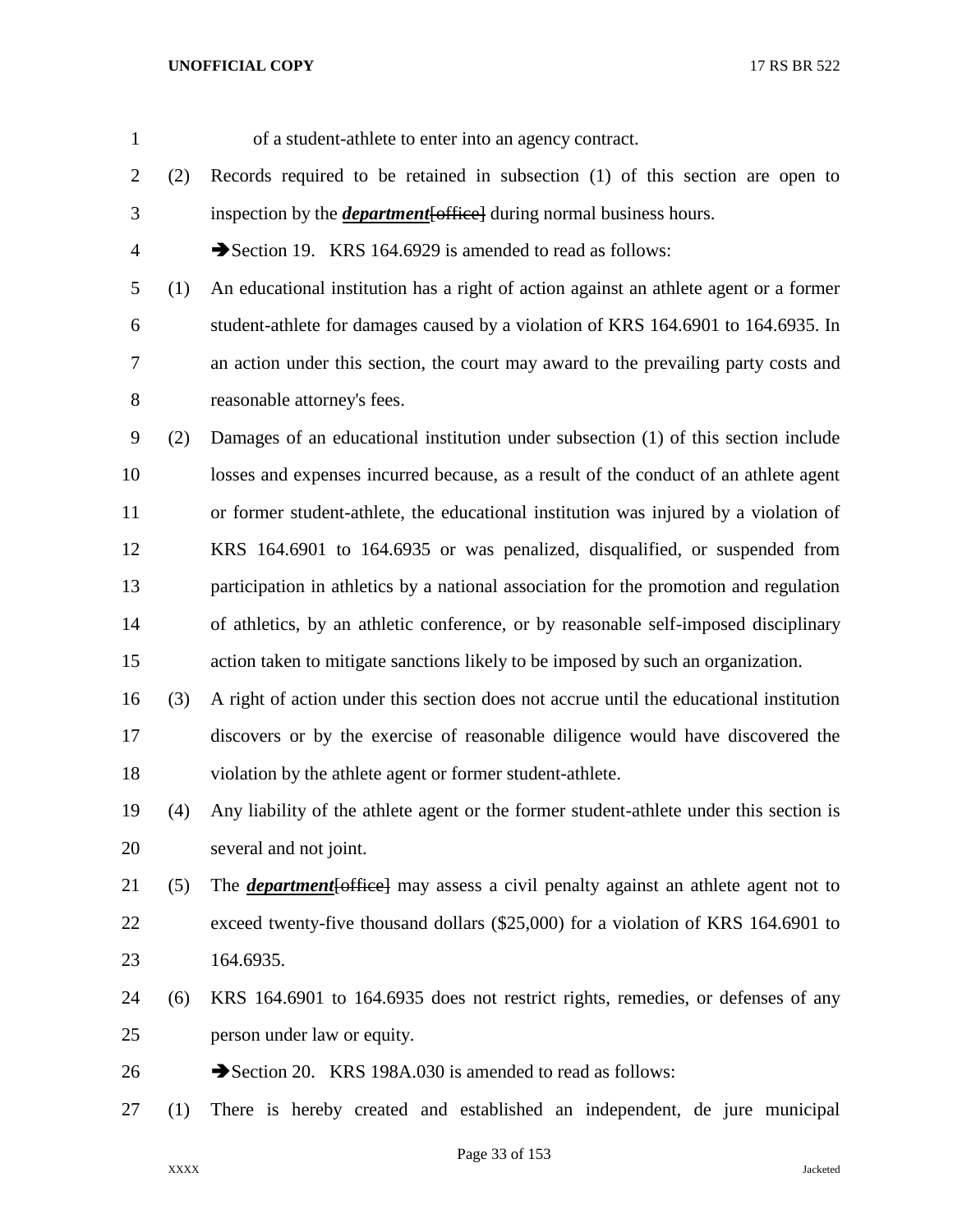| $\mathbf{1}$   |     |     | corporation and political subdivision of the Commonwealth which shall be a public     |
|----------------|-----|-----|---------------------------------------------------------------------------------------|
| $\overline{2}$ |     |     | body corporate and politic to be known as the Kentucky Housing Corporation.           |
| 3              | (2) |     | The Kentucky Housing Corporation is created and established as a de jure              |
| $\overline{4}$ |     |     | municipal corporation and political subdivision of the Commonwealth to perform        |
| 5              |     |     | essential governmental and public functions and purposes in improving and             |
| 6              |     |     | otherwise promoting the health and general welfare of the people by the production    |
| 7              |     |     | of residential housing in Kentucky.                                                   |
| 8              | (3) |     | The corporation shall be governed by a board of directors, consisting of fifteen (15) |
| 9              |     |     | members, five (5) of whom shall be the Lieutenant Governor, the secretary of the      |
| 10             |     |     | Finance and Administration Cabinet, the commissioner of the Department for Local      |
| 11             |     |     | Government, the Attorney General, and the secretary of the Cabinet for Economic       |
| 12             |     |     | Development, or their duly appointed designees, as public directors, and ten (10)     |
| 13             |     |     | private directors who shall be appointed by the Governor, subject to confirmation     |
| 14             |     |     | by the Senate as provided by KRS 11.160, as follows:                                  |
| 15             |     | (a) | One (1) private director representing the interests of financial lending              |
| 16             |     |     | institutions located within the Commonwealth;                                         |
| 17             |     | (b) | One (1) private director representing the interests of the manufactured housing       |
| 18             |     |     | industry within the Commonwealth;                                                     |
| 19             |     | (c) | One (1) private director representing the interests of real estate practitioners      |
| 20             |     |     | licensed by the Kentucky <b>Board of Real Estate Professionals</b> [Real Estate       |
| 21             |     |     | Commission];                                                                          |
| 22             |     | (d) | One (1) private director representing the interests of the homeless population        |
| 23             |     |     | within the Commonwealth;                                                              |
| 24             |     | (e) | One (1) private director representing the interests of local government;              |
| 25             |     | (f) | One (1) private director representing the interests of the home construction          |
| 26             |     |     | industry in the Commonwealth;                                                         |
| 27             |     | (g) | One (1) private director representing the interests of consumers in the               |
|                |     |     |                                                                                       |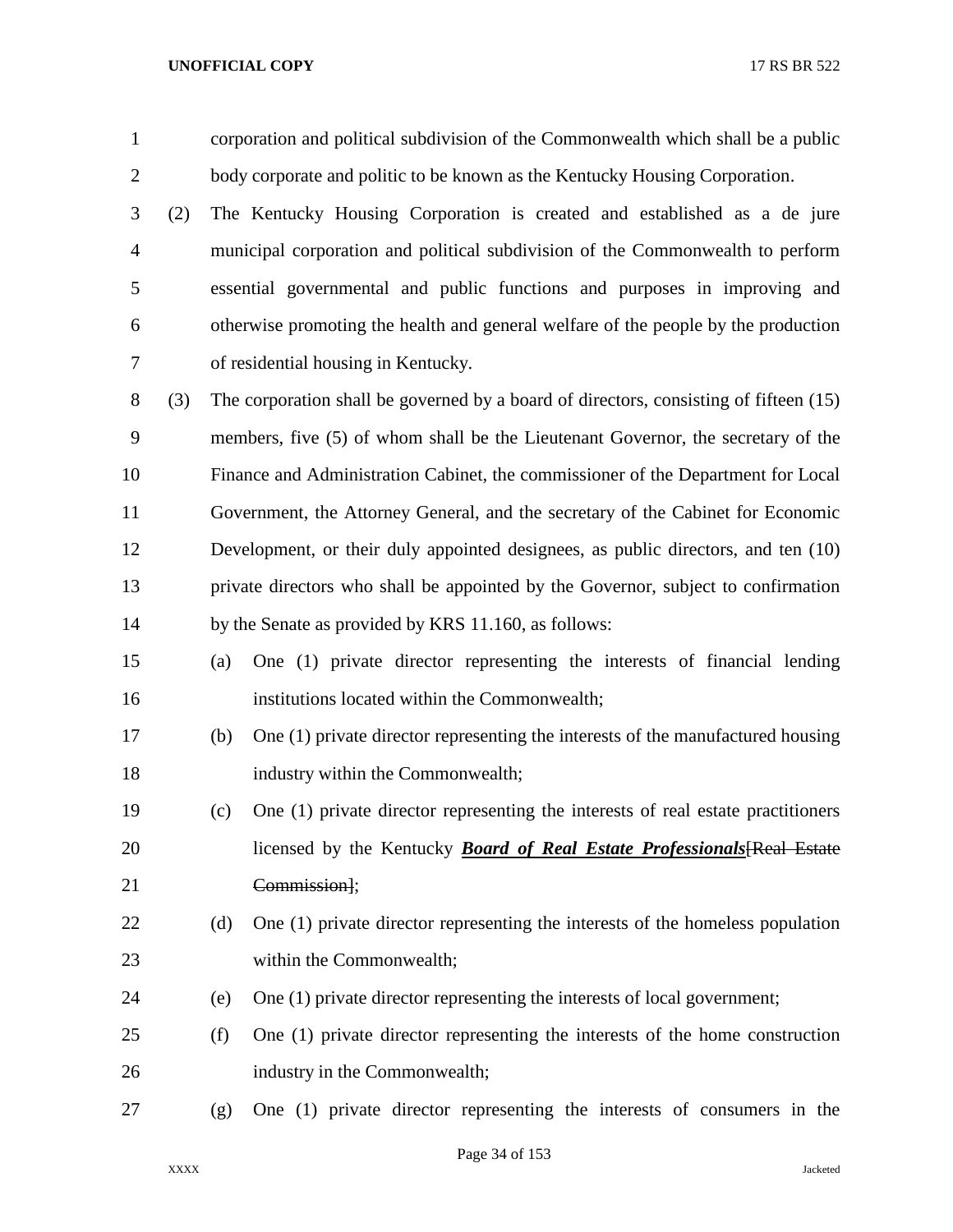| $\mathbf{1}$ |     | Commonwealth;                                                                                       |
|--------------|-----|-----------------------------------------------------------------------------------------------------|
| 2            |     | One (1) private director representing the interests of the Kentucky State<br>(h)                    |
| 3            |     | <b>Building Trades Council;</b>                                                                     |
| 4            |     | One (1) director representing the interests of nonprofit housing organizations<br>(i)               |
| 5            |     | located within the Commonwealth; and                                                                |
| 6            |     | One (1) director having significant professional experience in auditing,<br>(j)                     |
| 7            |     | financial accounting, municipal bond financing, or investment banking.                              |
| 8            | (4) | Private directors appointed by the Governor may include previous members of the                     |
| 9            |     | board, and members may be reappointed for successive terms. All appointments                        |
| 10           |     | shall be for four (4) years, and the appointees shall serve until a qualified successor             |
| 11           |     | is appointed.                                                                                       |
| 12           | (5) | In case of a vacancy, the Governor may appoint a person for the vacancy to hold                     |
| 13           |     | office during the remainder of the term. A vacancy shall be filled in accordance                    |
| 14           |     | with the requirement and procedures for appointments.                                               |
| 15           | (6) | The Governor may remove any private director <i>the Governor appointed</i> [whom he                 |
| 16           |     | may appoint) in case of incompetency, neglect of duty, gross immorality, or                         |
| 17           |     | malfeasance in office, and <i>the Governor</i> [he] may declare <i>this</i> [his] office vacant and |
| 18           |     | may appoint a person for the vacancy as provided in this section.                                   |
| 19           | (7) | The Governor shall designate a director of the corporation to serve as chairman. The                |
| 20           |     | term of the chairman shall extend to the earlier of either the date of expiration of the            |
| 21           |     | <i>chairman's</i> [his] then current term as a director of the corporation or a date six $(6)$      |
| 22           |     | months after the expiration of the then current term of the Governor designating the                |
| 23           |     | chairman.                                                                                           |
| 24           | (8) | The board of directors shall annually elect one (1) of its members as vice chairman.                |
| 25           |     | The board of directors shall also elect or appoint, and prescribe the duties of, other              |
| 26           |     | officers the board of directors deems necessary or advisable, including an executive                |
| 27           |     | director and a secretary, and the board of directors shall fix the compensation of the              |
|              |     |                                                                                                     |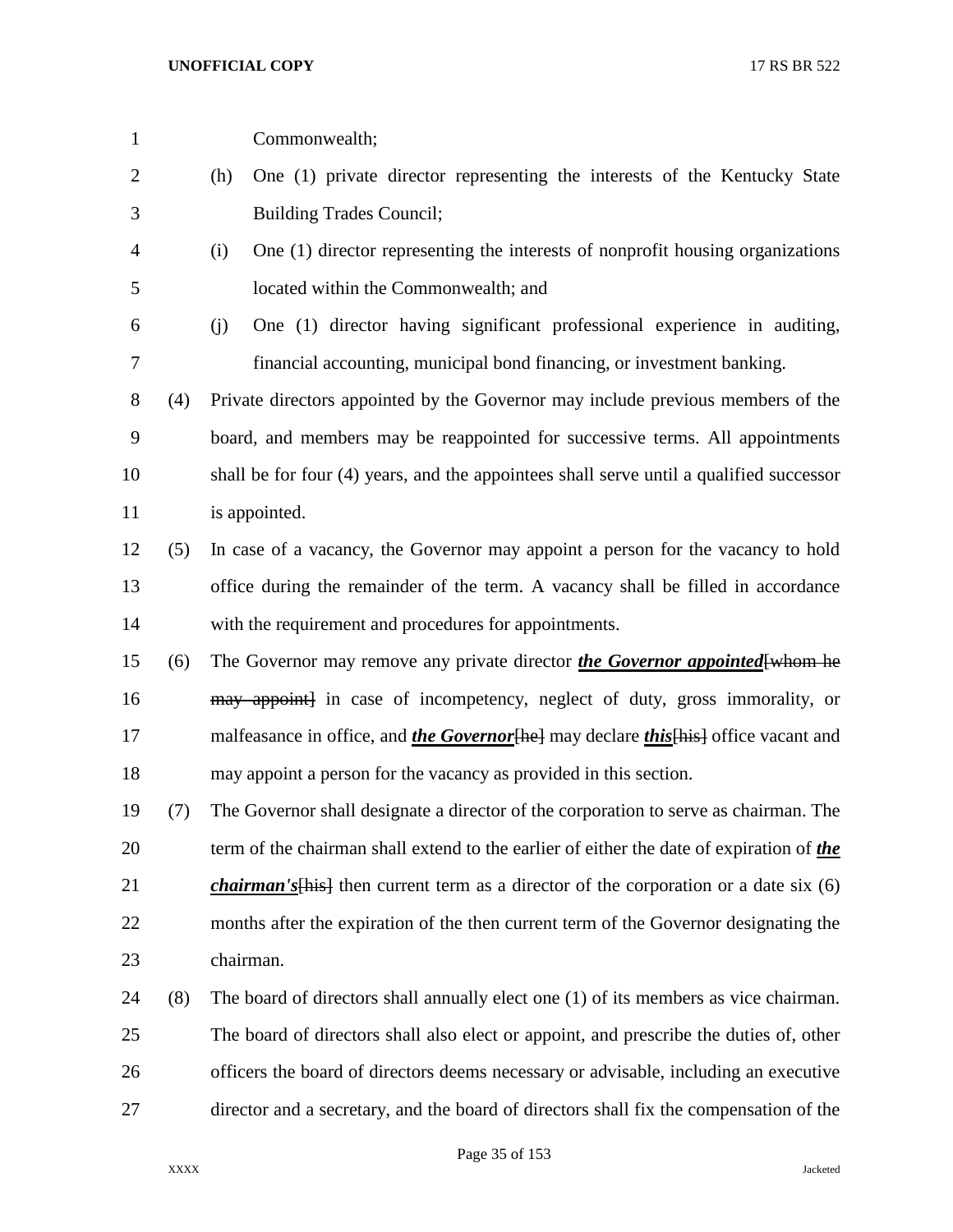officers.

 (9) The executive director shall administer, manage, and direct the affairs and business of the corporation, subject to the policies, control, and direction of the board of directors of the corporation. The secretary of the corporation shall keep a record of the proceedings of the corporation and shall be custodian of all books, documents, and papers filed with the corporation, the minute book or journal of the corporation, and its official seal. The secretary shall have authority to cause copies to be made of all minutes and other records and documents of the corporation and to give certificates under the official seal of the corporation to the effect that copies are true copies, and all persons dealing with the corporation may rely upon the certificates.

 (10) A majority of the board of directors of the corporation shall constitute a quorum for the purposes of conducting its business and exercising its powers and for all other purposes. A majority shall be determined by excluding any existing vacancies from the total number of directors.

 (11) Action shall be taken by the corporation upon a vote of a majority of the directors present at a meeting at which a quorum shall exist called upon three (3) days' 17 written notice to each director or upon the concurrence of at least eight (8) directors. (12) Each private director shall be entitled to a fee of one hundred dollars (\$100) for attendance at each meeting of the board of directors or duly called committee meeting of the board.

21 Section 21. KRS 198B.700 is amended to read as follows:

As used in KRS 198B.700 to 198B.738, unless otherwise provided:

(1) "Applicant" means an individual who applies for a license as a home inspector;

 (2) *"Authority" means the Kentucky Real Estate Authority established under KRS Chapter 324B;*

 *(3)* "Board" means the Kentucky Board of Home Inspectors established in KRS 198B.704;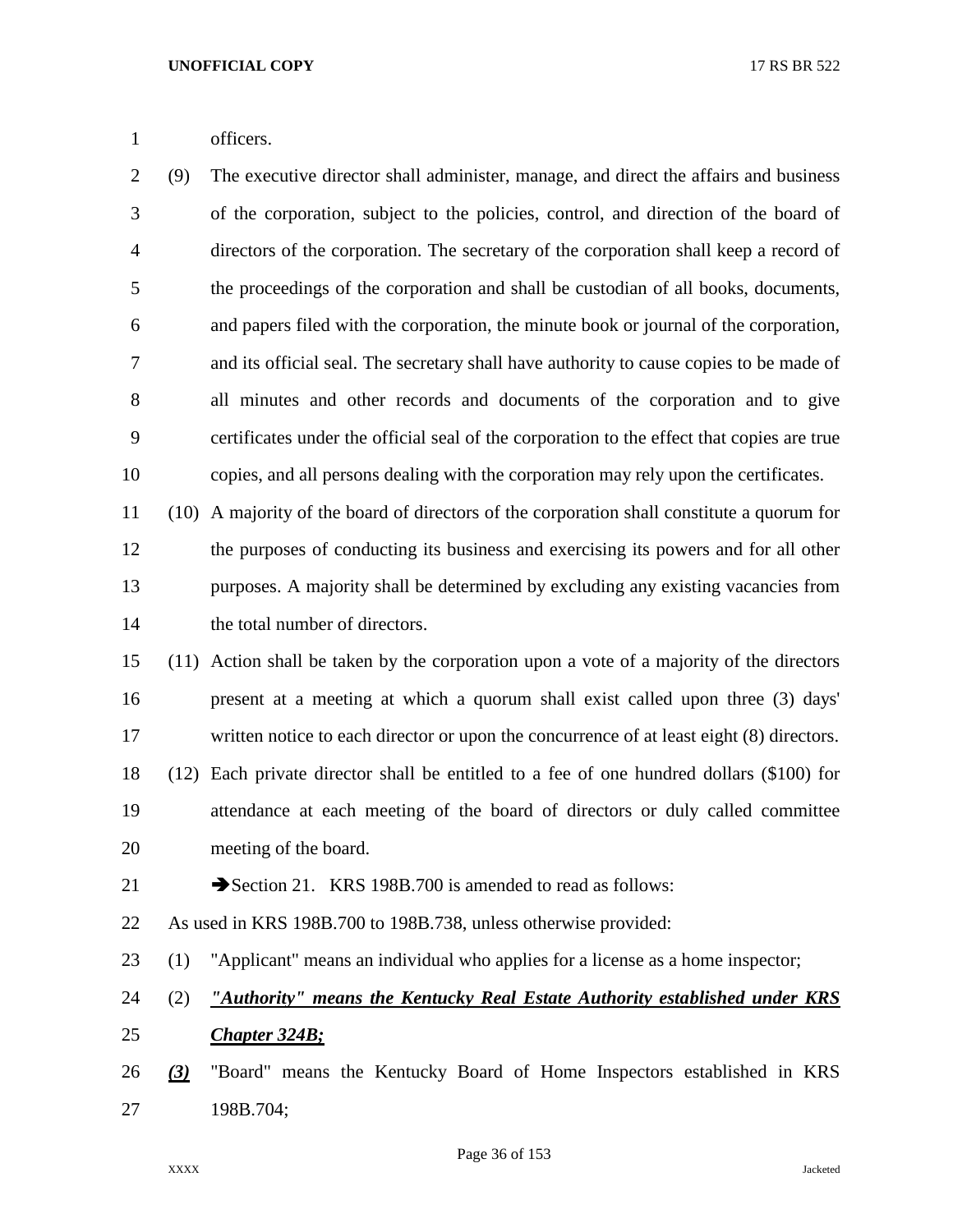obtain a home inspection and subsequent written home inspection report; *(5) "Commissioner" means the commissioner of the Kentucky Department of Professional Licensing; (6) "Department" means the Kentucky Department of Professional Licensing established under KRS Chapter 324B; (7)*[(4)] "Home inspection" means a visual analysis performed for compensation for the purpose of providing a professional opinion and home inspection report by a licensed home inspector, regarding the condition of a residential dwelling and the dwelling's attached garages and carports, any reasonable accessible installed components, and the operation of the dwelling's systems, including any controls normally operated by the owner of the dwelling, for systems and components in the standards of practice established by the board. Home inspection shall not include a code compliance inspection, or an inspection required under the National Manufactured Housing Construction and Safety Standards Act of 1974, 42 U.S.C. secs. 5401 et seq., as amended, and rules and regulations issued thereunder, or KRS 227.600 regarding manufactured homes; *(8)*[(5)] "Home inspection report" means a written report prepared by a licensed home inspector for compensation and issued after a home inspection. The report shall include the following: (a) A report on any system or component inspected that, in the professional 22 opinion of the inspector, is significantly deficient; (b) The inspector's recommendation to repair or monitor deficiencies reported under paragraph (a) of this subsection; (c) A list of any systems or components that were designated for inspection in the standards of practice adopted by the board but that were not inspected; and (d) The reason a system or component listed under paragraph (c) of this

*(4)*[(3)] "Client" means a person who contracts with a licensed home inspector to

Page 37 of 153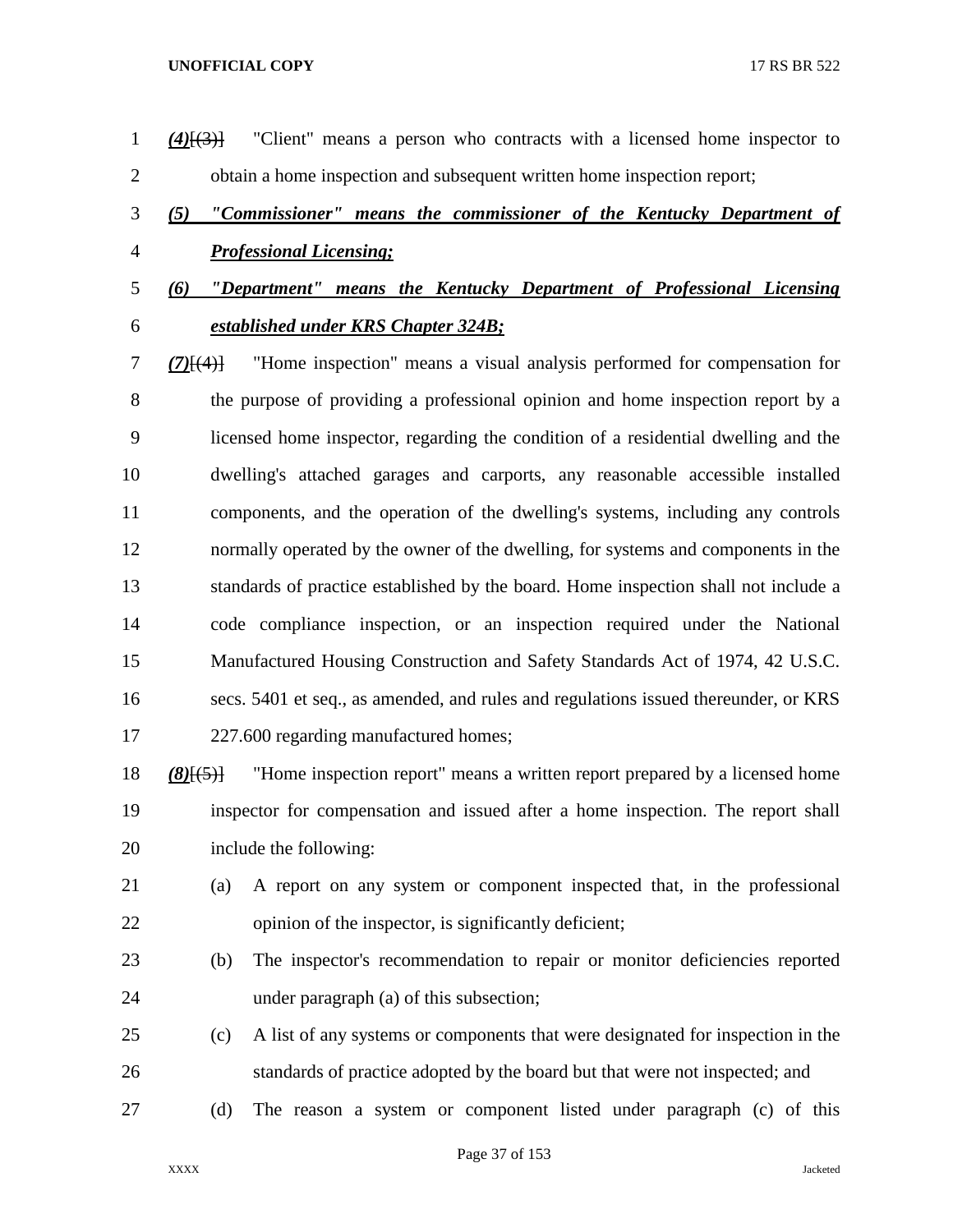| $\mathbf{1}$   |                    | subsection was not inspected;                                                                |
|----------------|--------------------|----------------------------------------------------------------------------------------------|
| 2              | $(9)$ [(6)]        | "Home inspector" means an individual who performs home inspections for                       |
| 3              |                    | compensation;                                                                                |
| $\overline{4}$ |                    | $(10)(7)$ "Licensee" means a person who performs home inspections and who is                 |
| 5              |                    | licensed under KRS 198B.700 to 198B.738 as a home inspector; and                             |
| 6              |                    | $(11)$ [(8)] "Residential dwelling" means a structure consisting of at least one (1) but not |
| 7              |                    | more than four (4) units, each designed for occupancy by a single family, whether            |
| 8              |                    | the units are occupied or unoccupied.                                                        |
| 9              |                    | SECTION 22. KRS 198B.704 IS REPEALED AND REENACTED TO READ                                   |
| 10             | <b>AS FOLLOWS:</b> |                                                                                              |
| 11             | (I)<br>(a)         | <b>There is hereby created the Kentucky Board of Home Inspectors within the</b>              |
| 12             |                    | <u>Kentucky Real Estate Authority. The board shall consist of five (5)</u>                   |
| 13             |                    | members, each appointed by the Governor. Each board member shall serve                       |
| 14             |                    | <u>a term of three (3) years. The board shall annually select one (1) of its</u>             |
| 15             |                    | members to serve as chair and one $(1)$ of its members to serve as vice chair                |
| 16             |                    | to act in the chair's absence.                                                               |
| 17             | (b)                | Any member appointed to fill a vacancy occurring other than by expiration                    |
| 18             |                    | of a term shall be appointed for the remainder of the unexpired term.                        |
| 19             | (c)                | No more than three (3) members of the same political party shall serve on                    |
| 20             |                    | the board at the same time.                                                                  |
| 21             | (d)                | No member of the board shall reside in the same county as another                            |
| 22             |                    | member. The members of the board shall be residents of Kentucky.                             |
| 23             | (e)                | A majority of the board shall constitute a quorum for the transaction of                     |
| 24             |                    | business.                                                                                    |
| 25             | (f)                | No member may serve on the board for more than $six$ (6) consecutive years.                  |
| 26             |                    | A member may serve on the board for six (6) consecutive years on more                        |
| 27             |                    | <i>than one (1) occasion if that person is not a member of the board for at least</i>        |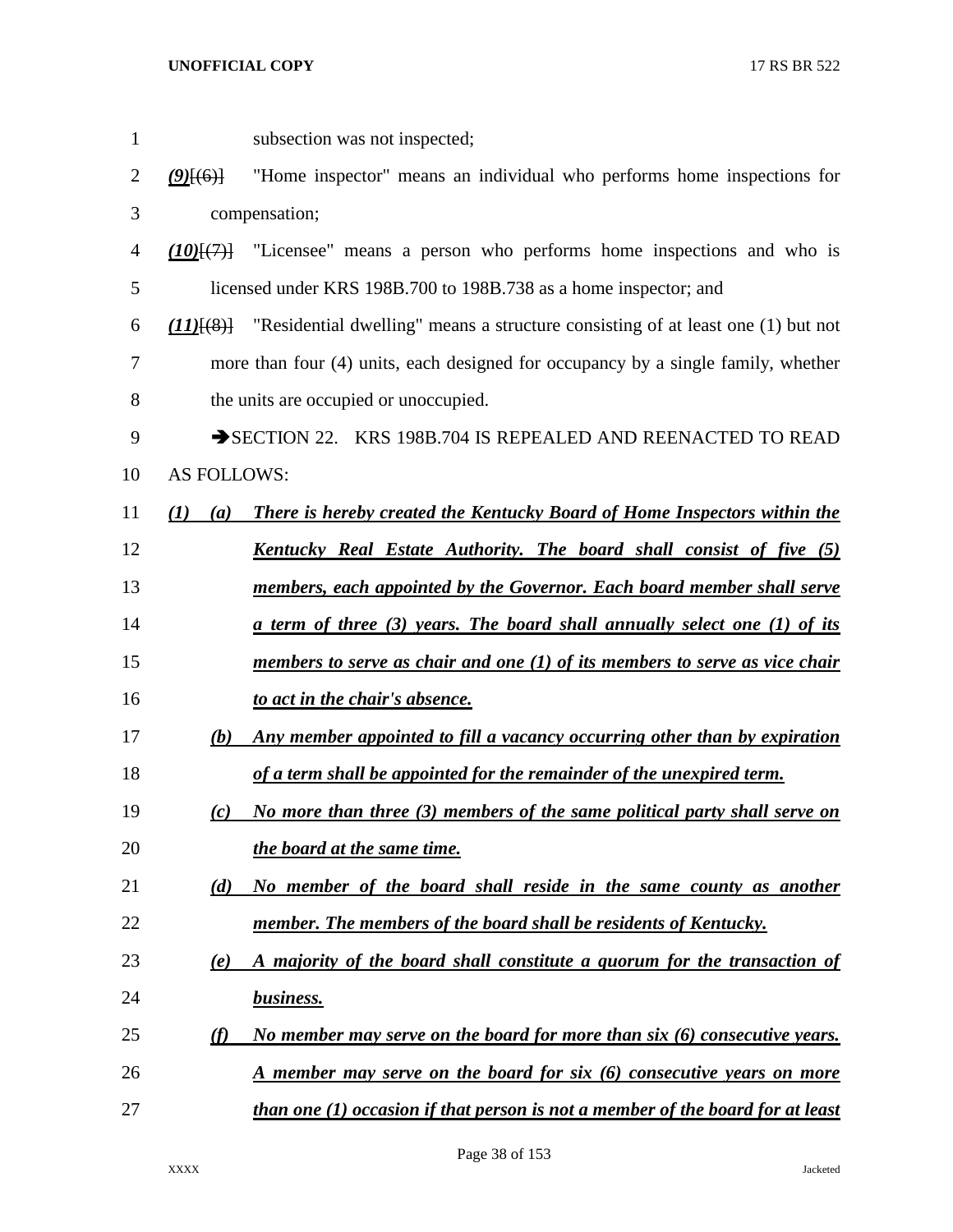| 1  |                             | <u>two (2) years between periods of board service.</u>                                 |
|----|-----------------------------|----------------------------------------------------------------------------------------|
| 2  | $\left( \mathbf{g} \right)$ | <b>For any board member vacancy that is filled under this section by using a</b>       |
| 3  |                             | list of names submitted to the Governor, the Governor shall appoint one (1)            |
| 4  |                             | of the individuals whose name was submitted on the initial list to fill the            |
| 5  |                             | <u>vacancy, unless the Governor can present indisputable proof that no</u>             |
| 6  |                             | <i>individual on the list is qualified.</i>                                            |
| 7  | (2)                         | The five (5) members of the board shall be chosen as follows:                          |
| 8  | $\left(a\right)$            | <b>Three</b> (3) members shall:                                                        |
| 9  |                             | Have been actively engaged in performing home inspections in                           |
| 10 |                             | <u>Kentucky for at least five (5) years immediately before the member's</u>            |
| 11 |                             | appointment to the board, or have completed no less than one hundred                   |
| 12 |                             | $(100)$ fee-paid inspections per year over the last five $(5)$ years; and              |
| 13 |                             | <b>Be licensed by the board as a home inspector;</b><br>2.                             |
| 14 | (b)                         | One (1) member shall represent the public at large and shall not be                    |
| 15 |                             | associated with the home inspection, home building, or real estate business            |
| 16 |                             | <u>other than as a consumer; and</u>                                                   |
| 17 | (c)                         | One (1) member shall be a real estate professional licensed under KRS                  |
| 18 |                             | Chapter 324 who has been actively engaged in selling, trading, exchanging,             |
| 19 |                             | optioning, leasing, renting, managing, or listing residential real estate in           |
| 20 |                             | <u>Kentucky for at least five (5) years immediately before the member's</u>            |
| 21 |                             | appointment to the board. This member shall be selected from a list of three           |
| 22 |                             | (3) names submitted to the Governor from the Kentucky Association of                   |
| 23 |                             | Realtors. When a vacancy occurs in this member position, the Kentucky                  |
| 24 |                             | Association of Realtors shall have thirty (30) days after the vacancy occurs           |
| 25 |                             | <u>to submit a new list of three (3) names to the Governor to fill the vacancy. If</u> |
| 26 |                             | the Kentucky Association of Realtors fails to timely submit this list to the           |
| 27 |                             | Governor, the authority shall immediately submit a list of three (3) names to          |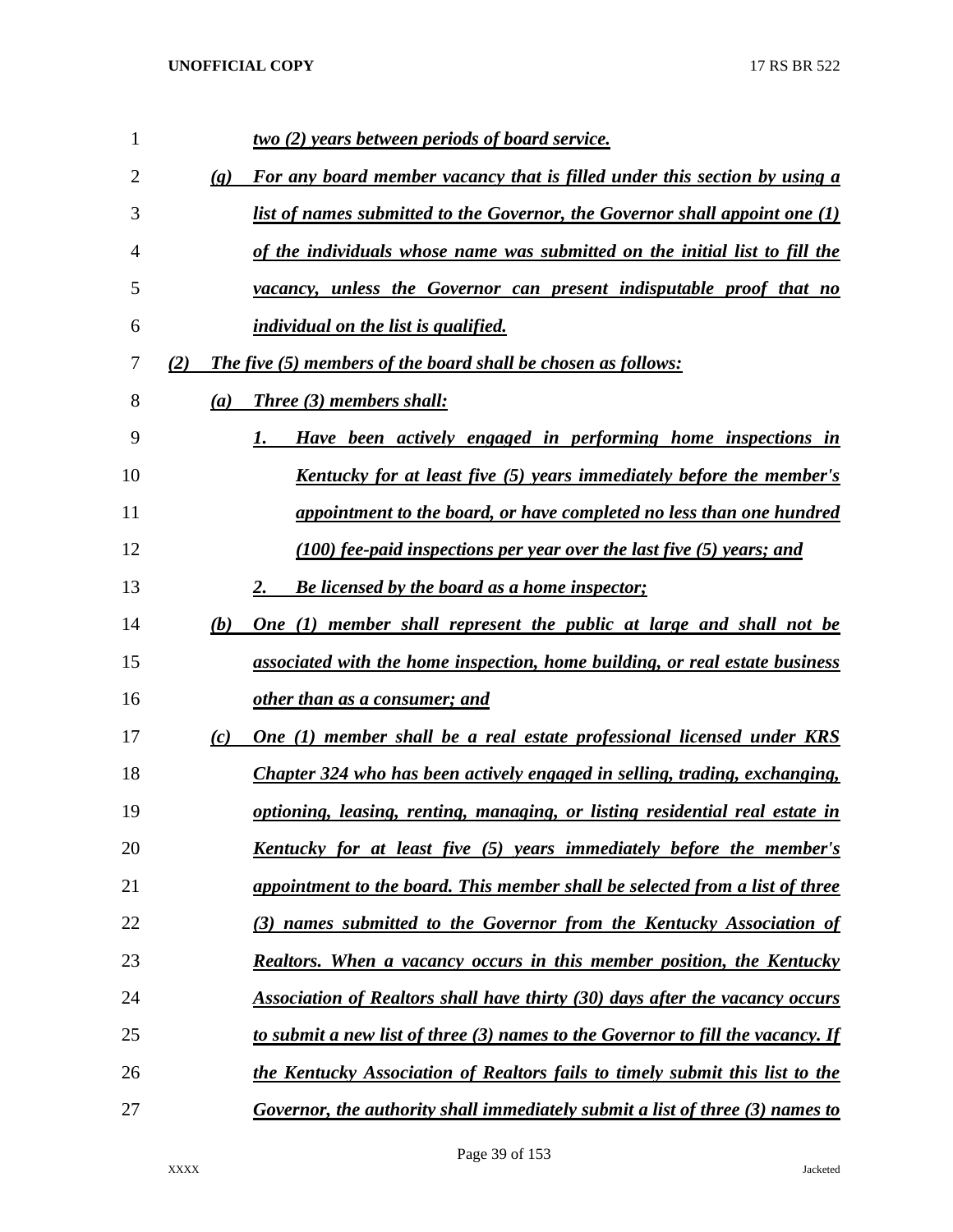| 1              |     |     | the Governor to fill this vacancy.                                                     |
|----------------|-----|-----|----------------------------------------------------------------------------------------|
| $\overline{2}$ | (3) |     | The commissioner shall promulgate, amend, or repeal administrative regulations         |
| 3              |     |     | relating to the board. The commissioner shall not promulgate, amend, or repeal         |
| $\overline{4}$ |     |     | any administrative regulation relating to the board or its area of jurisdiction        |
| 5              |     |     | unless the board first adopts the proposed actions relating to the administrative      |
| 6              |     |     | regulation.                                                                            |
| 7              | (4) |     | Any action taken by the board, including any decision of the board to deny,            |
| 8              |     |     | suspend, or revoke a license, or to issue a penalty, shall be appealable to the        |
| 9              |     |     | <i>authority. No officer or employee of the Public Protection Cabinet, department,</i> |
| 10             |     |     | or authority shall attempt to influence or interfere with the board's disciplinary     |
| 11             |     |     | <i>decisions or proceedings.</i>                                                       |
| 12             | (5) | (a) | The department may establish through the promulgation of administrative                |
| 13             |     |     | regulations and the board may collect reasonable fees relating to the                  |
| 14             |     |     | administration and enforcement of this chapter for application or other                |
| 15             |     |     | processing costs, on-line service, continuing education provider services,             |
| 16             |     |     | copy and mailing services, or other fees necessary to offset the licensing and         |
| 17             |     |     | processing costs.                                                                      |
| 18             |     | (b) | The board shall submit an annual budget to the authority. The board                    |
| 19             |     |     | budget shall go into effect if approved by a majority vote of the authority.           |
| 20             |     |     | The total expenses for all purposes and obligations of the board shall not             |
| 21             |     |     | exceed the total fees, charges, fines, penalties, and other income imposed             |
| 22             |     |     | under this chapter and paid into the state treasury.                                   |
| 23             |     | (c) | The board may underwrite, within its financial limitations, educational                |
| 24             |     |     | programs for the enlightenment and benefit of all licensees who have paid              |
| 25             |     |     | <u>fees pursuant to this chapter.</u>                                                  |
| 26             |     | (d) | The authority shall not impose a fine against a licensee who is licensed by            |
| 27             |     |     | the board unless the board has previously approved the imposition of the               |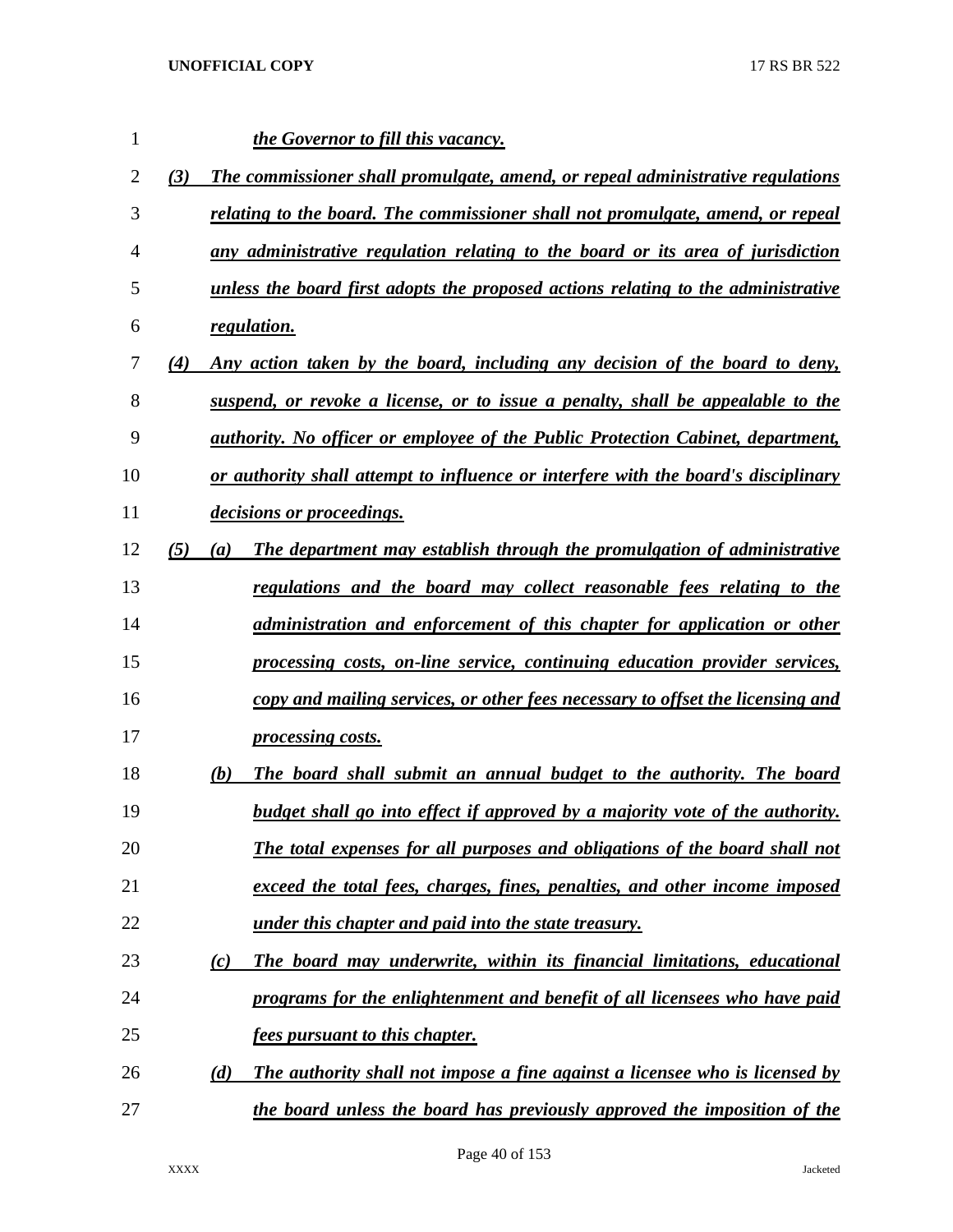| 1  |     | fine.                                                                                          |
|----|-----|------------------------------------------------------------------------------------------------|
| 2  | (6) | A board member shall be automatically removed from the board and a vacancy                     |
| 3  |     | shall occur when the board member:                                                             |
| 4  |     | Misses three (3) consecutive meetings or misses more than twenty-five<br>(a)                   |
| 5  |     | percent $(25%)$ of the meetings held over the previous twelve $(12)$ month                     |
| 6  |     | <i>period</i> ;                                                                                |
| 7  |     | <b>Ceases to be a resident of the Commonwealth of Kentucky;</b><br>(b)                         |
| 8  |     | Displays incompetence, neglect of duty, or unprofessional conduct; or<br>(c)                   |
| 9  |     | Fails to adhere to a duly adopted code of ethics of the board. Failure to<br>(d)               |
| 10 |     | adhere to this code shall be determined by official action of the board.                       |
| 11 | (7) | Voting members of the board shall be compensated no more than three hundred                    |
| 12 |     | dollars (\$300) per day for official business, subject to an annual maximum of six             |
| 13 |     | thousand dollars (\$6,000). Members shall be reimbursed for all expenses paid                  |
| 14 |     | and incurred in the discharge of official business consistent with the                         |
| 15 |     | <u>reimbursement policy for state employees. With the approval of the authority,</u>           |
| 16 |     | board members and board staff may attend and travel to and from meetings and                   |
| 17 |     | events relevant to the board or the industry the board represents.                             |
| 18 | (8) | The board shall meet at least quarterly each calendar year upon the call of the                |
| 19 |     | chair or the written request of a majority of the members of the board.                        |
| 20 | (9) | The chair shall establish the date, time, and place for each meeting.                          |
| 21 |     | Section 23. KRS 198B.706 is amended to read as follows:                                        |
| 22 |     | The board shall:                                                                               |
| 23 | (1) | Through <del>[ the promulgation of]</del> administrative regulations <b>promulgated by the</b> |
| 24 |     | commissioner:                                                                                  |
| 25 |     | Determine the requirements for and prescribe the form of licenses,<br>(a)                      |
| 26 |     | applications, and other documents that are required by KRS 198B.700 to                         |
| 27 |     | 198B.738; and                                                                                  |

Page 41 of 153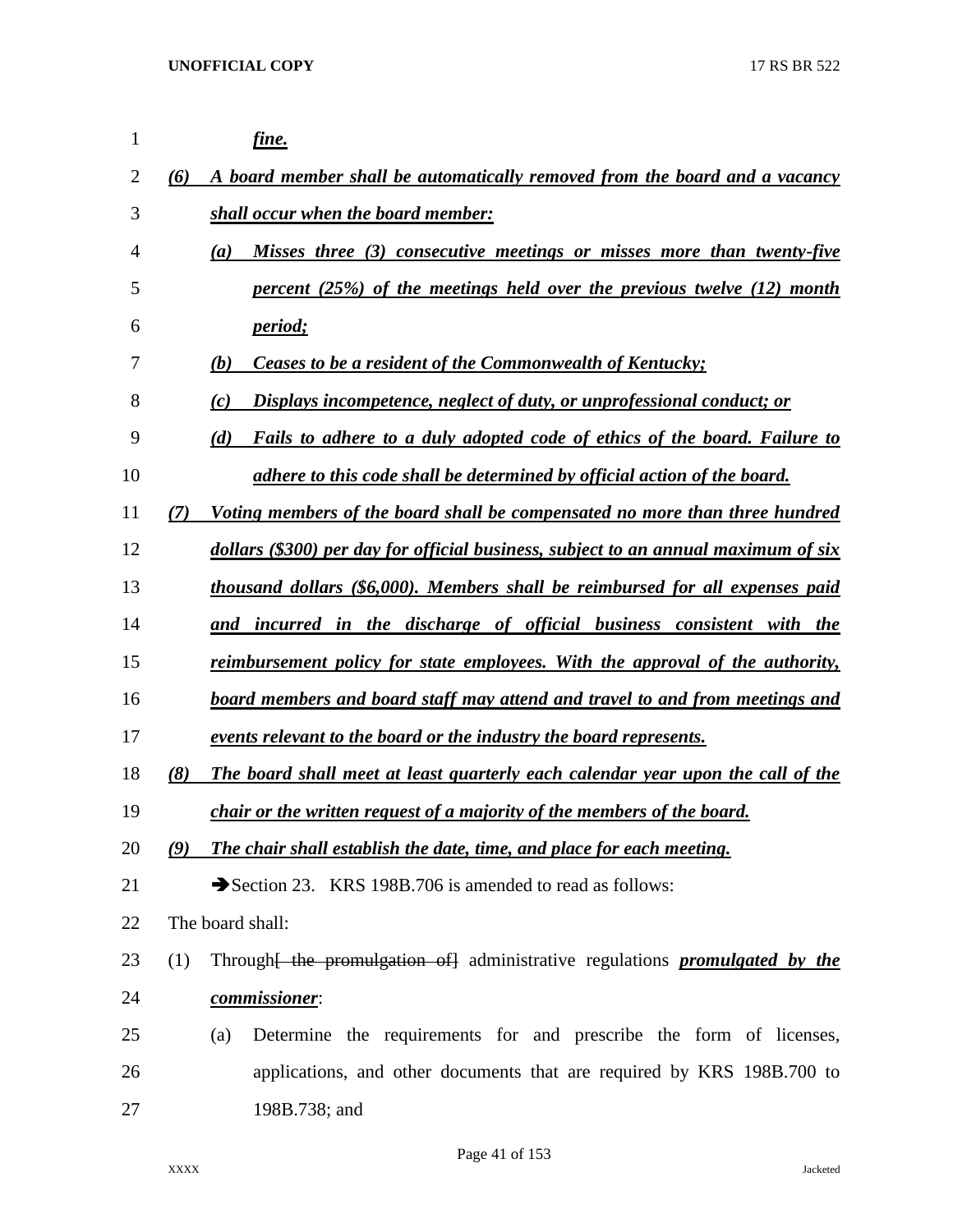- (b) Require that a home inspection report include a statement that the home inspection report does not address environmental hazards and list all other exclusions with specificity;
- (2) Grant, deny, suspend, and revoke approval of examinations and courses of study regarding home inspections;
- (3) Issue or deny applications for licensure and renewals;
- (4) Investigate complaints concerning licensees, or persons the board has reason to believe should be licensees, including complaints concerning failure to comply with KRS 198B.700 to 198B.738 or administrative regulations promulgated under KRS 198B.700 to 198B.738, and, when appropriate, take action in accordance with KRS 198B.728 and 198B.730;
- (5) Bring actions in the name of the state in an appropriate court in order to enforce compliance with KRS 198B.700 to 198B.738 or the administrative regulations promulgated under KRS 198B.700 to 198B.738;
- (6) *Charge*[Establish] license fees in an amount not to exceed two hundred fifty dollars
- (\$250) annually*, as established by the commissioner through the promulgation of administrative regulations*;
- (7) Inspect the records of a licensee in accordance with administrative regulations promulgated by the *commissioner*[board];
- (8) Conduct or designate a member or other representative to conduct public hearings 21 on any matter for which a hearing is required under KRS 198B.728 and 198B.730;
- (9) Adopt a seal containing the words "Kentucky Board of Home Inspectors" and, 23 through the board's secretary, certify copies and authenticate all acts of the board;
- (10) *If authorized by the commissioner and KRS Chapter 324B,* use counsel, consultants, and other persons, enter into contracts, and authorize expenditures that are reasonably necessary or appropriate to administer and enforce KRS 198B.700 to 27 198B.738 and *all related* administrative regulations for promulgated thereunder.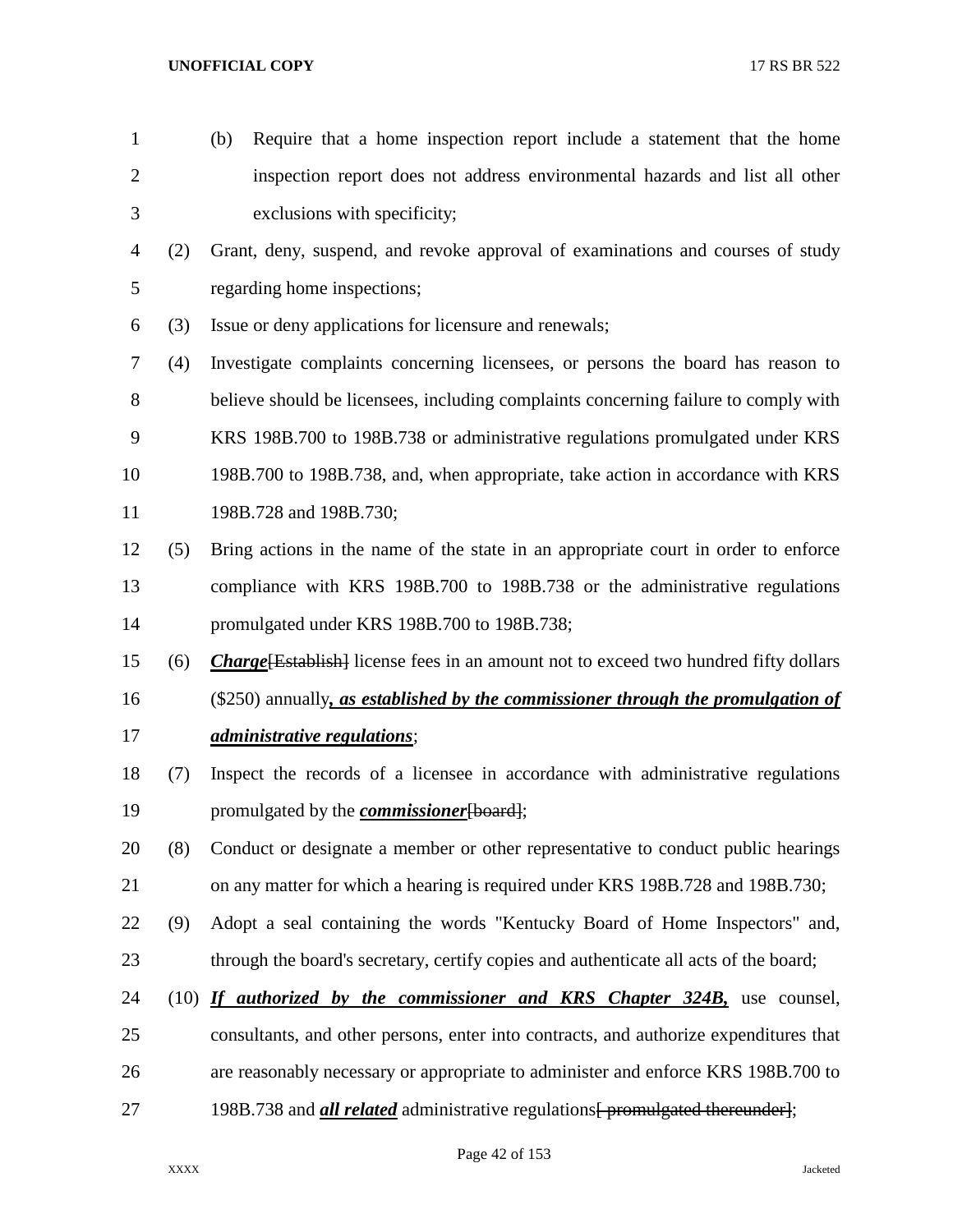| $\mathbf{1}$   |     | (11) Establish continuing education requirements for licensed home inspectors in                     |
|----------------|-----|------------------------------------------------------------------------------------------------------|
| $\overline{2}$ |     | accordance with KRS 198B.722 and 198B.724;                                                           |
| 3              |     | (12) Conduct disciplinary actions against licensees to include:                                      |
| 4              |     | Suspension, probation, or permanent revocation of a license;<br>(a)                                  |
| 5              |     | Requiring a licensee to obtain additional continuing education; and<br>(b)                           |
| 6              |     | Issuance of a written reprimand;<br>(c)                                                              |
| 7              |     | (13) Require all fee-paid home inspections to be conducted in accordance with the                    |
| 8              |     | standards of practice of:                                                                            |
| 9              |     | The American Society of Home Inspectors;<br>(a)                                                      |
| 10             |     | The National Association of Home Inspectors; or<br>(b)                                               |
| 11             |     | Any other approved standards of practice that are equal to the standards of<br>(c)                   |
| 12             |     | practice of the organizations in paragraphs (a) and (b) of this subsection as                        |
| 13             |     | determined by the board.                                                                             |
| 14             |     | The board may establish standards of practice for home inspectors licensed in                        |
| 15             |     | Kentucky at a later date, which will supersede any other standards of practice                       |
| 16             |     | previously adopted by the board and, if adopted by <i>an administrative</i> regulation               |
| 17             |     | <i>promulgated by the commissioner</i> , the standards in paragraphs (a) and (b) of this             |
| 18             |     | subsection;                                                                                          |
| 19             |     | (14) Exercise all other powers specifically conferred on the board under KRS 198B.700                |
| 20             |     | to 198B.738; and                                                                                     |
| 21             |     | (15) <i>Adopt, follow, and enforce</i> [Promulgate] administrative regulations <i>promulgated by</i> |
| 22             |     | the commissioner to carry out the effective administration and the requirements of                   |
| 23             |     | KRS 198B.700 to 198B.738.                                                                            |
| 24             |     | Section 24. KRS 198B.712 is amended to read as follows:                                              |
| 25             | (1) | An individual shall not advertise or claim to be a home inspector and shall not                      |
| 26             |     | conduct a home inspection for compensation without first obtaining a license as a                    |
| 27             |     | home inspector.                                                                                      |
|                |     |                                                                                                      |

Page 43 of 153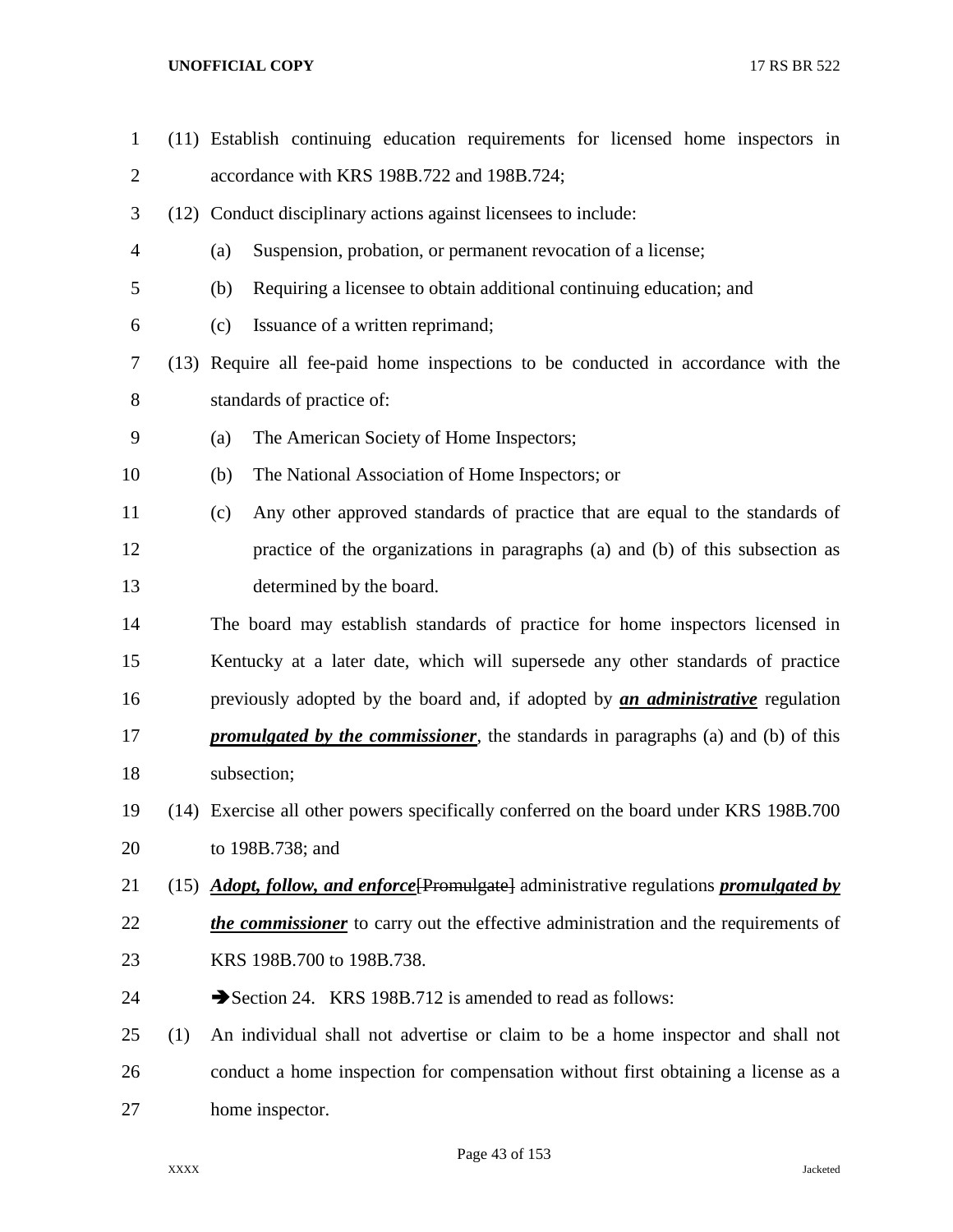| $\mathbf{1}$   | (2) |     | An individual shall not advertise as, claim to be, or engage in or work at the trade of |
|----------------|-----|-----|-----------------------------------------------------------------------------------------|
| $\overline{2}$ |     |     | home inspection unless an owner or employee of that business is a licensed home         |
| 3              |     |     | inspector.                                                                              |
| $\overline{4}$ | (3) |     | The board shall deny a license to any applicant who fails to:                           |
| 5              |     | (a) | Furnish evidence satisfactory to the board, showing that the individual:                |
| 6              |     |     | 1.<br>Is at least eighteen (18) years of age;                                           |
| 7              |     |     | 2.<br>Has graduated from high school or earned a Kentucky or other state's              |
| 8              |     |     | general educational development (GED) diploma; and                                      |
| 9              |     |     | 3.<br>Meets other criteria established by the <i>commissioner</i> [board] through       |
| 10             |     |     | promulgation of administrative regulations;                                             |
| 11             |     | (b) | Verify the information submitted on the application form;                               |
| 12             |     | (c) | Complete a board-approved training program or course of study involving the             |
| 13             |     |     | performance of home inspections, and pass an examination prescribed or                  |
| 14             |     |     | approved by the board;                                                                  |
| 15             |     | (d) | Submit to the board a certificate of insurance that is acceptable to the board          |
| 16             |     |     | and that:                                                                               |
| 17             |     |     | Is issued by an insurance company or other legal entity authorized to<br>1.             |
| 18             |     |     | transact insurance business in Kentucky;                                                |
| 19             |     |     | Provides for general liability coverage of at least two hundred fifty<br>2.             |
| 20             |     |     | thousand dollars (\$250,000);                                                           |
| 21             |     |     | Lists the Kentucky Board of Home Inspectors as the certificate holder of<br>3.          |
| 22             |     |     | any insurance policy satisfying the requirements of this paragraph;                     |
| 23             |     |     | States that cancellation and nonrenewal of the underlying policy is not<br>4.           |
| 24             |     |     | effective until the board receives at least ten (10) days' prior written                |
| 25             |     |     | notice of the cancellation or nonrenewal; and                                           |
| 26             |     |     | Contains any other terms and conditions established by the board; or<br>5.              |
| 27             |     | (e) | Pay a licensing fee established in KRS 198B.706.                                        |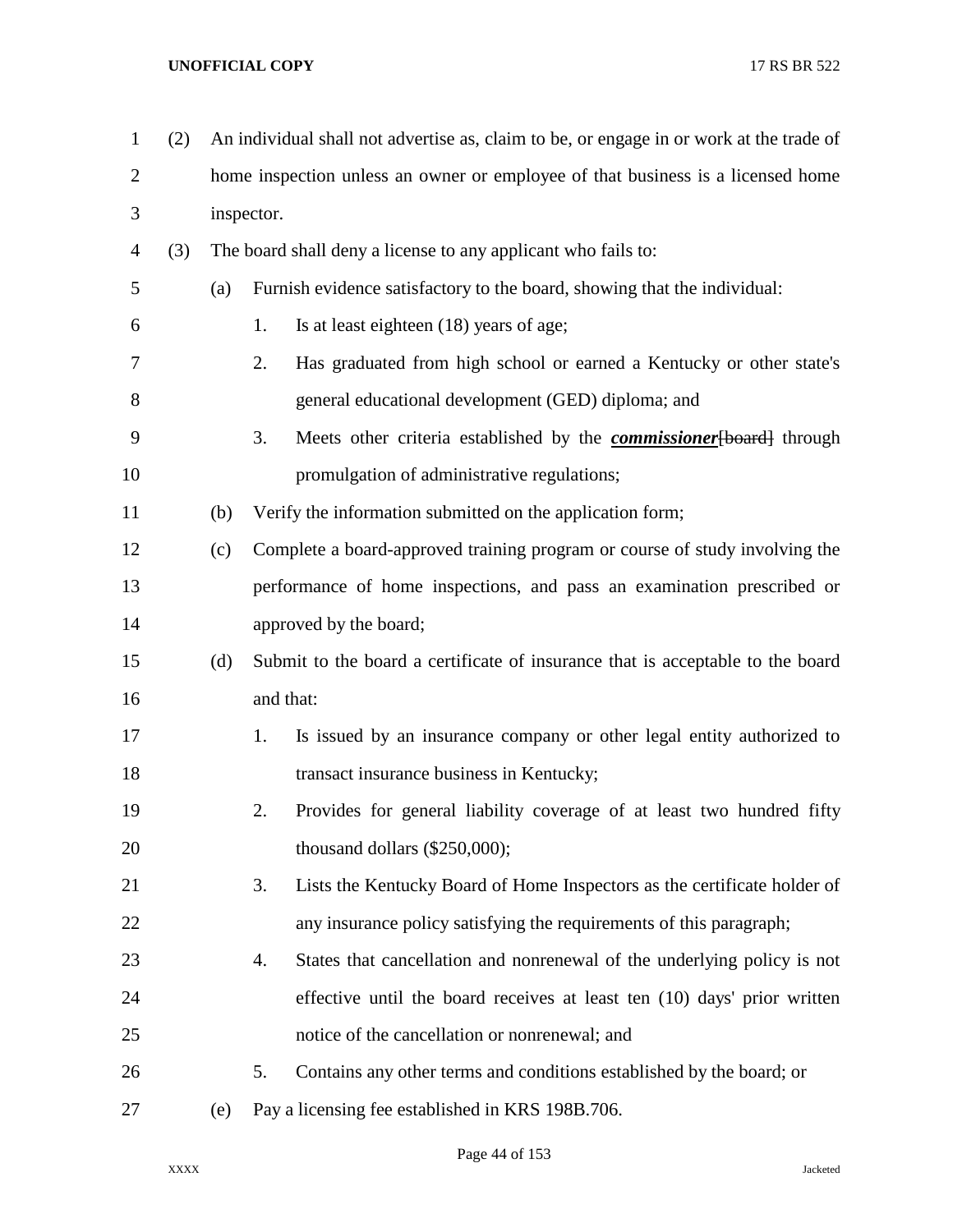| $\mathbf{1}$ | (4) | An individual applying for a license as a home inspector shall apply on a written or     |
|--------------|-----|------------------------------------------------------------------------------------------|
| 2            |     | electronic form prescribed by the commissioner and provided by the board.                |
| 3            |     | Section 25. KRS 198B.714 is amended to read as follows:                                  |
| 4            | (1) | The licensing requirements for a home inspector may be waived for a person               |
| 5            |     | moving to Kentucky from another jurisdiction, and the person may be granted a            |
| 6            |     | license as a home inspector if:                                                          |
| 7            |     | The other jurisdiction grants the same privileges to licensees of Kentucky as<br>(a)     |
| 8            |     | Kentucky grants to licensees of that other jurisdiction;                                 |
| 9            |     | The person is licensed in the other jurisdiction;<br>(b)                                 |
| 10           |     | The licensing requirements of the other jurisdiction are determined by the<br>(c)        |
| 11           |     | board to be substantially similar to the requirements of KRS 198B.700 to                 |
| 12           |     | 198B.738; and                                                                            |
| 13           |     | The person states that he or she has studied, is familiar with, and will abide by<br>(d) |
| 14           |     | KRS 198B.700 to 198B.738 and the <b>related</b> administrative regulations               |
| 15           |     | promulgated by the <i>commissioner</i> [board].                                          |
| 16           | (2) | A person seeking a license as a home inspector under this section shall:                 |
| 17           |     | Apply on a form prescribed by the commissioner and provided by the board;<br>(a)         |
| 18           |     | and                                                                                      |
| 19           |     | Pay the applicable licensing fee established by the commissioner and<br>(b)              |
| 20           |     | <i>collected</i> by the board.                                                           |
| 21           |     | Section 26. KRS 198B.722 is amended to read as follows:                                  |
| 22           | (1) | The initial license for a home inspector issued in accordance with KRS 198B.700 to       |
| 23           |     | 198B.738, shall expire on the last day of the licensee's birth month in the following    |
| 24           |     | year. The board may reduce the license fee on a pro rata basis for initial licenses      |
| 25           |     | issued for less than twelve (12) months.                                                 |
| 26           | (2) | Renewed licenses shall expire on the last day of the licensee's birth month of each      |
| 27           |     | even numbered year after the date of issuance of the renewed license.                    |

Page 45 of 153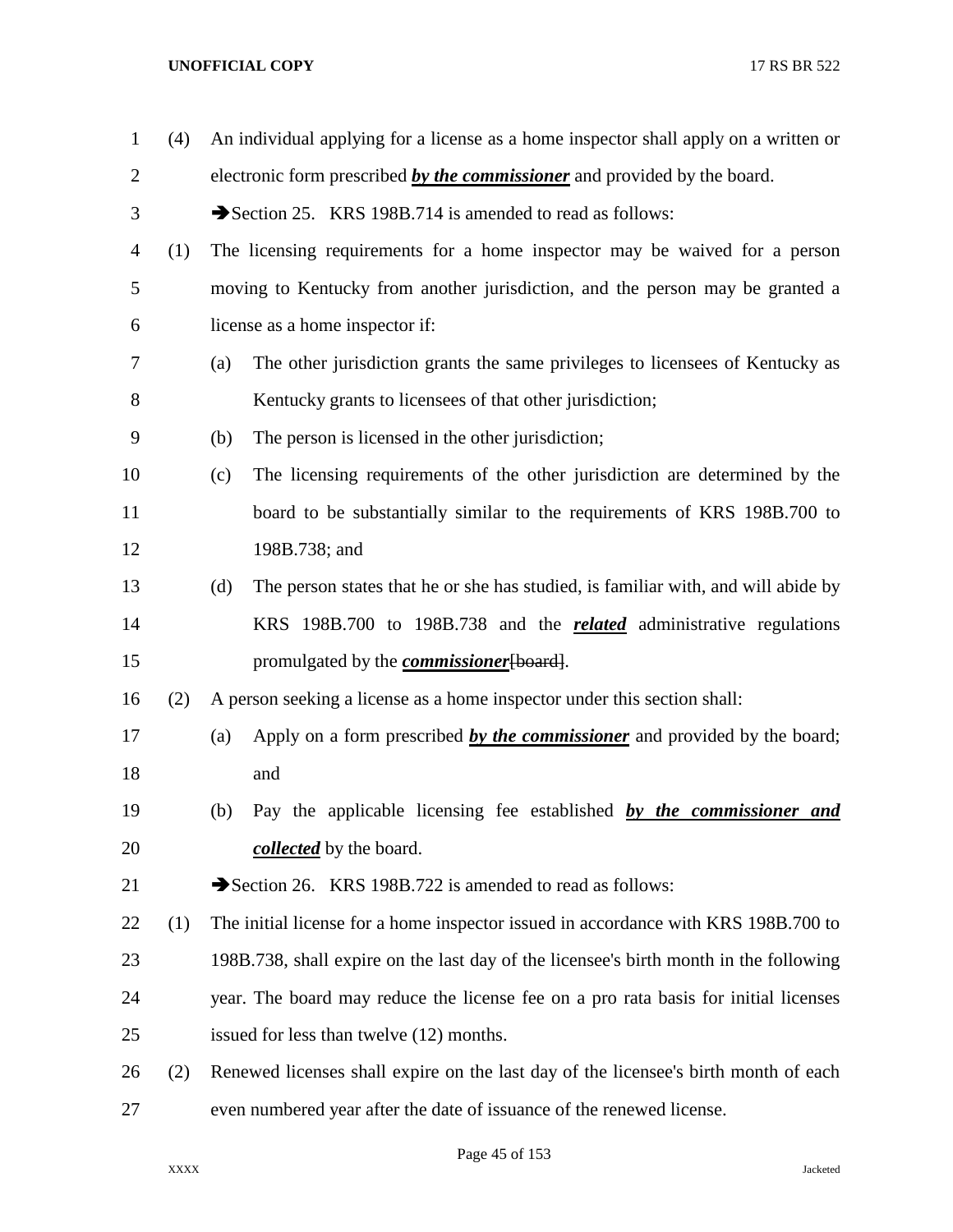| $\mathbf{1}$   | (3) | An individual who applies to renew a license as a licensed home inspector shall:        |
|----------------|-----|-----------------------------------------------------------------------------------------|
| $\overline{2}$ |     | Furnish evidence showing successful completion of the continuing education<br>(a)       |
| 3              |     | requirements of this section;                                                           |
| 4              |     | Pay the renewal fee and late fee, if applicable, established by the<br>(b)              |
| 5              |     | <i>commissioner</i> [board];                                                            |
| 6              |     | Show proof of general liability insurance in the amount required by KRS<br>(c)          |
| 7              |     | $198B.712(3)(d)$ ; and                                                                  |
| 8              |     | (d)<br>Submit a recent background check performed by the Kentucky State Police.         |
| 9              | (4) | Renewal notices shall be sent to each licensee at least sixty (60) days prior to the    |
| 10             |     | expiration of the license. The notice shall inform the licensee of the need to renew    |
| 11             |     | and the requirement of payment of the renewal fee.                                      |
| 12             | (5) | Renewal and applicable late fees shall be paid with a credit card, a draft, a money     |
| 13             |     | order, a cashier's check, a certified or other personal check, or, if payment is made   |
| 14             |     | in person, the payment may be made in cash. If the board receives an uncertified        |
| 15             |     | personal check for the renewal fee and if the check does not clear the bank, the        |
| 16             |     | board may refuse to renew the license.                                                  |
| 17             | (6) | Each licensee shall complete the continuing education required by the board prior to    |
| 18             |     | applying for license renewal. This requirement shall not exceed thirty (30) hours per   |
| 19             |     | two (2) year license cycle.                                                             |
| 20             | (7) | The <b><i>commissioner</i></b> [board] may, through the promulgation of administrative  |
| 21             |     | regulations:                                                                            |
| 22             |     | Establish an inactive license for licensees who are not actively engaging in the<br>(a) |
| 23             |     | home inspection business but wish to maintain their license;                            |
| 24             |     | Reduce license and renewal fees for inactive licenses; and<br>(b)                       |
| 25             |     | Waive the insurance requirements established in KRS 198B.712 for inactive<br>(c)        |
| 26             |     | licenses.                                                                               |
| 27             |     | Section 27. KRS 198B.724 is amended to read as follows:                                 |

Page 46 of 153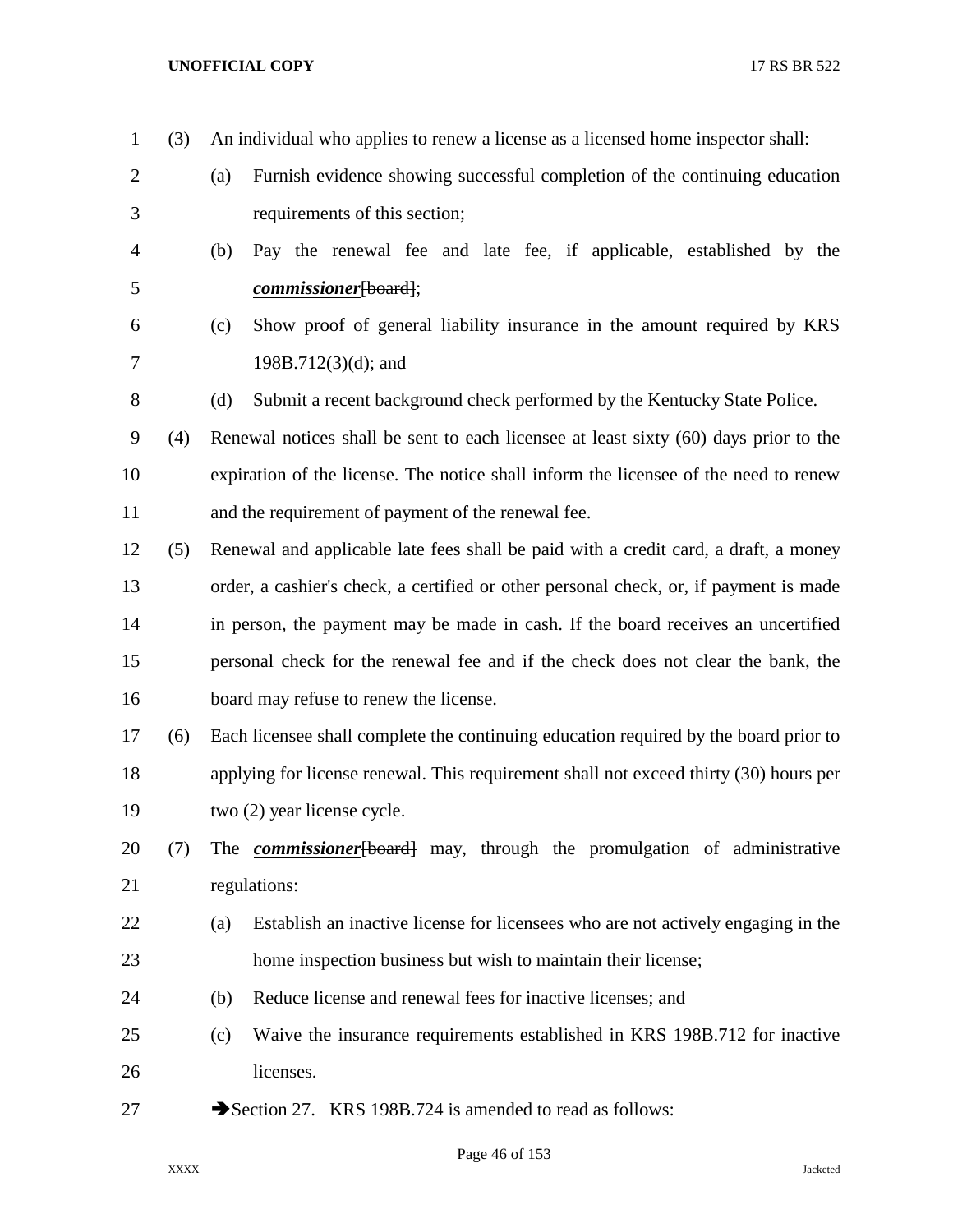| $\mathbf{1}$   |              | The <b>commissioner</b> [board] shall promulgate administrative regulations concerning the |
|----------------|--------------|--------------------------------------------------------------------------------------------|
| $\overline{2}$ |              | continuing education required for the renewal of a home inspector license and shall:       |
| 3              | (1)          | Establish procedures for approving organizations that provide continuing education;        |
| $\overline{4}$ |              | and                                                                                        |
| 5              | (2)          | Prescribe the content, duration, and organization of continuing education courses          |
| 6              |              | that contribute to the competence of home inspectors.                                      |
| 7              |              | Section 28. KRS 198B.728 is amended to read as follows:                                    |
| 8              | $\mathbf{U}$ | The board shall take disciplinary actions against or impose sanctions on a licensee        |
| 9              |              | for failing to comply with any provision of KRS 198B.700 to 198B.738 or any                |
| 10             |              | administrative regulations promulgated by the commissioner to carry out KRS                |
| 11             |              | 198B.700 to 198B.738.                                                                      |
| 12             | (2)          | Any licensure denial, suspension, or revocation and any other penalty issued by            |
| 13             |              | the board may be appealed to the authority within thirty (30) days of the                  |
| 14             |              | <i>appealable action.</i>                                                                  |
| 15             | (3)          | Upon receipt of an appeal, the authority shall schedule the matter for an                  |
| 16             |              | administrative hearing that shall be conducted in accordance with KRS Chapter              |
| 17             |              | <u>13B. The authority may assign a hearing officer to hear the appeal. If the</u>          |
| 18             |              | <u>authority assigns a hearing officer, the authority shall retain the authority to</u>    |
| 19             |              | issue a final order.                                                                       |
| 20             | (4)          | An aggrieved party may appeal a final order of the authority to the Franklin               |
| 21             |              | Circuit Court pursuant to KRS Chapter 13B within thirty (30) days after the                |
| 22             |              | <i>issuance of the order.</i>                                                              |
| 23             |              | Section 29. KRS 286.8-990 is amended to read as follows:                                   |
| 24             | (1)          | This section shall be known and cited as the "Kentucky Residential Mortgage Fraud          |
| 25             |              | Act."                                                                                      |
| 26             | (2)          | A person is guilty of residential mortgage fraud when, with the intent to defraud,         |
| 27             |              | that person does any of the following in connection with the mortgage lending              |
|                |              |                                                                                            |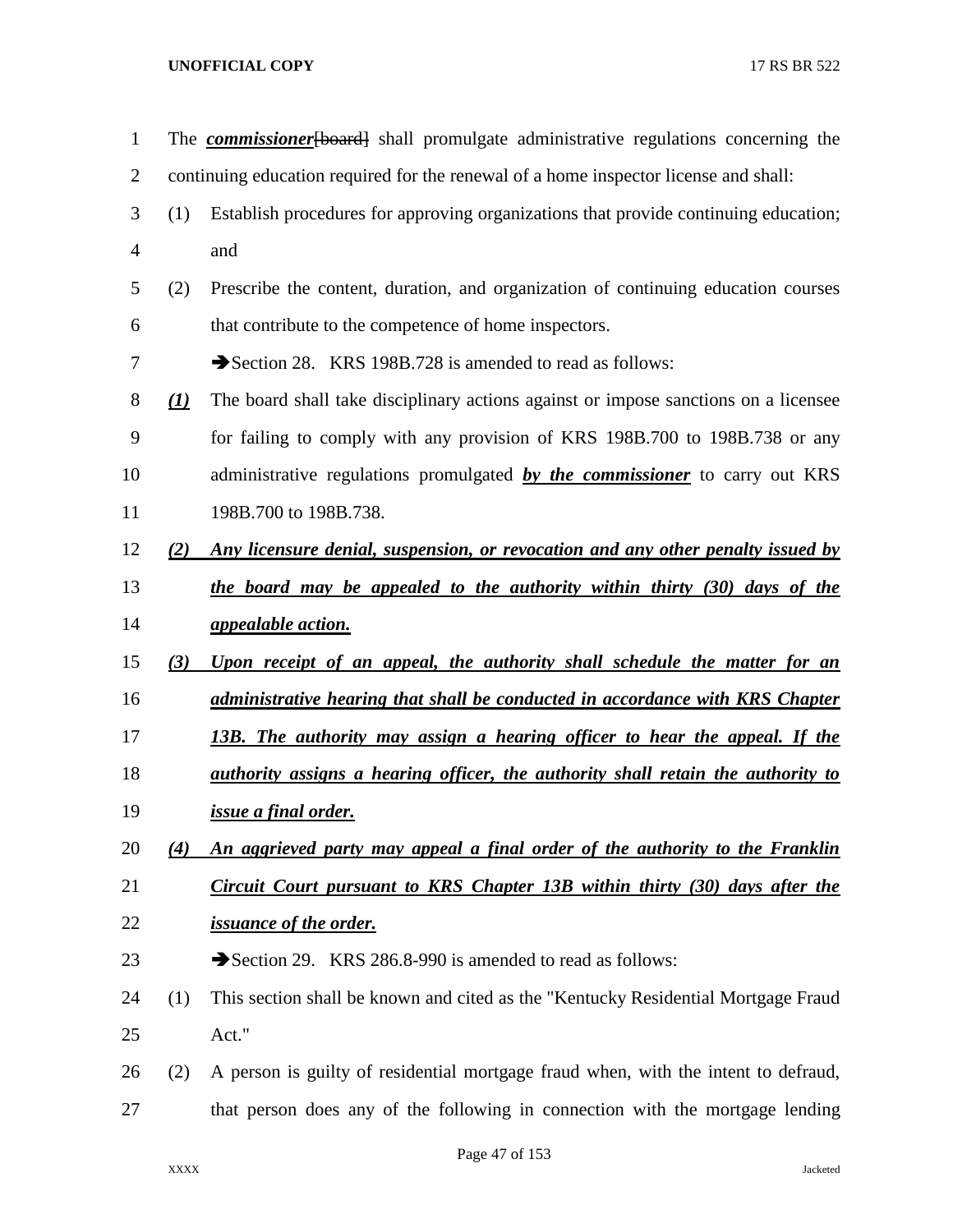process:

- (a) Employs a device, scheme, or artifice to defraud;
- (b) Engages in any act, practice, or course of business that operates or would operate as a fraud or deceit upon any person;
- (c) Fails to disburse funds in accordance with a loan commitment;
- (d) Knowingly makes or attempts to make any material misstatement, misrepresentation, or omission within the mortgage lending process with the intention that a mortgage lender, mortgage broker, borrower, or any other person or entity involved in the mortgage lending process relies on it;
- (e) Knowingly uses or facilitates or attempts to use any misstatement, misrepresentation, or omission within the mortgage lending process with the intention that a mortgage lender, borrower, or any other person or entity involved in the mortgage lending process relies on it;
- (f) Receives or attempts to receive proceeds or any other funds in connection with a residential mortgage closing that the person knew, or should have known, resulted from a violation of paragraph (a), (b), (c), (d), or (e) of this subsection;
- (g) Knowingly causes to be filed with the commissioner or in any proceeding under this subtitle any document that is, at the time and in the light of the circumstances under which it is made, false or misleading in any material respect; or
- 

 (h) Conspires or solicits another to violate any of the provisions of this subsection.

 (3) It shall be sufficient in any prosecution under this section for residential mortgage fraud to show that the party accused acted with the intent to deceive or defraud. It shall be unnecessary to show that any particular person or entity was harmed financially in the transaction or that the person or entity to whom the deliberate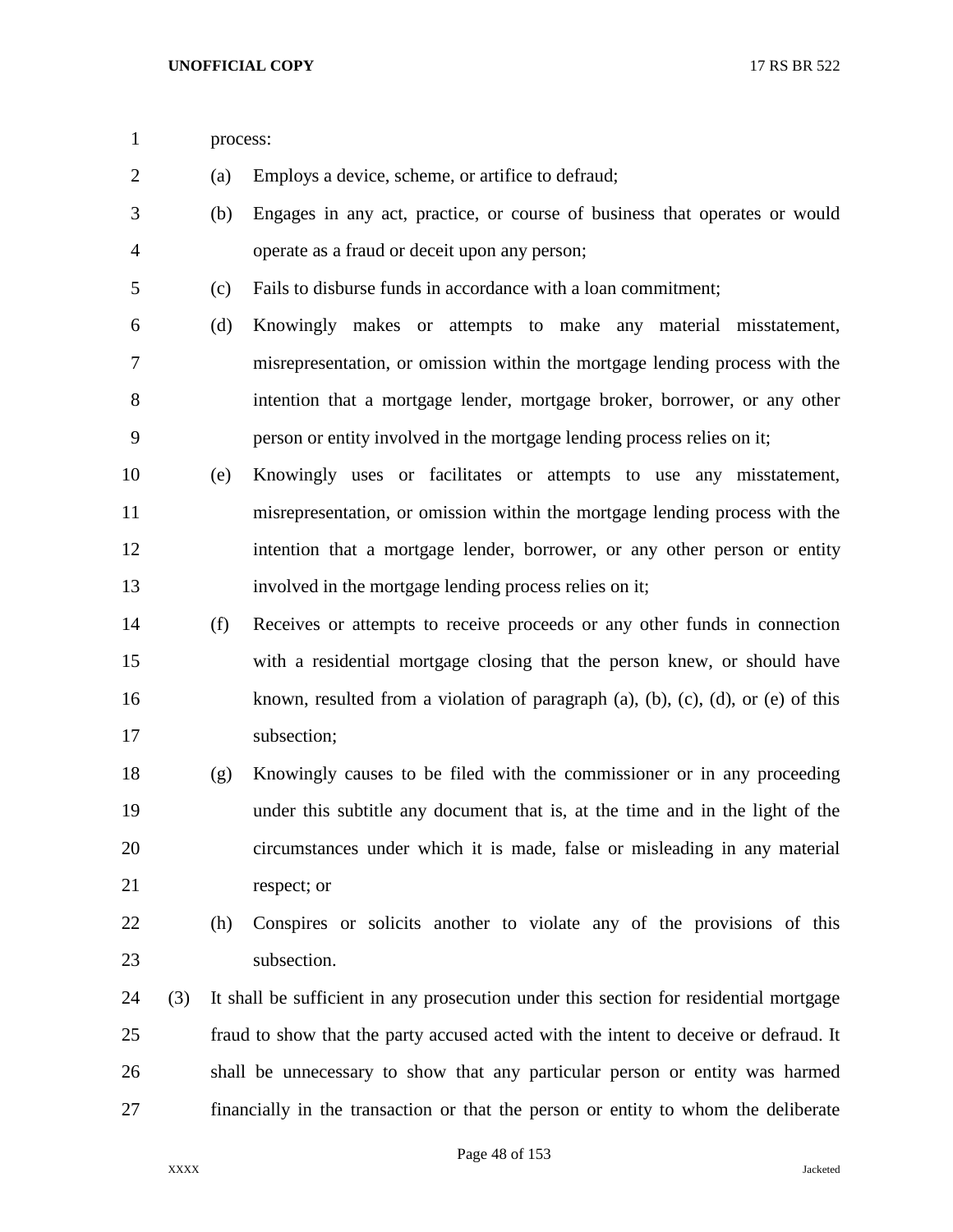| $\mathbf{1}$   |     | misstatement, misrepresentation, or omission was<br>made relied upon<br>the           |
|----------------|-----|---------------------------------------------------------------------------------------|
| $\overline{2}$ |     | misstatement, misrepresentation, or omission.                                         |
| 3              | (4) | In any criminal proceeding brought under this section, the crime shall be construed   |
| $\overline{4}$ |     | to have been committed:                                                               |
| 5              |     | In the county in which the residential real property for which a mortgage loan<br>(a) |
| 6              |     | is being sought is located;                                                           |
| 7              |     | In any county in which any act was performed in furtherance of the violation;<br>(b)  |
| 8              |     | In any county in which any person alleged to have violated this section had<br>(c)    |
| 9              |     | control or possession of any proceeds of the violation;                               |
| 10             |     | If a closing occurred, in any county in which the closing occurred; or<br>(d)         |
| 11             |     | In any county in which a document containing a deliberate misstatement,<br>(e)        |
| 12             |     | misrepresentation, or omission is filed with the official registrar of deeds or       |
| 13             |     | with the Division of Motor Vehicles.                                                  |
| 14             | (5) | Upon referral by the commissioner, the Kentucky <b>Board of</b> Real Estate           |
| 15             |     | Professionals [Commission], the Attorney General, the Kentucky Board of               |
| 16             |     | Appraisers, or other parties; or upon its own investigation of available evidence     |
| 17             |     | concerning any violation of this subtitle; the proper Commonwealth's attorney or      |
| 18             |     | district attorney may institute the appropriate criminal proceedings under this       |
| 19             |     | section.                                                                              |
| 20             | (6) | Unless the conduct is prohibited by some other provision of law providing for         |
| 21             |     | greater punishment, a violation of this section involving a mortgage loan is a Class  |
| 22             |     | D felony for the first or second offense and a Class C felony for each subsequent     |
| 23             |     | offense.                                                                              |
| 24             | (7) | All real and personal property of every kind used or intended for use in the<br>(a)   |
| 25             |     | course of, derived from, or realized through a violation of this section shall be     |
| 26             |     | subject to forfeiture to the Commonwealth. However, the forfeiture of any real        |
| 27             |     | or personal property shall be subordinate to any security interest in the             |
|                |     |                                                                                       |

Page 49 of 153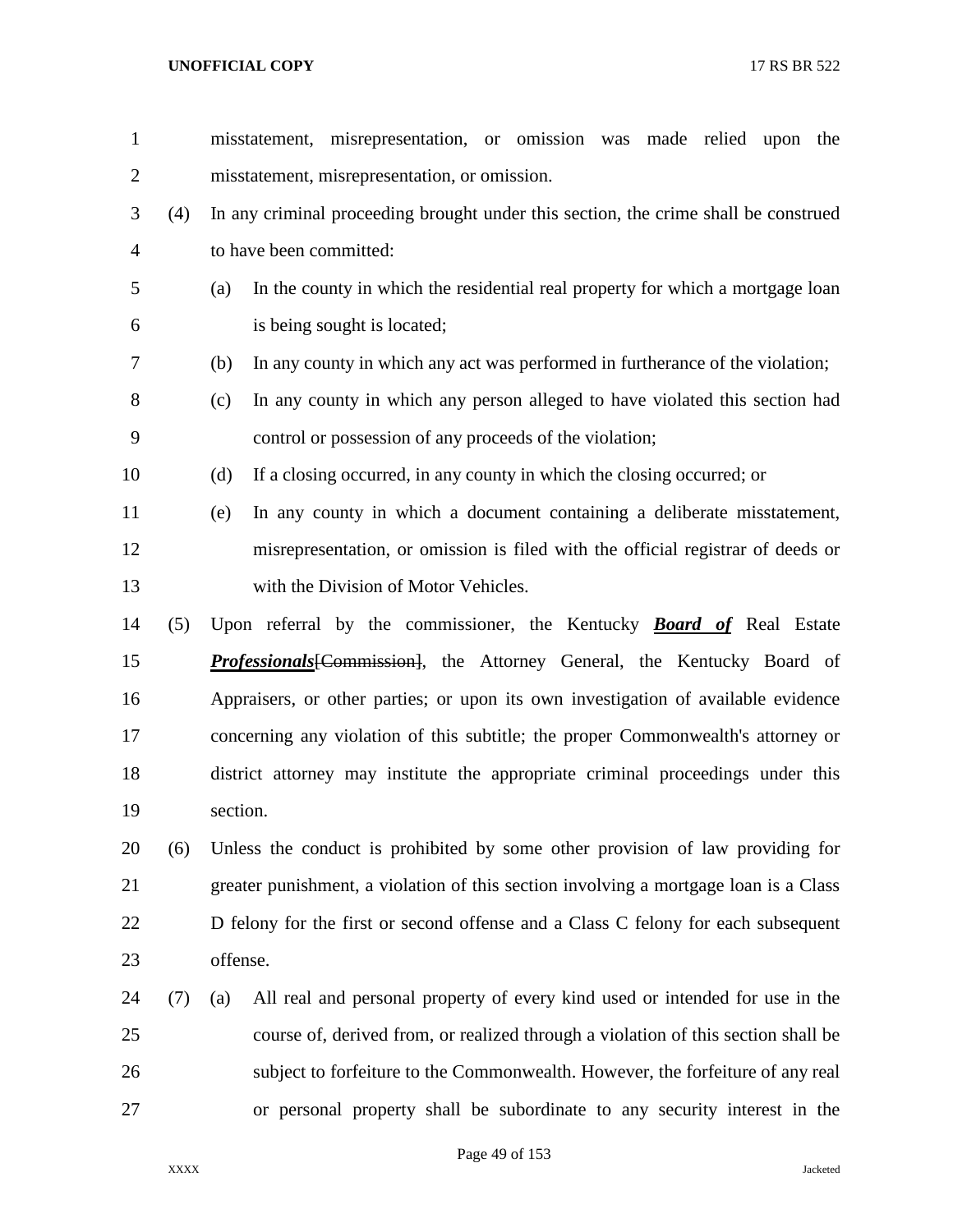| $\mathbf{1}$   |     | property taken by a lender in good faith as collateral for the extension of credit            |
|----------------|-----|-----------------------------------------------------------------------------------------------|
| $\overline{2}$ |     | and recorded as provided by law, and no real or personal property shall be                    |
| 3              |     | forfeited under this section against an owner who made a bona fide purchase                   |
| $\overline{4}$ |     | of the property without knowledge of a violation of this section.                             |
| 5              |     | In addition to the provisions of paragraph (a) of this subsection, courts may<br>(b)          |
| 6              |     | order restitution to any person who has suffered a financial loss due to                      |
| 7              |     | violation of this section.                                                                    |
| 8              | (8) | In the absence of fraud, bad faith, or malice, a person shall not be subject to an            |
| 9              |     | action for civil liability for filing reports or furnishing other information regarding       |
| 10             |     | suspected residential mortgage fraud to a regulatory or law enforcement agency.               |
| 11             | (9) | Nothing in this subtitle shall limit the powers of the state to punish any person for         |
| 12             |     | any conduct that constitutes a crime.                                                         |
| 13             |     | $(10)$ The court may assess a fine of not less than one thousand dollars $(\$1,000)$ nor more |
| 14             |     | than five thousand dollars (\$5,000,) against any person who is convicted of                  |
| 15             |     | violating any provision of this section.                                                      |
| 16             |     | (11) Any person who knowingly engages in the business of residential mortgage lending         |
| 17             |     | regulated by this subtitle without first securing a license or registration therefore         |
| 18             |     | shall be guilty of a Class A misdemeanor.                                                     |
| 19             |     | Section 30. KRS 309.131 is amended to read as follows:                                        |
| 20             | (1) | There is hereby created the Kentucky Board of Licensure for Professional Art                  |
| 21             |     | <b>Therapists</b><br>that<br>shall be<br>attached to the <i>Department of Professional</i>    |
| 22             |     | <i>Licensing</i> [Office of Occupations and Professions] in the Public Protection Cabinet     |
| 23             |     | for administrative purposes. The board shall consist of five (5) members who are              |
| 24             |     | United States citizens and have been Kentucky residents for at least five (5) years           |
| 25             |     | prior to their appointment. The board membership shall be determined as follows:              |
| 26             |     | Four (4) members shall be professional art therapists who are licensed<br>(a)                 |
| 27             |     | pursuant to KRS 309.133, and shall have engaged in art therapy practice for at                |

Page 50 of 153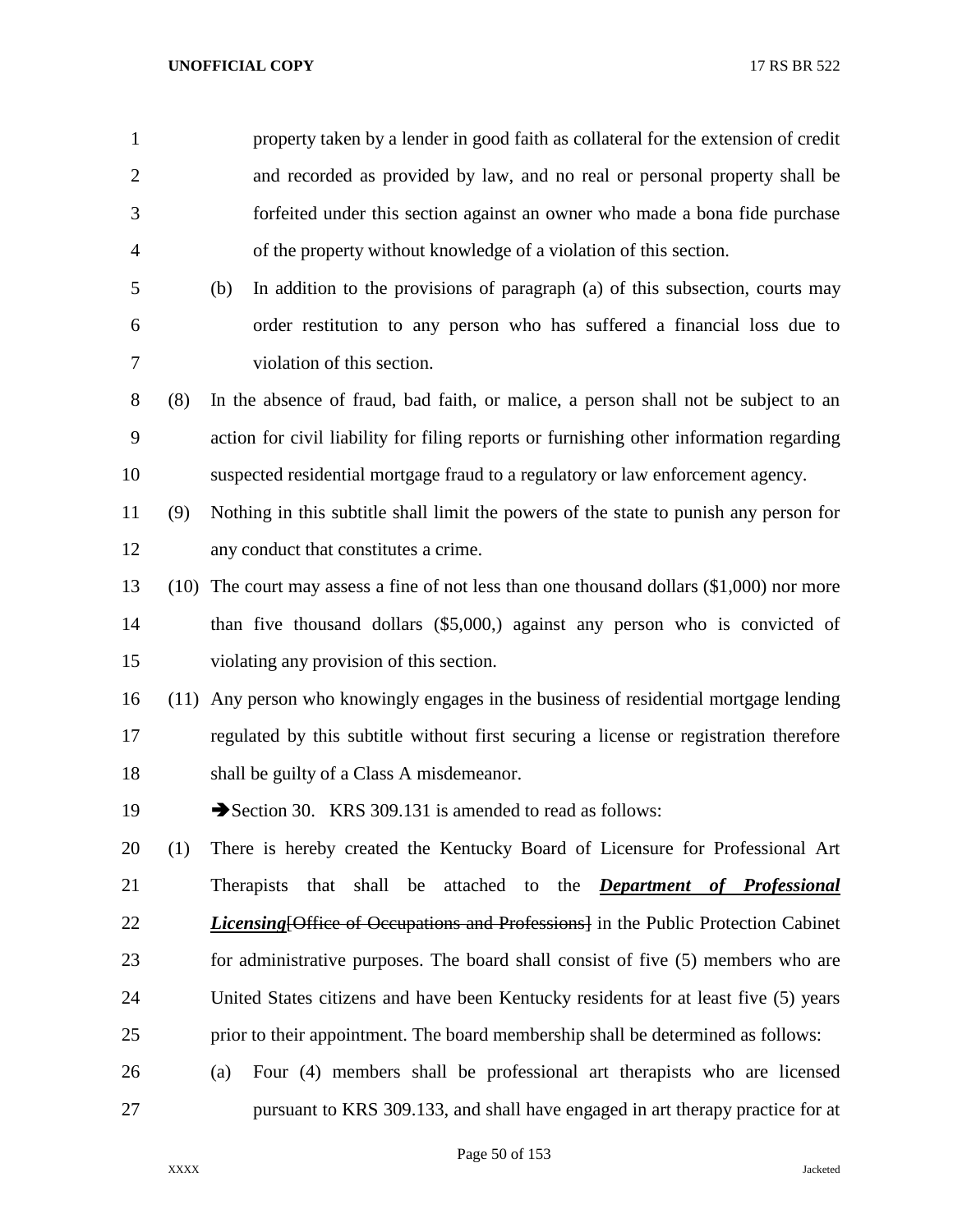| $\mathbf{1}$   |     | least five (5) years. These members shall not hold any elected or appointed             |
|----------------|-----|-----------------------------------------------------------------------------------------|
| $\overline{2}$ |     | office in any professional organization of art therapy or closely related field         |
| 3              |     | during their tenure on the board; and                                                   |
| 4              |     | (b)<br>One (1) member shall represent the public. The public member shall not have      |
| 5              |     | been licensed or have practiced as a professional art therapist, nor have any           |
| 6              |     | significant financial interest, either direct or indirect, in the profession of art     |
| 7              |     | therapy.                                                                                |
| 8              | (2) | All members of the board shall be appointed by the Governor for staggered terms of      |
| 9              |     | four $(4)$ years.                                                                       |
| 10             | (3) | The four $(4)$ professional members shall be appointed from a list of eight $(8)$ names |
| 11             |     | submitted by the board of directors of the Kentucky Art Therapy Association, Inc.,      |
| 12             |     | and the one (1) public member shall be a citizen at large. Each member shall hold       |
| 13             |     | office until a successor is appointed. Vacancies shall be filled in the same manner as  |
| 14             |     | original appointments. No board member shall serve more than two (2) consecutive        |
| 15             |     | terms.                                                                                  |
| 16             | (4) | Each board candidate shall be licensed as an art therapist prior to nomination and      |
| 17             |     | shall be actively engaged in the practicing or teaching of art therapy, except for the  |
| 18             |     | one (1) public member.                                                                  |
| 19             | (5) | Members of the board shall receive no compensation, perquisite, or allowance.           |
| 20             | (6) | The board shall elect annually from its membership a chairman, secretary, and other     |
| 21             |     | officers as necessary to carry out its duties.                                          |
| 22             | (7) | The board shall meet at least two (2) times each year. Additional meetings may be       |
| 23             |     | called by the chairman, upon the written request of at least two (2) members of the     |
| 24             |     | board. A simple majority of the board members shall constitute a quorum of the          |
| 25             |     | board.                                                                                  |
| 26             |     | Section 31. KRS 309.329 is amended to read as follows:                                  |
| 27             | (1) | There is hereby created the Kentucky Board of Licensed Diabetes Educators               |

Page 51 of 153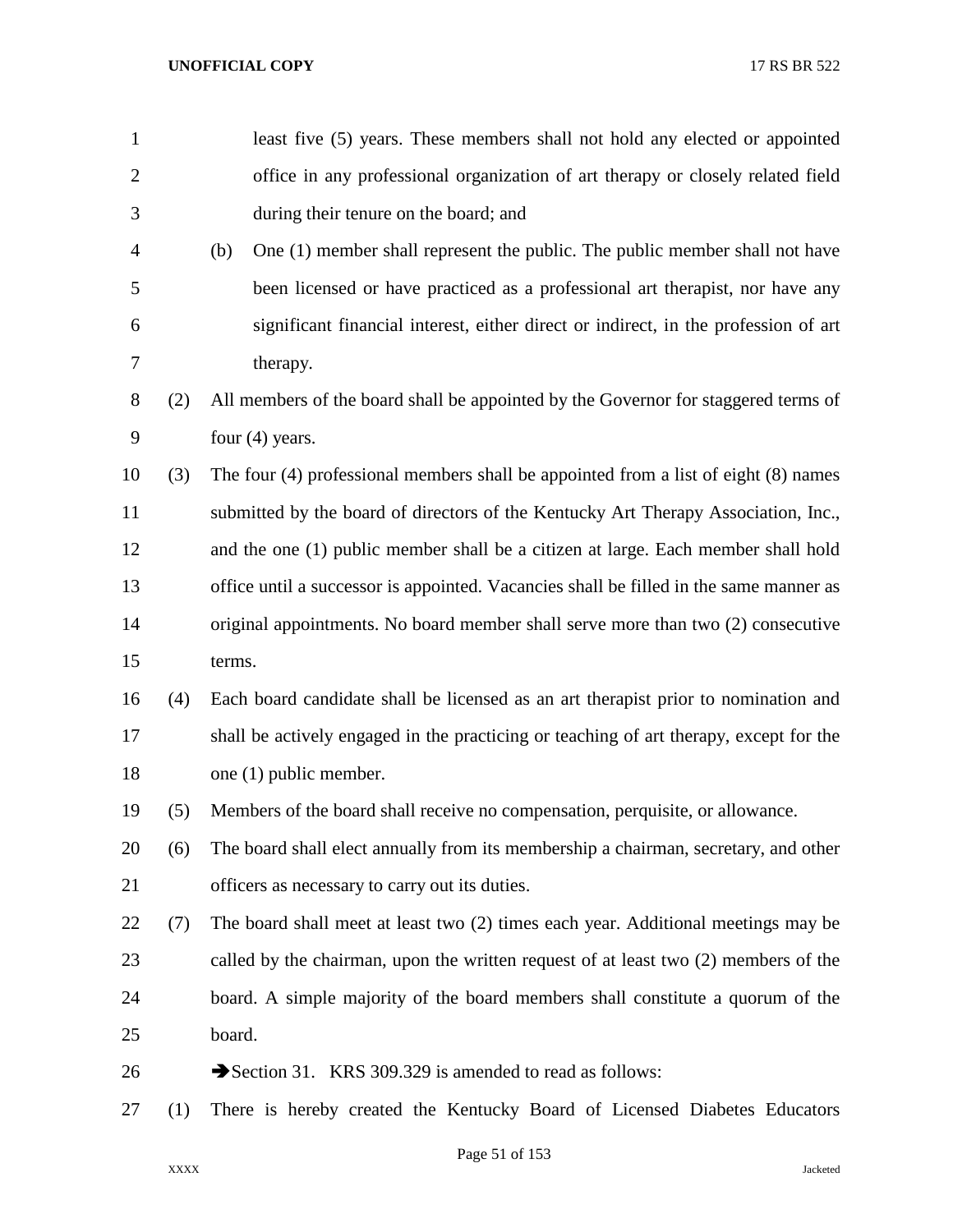| $\mathbf{1}$   |     |     | consisting of five (5) members who shall be appointed by the Governor as follows:              |
|----------------|-----|-----|------------------------------------------------------------------------------------------------|
| $\overline{2}$ |     | (a) | One (1) member shall be a licensed medical physician with experience in the                    |
| 3              |     |     | delivery of diabetes education appointed from a list of three (3) names                        |
| $\overline{4}$ |     |     | submitted by the State Board of Medical Licensure;                                             |
| 5              |     | (b) | One (1) member shall be a registered nurse with experience in diabetes                         |
| 6              |     |     | education appointed from a list of three (3) names submitted by the Kentucky                   |
| 7              |     |     | Board of Nursing;                                                                              |
| 8              |     | (c) | One (1) member shall be a pharmacist experienced in diabetes education,                        |
| 9              |     |     | licensed under KRS Chapter 315, and appointed from a list of three (3) names                   |
| 10             |     |     | submitted by the Kentucky Board of Pharmacy;                                                   |
| 11             |     | (d) | One (1) member shall be a licensed dietitian or certified nutritionist with                    |
| 12             |     |     | experience in diabetes education appointed from a list of three (3) names                      |
| 13             |     |     | submitted by the Kentucky Board of Licensure and Certification for Dietitians                  |
| 14             |     |     | and Nutritionists; and                                                                         |
| 15             |     | (e) | One (1) member shall be a citizen at large who is not employed in the health                   |
| 16             |     |     | care field.                                                                                    |
| 17             |     |     | One $(1)$ of the members appointed under paragraph $(b)$ , $(c)$ , or $(d)$ of this subsection |
| 18             |     |     | shall have completed either the credentialing program of the American Association              |
| 19             |     |     | of Diabetes Educators or the National Certification Board for Diabetes Educators.              |
| 20             | (2) | (a) | The Governor shall initially appoint one (1) member and the citizen at large to                |
| 21             |     |     | terms of four $(4)$ years, two $(2)$ members to terms of three $(3)$ years, and one            |
| 22             |     |     | $(1)$ member to a term of two $(2)$ years.                                                     |
| 23             |     | (b) | All reappointments to the board shall be for terms of four (4) years.                          |
| 24             |     | (c) | No member shall serve more than two (2) consecutive terms and shall serve                      |
| 25             |     |     | on the board until his or her successor is appointed.                                          |
| 26             | (3) |     | The board shall organize annually and elect one $(1)$ of its members as chair and one          |
| 27             |     |     | $(1)$ of its members as secretary. A quorum of the board shall consist of three $(3)$          |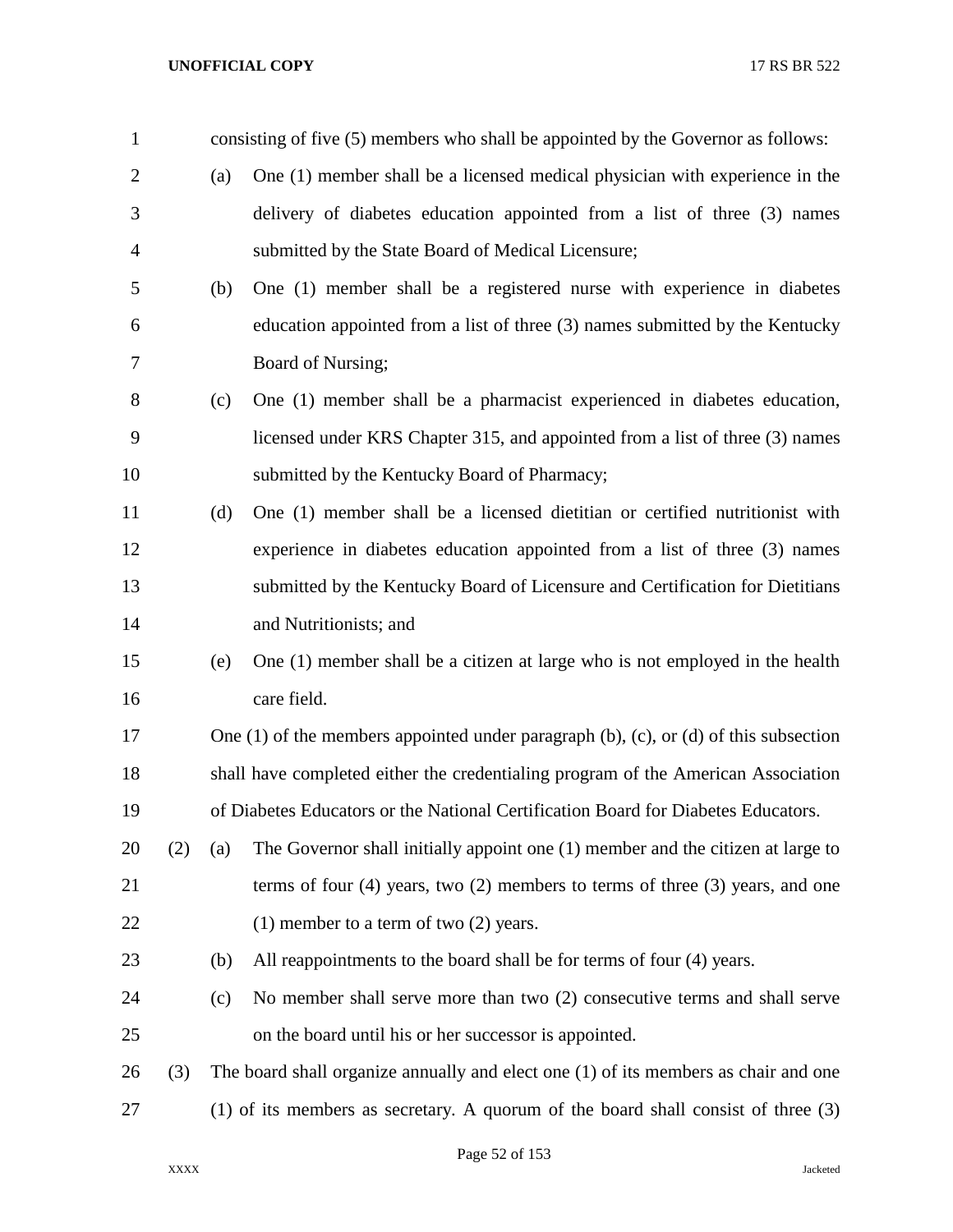- members. The board shall meet at least semiannually and upon the call of the chair, or at the request of two (2) or more members to the secretary of the board.
- (4) The board shall be placed for administrative purposes under the *Department of Professional Licensing*[Office of Occupations and Professions] of the Public Protection Cabinet.
- 6 Section 32. KRS 309.404 is amended to read as follows:
- (1) There is hereby created the Kentucky Board of Durable Medical Equipment Suppliers that shall be attached for administrative purposes to the *Department of Professional Licensing*[Office of Occupations and Professions] in the Public Protection Cabinet. The board shall consist of five (5) members, each appointed by 11 the Governor. Four (4) members shall be appointed from a list of three (3) names for each position submitted by the Kentucky Medical Equipment Suppliers Association. One (1) member shall be a citizen at large who is not associated with or financially interested in the practice or business regulated. Any vacancy shall be filled for the unexpired term by the Governor, as provided in the original appointment.
- (2) To be eligible for appointment as a member of the board, a person shall be at least twenty-one (21) years of age, of good moral character, a resident of this state, and a licensed durable medical equipment services provider in this state for at least three (3) consecutive years next preceding the date of his or her appointment.
- (3) The terms of office of each member shall be four (4) years, or until a successor is appointed and qualified.
- (4) The board shall elect one (1) of its members as president and another of its members as secretary. The secretary may, subject to approval by the board, employ and fix the compensation of all personnel required for the administration of KRS 309.400 to 309.422. The board may make all rules and *promulgate all administrative* regulations, not inconsistent with KRS 309.400 to 309.422, *that*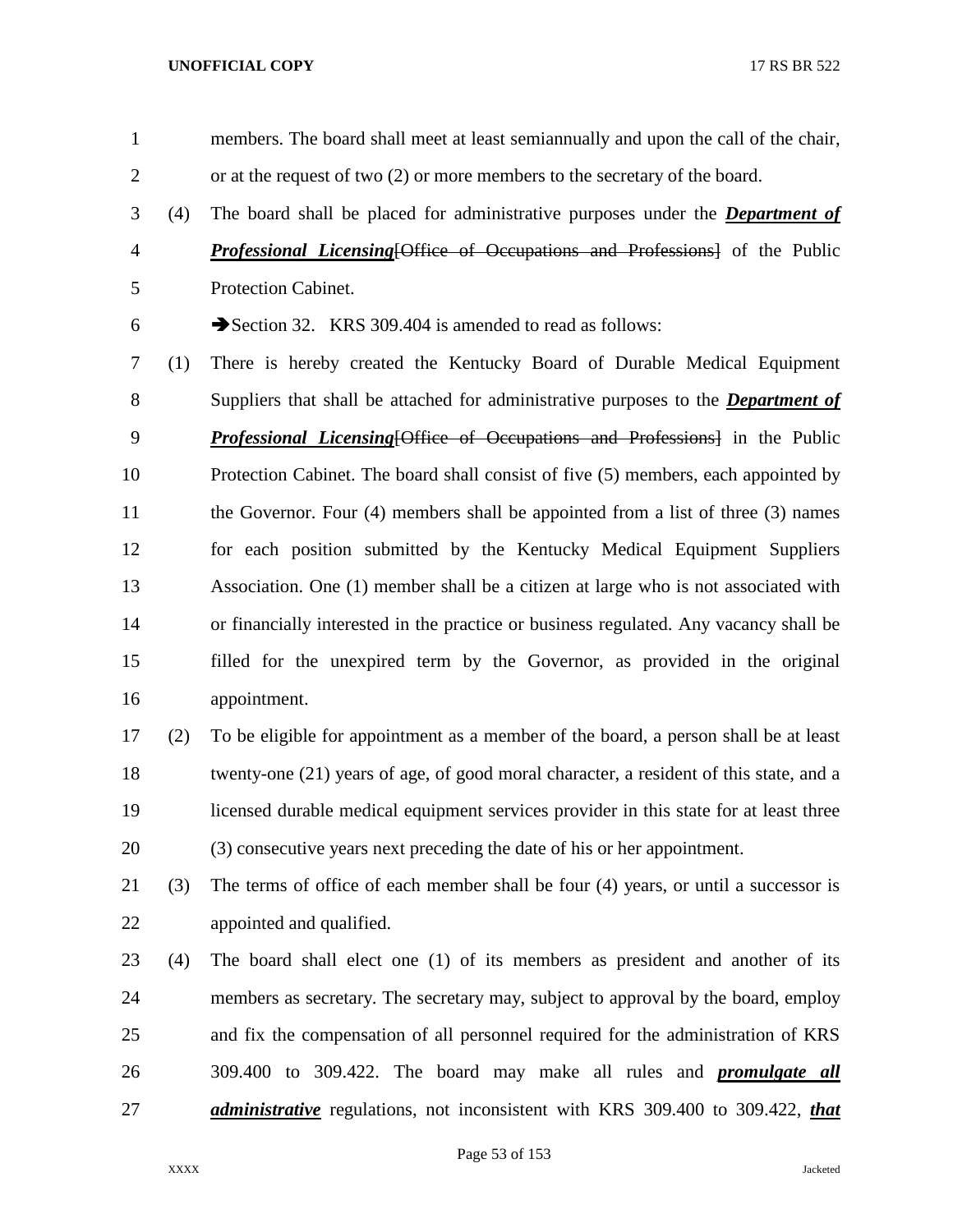| $are$ are $\frac{1}{2}$ are $\frac{1}{2}$ are $\frac{1}{2}$ are necessary to implement and carry out the provisions and purposes of |
|-------------------------------------------------------------------------------------------------------------------------------------|
| KRS 309.400 to 309.422.                                                                                                             |

- (5) The board shall hold meetings at least twice a year and as frequently as it deems necessary at a time and place within the Commonwealth as the board may designate. A majority of the members shall constitute a quorum.
- (6) The board may sue and be sued in its own name.
- (7) Members of the board shall be immune from suit in any civil or criminal action which is based upon any official act or acts performed by them in good faith as members of the board.
- (8) Members of the board shall receive no compensation for their services, but shall be paid for actual travel and other expenses incurred in connection with the performance of their duties and the business of the board.
- (9) The board may utilize any materials, services, or facilities as may be made available 14 to it by other state agencies or may contract therefor, to the extent as the board in its discretion may determine.
- 16 Section 33. KRS 319B.020 is amended to read as follows:
- The Kentucky Board of Prosthetics, Orthotics, and Pedorthics is hereby established. The board shall consist of five (5) members who shall be appointed by the Governor.
- (1) One (1) member shall be a citizen at large who is a consumer of orthotic, prosthetic, or pedorthic professional services and is not affiliated with and does not have more 21 than five percent (5%) financial interest in any one (1) health care profession or business.
- (2) Four (4) members shall be practicing, licensed orthotists, licensed prosthetists, or licensed pedorthists. These members may be licensed in more than one (1) discipline and at least one (1) board member shall be a licensed pedorthist. Membership of the board shall reasonably reflect representation from the geographic areas in the Commonwealth.

Page 54 of 153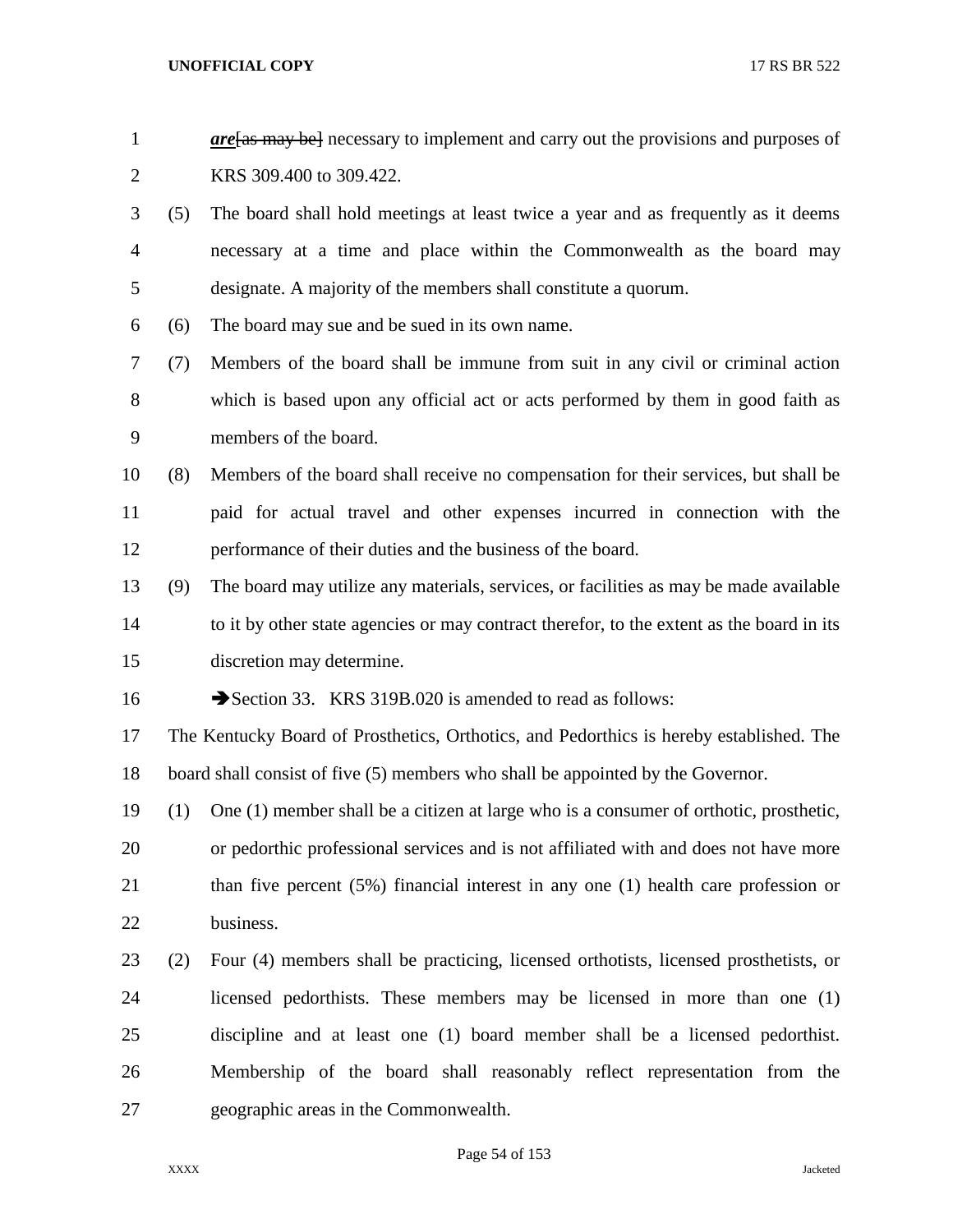| $\mathbf 1$    | (3) | Each member of the board shall serve a term of three (3) years, except that of the      |
|----------------|-----|-----------------------------------------------------------------------------------------|
| $\overline{2}$ |     | initial appointments to the board, two (2) members shall be appointed for two (2)       |
| 3              |     | years, two $(2)$ members shall be appointed for three $(3)$ years, and one $(1)$ member |
| 4              |     | shall be appointed for one (1) year. No member of the board shall serve more than       |
| 5              |     | the greater of eight (8) consecutive years or two (2) full terms. The Governor may      |
| 6              |     | remove any member of the board for misconduct, incompetence, or neglect of duty.        |
| 7              | (4) | The board shall meet at least annually and may meet at other times if necessary to      |
| 8              |     | complete required business. A quorum of the board shall consist of a majority of        |
| 9              |     | board members currently appointed. The board shall annually elect a chairperson         |
| 10             |     | and vice chairperson who shall be licensed under this chapter.                          |
| 11             | (5) | There shall be no liability on the part of, and no action for damages against, any      |
| 12             |     | current or former board member, representative, agent, or employee of the board,        |
| 13             |     | when the person is acting with ordinary care, is functioning within the scope of        |
| 14             |     | board duties, is acting without malice, and has the reasonable belief that the actions  |
| 15             |     | taken by him or her are warranted by law.                                               |
| 16             | (6) | Members of the board shall receive a per diem reimbursement of reasonable               |
| 17             |     | expenses incurred as determined by the board in consultation with the <i>Department</i> |
| 18             |     | of Professional Licensing [Office of Occupations and Professions] for each day          |
| 19             |     | actually engaged in the duties of the office.                                           |
| 20             |     | Section 34. KRS 319B.040 is amended to read as follows:                                 |
| 21             |     | The board may:                                                                          |
| 22             | (1) | Employ needed personnel and contract with the <b>Department of Professional</b>         |
| 23             |     | <b>Licensing Office of Occupations and Professions</b> within the Public Protection     |
| 24             |     | Cabinet for the provision of administrative services;                                   |
| 25             | (2) | Issue subpoenas, examine witnesses, pay appropriate witness fees, administer oaths,     |
| 26             |     | and investigate allegations of practices violating the provisions of this chapter;      |
|                |     |                                                                                         |

(3) Seek injunctive relief in the Circuit Court of the county where the violation

Page 55 of 153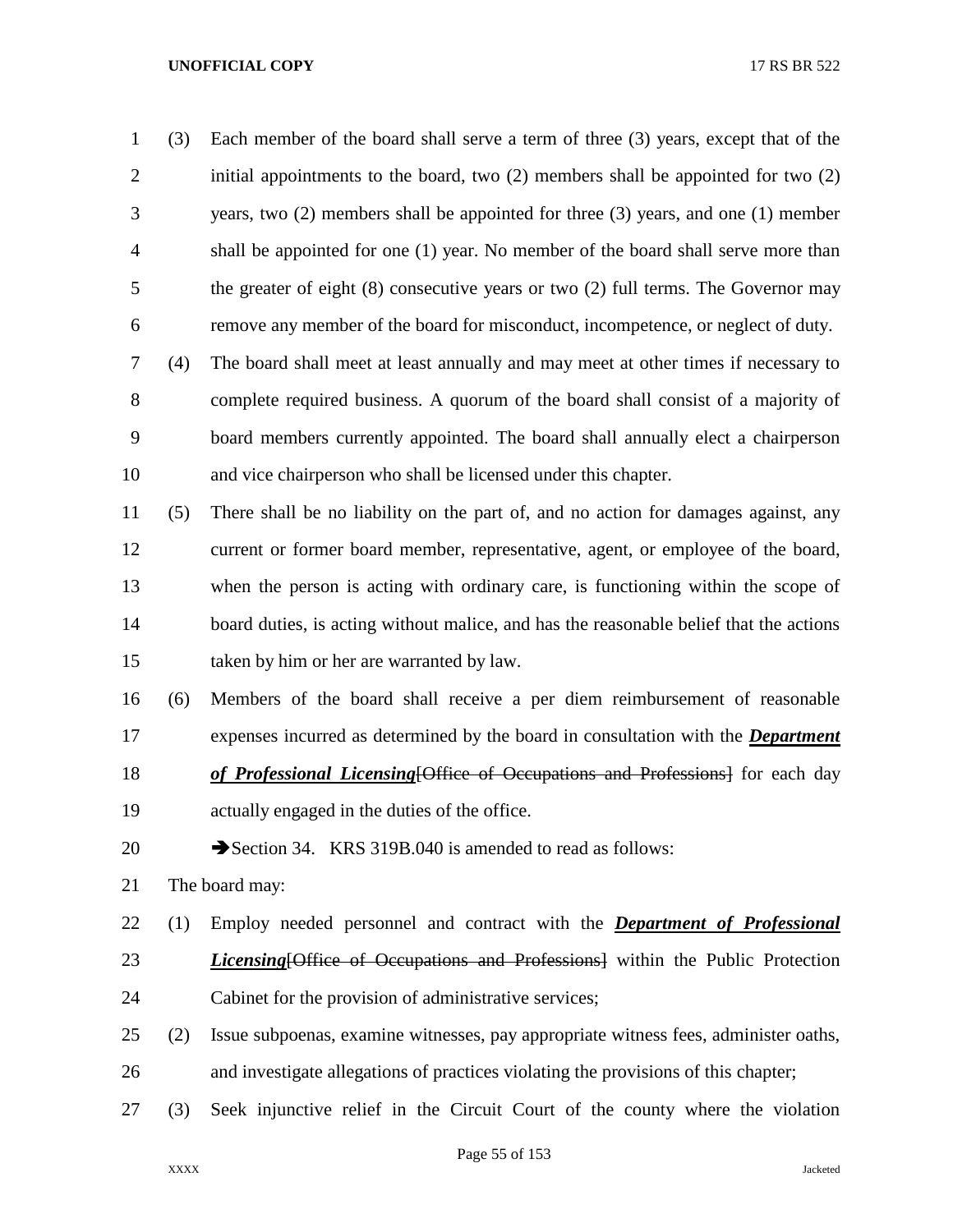- occurred to stop the unlawful practice of prosthetics, orthotics, and pedorthics by unlicensed persons;
- (4) Conduct hearings pursuant to KRS Chapter 13B and keep records and minutes necessary to carry out the functions of this chapter;
- (5) Suspend or revoke licenses, impose supervisory or probationary conditions upon licensees, impose administrative disciplinary fines, issue written reprimands or admonishments, or impose any combination of these penalties;
- (6) Grant retired or inactive licensure status under conditions set forth by the board by the promulgation of administrative regulations; and
- (7) Issue advisory private letter rulings to any affected licensee who makes such a request regarding any matters within the board's primary jurisdiction. Any private letter ruling shall affect only the person making the inquiry and shall have no precedential value for any other inquiry or future contested case that might come before the board. Any dispute regarding a private letter ruling may, if the board chooses to do so, be resolved pursuant to KRS Chapter 13B.
- 16 Section 35. KRS 324.010 is amended to read as follows:

As used in this chapter, unless the context requires otherwise:

- (1) "Real estate brokerage" means a single, multiple, or continuing act of dealing in time shares or options, selling or offering for sale, buying or offering to buy, negotiating the purchase, sale, or exchange of real estate, engaging in property management, leasing or offering to lease, renting or offering for rent, or referring or offering to refer for the purpose of securing prospects, any real estate or the improvements thereon for others for a fee, compensation, or other valuable consideration;
- (2) *"Board"*["Commission"] means the Kentucky *Board of* Real Estate *Professionals*[Commission];
- (3) "Net listing" means a listing agreement that provides for a stipulated net price to the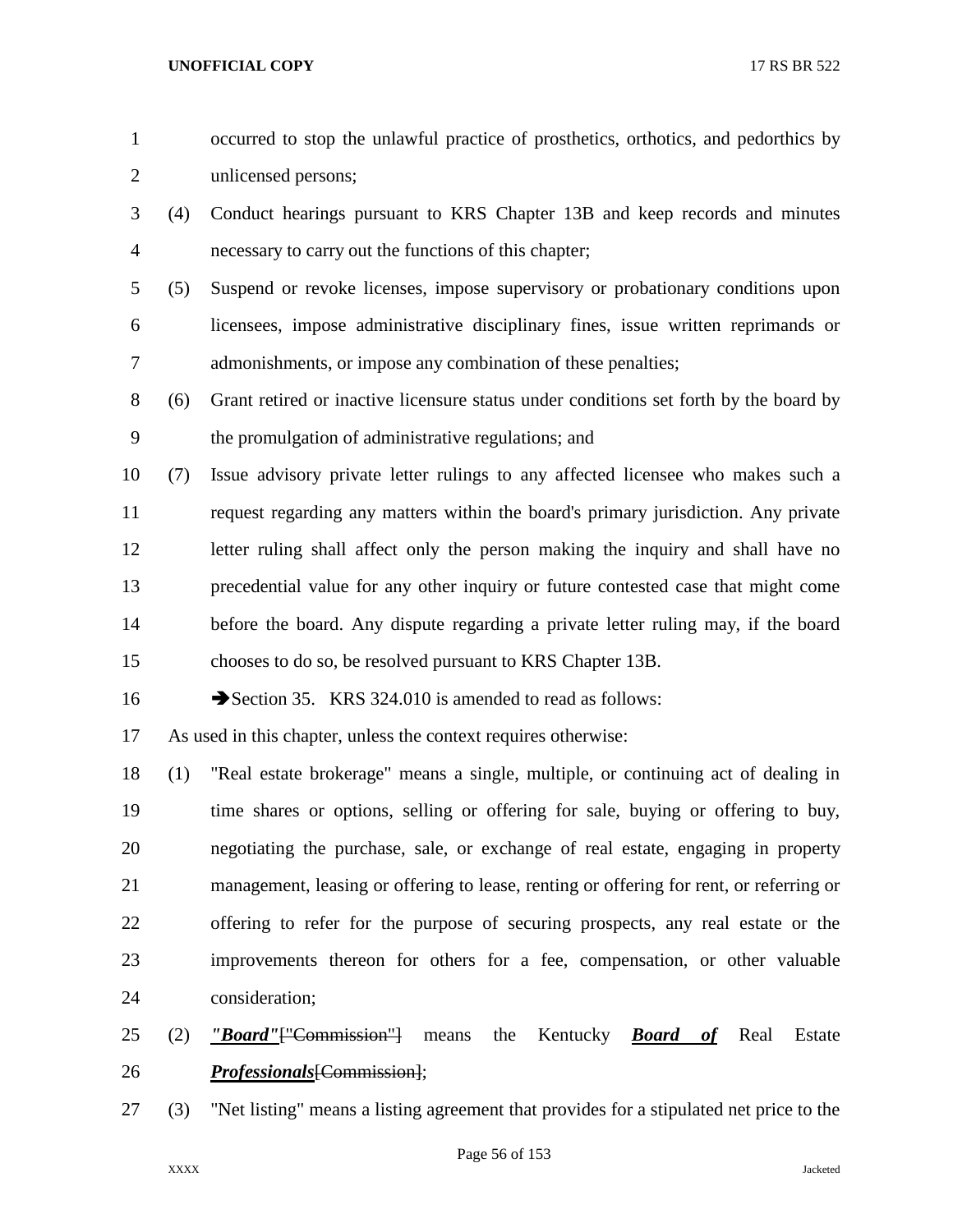| $\mathbf{1}$   |     | owner and the excess over the stipulated net price to be received by the licensee as   |
|----------------|-----|----------------------------------------------------------------------------------------|
| $\overline{2}$ |     | the fee compensation or other valuable consideration;                                  |
| 3              | (4) | "Principal broker" means a person licensed as a broker under KRS 324.046 who, in       |
| $\overline{4}$ |     | addition to performing acts of real estate brokerage or transactions comprehended      |
| 5              |     | by that definition, is the single broker responsible for the operation of the company  |
| 6              |     | with which he or she is associated;                                                    |
| 7              | (5) | "Real estate" means real estate in its ordinary meaning and includes timeshares,       |
| $8\,$          |     | options, leaseholds, and other interests less than leaseholds;                         |
| 9              | (6) | "Sales associate" means any person licensed in accordance with KRS 324.046(2)          |
| 10             |     | that is affiliated with a Kentucky-licensed principal broker and who, when engaging    |
| 11             |     | in real estate brokerage, does so under the supervision of the principal broker;       |
| 12             | (7) | "Approved real estate school" means:                                                   |
| 13             |     | A school that has been given a certificate of approval by the Kentucky<br>(a)          |
| 14             |     | Commission on Proprietary Education or other regulatory bodies that exercise           |
| 15             |     | jurisdiction over accreditation and approval and the Kentucky <b>Board of</b> Real     |
| 16             |     | Estate <b>Professionals</b> [Commission]. The school shall also be currently in good   |
| 17             |     | standing with both the Kentucky Commission on Proprietary Education or                 |
| 18             |     | other regulatory bodies that exercise jurisdiction over accreditation and              |
| 19             |     | approval and the <b>board</b> [commission]; or                                         |
| 20             |     | A National Association of Realtors recognized program which has been<br>(b)            |
| 21             |     | reviewed by the Kentucky <b>Board of</b> Real Estate <b>Professionals</b> [Commission] |
| 22             |     | and deemed an approved real estate school;                                             |
| 23             | (8) | "Accredited institution" means a college or university accredited by appropriately     |
| 24             |     | recognized educational associations or chartered and licensed in Kentucky that         |
| 25             |     | grants credits toward a program for either an associate, baccalaureate, graduate, or   |
| 26             |     | professional degree;                                                                   |
| 27             | (9) | "Property management" means the overall management of real property for others         |

# Page 57 of 153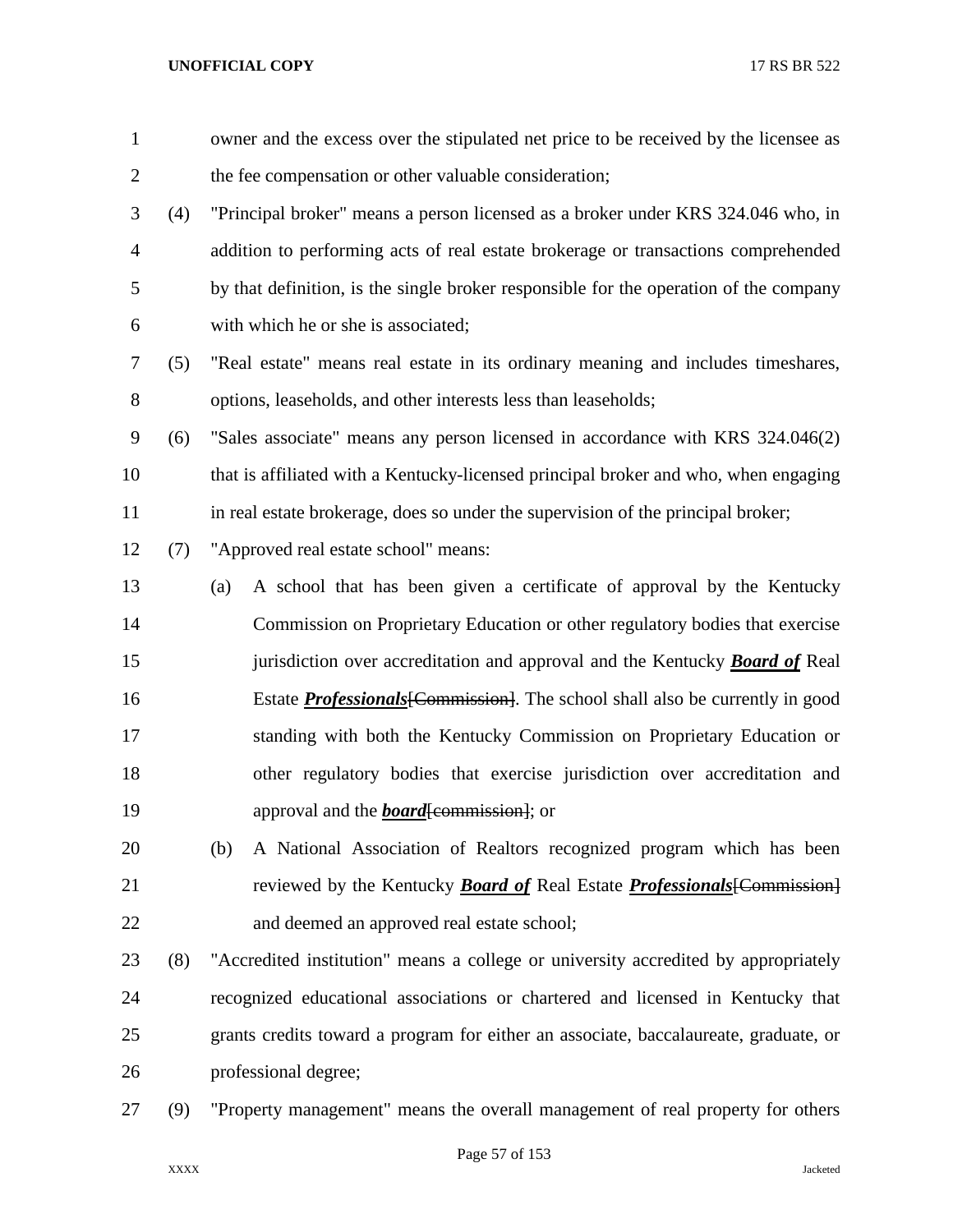for a fee, compensation, or other valuable consideration, and may include the marketing of property, the leasing of property, collecting rental payments on the property, payment of notes, mortgages, and other debts on the property, coordinating maintenance for the property, remitting funds and accounting statements to the owner, and other activities that the *commissioner*[commission] may determine by *promulgation of an* administrative regulation;

- (10) "Broker" means any person who is licensed under KRS 324.046(1) and performs acts of real estate brokerage;
- (11) "Designated manager" means a licensed sales associate or broker who manages a main or branch office for the principal broker, at the principal broker's direction, and has managing authority over the activities of the sales associates at that office;
- (12) "Regular employee" means an employee who works for an employer, whose total compensation is subject to withholding of federal and state taxes and FICA payments, and who receives from the employer a fixed salary governed by federal wage guidelines that is not affected by specific real estate transactions;
- (13) "Referral fee" means consideration of any kind paid or demanded for the referral of a potential or actual buyer, seller, lessor, or lessee of real estate;
- (14) "Designated agency" means a form of agency relationship that exists when a principal broker, in accordance with KRS 324.121, identifies different licensees in the same real estate brokerage firm to separately represent more than one (1) party 21 in the same real estate transaction;
- (15) "Affiliation" means the relationship agreed upon between a licensee and a principal 23 broker and reported to the *board*[commission], where the licensee places his or her license with the principal broker for supervision of the licensee's real estate brokerage activity;
- (16) "Canceled" means the status of a license when a licensee fails to renew a license, 27 writes the *board* [commission] a check for fees that is not honored, fails to re-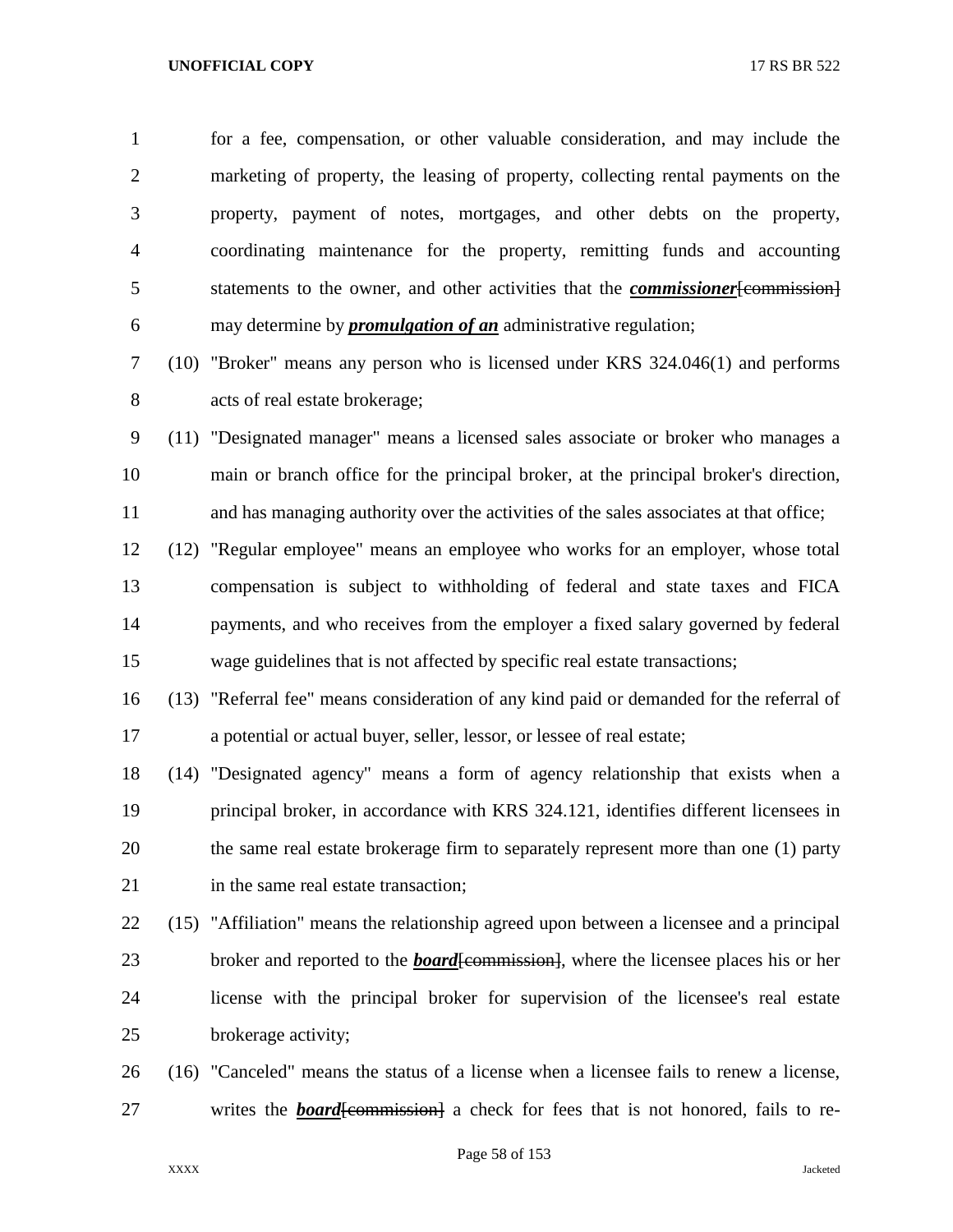| $\mathbf{1}$   |      | affiliate with a principal broker, or fails to complete requirements for continuing or      |
|----------------|------|---------------------------------------------------------------------------------------------|
| $\mathbf{2}$   |      | post-license education;                                                                     |
| 3              |      | (17) "Suspended" means the status of a license when disciplinary action has been            |
| $\overline{4}$ |      | ordered against a licensee that prohibits the brokerage of real estate for a specific       |
| 5              |      | period of time;                                                                             |
| 6              |      | (18) "Revoked" means the status of a license when disciplinary action has been ordered      |
| 7              |      | that removes the licensee's legal authority to broker real estate for a minimum of          |
| 8              |      | five $(5)$ years; $\{ and \}$                                                               |
| 9              |      | (19) "Post-license education"<br>the forty-eight (48)<br>means<br>hours<br>of <b>board-</b> |
| 10             |      | <i>approved</i> [commission approved] education required within two (2) years of            |
| 11             |      | receiving or activating an initial sales associate license;                                 |
| 12             | (20) | "Authority" means the Kentucky Real Estate Authority established under KRS                  |
| 13             |      | <b>Chapter 324B;</b>                                                                        |
| 14             | (21) | "Commissioner" means the commissioner of the Department of Professional                     |
| 15             |      | <b>Licensing</b> ; and                                                                      |
| 16             | (22) | "Department" means the Department of Professional Licensing established                     |
| 17             |      | <u>under KRS Chapter 324B</u> .                                                             |
| 18             |      | Section 36. KRS 324.020 is amended to read as follows:                                      |
| 19             | (1)  | It shall be unlawful for any person who is not licensed as a real estate broker or          |
| 20             |      | sales associate to hold himself or herself out to the public as a real estate broker or     |
| 21             |      | sales associate or use any terms, titles, or abbreviations which express, infer, or         |
| 22             |      | imply that the person is licensed as a real estate broker or sales associate.               |
| 23             | (2)  | No person shall practice real estate brokerage with respect to real estate located in       |
| 24             |      | this state unless:                                                                          |
| 25             |      | The person holds a license to practice real estate brokerage under this chapter;<br>(a)     |
| 26             |      | <b>or</b>                                                                                   |
|                |      |                                                                                             |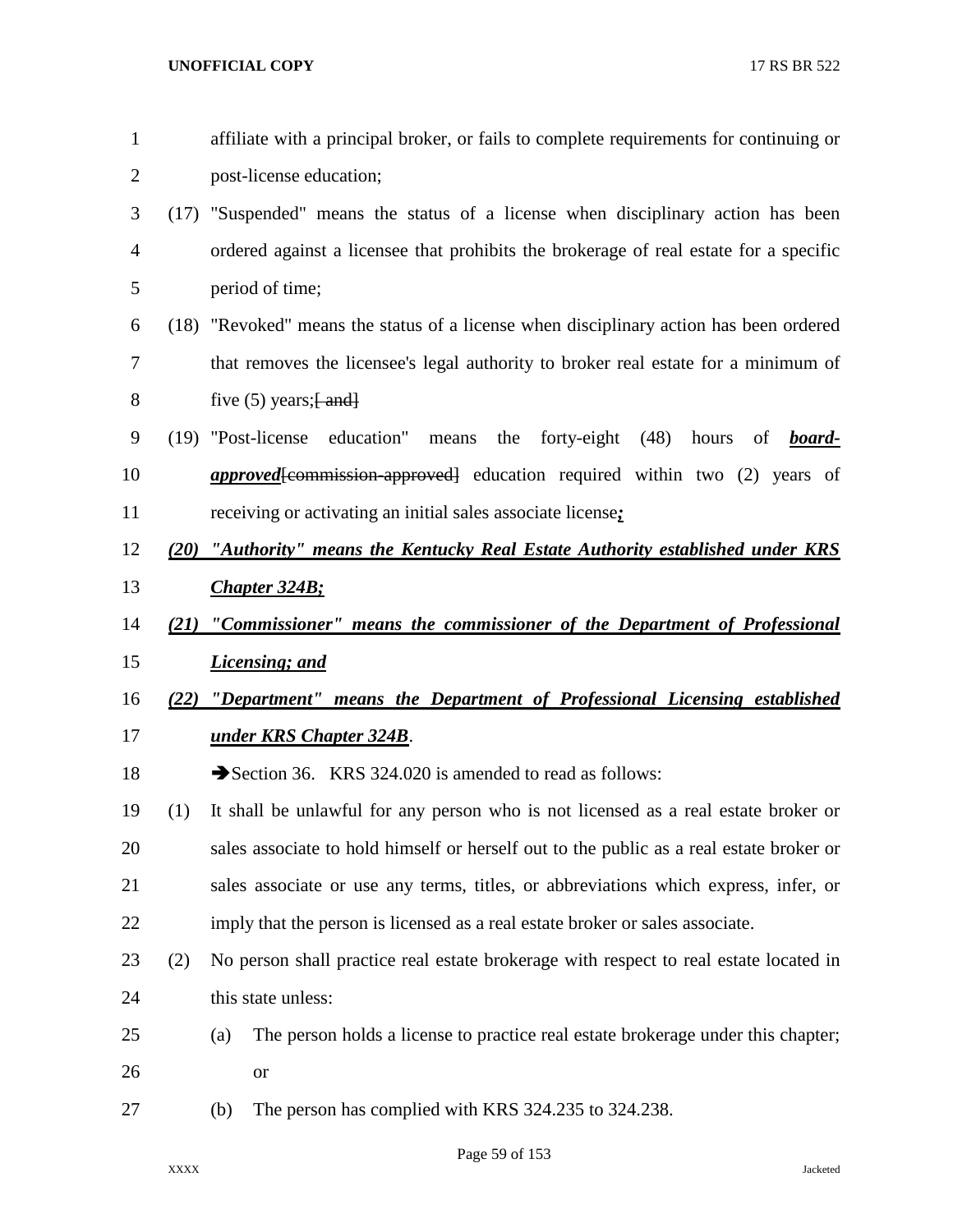| $\mathbf{1}$   | (3) | A licensee who is an owner or a builder-developer shall comply with the provisions           |
|----------------|-----|----------------------------------------------------------------------------------------------|
| $\overline{2}$ |     | of this chapter and the administrative regulations applying to real estate brokers and       |
| 3              |     | sales associates.                                                                            |
| 4              | (4) | No broker shall split fees with or compensate any person who is not licensed to              |
| 5              |     | perform any of the acts regulated by this chapter, except that a broker may:                 |
| 6              |     | Pay a referral fee to a broker licensed outside of Kentucky for referring a<br>(a)           |
| 7              |     | client to the Kentucky broker;                                                               |
| 8              |     | Pay a commission or other compensation to a broker licensed outside of<br>(b)                |
| 9              |     | Kentucky in compliance with KRS 324.235 to 324.238; or                                       |
| 10             |     | Pay a licensed auctioneer for services rendered in cases where an auctioneer<br>(c)          |
| 11             |     | and real estate broker collaborate in the conduct of a sale of real estate at                |
| 12             |     | auction.                                                                                     |
| 13             | (5) | Except as authorized in KRS 324.112(1) and 324.425, no sales associate shall                 |
| 14             |     | supervise another licensed sales associate or manage a real estate brokerage office.         |
| 15             | (6) | The Kentucky <b>Board of</b> Real Estate <b>Professionals</b> [Commission] may seek and      |
| 16             |     | obtain injunctive relief against any individual acting in violation of this chapter by       |
| 17             |     | filing a civil action in the Circuit Court where the <b>board</b> [commission] is located or |
| 18             |     | where the unlawful activity took place.                                                      |
| 19             |     | Section 37. KRS 324.040 is amended to read as follows:                                       |
| 20             | (1) | Every applicant for a license, whether as broker or sales associate, shall state             |
| 21             |     | whether the applicant has ever had any broker's or sales associate's license revoked         |
| 22             |     | or suspended. Every applicant for a license shall furnish a sworn statement setting          |
| 23             |     | forth his <i>or her</i> business and residence address.                                      |
| 24             | (2) | Every applicant for a broker's or sales associate's license shall apply in writing upon      |
| 25             |     | forms prepared or furnished by the <b>board</b> [commission]. The applicant shall state the  |
| 26             |     | name of the person or company with which <i>the applicant</i> [he] will be associated in     |
| 27             |     | the business of real estate and the location of the place for which the license is           |

Page 60 of 153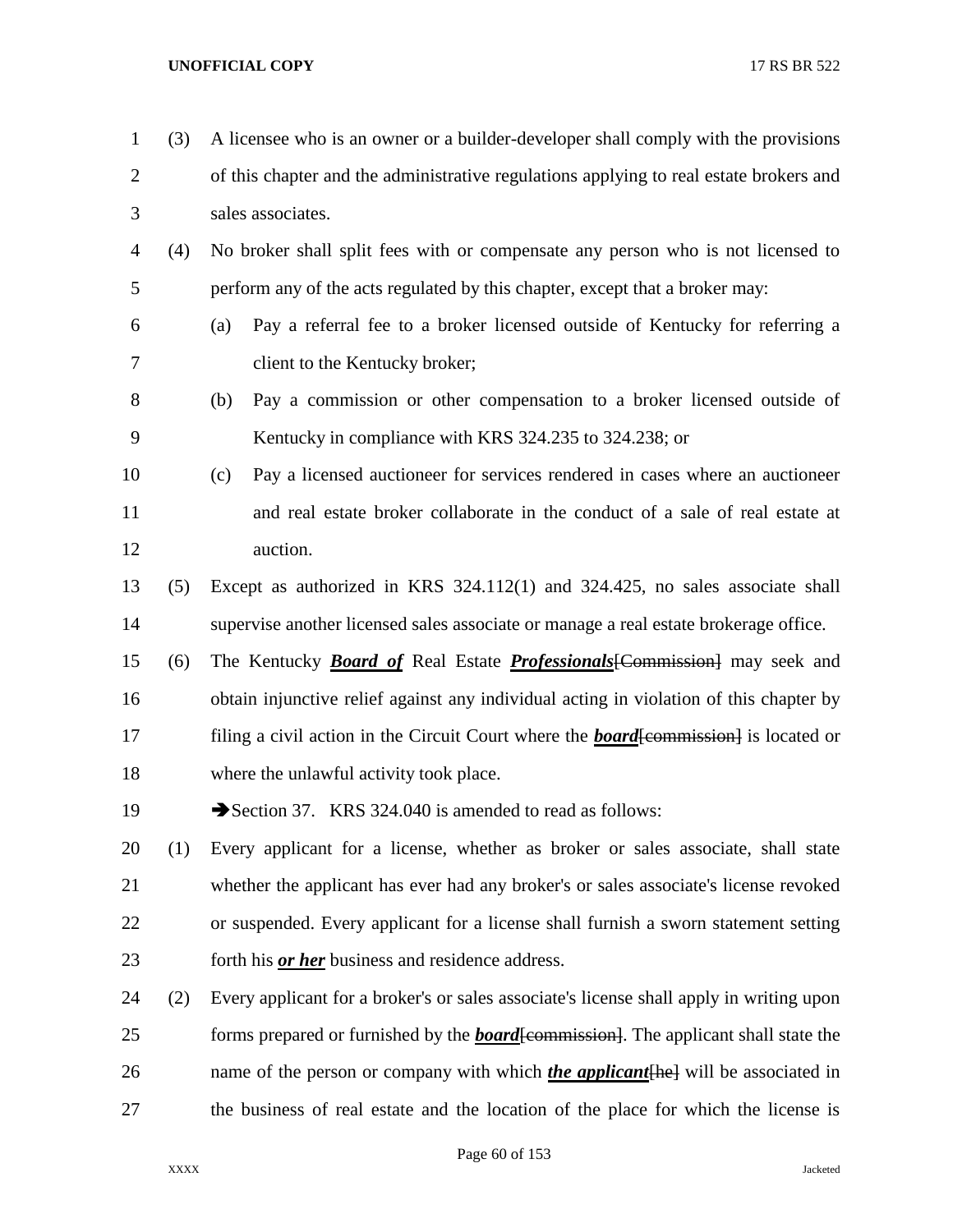desired. The applicant also shall set forth the period of time, if any, during which he *or she* has been engaged in the real estate business.

 (3) Every applicant for a license shall be at least eighteen (18) years of age and shall have attained a high school diploma or its equivalent. After an applicant passes the required examination, the *board*[commission] shall issue a license to *the applicant*[him].

7 Section 38. KRS 324.045 is amended to read as follows:

 (1) Licenses shall be granted only to persons who are trustworthy and competent to transact the business of a broker or sales associate in a manner to safeguard the interest of the public, and only after satisfactory proof of qualifications has been 11 presented to the *board*[commission].

- (2) In addition to proof of honesty, truthfulness, and good reputation of any applicant for a license, each applicant shall pass a written examination conducted by the *board*[commission], or its authorized representative. The examination shall be of 15 the scope and wording sufficient in the judgment of the *board*[commission] to establish the competency of the applicant to act as a broker or sales associate in a manner to protect the interests of the public. However, an examination shall not be required for the renewal of any present or future license, unless the license has been revoked, suspended, or is allowed to expire without renewal for a period of more 20 than one (1) year.
- 21 (3) The **board**[commission] shall hold examinations at the times and places it determines, and an examination fee shall be collected from each applicant to defray the expenses of holding the examinations.
- 24 (4) *Through* [The commission may, by the promulgation of administrative regulations *promulgated by the commissioner*, *the board may* require all licensure applicants to submit to a criminal record check for which the applicant shall be responsible for 27 the payment of any fees incurred.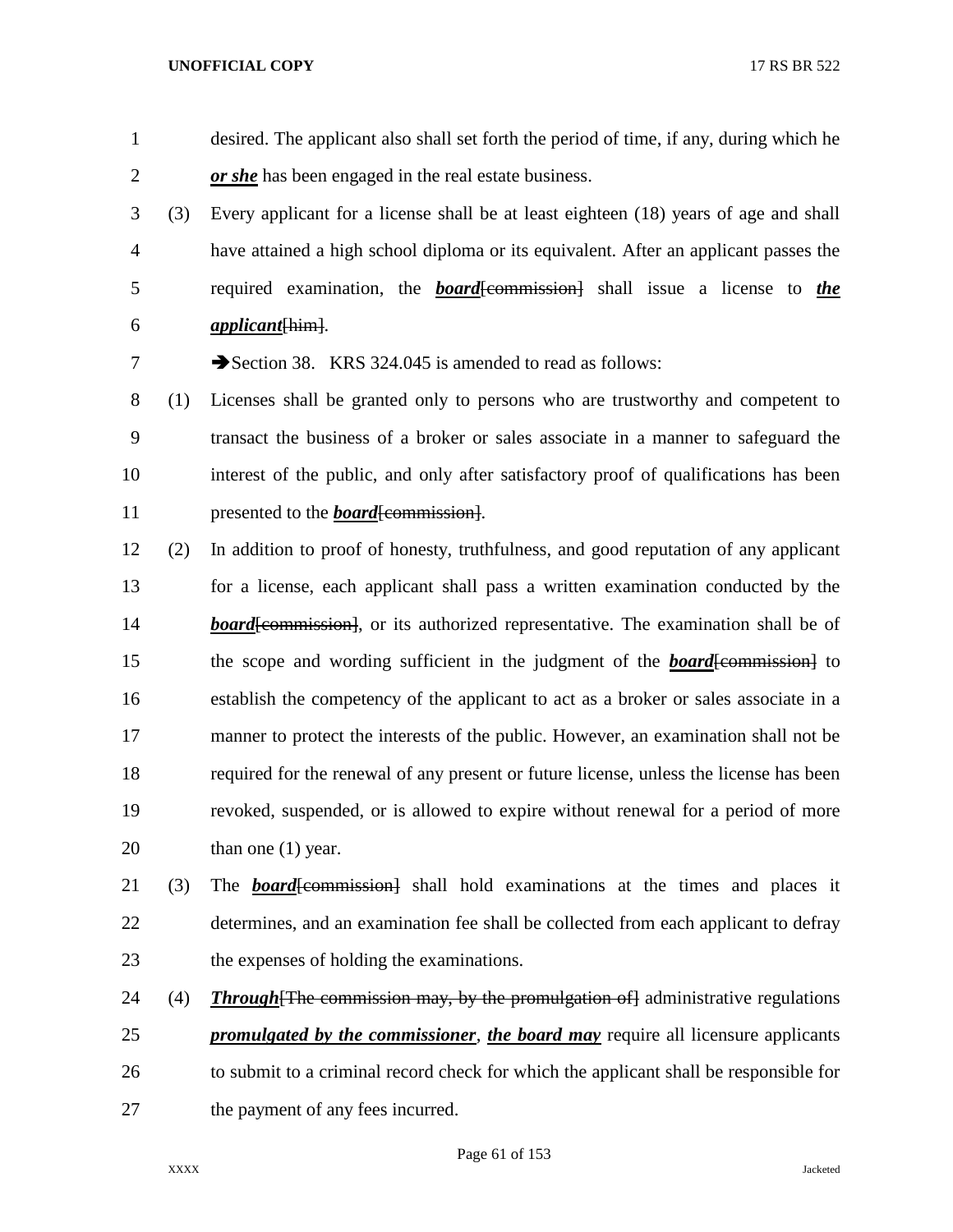| $\mathbf{1}$   | (5) |     | Applicants shall be subject to a national criminal history check through the Federal        |
|----------------|-----|-----|---------------------------------------------------------------------------------------------|
| $\overline{2}$ |     |     | Bureau of Investigation. The applicant shall request the criminal history check and         |
| 3              |     |     | shall provide the applicant's fingerprints to either the Federal Bureau of                  |
| $\overline{4}$ |     |     | Investigation or the Kentucky State Police for submission to the Federal Bureau of          |
| 5              |     |     | Investigation to search for information regarding the applicant in the National             |
| 6              |     |     | Crime Information Center or its successor entity. The results of the criminal history       |
| 7              |     |     | check shall be sent to the <b>board</b> [commission], and shall be sent to the applicant at |
| $8\,$          |     |     | the applicant's request. The applicant shall:                                               |
| 9              |     | (a) | Authorize release of the results of the criminal history check to the                       |
| 10             |     |     | <i>board</i> [commission];                                                                  |
| 11             |     | (b) | Pay the actual cost of the fingerprinting and criminal history check, if any;               |
| 12             |     | (c) | Complete the criminal history check within the ninety (90) calendar days prior              |
| 13             |     |     | to the date the license application is received by the <b>board</b> [commission]; and       |
| 14             |     | (d) | Complete and return to the <b>board</b> [commission] within one hundred twenty              |
| 15             |     |     | (120) days a signed affidavit verifying that there is nothing on record to                  |
| 16             |     |     | prohibit the applicant from licensure.                                                      |
| 17             |     |     | Section 39. KRS 324.046 is amended to read as follows:                                      |
| 18             | (1) |     | Every applicant for initial licensure as a broker shall have:                               |
| 19             |     | (a) | Successfully completed not less than twenty-one (21) academic credit hours or               |
| 20             |     |     | the equivalent from an accredited institution or approved real estate school.               |
| 21             |     |     | Twelve (12) hours shall be in real estate courses, three (3) hours of which                 |
| 22             |     |     | shall<br>broker<br>skills.<br>The<br>be<br>in<br>management<br>course<br>a                  |
| 23             |     |     | commissioner [commission] shall, by promulgation of administrative                          |
| 24             |     |     | regulations, determine the required course content of broker management                     |
| 25             |     |     | skills courses; and                                                                         |
| 26             |     | (b) | Been engaged in the real estate business as a sales associate averaging at least            |
| 27             |     |     | twenty $(20)$ hours per week for a period of twenty-four $(24)$ months prior to             |

Page 62 of 153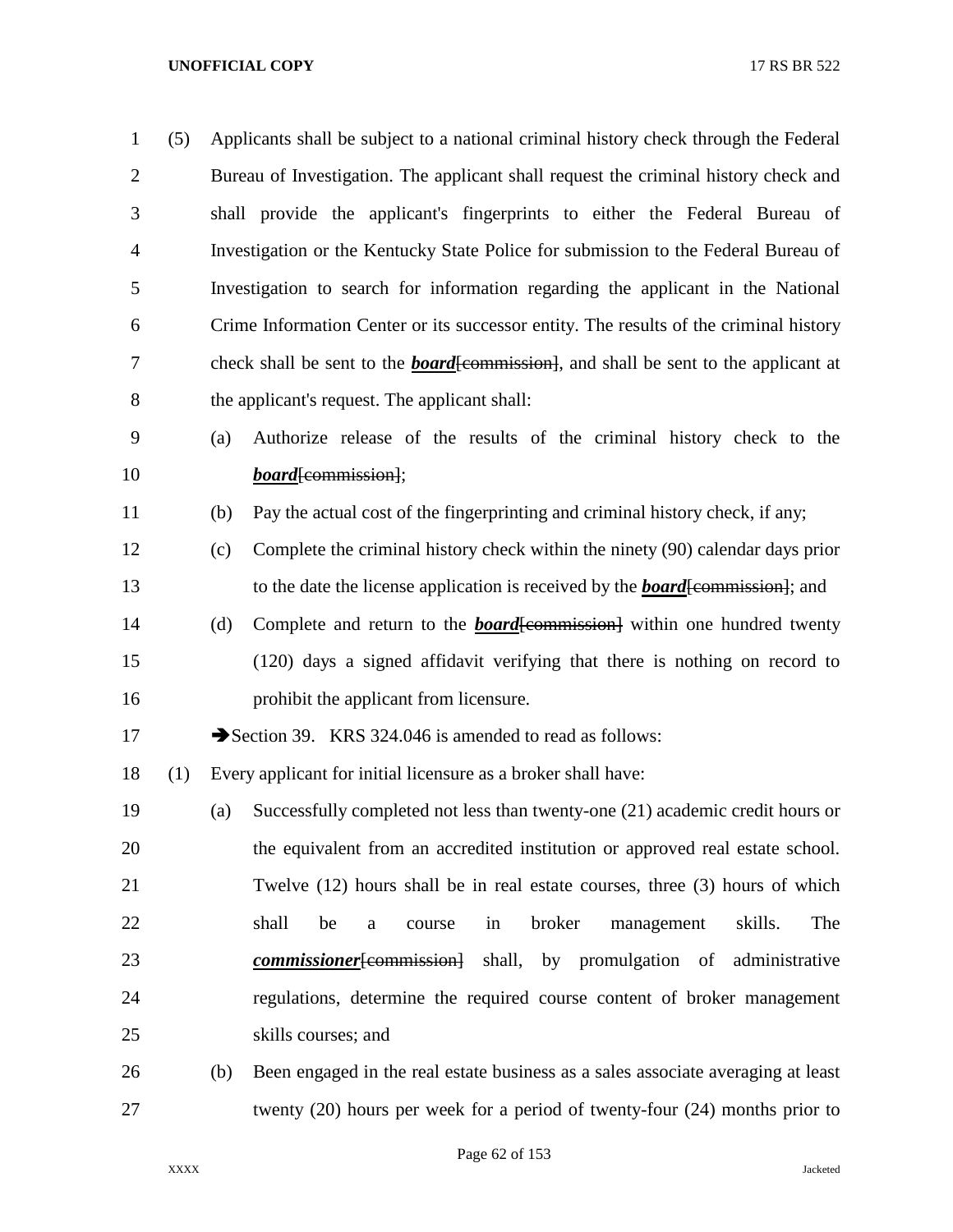application.

 (2) Every applicant for initial licensure as a sales associate shall have successfully completed six (6) academic credit hours or their equivalent in real estate courses from an accredited institution or approved real estate school.

 (3) Proof of the academic credit hours shall be an official transcript from the attended university or other documentation satisfactory to the *board*[commission]. Proof of the requisite experience as a sales associate shall be either a sworn notarized statement signed by the principal broker or principal brokers or other documentation satisfactory to the *board*[commission]. The applicant may file a complaint with the *board*[commission] if the principal broker unjustly refuses to sign the statement.

11 (4) The *board*[commission] may reduce the two (2) year experience requirement for applicants for a broker's license to one (1) year, if the applicant has an associate degree in real estate or a baccalaureate degree with a major or minor in real estate.

 (5) Persons licensed under the real estate laws of this state prior to June 19, 1976 shall not be subject to any educational changes in this chapter or subject to any continuing education requirements.

17 Section 40. KRS 324.080 is amended to read as follows:

 The *board*[commission] shall issue to each licensee a license in the form and size prescribed by administrative regulation promulgated by the *commissioner*[commission]. This license shall show the name and address of the licensee and, in case of a sales associate's license, shall show the name and business address of the principal broker. 22 Each license shall *be*[have] imprinted *with*[thereon] the seal of the *board*[commission] and other matter prescribed by administrative regulation promulgated by the *commissioner*[commission]. The license of each sales associate shall be delivered or mailed to the principal broker with whom the licensee is affiliated.

26 Section 41. KRS 324.085 is amended to read as follows:

(1) All actively licensed agents except those licensees exempt under KRS 324.046(5),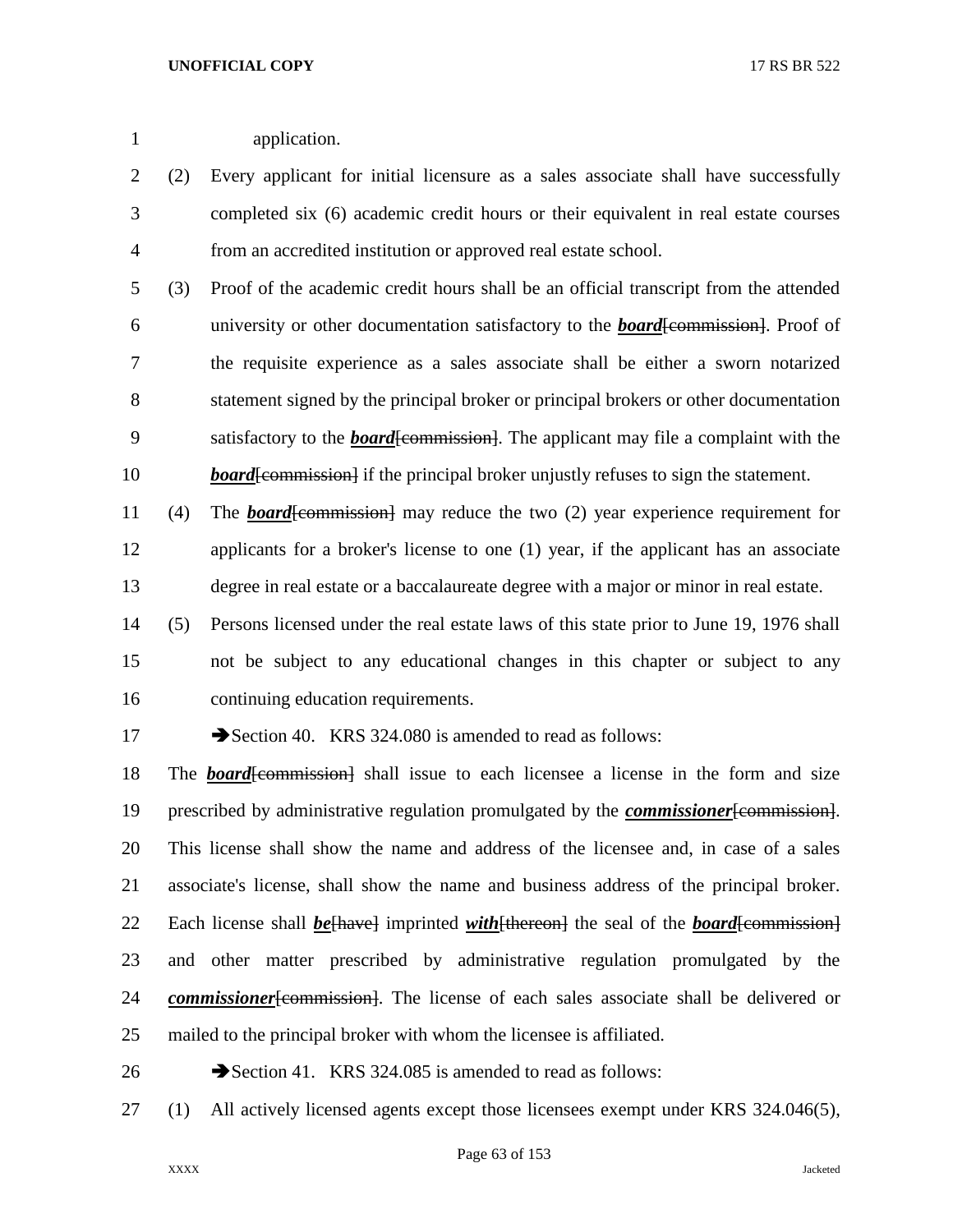| $\mathbf{1}$   |     | shall successfully complete six (6) classroom or online hours of continuing                  |
|----------------|-----|----------------------------------------------------------------------------------------------|
| $\overline{2}$ |     | education each year. Three $(3)$ of the six $(6)$ hours shall be in real estate law.         |
| 3              | (2) | A licensee who is issued an initial sales associate license after January 1, 2016, shall     |
| 4              |     | (48)<br>forty-eight<br>classroom<br>online<br>of<br>complete<br>hours<br>board-<br><b>or</b> |
| 5              |     | <i>approved</i> [commission approved] post-license education:                                |
| 6              |     | Provided by one (1) or a combination of the following:<br>(a)                                |
| 7              |     | An accredited institution; or<br>1.                                                          |
| 8              |     | 2.<br>A <i>board-approved</i> [commission-approved]:                                         |
| 9              |     | Real estate school; or<br>a.                                                                 |
| 10             |     | b.<br>Broker-affiliated training program; and                                                |
| 11             |     | Within two (2) years of receiving or activating his or her license unless<br>(b)             |
| 12             |     | extended by the <b>board</b> [commission] for good cause shown.                              |
| 13             | (3) | The license held by any licensee failing to complete his or her sales associate post-        |
| 14             |     | license education requirements in accordance with subsection (2) of this section             |
| 15             |     | shall be automatically canceled, in accordance with administrative regulations               |
| 16             |     | <b>promulgated by the commissioner to establish [establishing]</b> compliance and            |
| 17             |     | delinquency procedures.                                                                      |
| 18             | (4) | The <b><i>commissioner</i></b> [commission] shall promulgate administrative regulations to   |
| 19             |     | establish procedures for implementing the requirements in this section.                      |
| 20             | (5) | In order to qualify to teach continuing education or post-license courses, all               |
| 21             |     | continuing education and post-license instructors shall maintain a minimum rating            |
| 22             |     | as prescribed by the <b><i>commissioner</i></b> [commission] by the promulgation of          |
| 23             |     | administrative regulations.                                                                  |
| 24             |     | Section 42. KRS 324.090 is amended to read as follows:                                       |
| 25             | (1) | Licenses shall expire annually and shall be renewed each year on the date                    |
| 26             |     | determined by the <i>commissioner</i> [commission] by administrative regulation. The         |
| 27             |     | <b>board</b> [commission] shall renew a license for each ensuing year, in the absence of     |

Page 64 of 153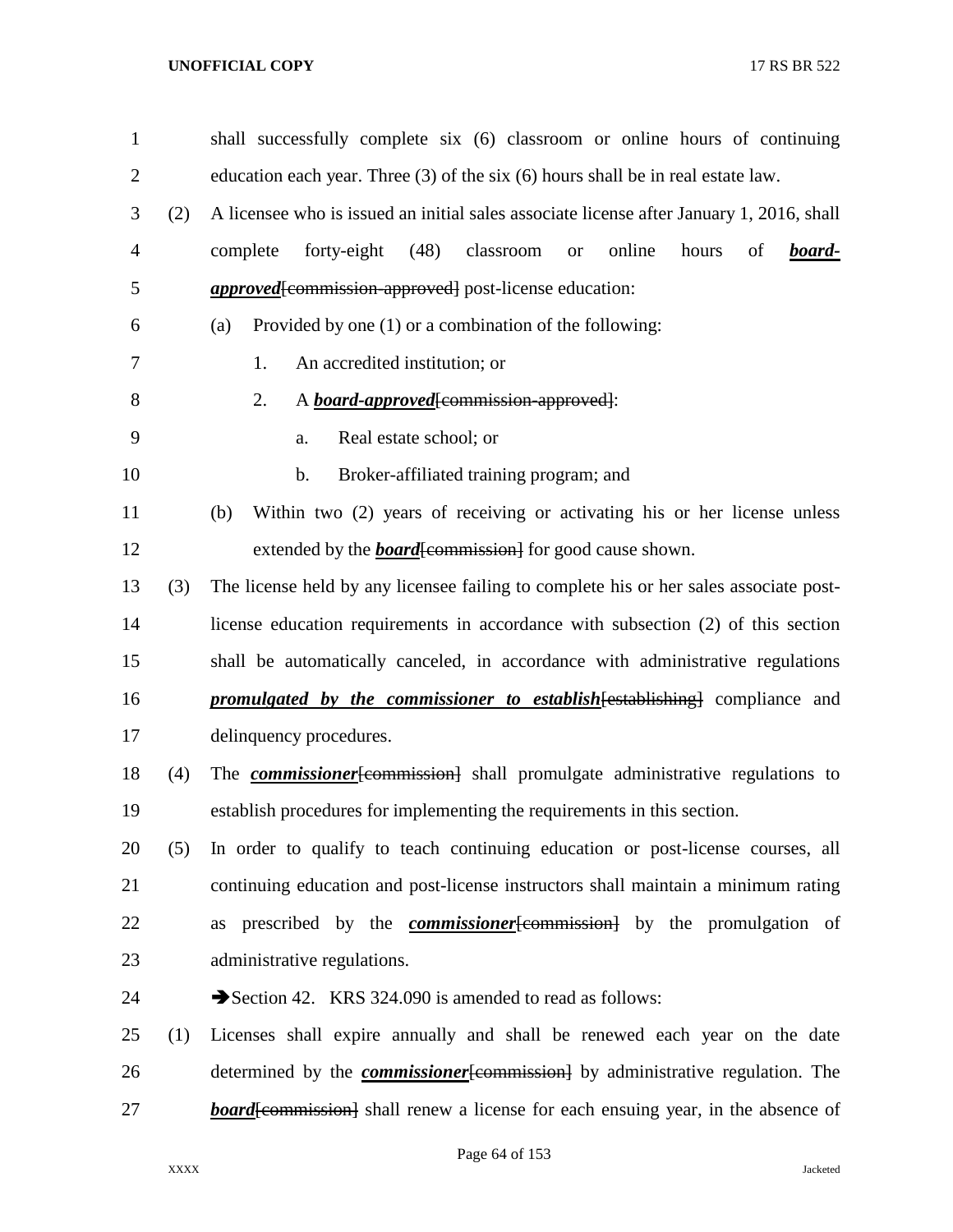any reason or condition which might warrant the refusal of the granting of the license, upon receipt of the written request of the applicant and payment of the annual fees required. A new license shall be mailed only if the licensee's name, address, status, or affiliation changes. (2) A fine not to exceed two hundred dollars (\$200) shall be assessed for failure to renew on time before a new license is issued. Failure to receive a renewal form shall not constitute an adequate excuse for failure to renew on time nor shall failure of the mail. (3) Any license not renewed at the end of the renewal year as prescribed by *the commissioner and enforced by the board*[commission] shall automatically revert to expired status. An expired license may be reactivated before a lapse of one (1) year, if delinquent fees are paid by the licensee. 13 Section 43. KRS 324.111 is amended to read as follows: (1) A principal broker shall maintain an escrow account or accounts, separate from the individual or office account, in which all contract deposits and money belonging to others shall be deposited without unreasonable delay. The escrow accounts shall be maintained within the State of Kentucky and shall be identified to the *board*[commission] in writing. Each principal broker shall advise the **board** [commission], in writing, if any overdraft occurs in the escrow account for any reason other than service charges instituted by the bank, and which is not corrected within seventy-two (72) hours of the broker receiving notice. (2) The broker may place the deposit in an interest-bearing account or instrument. The interest earned shall accrue to the person agreed to in writing by all parties. (3) No checks shall be drawn against uncollected deposits in the escrow account. (4) None of the contract deposits shall be withdrawn until the contract has been

 terminated by performance, by agreement in writing between all parties, or by order of a court of competent jurisdiction, except as permitted in subsection (6) of this

Page 65 of 153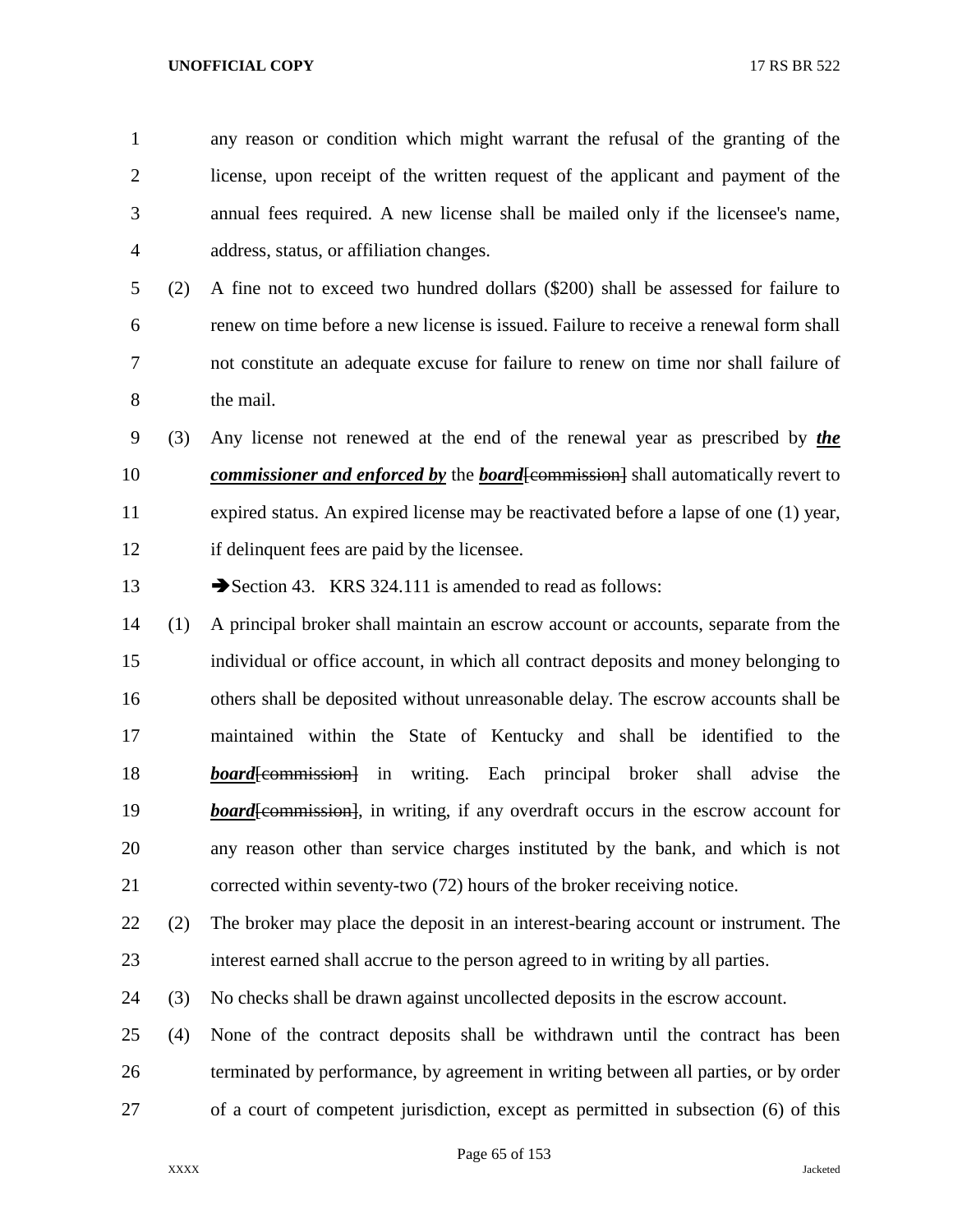section.

 (5) Upon licensure and each renewal, the principal broker shall sign a permit giving the *board*[commission] the permission to audit all his or her escrow accounts.

 (6) Upon being notified that one (1) or more parties to a contract intends not to perform, the broker may initiate the release process. The release process shall require the broker to notify all parties at their last known address by certified mail that the contract deposit shall be distributed to the parties specified in the letter unless all parties enter into a written mutual release, or unless one (1) or more of the parties initiate litigation within sixty (60) days of the mailing date of the certified letter. If neither buyer nor seller initiates litigation or enters into a written release within sixty (60) days of the mailing date of the certified letter, the broker may release the deposit to the party identified in the certified letter without penalty under this section and without civil liability in the courts of the Commonwealth of Kentucky.

 (7) All principal brokers whose companies engage in property management shall maintain property management accounts separate from all other accounts or specifically indicate in all escrow records if funds are property management funds.

 (8) A broker or sales associate who owns rental property shall not be required to use the principal broker's management account for the rental property, unless required by the principal broker.

- (9) If any licensee is alleged to have committed an escrow account violation that 22 warrants emergency action, the *board*[commission] may conduct an emergency hearing as authorized by KRS 324.150(1)(b).
- 24 Section 44. KRS 324.112 is amended to read as follows:
- (1) No principal broker shall maintain a branch office outside a one hundred (100) mile radius of the main office without having a broker managing the branch office.
- (2) A sales associate with two (2) years *of* experience in the real estate business,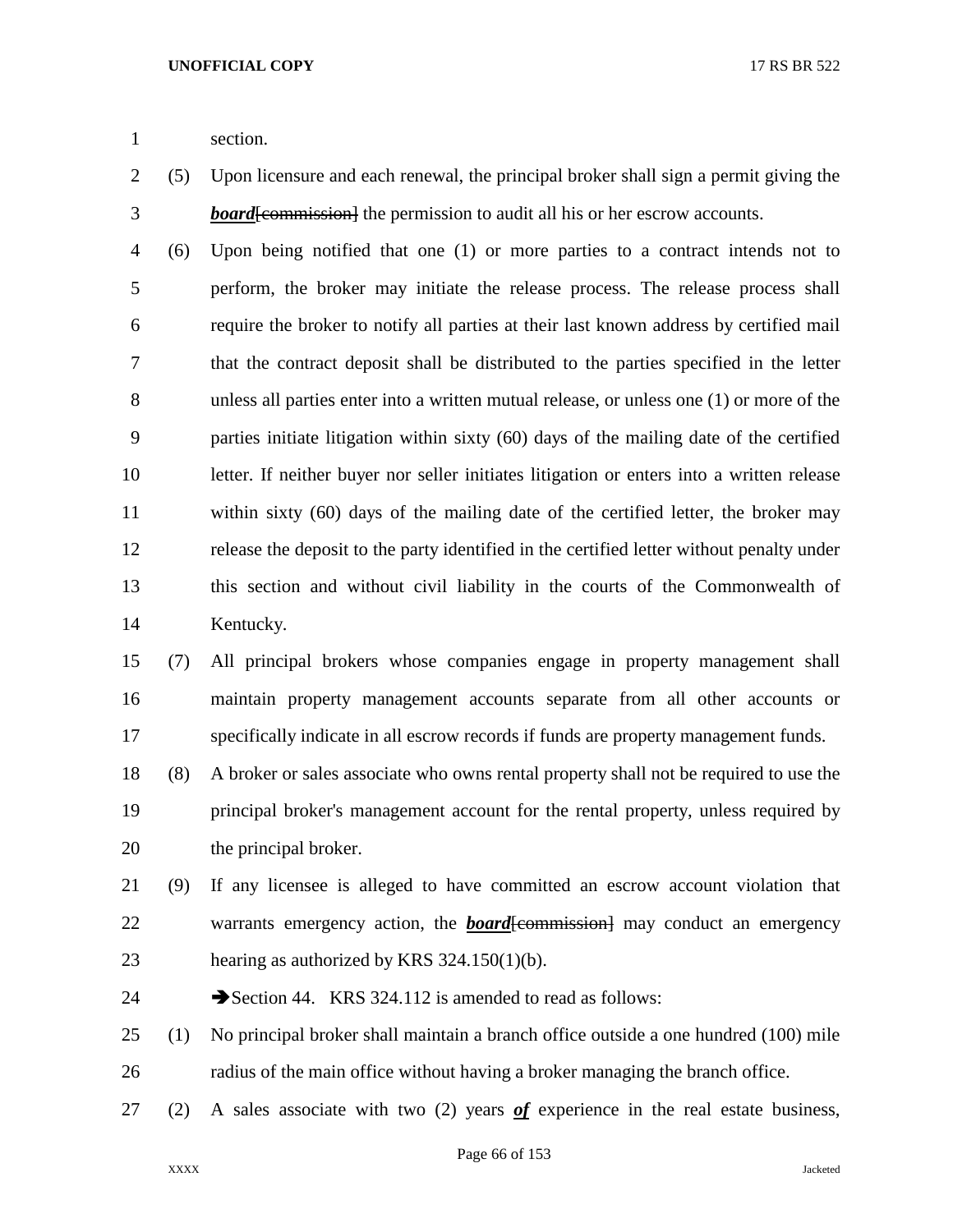| $\mathbf{1}$   |     | averaging at least twenty $(20)$ hours per week for a period of twenty-four $(24)$       |
|----------------|-----|------------------------------------------------------------------------------------------|
| $\overline{2}$ |     | months prior, may manage a branch office inside a one hundred (100) mile radius of       |
| 3              |     | the main office.                                                                         |
| 4              | (3) | The principal broker shall register any branch office with the <b>board</b> [commission] |
| 5              |     | within ten (10) days of the creation of the branch office.                               |
| 6              | (4) | The licenses of all licensees shall be kept on file in the office in which they are      |
| 7              |     | actively engaged and affiliated.                                                         |
| 8              | (5) | A principal broker in the process of closing a real estate brokerage business may        |
| 9              |     | affiliate temporarily with another principal broker if:                                  |
| 10             |     | No other licensee is affiliated with the former principal broker;<br>(a)                 |
| 11             |     | Both the former and the latter principal brokers represent to the<br>(b)                 |
| 12             |     | <b>board</b> [commission] that the affiliation is for the purpose of closing the former  |
| 13             |     | principal broker's business; and                                                         |
| 14             |     | Both the former and the latter principal brokers give assurances satisfactory to<br>(c)  |
| 15             |     | the <b>board</b> [commission] that no consumer will be adversely affected by the         |
| 16             |     | affiliation or the closing of the former principal broker's business.                    |
| 17             |     | Section 45. KRS 324.115 is amended to read as follows:                                   |
| 18             | (1) | Except as provided in subsection (2) of this section, every broker licensed under        |
| 19             |     | KRS 324.045 shall maintain a definite place of business in this state.                   |
| 20             | (2) | A broker who is a nonresident shall not be required to maintain an active place of       |
| 21             |     | business in this state if:                                                               |
| 22             |     | He or she maintains a business place in the state of original licensure;<br>(a)          |
| 23             |     | The state of original licensure, in accordance with its reciprocity agreement<br>(b)     |
| 24             |     | with the <b>board</b> [commission], does not require Kentucky licensees holding          |
| 25             |     | licenses in that state to maintain an office in that state; and                          |
| 26             |     | Paragraphs (a) and (b) of this subsection do not conflict with the<br>(c)                |
| 27             |     | <b>board's</b> [commission's] agreement of reciprocity with the state of original        |

Page 67 of 153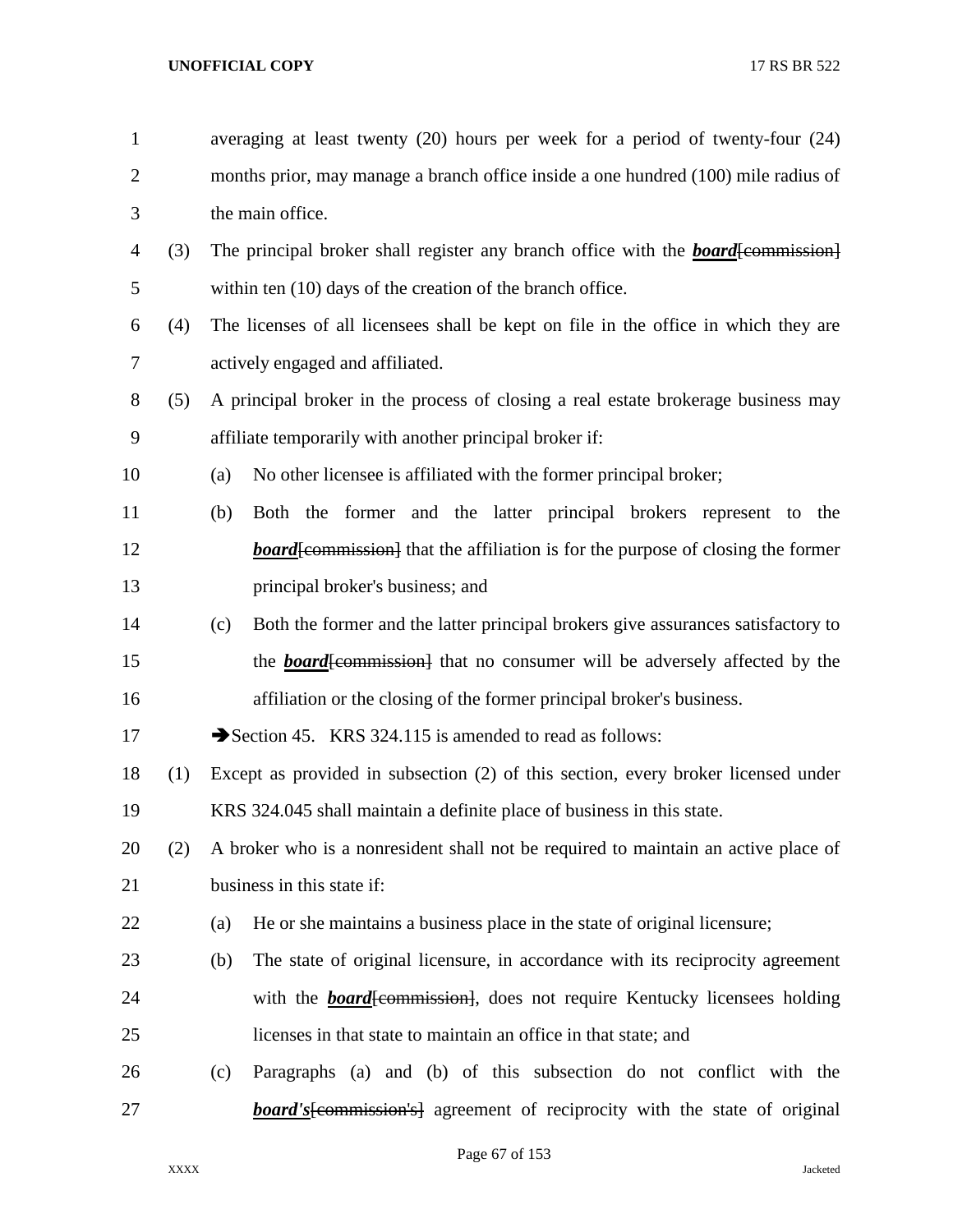| $\mathbf{1}$   |     | licensure.                                                                                |
|----------------|-----|-------------------------------------------------------------------------------------------|
| $\overline{c}$ |     | Section 46. KRS 324.117 is amended to read as follows:                                    |
| 3              | (1) | No real estate advertising shall be intentionally false, misleading, or deceptive.        |
| 4              | (2) | The name of a deceased broker may remain a part of the firm name.                         |
| 5              | (3) | A sales associate may have his or her name in the firm name after two (2) years'          |
| 6              |     | experience with the firm, averaging at least twenty (20) hours per week for twenty-       |
| 7              |     | four $(24)$ months.                                                                       |
| 8              | (4) | Whenever any real property is listed, a licensee shall include the name of the real       |
| 9              |     | estate company listed on the licensee's real estate license or the name of the            |
| 10             |     | principal broker with whom the licensee is affiliated in all advertisements of the        |
| 11             |     | listed property, regardless of who places the advertisement, unless he or she is          |
| 12             |     | selling, renting, leasing, or otherwise dealing in his or her own property. If listed     |
| 13             |     | property is advertised by a customer or client of a listing licensee, the licensee shall, |
| 14             |     | at a minimum, provide the customer or client with written notification of the             |
| 15             |     | requirements of this section. The licensee shall keep in his or her files a copy of the   |
| 16             |     | notification and any other documentation that is generated by the licensee as proof       |
| 17             |     | of his or her compliance with this section.                                               |
| 18             | (5) | The <b><i>commissioner</i></b> [commission] shall, by the promulgation of administrative  |
| 19             |     | regulations, define false, misleading, or deceptive advertising.                          |
| 20             | (6) | The <b><i>commissioner</i></b> [commission] shall, by the promulgation of administrative  |
| 21             |     | regulations, define the manner in which licensees may utilize any Internet electronic     |
| 22             |     | communication for advertising or marketing.                                               |
| 23             |     | Section 47. KRS 324.141 is amended to read as follows:                                    |
| 24             | (1) | An individual who holds an active real estate license issued by another<br>(a)            |
| 25             |     | jurisdiction within the United States may apply for a Kentucky license by first:          |
| 26             |     | Completing the application forms;<br>1.                                                   |
| 27             |     | Passing the state law portion of the licensing examination; and<br>2.                     |

Page 68 of 153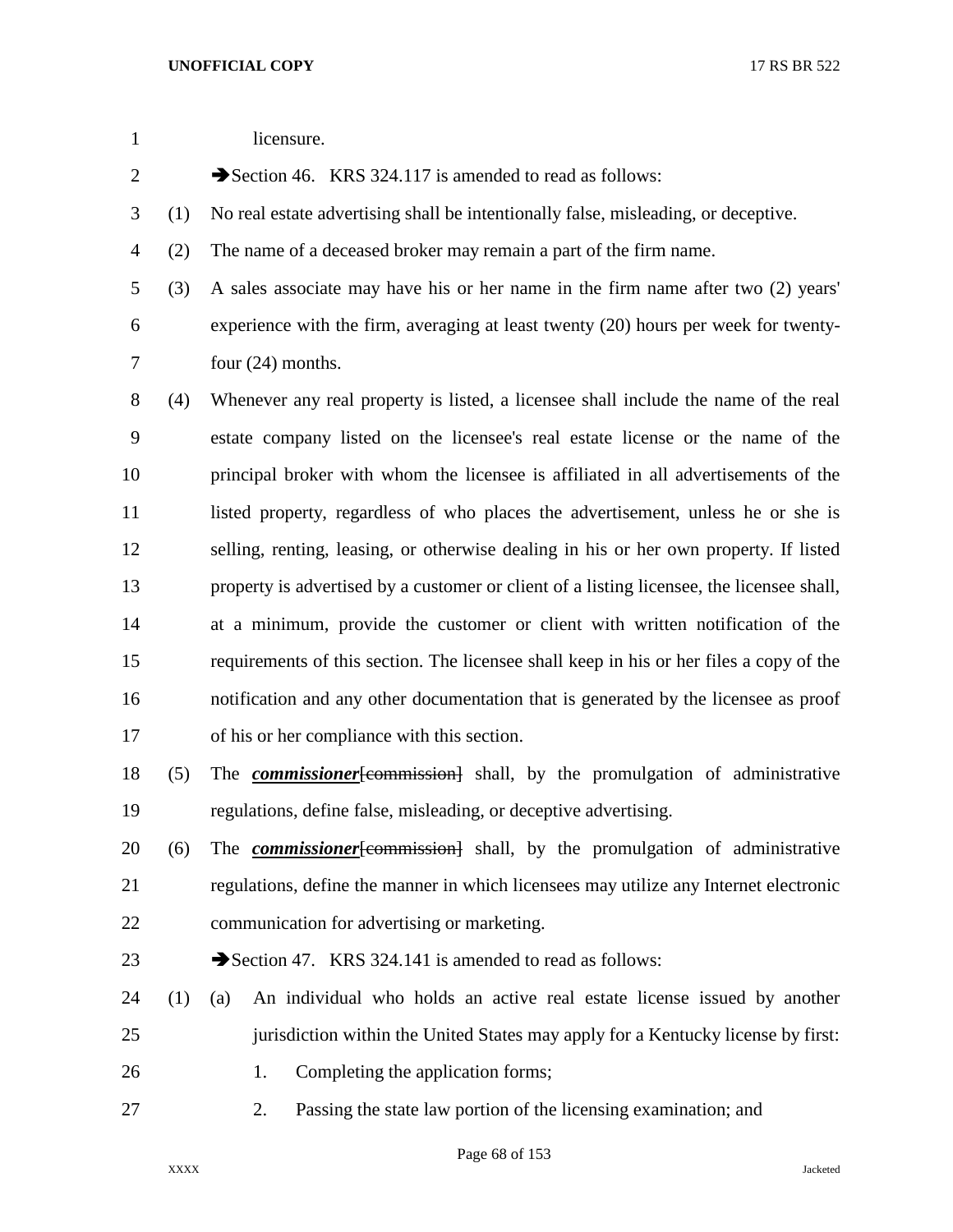- 
- 

3. Fulfilling all other pre-license qualifications as outlined in this chapter.

2 (b) The *commissioner* [commission] shall promulgate administrative regulations in accordance with KRS Chapter 13A to establish the procedures for implementing paragraph (a) of this subsection.

 (2) All individuals who have held a real estate license in another jurisdiction, whether the license is currently active or canceled, shall be required to furnish, as part of his or her application for a Kentucky license, a certification of good standing, issued by the jurisdiction. The document shall include the individual's license history and any disciplinary information available from that jurisdiction.

 (3) Every nonresident applicant shall file an irrevocable consent stating that legal actions may be commenced against the applicant in the proper court of any county of this state in which a cause of action may arise in which the plaintiff may reside, by the service of any process or pleading authorized by the laws of this state on the *board*[commission], the consent stipulating and agreeing that service of process or 15 pleadings on the *board* [commission] shall be taken and held in all courts to be as valid and binding as if service had been made upon the applicant in the State of 17 Kentucky. Any process or pleadings served upon the *board*[commission] shall be by duplicate copies, one (1) of which shall be filed in the office of the *board*[commission] and the other immediately forwarded by certified mail, return receipt requested, to the main office of the applicant against which the process or pleadings are directed.

22 Section 48. KRS 324.142 is amended to read as follows:

 Any licensee who engages in promotional activities in this Commonwealth for property 24 located outside of this Commonwealth shall first apply to the *board*[commission] for its approval before so doing, and shall comply with administrative regulations, restrictions, 26 and conditions the *commissioner* [commission] may impose as well as those provisions set forth in this chapter.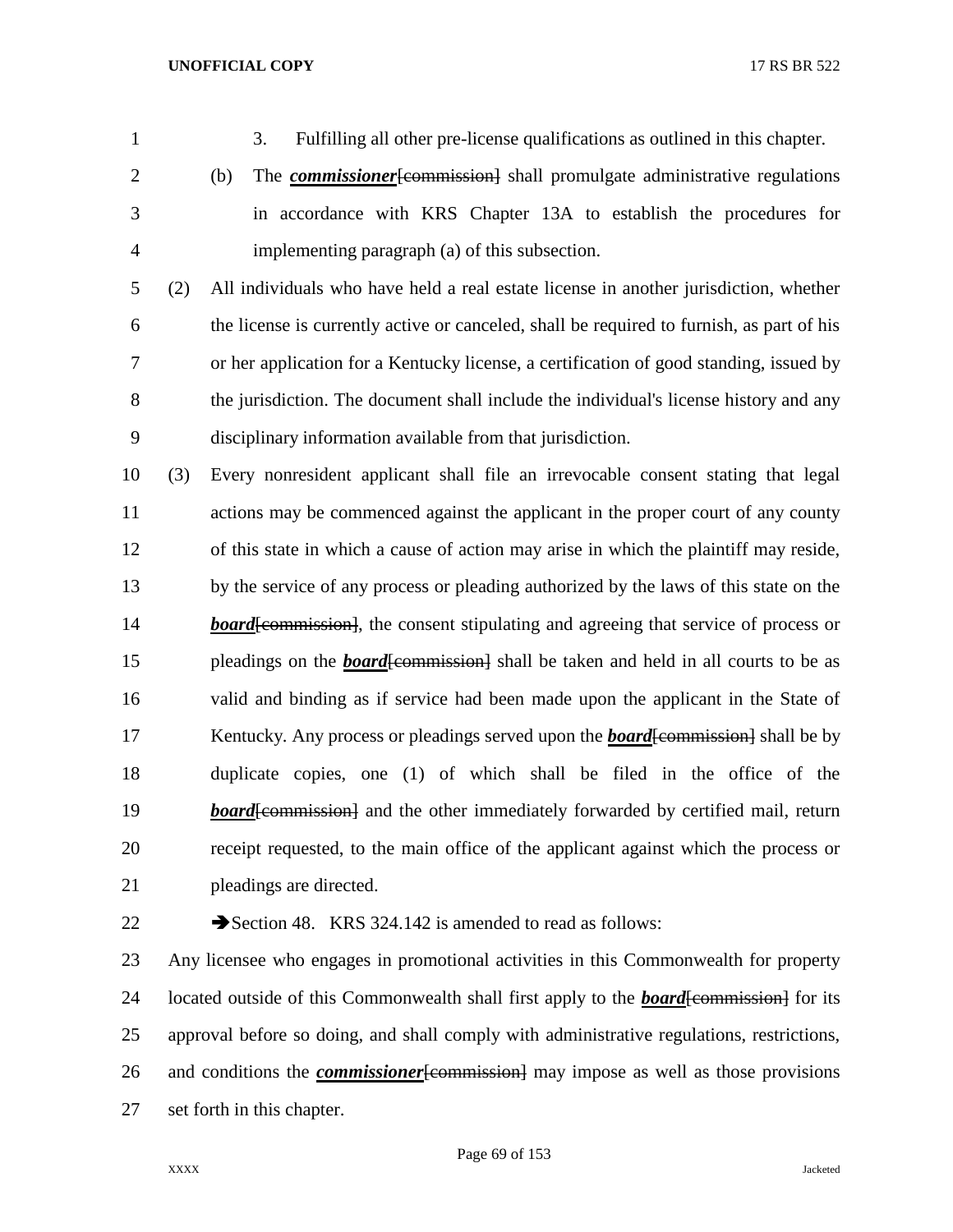1 Section 49. KRS 324.150 is amended to read as follows: (1) (a) The *board*[commission] or its staff may on its own initiative investigate the actions of any licensee or any person who acts in that capacity. On the verified written complaint of any person, the *board*[commission] shall investigate the actions of any person who assumes to act in that capacity, if the complaint, together with any evidence presented in connection with it, alleges a prima facie case that a violation set out in KRS 324.160 has been committed. After 8 the investigation, the *board*[commission] may order a hearing and, in appropriate cases, take disciplinary action against any licensee who is found in 10 violation of KRS 324.160. 11 (b) The *board*[commission] may conduct an emergency hearing when alleged escrow account violations warrant emergency action. The *commissioner* [commission] shall promulgate administrative regulations to describe the specific circumstances and allegations that authorize emergency action. The emergency hearing shall be conducted in accordance with KRS Chapter 13B, as it relates to emergency orders and emergency hearings. (2) To investigate allegations of practices violating the provisions of this chapter, the *board*<del>[commission]</del> may: (a) Issue subpoenas to compel attendance of witnesses and the production of books, papers, documents, or other evidence; (b) Administer oaths; (c) Review evidence;

- (d) Enter the office or branch office of any principal broker for the purpose of 24 inspecting all documents required by the *board*[commission] to be maintained in the principal broker's office or branch office which relate to the allegations of practices violating the provisions of this chapter;
- (e) Examine witnesses; and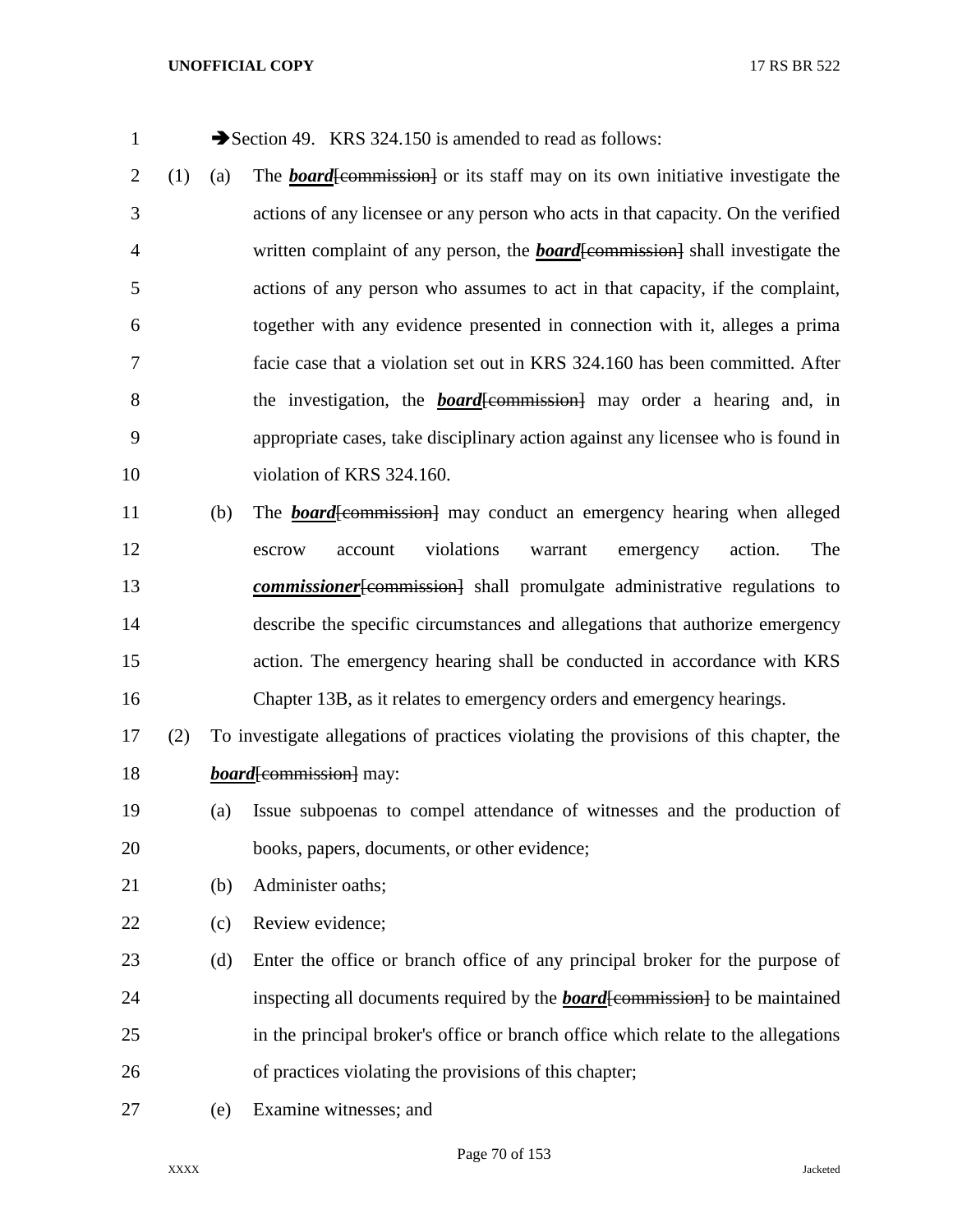- 
- 1 (f) Pay appropriate witness fees.

2 Section 50. KRS 324.151 is amended to read as follows:

 (1) All complaints against licensees shall be submitted to the *board*[commission] on 4 forms furnished by the *board* [commission]. The complaint shall state facts which, if true, would constitute a prima facie case that the licensee has violated the provisions of KRS 324.160. If the complaint does not constitute a prima facie case, the **board**[commission] shall allow the complainant ten (10) days to revise and supplement the complaint in order to cure any defect. If the complainant fails to respond within ten (10) days or if the revised and supplemented complaint does not constitute a prima facie case that the licensee has violated the provisions of KRS 11 324.160, the *board*[commission] shall dismiss the matter without requiring the 12 licensee to file or serve a response.

- 13 (2) If the complaint constitutes a prima facie case that a licensee has violated the 14 provisions of KRS 324.160, a copy of the complaint, *any attached* exhibits[ 15 attached thereto], and any subsequent pleadings, shall be served on the licensee, by 16 the **board** commission, at the licensee's last known address and shall show 17 certification that there has been service by writing to the last known address.
- 18 (3) If the *board*[commission] serves the complaint upon the licensee, the licensee shall 19 file with the *board* [commission] an answer to the complaint, properly notarized, on 20 forms secured from *board*[commission] offices. The answer shall be returned to the 21 *board*[commission] within twenty (20) days. The licensee shall deliver to the 22 complainant at his or her last known address a copy of the answer, *any attached* 23 exhibits<del> attached thereto</del>, and any subsequent pleadings. All further pleadings in 24 the matter filed with the *board*[commission] by either party shall show that a copy 25 has been furnished to the opposing party or parties.
- 26 (4) If any licensee is alleged to have committed an escrow account violation that 27 warrants emergency action, the *board*[commission] may conduct an emergency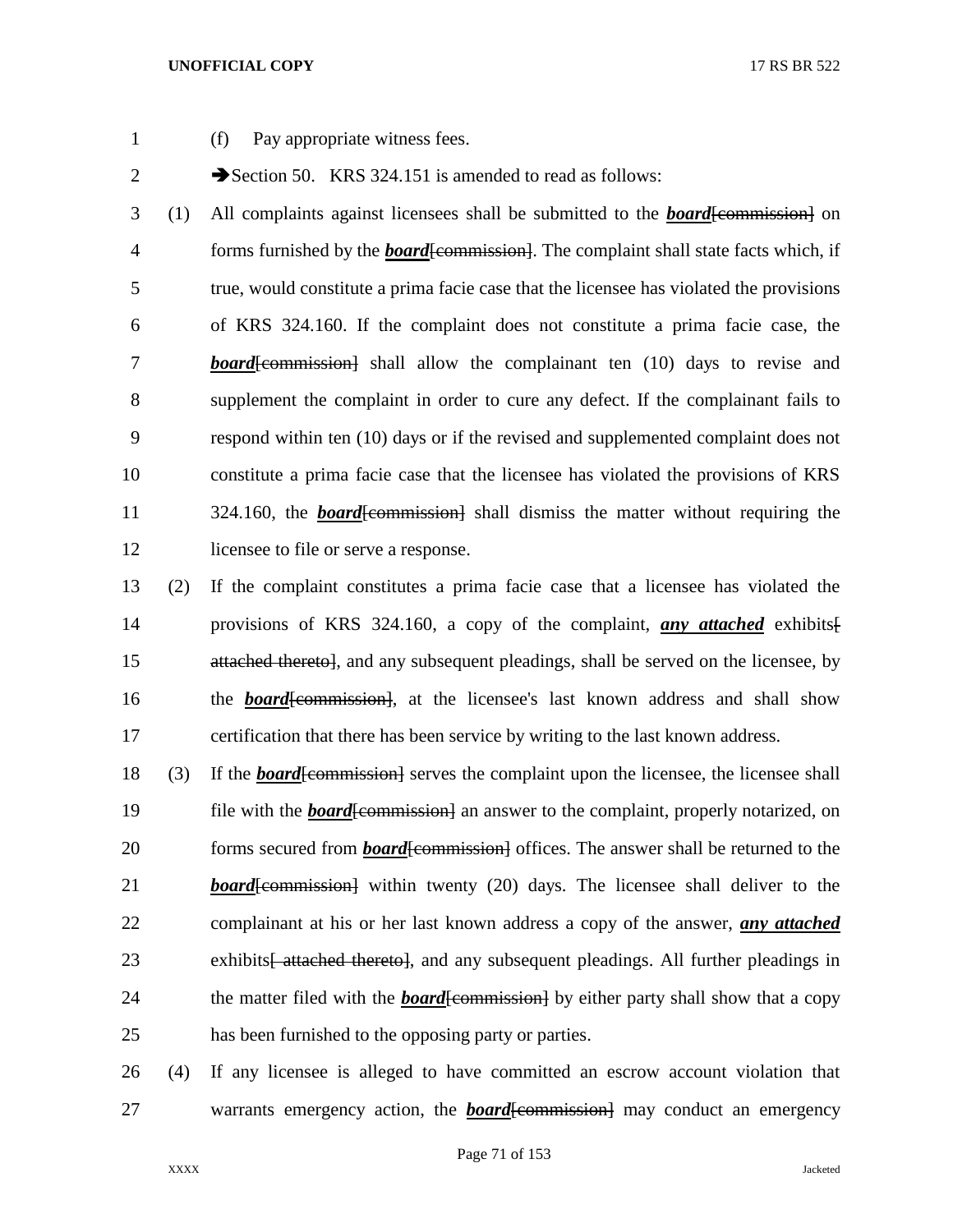hearing as authorized by KRS 324.150(1)(b). 2 Section 51. KRS 324.160 is amended to read as follows: (1) The *board*[commission] may order any or all of the following sanctions for violation of subsections (4) to (7) of this section: (a) Suspension of any license; (b) Revocation of any license; (c) Levy of fines not to exceed one thousand dollars (\$1,000); (d) Placing of any licensee on probation for a period of up to twelve (12) months; (e) Requiring successful completion of academic credit hours or additional credit hours in real estate courses from an accredited institution or approved real estate school; or (f) Issuing a formal or informal reprimand. (2) A canceled license may be renewed if the licensee pays all necessary fees and meets 14 all other active licensure requirements within one (1) year of the cancellation date. No licensee whose license is canceled shall engage in real estate brokerage during the period of cancellation or receive any compensation for real estate brokerage unless the compensation was earned prior to the effective date of the cancellation. (3) No licensee whose license is suspended shall engage in real estate brokerage or receive any compensation for real estate brokerage unless the compensation was earned prior to the suspension period. 21 (4) The *board* [commission] shall impose sanctions set out in subsection (1) of this section against a licensee for: (a) Obtaining a license through false or fraudulent representation; (b) Making any substantial misrepresentation or failing to disclose known defects which substantially affect the value of the property; (c) Making any false promises of a character likely to influence, persuade, or induce;

Page 72 of 153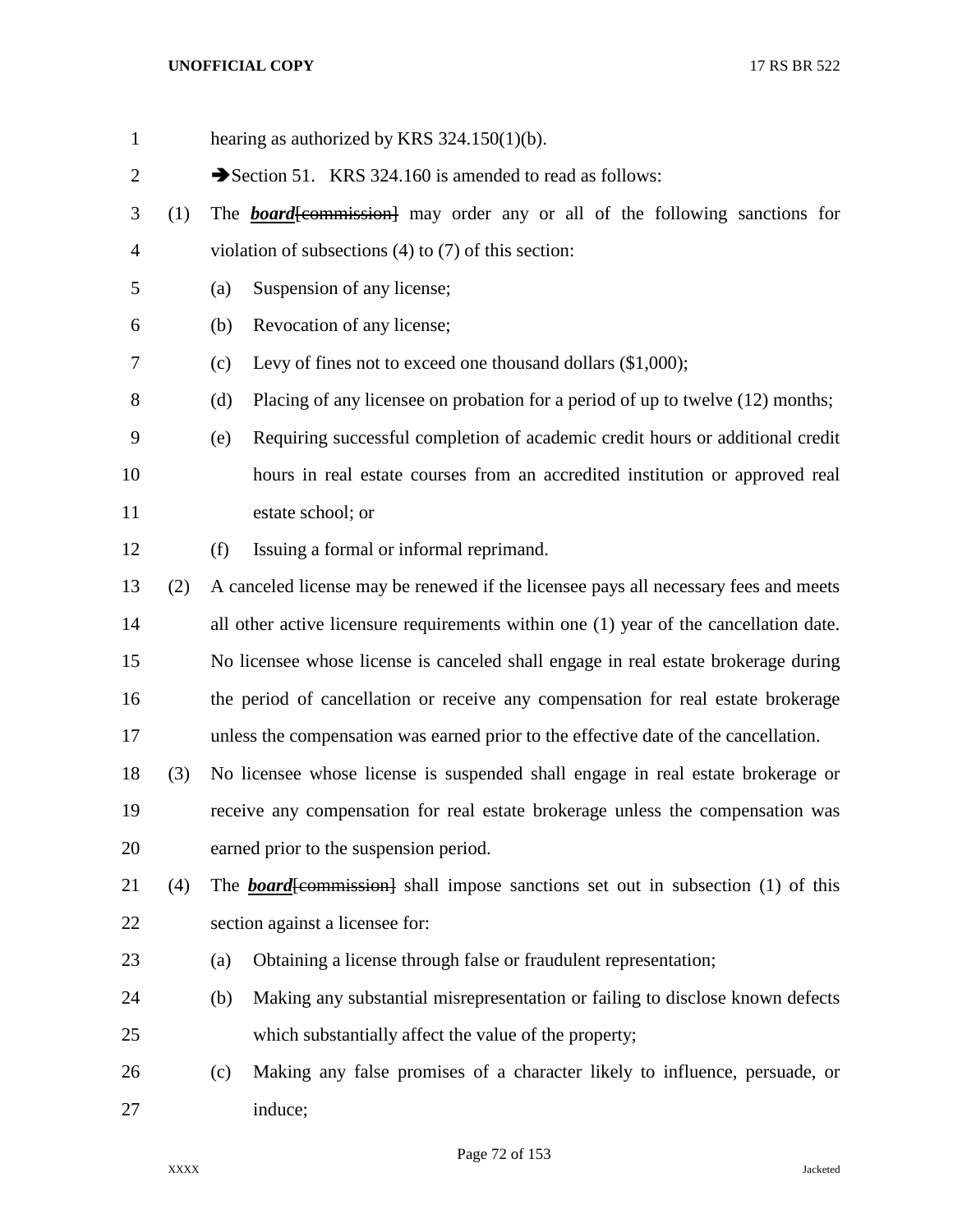| $\mathbf{1}$   | (d) | Pursuing a continued and flagrant course of misrepresentation or making false      |
|----------------|-----|------------------------------------------------------------------------------------|
| $\overline{2}$ |     | promises through agents or advertising or otherwise;                               |
| 3              | (e) | Acting for more than one (1) party in a transaction without the knowledge of       |
| $\overline{4}$ |     | all parties for whom the licensee acts;                                            |
| 5              |     | A real estate licensee shall not directly or indirectly buy property listed<br>1.  |
| 6              |     | with him or her or with the broker with whom the licensee is affiliated,           |
| 7              |     | nor acquire an interest <i>in the property</i> [therein], without first indicating |
| 8              |     | in writing on the offer to purchase his or her status as a licensee;               |
| 9              |     | Before a licensee becomes a party to a contract to purchase real property,<br>2.   |
| 10             |     | the licensee shall disclose his or her status as a licensee to all parties to      |
| 11             |     | the transaction, in writing, on the sales contract or on the offer to              |
| 12             |     | purchase;                                                                          |
| 13             |     | Before a licensee sells, or receives compensation for property in which<br>3.      |
| 14             |     | the licensee owns an interest, the licensee shall disclose, in writing, any        |
| 15             |     | interest in the property to all parties to the transaction;                        |
| 16             | (f) | Accepting valuable consideration for the performance of any of the acts            |
| 17             |     | specified in this chapter, from any person, except from his or her principal       |
| 18             |     | broker in accordance with a compensation agreement between them. When              |
| 19             |     | acting as an agent in the management of property, a real estate licensee shall     |
| 20             |     | not accept any commission, rebate, or profit on expenditures made for a client     |
| 21             |     | without the full knowledge and consent of the client;                              |
| 22             | (g) | Representing or attempting to represent a broker other than a principal broker,    |
| 23             |     | without the express knowledge and consent of the principal broker with whom        |
| 24             |     | the licensee is affiliated;                                                        |
| 25             | (h) | Failing to account for or remit, within a reasonable time, any money belonging     |
| 26             |     | to others that comes into the licensee's possession. When acting as a property     |
| 27             |     | manager, the licensee shall render an accounting and remit all moneys to his       |

Page 73 of 153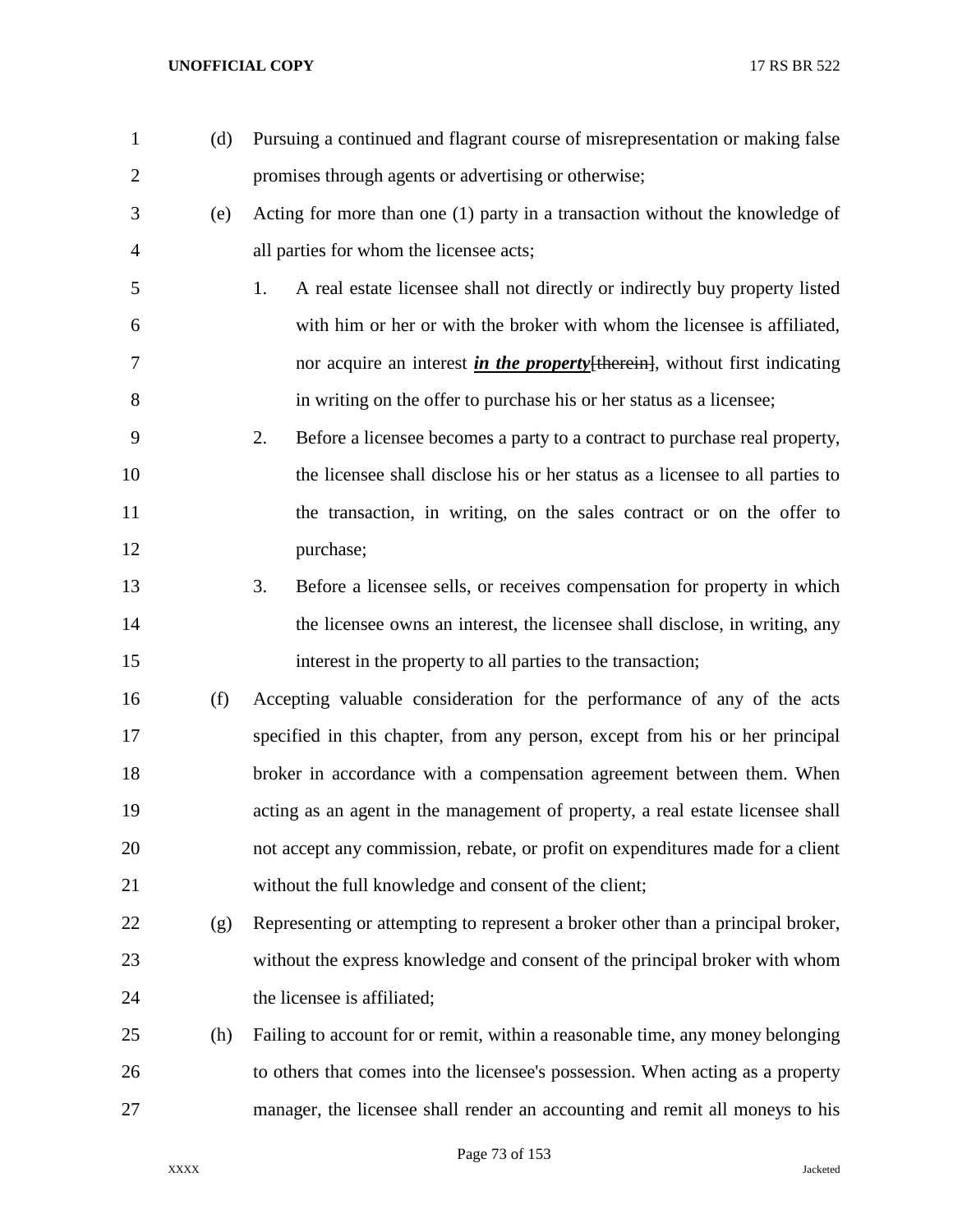| $\mathbf{1}$   |                    | or her client strictly in accordance with the contract of employment;              |
|----------------|--------------------|------------------------------------------------------------------------------------|
| $\overline{c}$ | (i)                | Paying valuable consideration to any person for services performed in              |
| 3              |                    | violation of this chapter;                                                         |
| 4              | (j)                | Entering a plea of guilty or an "Alford" plea to, or having been found guilty      |
| 5              |                    | of, or having been convicted of, a felony or of a misdemeanor involving            |
| 6              |                    | sexual misconduct the time for appeal has lapsed or the judgment or                |
| 7              |                    | conviction has been affirmed on appeal, irrespective of an order granting          |
| 8              |                    | probation following the conviction suspending the imposition of sentence;          |
| 9              | (k)                | Failing to report a conviction, plea of guilty, or an "Alford" plea to a felony or |
| 10             |                    | a misdemeanor involving sexual misconduct to the <b>board</b> [commission];        |
| 11             | (1)                | Soliciting, selling, or offering for sale real property under a scheme or          |
| 12             |                    | program that constitutes a lottery, contest, or deceptive practice;                |
| 13             | (m)                | Acting in the dual capacity of licensee and undisclosed principal in any real      |
| 14             |                    | estate transaction;                                                                |
| 15             | (n)                | Guaranteeing, authorizing, or permitting a person to guarantee that future         |
| 16             |                    | profits shall result from a resale of real property;                               |
| 17             | $\left( 0 \right)$ | Negotiating or attempting to negotiate the sale, exchange, lease, or rental of     |
| 18             |                    | real property, or attempting to obtain a brokerage agreement with a consumer       |
| 19             |                    | knowing that the consumer had a written outstanding contract granting              |
| 20             |                    | exclusive agency with another real estate broker;                                  |
| 21             | (p)                | Publishing or circulating an unjustified or unwarranted threat of legal            |
| 22             |                    | proceedings or other action;                                                       |
| 23             | (q)                | Failing or refusing on demand to furnish copies of a document pertaining to a      |
| 24             |                    | transaction dealing with real estate to a person whose signature is affixed to     |
| 25             |                    | the document;                                                                      |
| 26             | (r)                | Failing, within a reasonable time, to provide information requested by the         |
| 27             |                    | <b>board</b> [commission] as a result of a formal or informal complaint to the     |
|                |                    |                                                                                    |

Page 74 of 153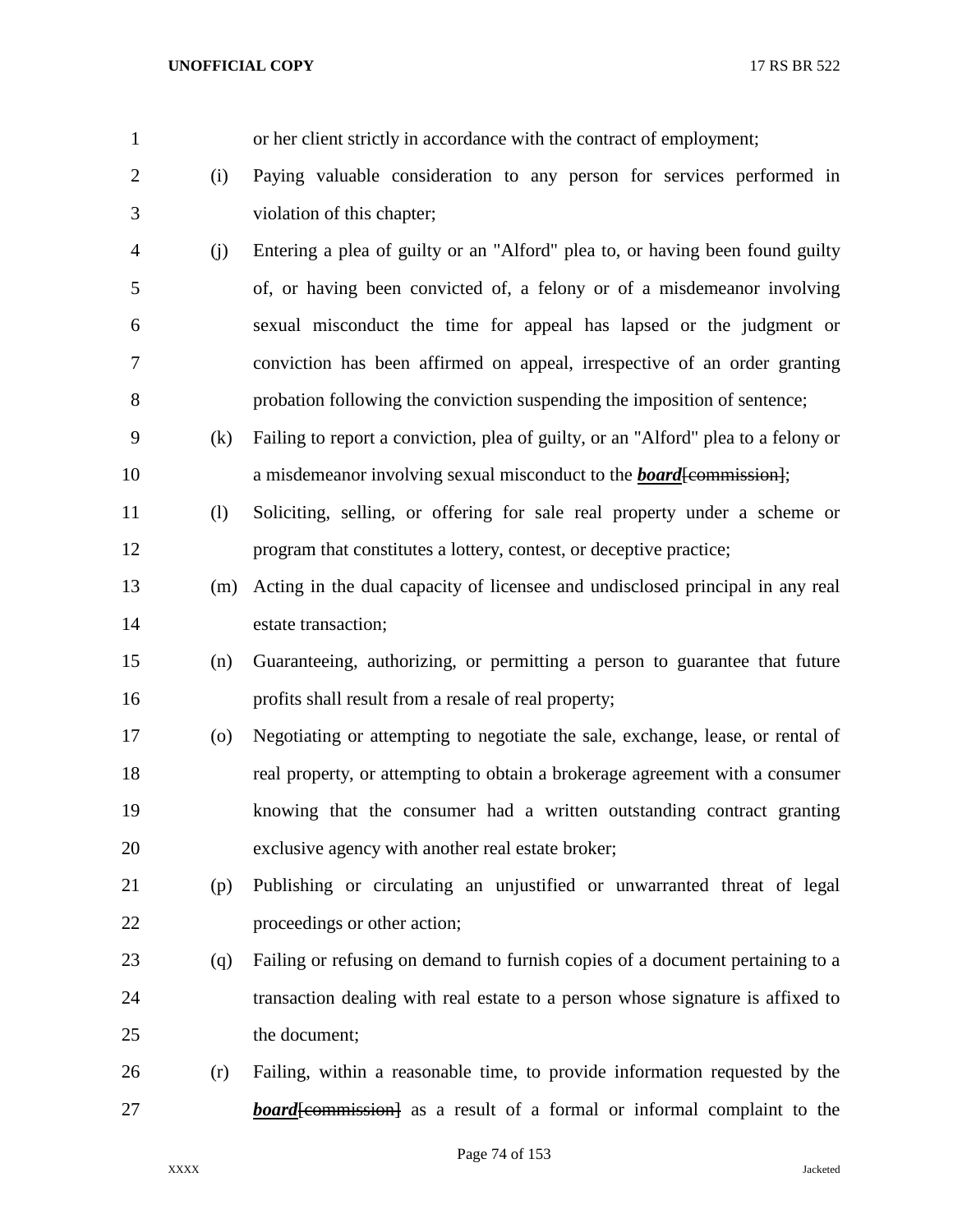| $\mathbf{1}$   |     | <b>board</b> [commission] which may indicate a violation of this chapter;                   |
|----------------|-----|---------------------------------------------------------------------------------------------|
| $\overline{2}$ |     | Paying valuable consideration to any person for the name of potential sellers<br>(s)        |
| 3              |     | or buyers, except as otherwise provided in KRS 324.020(4);                                  |
| 4              |     | Violating any of the provisions in this chapter or any lawful order, rule, or<br>(t)        |
| 5              |     | administrative regulation made or issued under the provisions of this chapter;              |
| 6              |     | Any other conduct that constitutes improper, fraudulent, or dishonest dealing;<br>(u)       |
| 7              |     | <b>or</b>                                                                                   |
| 8              |     | Gross negligence.<br>(v)                                                                    |
| 9              | (5) | Any conduct constituting a violation of the Federal Fair Housing Act, including use         |
| 10             |     | of scare tactics or blockbusting, shall be considered improper conduct as referred to       |
| 11             |     | in subsection $(4)(u)$ of this section.                                                     |
| 12             | (6) | No unlawful act or violation of any provision of this chapter by any affiliated             |
| 13             |     | licensee of the principal broker shall be cause for holding the principal broker            |
| 14             |     | primarily liable, unless the broker has knowledge of the unlawful violation and did         |
| 15             |     | not prevent it. The principal broker and his or her designated manager, if any, shall       |
| 16             |     | exercise adequate supervision over the activities of licensed affiliates and all            |
| 17             |     | company employees to ensure that violations of this chapter do not occur. The               |
| 18             |     | failure of a broker or his or her designated manager to exercise adequate supervision       |
| 19             |     | of the licensed affiliates shall constitute a violation of this chapter.                    |
| 20             | (7) | The practice of obtaining, negotiating, or attempting to negotiate "net listings" shall     |
| 21             |     | be considered improper dealing.                                                             |
| 22             |     | Section 52. KRS 324.170 is amended to read as follows:                                      |
| 23             | (1) | The <b>board</b> [commission] shall, before denying an application for license or before    |
| 24             |     | ordering any disciplinary action against a licensee, order a hearing. The hearing           |
| 25             |     | shall be conducted in accordance with the provisions of KRS Chapter 13B. If the             |
| 26             |     | applicant or licensee is a sales associate, the <b>board</b> [commission] shall also notify |
| 27             |     | the principal broker of the hearing by mailing notice by certified mail, return receipt     |
|                |     |                                                                                             |

Page 75 of 153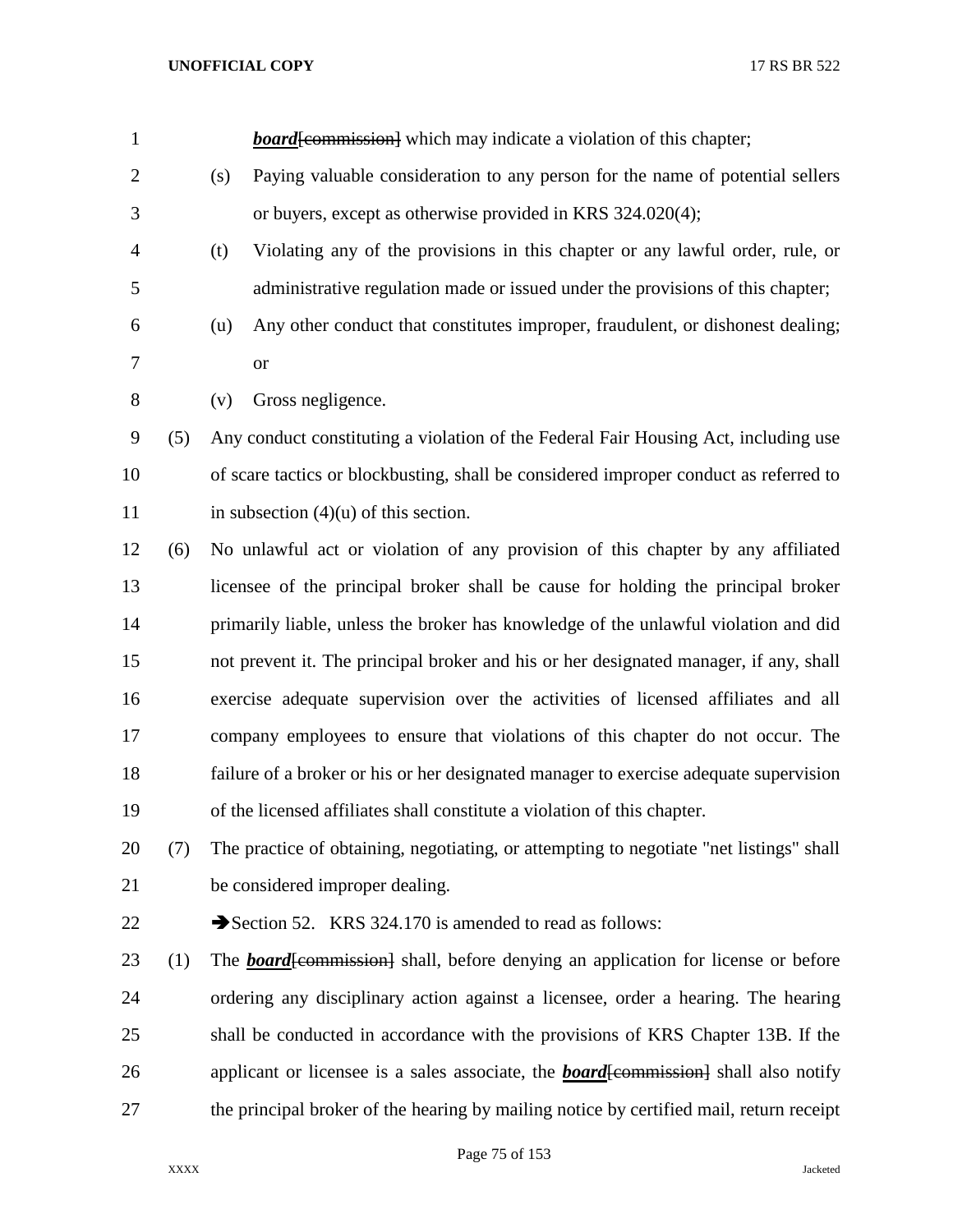- 1 requested, to the broker's last known business address. The *board*[commission] shall order the presence of the principal broker or his or her designated representative at the hearing.
- (2) All hearings shall be conducted by a quorum of the *board*[commission] or by a 5 hearing officer appointed by the **board**[commission]. Hearing officers shall not order any disciplinary action against a licensee. The function of hearing officers appointed to conduct hearings shall be to preside at the hearing and to prepare a recommended order to be submitted to the *board*[commission].
- (3) If any licensee is alleged to have committed an escrow account violation that 10 warrants emergency action, the *board*[commission] may conduct an emergency hearing as authorized by KRS 324.150(1)(b).
- 12 Section 53. KRS 324.200 is amended to read as follows:
- (1) If the *board*[commission] determines after a hearing that any applicant is not entitled to receive a license, a license shall not be granted to the applicant, and if the *board*[commission] determines after a hearing that any licensee has violated any of 16 the provisions of this chapter, the disciplinary measures in KRS 324.160(1) may be ordered.
- *(2) Any licensure denial, suspension, or revocation and any other penalty issued by*
- *the board may be appealed to the authority within thirty (30) days of the appealable action.*
- *(3) Upon receipt of an appeal, the authority shall schedule the matter for an*
- *administrative hearing that shall be conducted in accordance with KRS Chapter*
- *13B. The authority may assign a hearing officer to hear the appeal. If the*
- *authority assigns a hearing officer, the authority shall retain the authority to issue a final order.*
- *(4)*[(2)] *Within thirty (30) days after the issuance of an order,* any party aggrieved by 27 the action of the *board* or **authority** [commission] in refusing to grant a license or in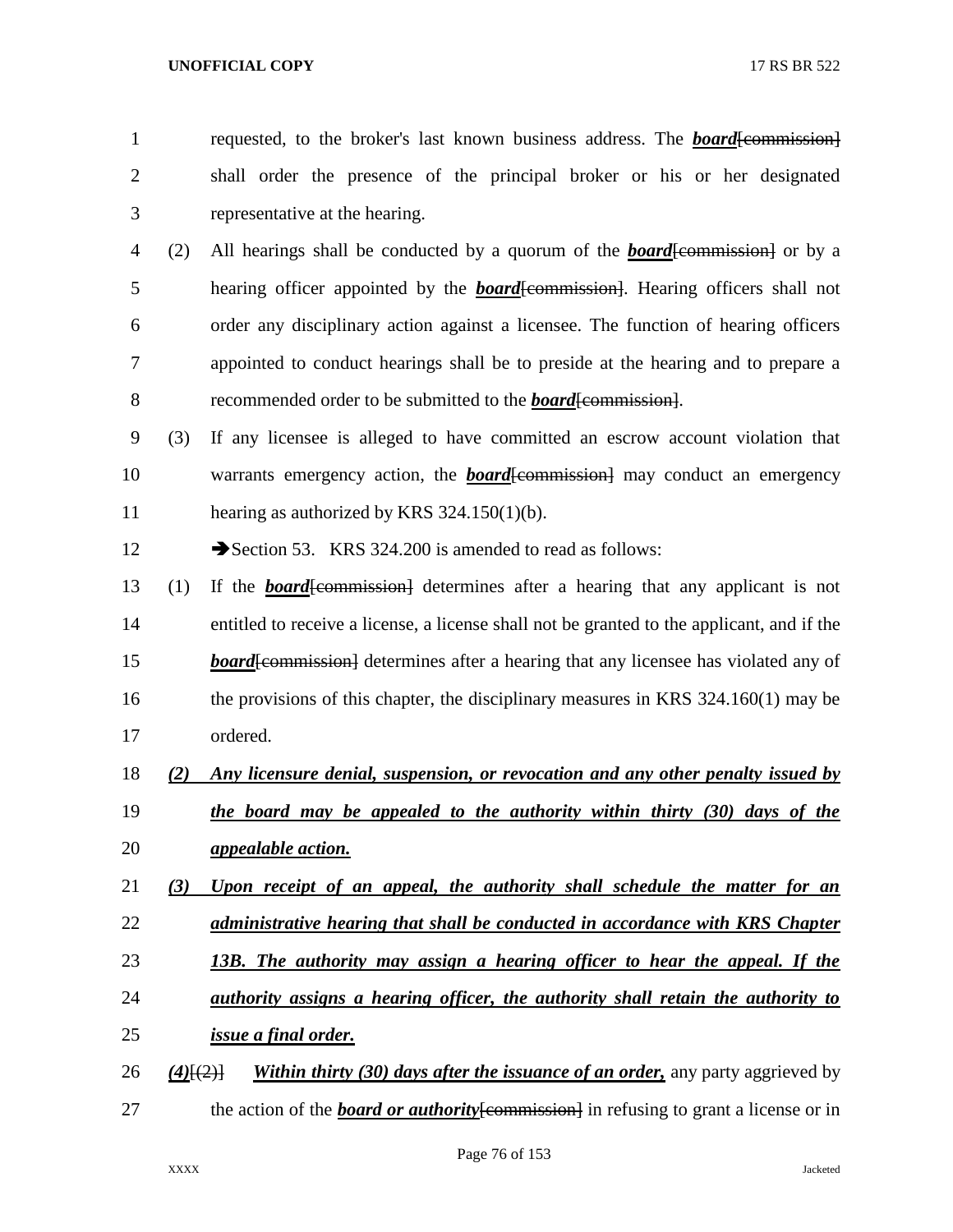ordering any disciplinary action may appeal *to the Franklin Circuit Court or* to the Circuit Court where the licensee has his *or her* principal place of business or where the applicant resides in accordance with KRS Chapter 13B. Disciplinary action imposed by the *board or authority*[commission] shall be automatically stayed during the pendency of an appeal to a circuit or appellate court, unless otherwise indicated in the final order of the *board*[commission].

7 Section 54. KRS 324.220 is amended to read as follows:

 No person who has had a broker's or sales associate's license revoked shall be issued another license for five (5) years from the date of revocation. All persons seeking issuance of another license after the five (5) year period of revocation may do so only at 11 the discretion of the *board*[commission] and shall retake the appropriate examination and meet all of the contemporary licensing requirements.

13 Section 55. KRS 324.236 is amended to read as follows:

 An out-of-state principal broker and his or her out-of-state licensee, for or in the expectation of a fee, commission, compensation, or other valuable consideration, may engage in real estate brokerage with respect to commercial real estate if the requirements of this section are satisfied:

 (1) The out-of-state licensee shall be licensed with and work under the direct supervision of the out-of-state principal broker;

 (2) The out-of-state principal broker shall enter into a written cooperation agreement with the Kentucky cooperating broker that shall include but not be limited to the following:

- (a) The terms of cooperation and compensation between the out-of-state principal broker and the Kentucky cooperating broker;
- (b) A description of the parties, the commercial real estate, or other information sufficient to identify the specific transactions governed by the cooperation agreement; and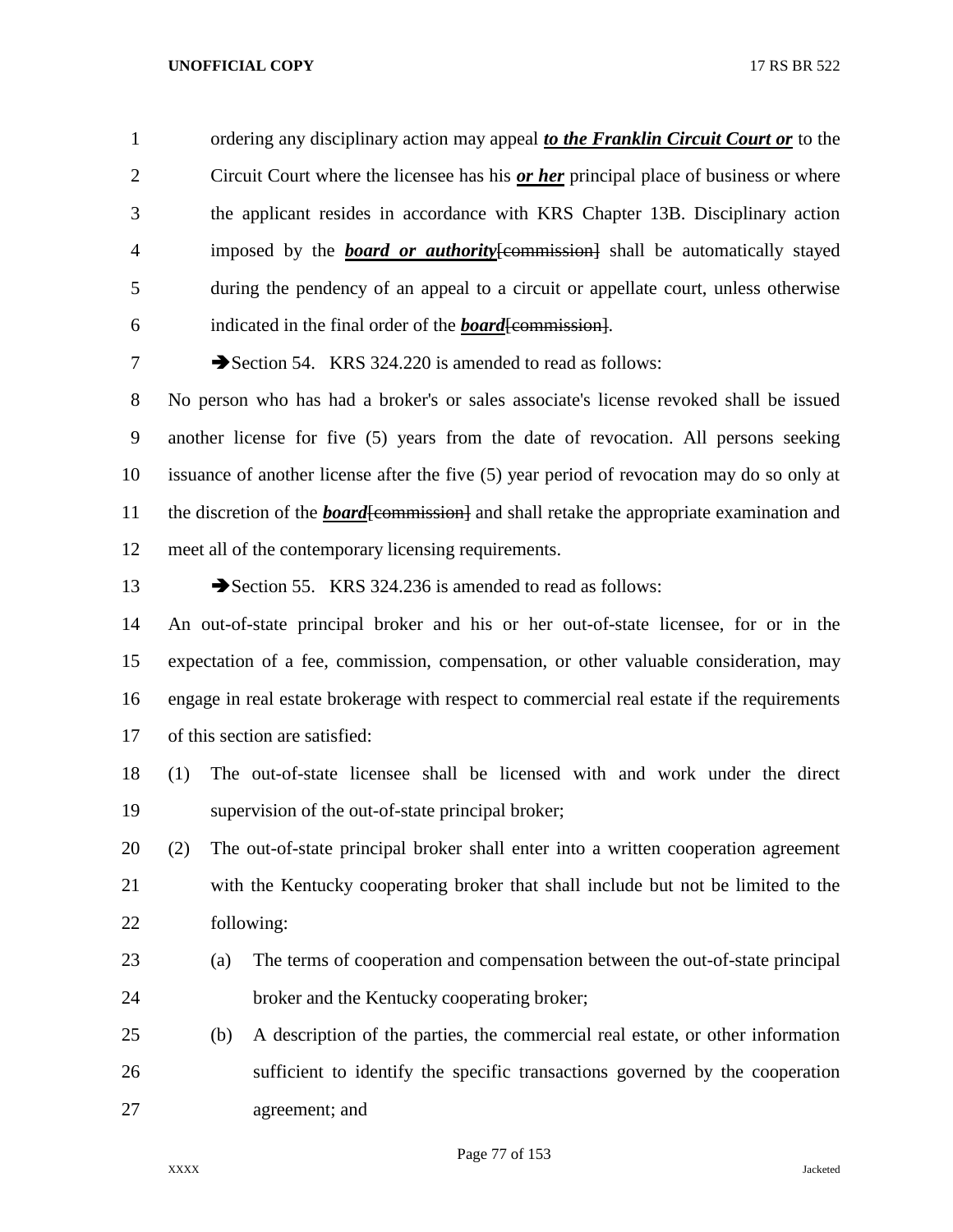| $\mathbf{1}$   |     | (c) | The effective date and a definite termination date of the cooperation                  |
|----------------|-----|-----|----------------------------------------------------------------------------------------|
| $\overline{c}$ |     |     | agreement; and                                                                         |
| 3              | (3) |     | Regarding transactions that fall within the scope of the cooperation agreement         |
| 4              |     |     | specified in subsection (2) of this section, the out-of-state principal broker and the |
| 5              |     |     | out-of-state licensee shall:                                                           |
| 6              |     | (a) | Work in cooperation with a Kentucky cooperating broker;                                |
| 7              |     | (b) | Furnish the Kentucky cooperating broker with a copy of the out-of-state                |
| 8              |     |     | principal broker's and out-of-state licensee's current real estate license from        |
| 9              |     |     | the jurisdiction of his or her primary place of business;                              |
| 10             |     | (c) | Limit acts of real estate brokerage to commercial real estate transactions             |
| 11             |     |     | referenced in the cooperation agreement;                                               |
| 12             |     | (d) | Only list commercial real estate located in this state for sale, lease, or             |
| 13             |     |     | exchange if the real estate is co-listed with the Kentucky cooperating broker;         |
| 14             |     | (e) | Be prohibited from holding escrow funds, security deposits, or other moneys            |
| 15             |     |     | in escrow or other accounts located outside this state;                                |
| 16             |     | (f) | Promptly provide the Kentucky cooperating broker with relevant                         |
| 17             |     |     | documentation relating to the specific transaction or transactions governed by         |
| 18             |     |     | the cooperation agreement;                                                             |
| 19             |     | (g) | Keep the Kentucky cooperating broker fully informed of all activities through          |
| 20             |     |     | prompt communications;                                                                 |
| 21             |     | (h) | Perform all actions under the direct supervision and control of the Kentucky           |
| 22             |     |     | cooperating broker;                                                                    |
| 23             |     | (i) | List his or her individual name, firm name, or both in advertising for                 |
| 24             |     |     | commercial real estate transactions only if the advertising:                           |
| 25             |     |     | Includes with equal prominence the same identifying information for the<br>1.          |
| 26             |     |     | Kentucky cooperating broker and his or her relevant licensees, except                  |
| 27             |     |     | that, with respect to multistate portfolio listings, only the name or firm             |

Page 78 of 153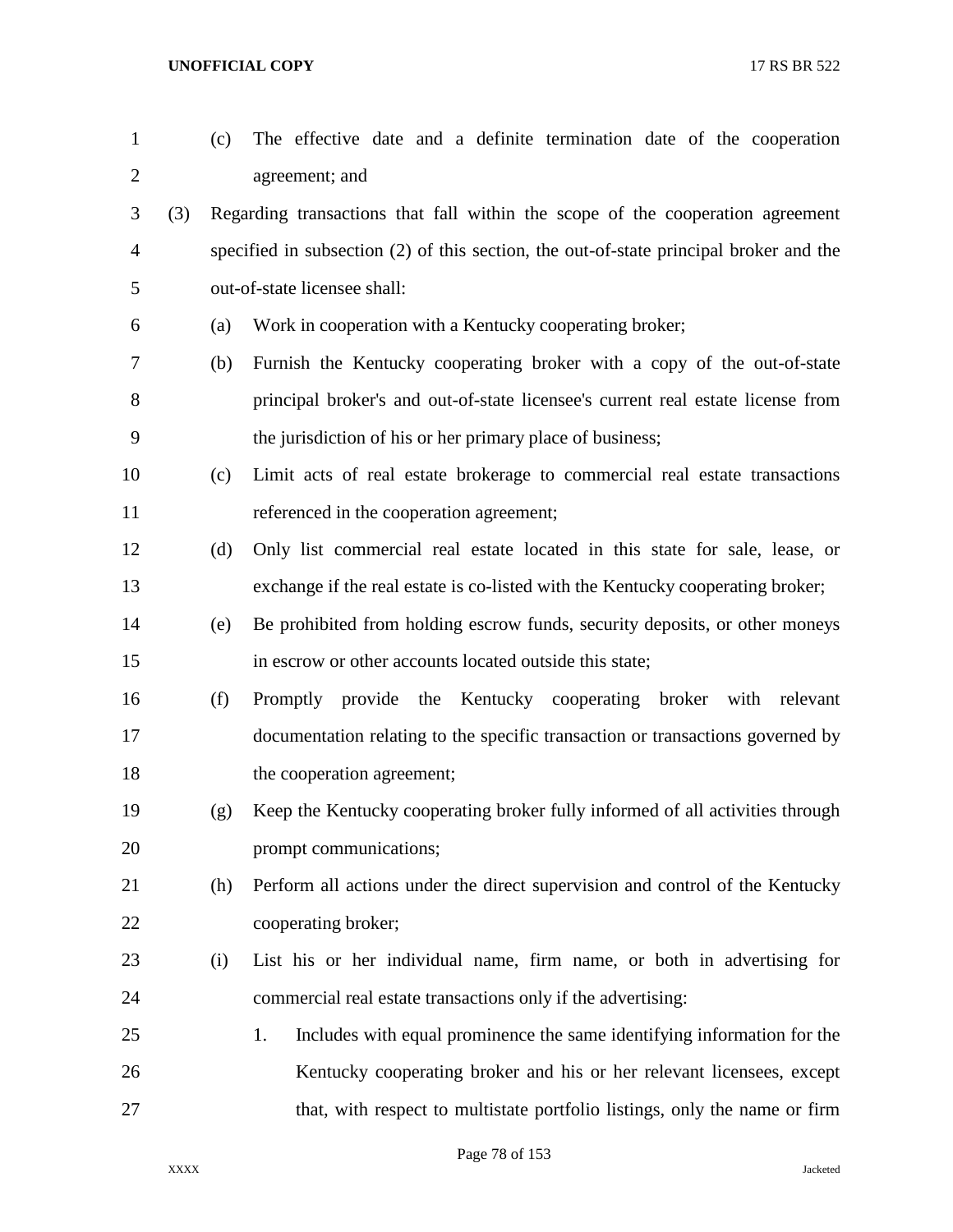| 1              |     |     | of the Kentucky cooperating broker printed in legible type shall be                      |
|----------------|-----|-----|------------------------------------------------------------------------------------------|
| $\overline{2}$ |     |     | mandatory, with no requirement concerning prominence; and                                |
| 3              |     |     | Otherwise complies with the requirements of this chapter;<br>2.                          |
| $\overline{4}$ |     | (j) | Comply with and be bound by and subject to Kentucky law and the                          |
| 5              |     |     | <i>administrative</i> regulations of the <i>commissioner</i> [commission], including but |
| 6              |     |     | not limited to KRS 324.235 to 324.238;                                                   |
| 7              |     | (k) | Not engage in improper conduct as set out in KRS 324.160(4); and                         |
| 8              |     | (1) | File with the Kentucky cooperating broker a true and complete notice of                  |
| 9              |     |     | affiliation in compliance with KRS 324.327.                                              |
| 10             |     |     | Section 56. KRS 324.237 is amended to read as follows:                                   |
| 11             | (1) |     | A notice of affiliation required under KRS 324.236(3)(1) shall be filed with the         |
| 12             |     |     | Kentucky cooperating broker and shall include the following:                             |
| 13             |     | (a) | The name, firm name, firm address, firm telephone number, and real estate                |
| 14             |     |     | license number of the Kentucky cooperating broker;                                       |
| 15             |     | (b) | The name, firm name, firm address, firm telephone number, address for                    |
| 16             |     |     | service of process, and current real estate license numbers and jurisdictions of         |
| 17             |     |     | licensure of both the out-of-state principal broker and out-of-state licensee;           |
| 18             |     | (c) | The effective date and a definite termination date of the corresponding                  |
| 19             |     |     | cooperation agreement between the Kentucky cooperating broker and the out-               |
| 20             |     |     | of-state principal broker;                                                               |
| 21             |     | (d) | An agreement that the out-of-state principal broker and out-of-state licensee            |
| 22             |     |     | shall:                                                                                   |
| 23             |     |     | Each comply with and be subject to KRS 324.235 to 324.238, Kentucky<br>1.                |
| 24             |     |     | administrative<br>regulations<br>promulgated<br>law,<br>and<br>by<br>the                 |
| 25             |     |     | commissioner[commission];                                                                |
| 26             |     |     | Not engage in improper conduct as set out in KRS 324.160(4); and<br>2.                   |
| 27             |     |     | Ensure that all documentation pertaining to transactions falling within<br>3.            |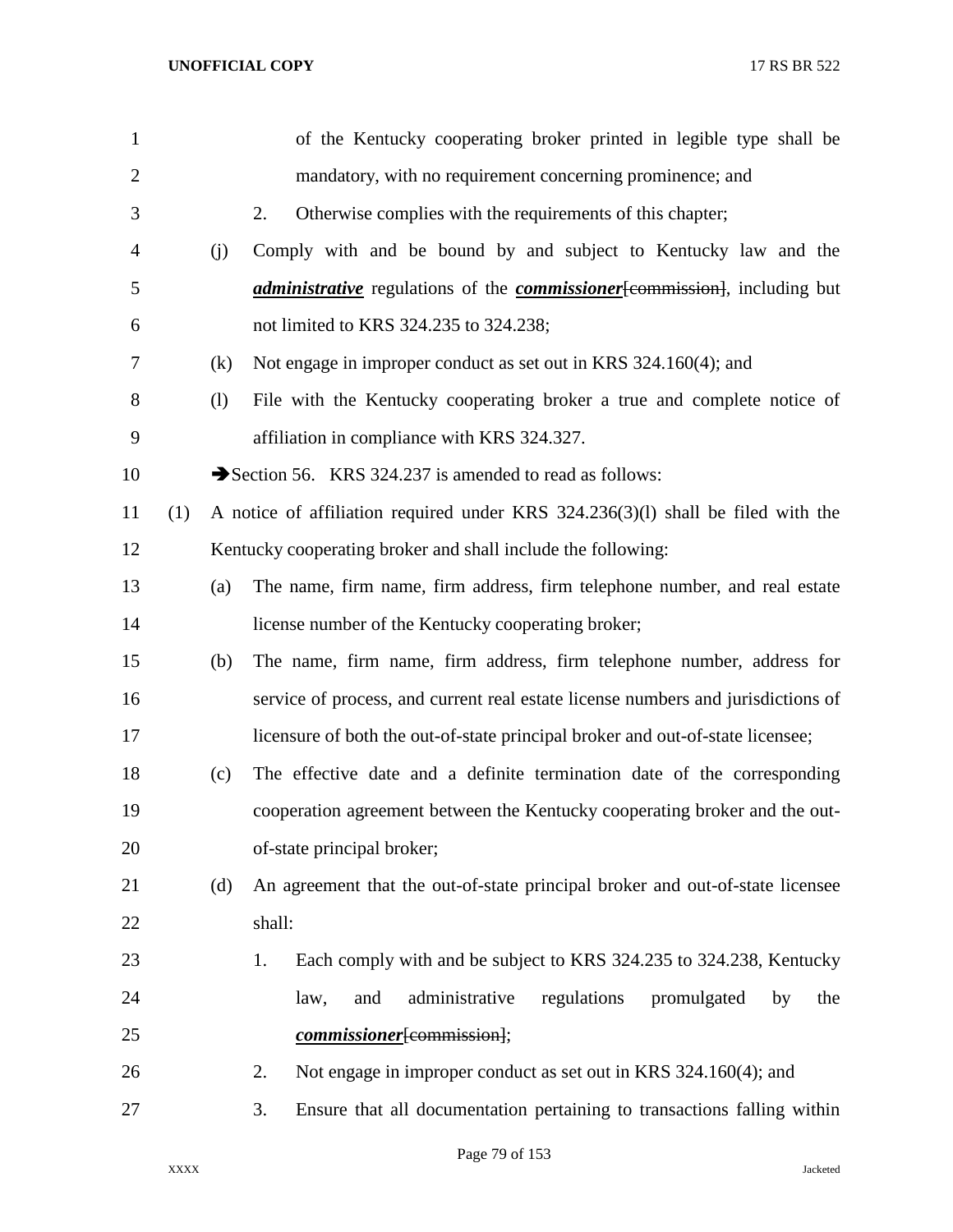| 1              |     |     | the scope of the cooperation agreement complies with Kentucky law;                    |
|----------------|-----|-----|---------------------------------------------------------------------------------------|
| $\overline{2}$ |     | (e) | The irrevocable consent of the out-of-state principal broker and out-of-state         |
| 3              |     |     | licensee that legal actions may be commenced against them in the proper court         |
| $\overline{4}$ |     |     | of any county in this state in which a cause of action may arise or in which the      |
| 5              |     |     | plaintiff may reside, by the service of process on the Kentucky Secretary of          |
| 6              |     |     | State pursuant to KRS 454.210, and stipulating and agreeing that service of           |
| 7              |     |     | process on the Kentucky Secretary of State shall be taken and held in all             |
| 8              |     |     | courts to be as valid and binding as if service had been made upon the out-of-        |
| 9              |     |     | state principal broker and out-of-state licensee in this state;                       |
| 10             |     | (f) | A statement that the out-of-state principal broker and out-of-state licensee are      |
| 11             |     |     | trustworthy and competent to transact business in a manner to safeguard the           |
| 12             |     |     | interests of the public, and that during the five (5) year period prior to the        |
| 13             |     |     | filing of the notice of affiliation:                                                  |
| 14             |     |     | No state has revoked the real estate license of the out-of-state principal<br>1.      |
| 15             |     |     | broker or out-of-state licensee pursuant to a disciplinary action; and                |
| 16             |     |     | Neither the out-of-state principal broker nor the out-of-state licensee has<br>2.     |
| 17             |     |     | been convicted of a felony in any jurisdiction; and                                   |
| 18             |     | (g) | A statement that the out-of-state principal broker and out-of-state licensee          |
| 19             |     |     | any criminal records check undertaken<br>each<br>by<br>the<br>consent<br>to           |
| 20             |     |     | <b>board</b> [commission] in connection with any investigation pursuant to KRS        |
| 21             |     |     | 324.150.                                                                              |
| 22             | (2) |     | A notice of affiliation shall be true and complete and shall be signed or otherwise   |
| 23             |     |     | authenticated under penalty of perjury by both the out-of-state principal broker and  |
| 24             |     |     | out-of-state licensee.                                                                |
| 25             | (3) |     | An out-of-state principal broker and out-of-state licensee may enter into cooperation |
| 26             |     |     | agreements and notices of affiliation with respect to more than one (1) Kentucky      |
| 27             |     |     | cooperating broker.                                                                   |

Page 80 of 153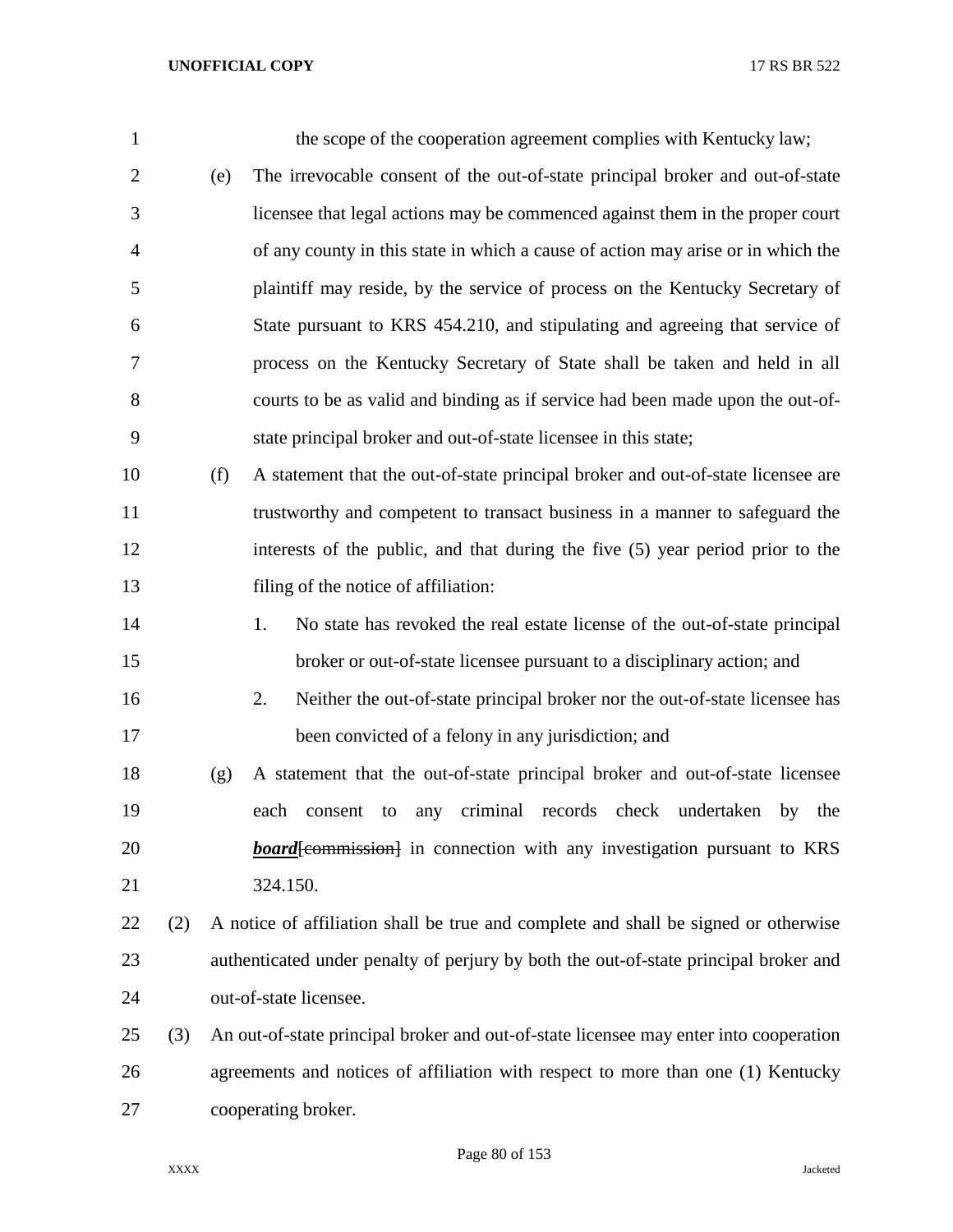| $\mathbf{1}$   |     |     | Section 57. KRS 324.238 is amended to read as follows:                                   |
|----------------|-----|-----|------------------------------------------------------------------------------------------|
| $\overline{2}$ |     |     | For purposes of KRS 324.235 to 324.238:                                                  |
| 3              | (1) |     | A person licensed in a jurisdiction where there is not a legal distinction between a     |
| $\overline{4}$ |     |     | real estate principal broker and a real estate broker or salesperson shall satisfy the   |
| 5              |     |     | requirements of an out-of-state principal broker;                                        |
| 6              | (2) |     | Preliminary exchanges of information and materials, discussions, and investment or       |
| $\overline{7}$ |     |     | other advice pertaining to commercial real estate shall not constitute acts of real      |
| 8              |     |     | estate brokerage by out-of-state principal brokers or out-of-state licensees;            |
| 9              | (3) |     | If any change in circumstances prevents compliance by the out-of-state principal         |
| 10             |     |     | broker or out-of-state licensee, that person shall immediately cease and desist from     |
| 11             |     |     | performing acts of real estate brokerage with respect to commercial real estate; and     |
| 12             | (4) |     | The <b>board</b> [commission] may impose one $(1)$ or more of the following sanctions or |
| 13             |     |     | penalties against an out-of-state principal broker or an out-of-state licensee for       |
| 14             |     |     | failure to substantially comply with KRS 324.235 to 324.238 or for engaging in           |
| 15             |     |     | improper conduct as set out in KRS 324.160(4):                                           |
| 16             |     | (a) | Levy fines not to exceed one thousand dollars $(\$1,000)$ ;                              |
| 17             |     | (b) | Issue a formal or informal reprimand;                                                    |
| 18             |     | (c) | Report misconduct to the licensing authority of any state;                               |
| 19             |     | (d) | Revoke or suspend the authority of the out-of-state principal broker or out-of-          |
| 20             |     |     | state licensee to perform acts of real estate brokerage with respect to                  |
| 21             |     |     | commercial real estate;                                                                  |
| 22             |     | (e) | Publish and maintain a public registry of any sanctions or penalties imposed             |
| 23             |     |     | pursuant to this subsection; and                                                         |
| 24             |     | (f) | Report suspected violations of KRS Chapter 523 to the Commonwealth's                     |
| 25             |     |     | attorney of the county in which the office of the <b>board</b> [commission] is           |
| 26             |     |     | located.                                                                                 |
| 27             |     |     | $\rightarrow$ SECTION 58.<br>KRS 324.281 IS REPEALED AND REENACTED TO READ               |

Page 81 of 153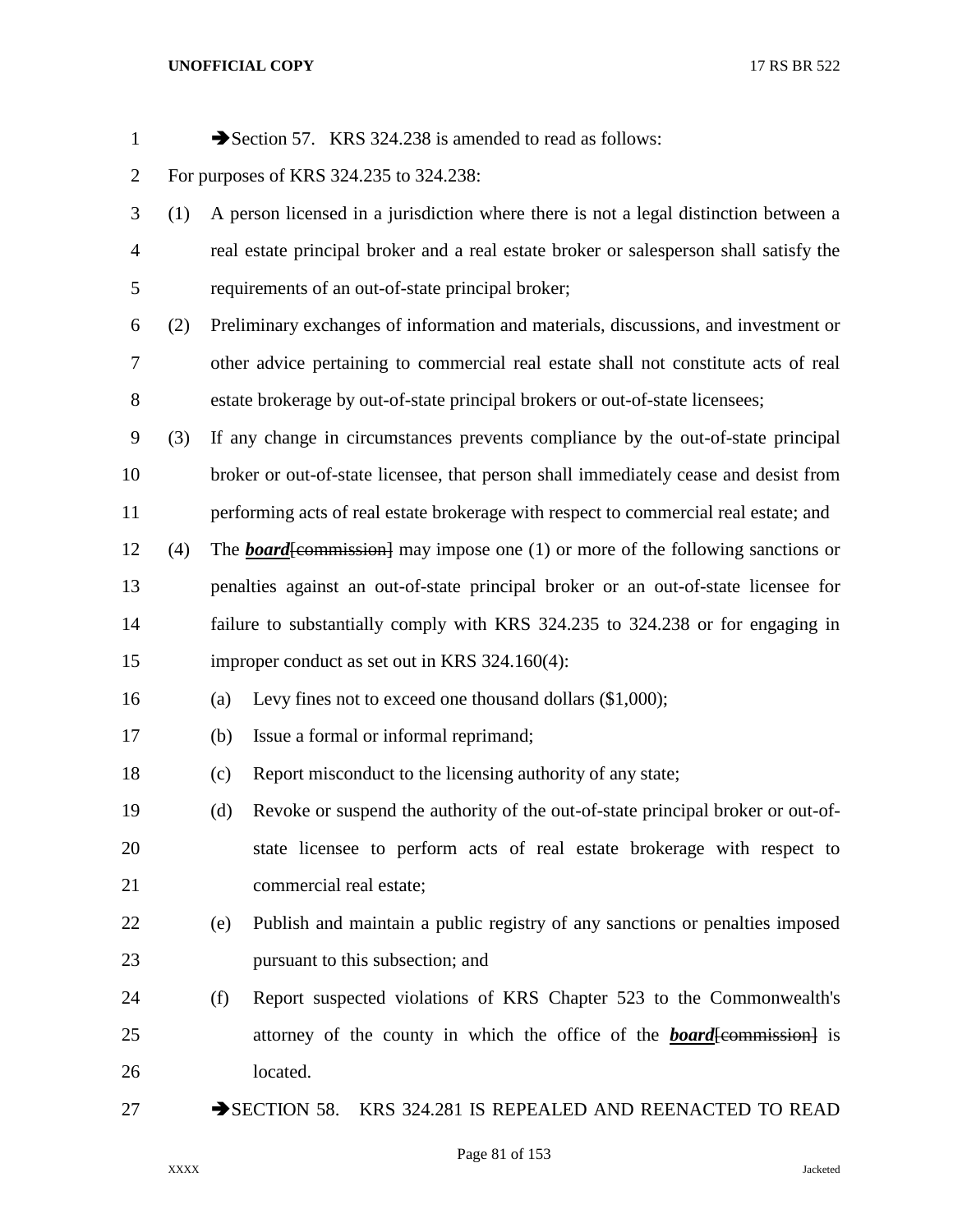# AS FOLLOWS:

| 2  |     | $\left(a\right)$            | <u>There is hereby created the Kentucky Board of Real Estate Professionals</u>      |
|----|-----|-----------------------------|-------------------------------------------------------------------------------------|
| 3  |     |                             | within the Kentucky Real Estate Authority. The board shall consist of five          |
| 4  |     |                             | (5) members, each appointed by the Governor. Each board member shall                |
| 5  |     |                             | serve a term of three $(3)$ years. The board shall annually select one $(1)$ of its |
| 6  |     |                             | members to serve as chair and one (1) of its members to serve as vice chair         |
| 7  |     |                             | to act in the chair's absence.                                                      |
| 8  |     | (b)                         | Any member appointed to fill a vacancy occurring other than by expiration           |
| 9  |     |                             | of a term shall be appointed for the remainder of the unexpired term.               |
| 10 |     | (c)                         | No more than three (3) members of the same political party shall serve on           |
| 11 |     |                             | the board at the same time.                                                         |
| 12 |     | (d)                         | No member of the board shall reside in the same county as another                   |
| 13 |     |                             | member.                                                                             |
| 14 |     | (e)                         | A majority of the board shall constitute a quorum for the transaction of            |
| 15 |     |                             | business.                                                                           |
| 16 |     | (f)                         | No member may serve on the board for more than six (6) consecutive years.           |
| 17 |     |                             | <u>A member may serve on the board for six (6) consecutive years on more</u>        |
| 18 |     |                             | than one (1) occasion if that person is not a member of the board for at least      |
| 19 |     |                             | <u>two (2) years between periods of board service.</u>                              |
| 20 |     | $\left( \mathbf{g} \right)$ | For any board member vacancy that is filled under this section by using a           |
| 21 |     |                             | <u>list of names submitted to the Governor, the Governor shall appoint one (1)</u>  |
| 22 |     |                             | of the individuals whose name was submitted on the initial list to fill the         |
| 23 |     |                             | vacancy, unless the Governor can present indisputable proof that no                 |
| 24 |     |                             | individual on the list is qualified.                                                |
| 25 | (2) |                             | The five (5) members of the board shall be chosen as follows:                       |
| 26 |     | $\left( a\right)$           | Four (4) members shall be licensed under this chapter and shall each be             |
| 27 |     |                             | selected from a list of three (3) names submitted to the Governor from the          |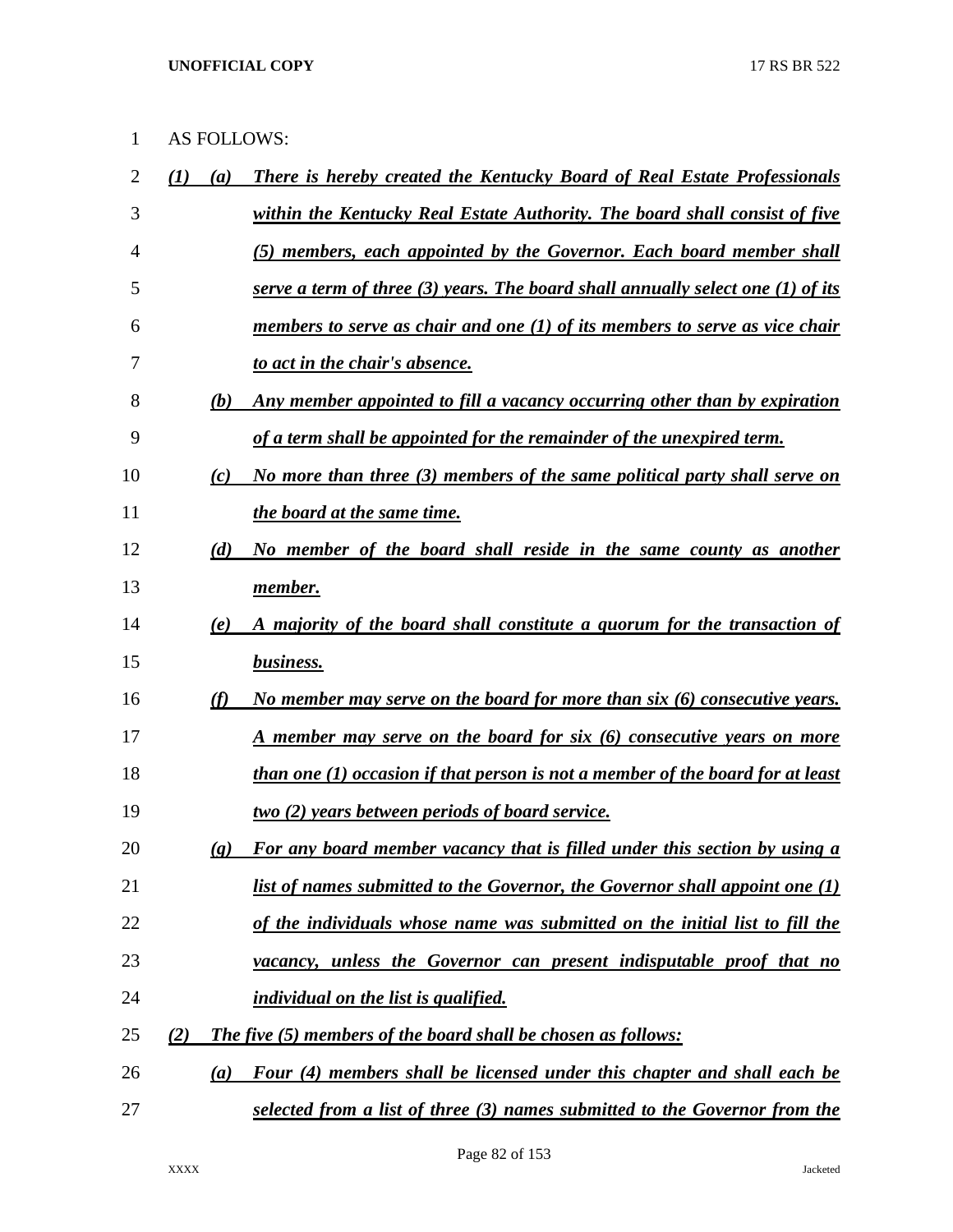| 1              |     |     | Kentucky Association of Realtors. When a vacancy occurs in one (1) of           |
|----------------|-----|-----|---------------------------------------------------------------------------------|
| $\overline{2}$ |     |     | these member positions, the Kentucky Association of Realtors shall have         |
| 3              |     |     | thirty $(30)$ days after the vacancy occurs to submit a new list of three $(3)$ |
| 4              |     |     | names to the Governor to fill the vacancy. If the Kentucky Association of       |
| 5              |     |     | Realtors fails to timely submit this list to the Governor, the authority shall  |
| 6              |     |     | immediately submit a list of three (3) names to the Governor to fill the        |
| 7              |     |     | <i>vacancy</i> ; and                                                            |
| 8              |     | (b) | One (1) member shall represent the public at large and shall not be             |
| 9              |     |     | associated with the real estate business other than as a consumer.              |
| 10             | (3) | (a) | The commissioner shall promulgate, amend, or repeal administrative              |
| 11             |     |     | regulations relating to the board. The commissioner shall not promulgate,       |
| 12             |     |     | amend, or repeal any administrative regulation relating to the board or its     |
| 13             |     |     | area of jurisdiction unless the board first adopts the proposed actions         |
| 14             |     |     | relating to the administrative regulation.                                      |
| 15             |     | (b) | The commissioner shall not promulgate any administrative regulation that        |
| 16             |     |     | in any way fixes prices, establishes brokerage fees or other real estate        |
| 17             |     |     | transaction fees, or sets the rate at which licensees are compensated.          |
| 18             |     | (c) | The authority shall not impose a fine against a licensee who is licensed by     |
| 19             |     |     | the board unless the board has previously approved the imposition of the        |
| 20             |     |     | <u>fine.</u>                                                                    |
| 21             | (4) |     | The board shall:                                                                |
| 22             |     | (a) | Hold disciplinary hearings concerning matters in controversy as provided        |
| 23             |     |     | by this chapter;                                                                |
| 24             |     | (b) | Conduct examinations for applicants eligible under this chapter or              |
| 25             |     |     | <i>alternatively to contract with an entity to conduct examinations;</i>        |
| 26             |     | (c) | Conduct necessary educational seminars and courses directed toward              |
| 27             |     |     | continuing education within the real estate field;                              |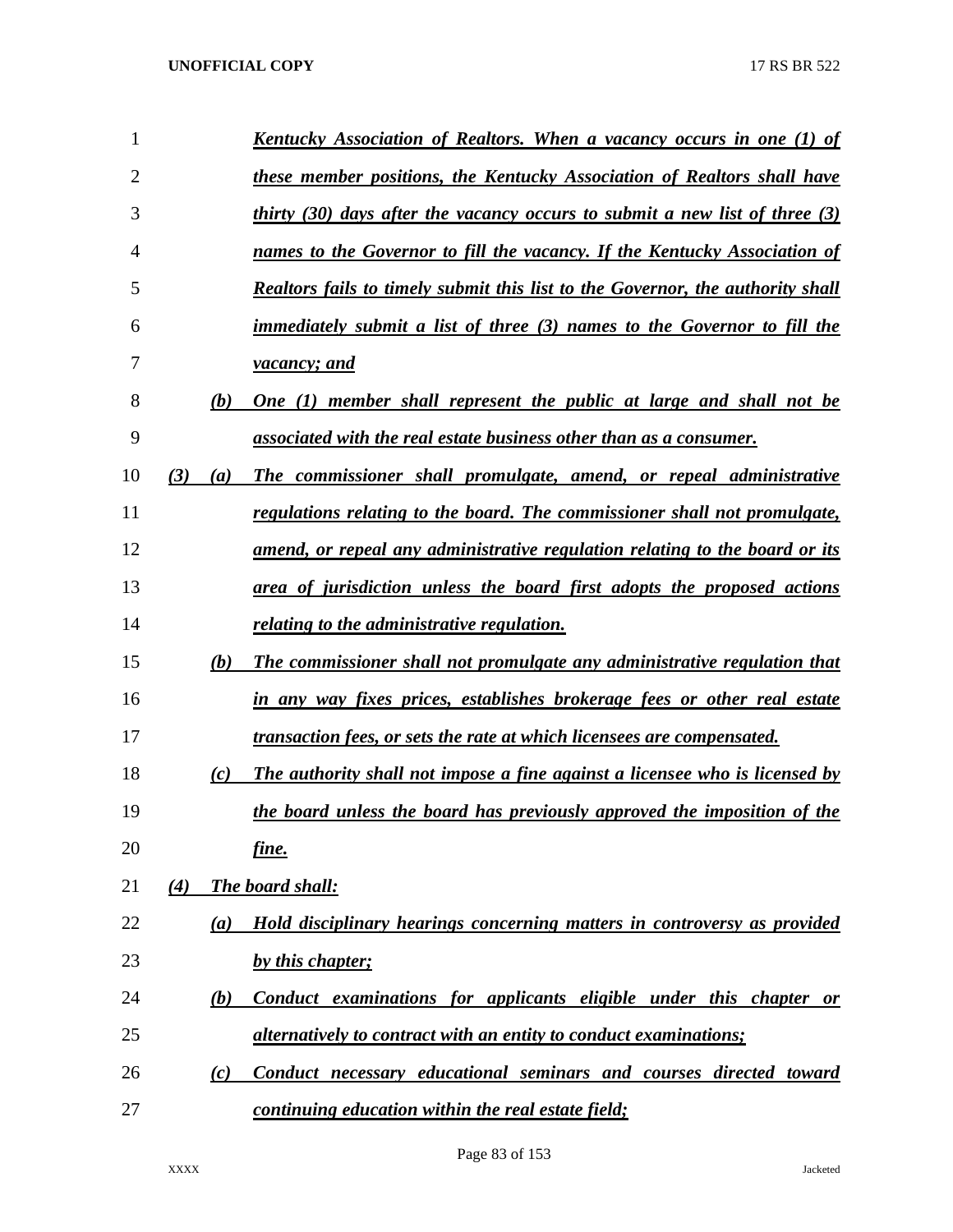| 1  |               | Investigate or cause to be investigated any irregularities in violation of this<br>(d) |
|----|---------------|----------------------------------------------------------------------------------------|
| 2  |               | chapter or the promulgated administrative regulations of the commissioner              |
| 3  |               | related to this chapter; and                                                           |
| 4  |               | Participate with any other agency of the Commonwealth or the authorized<br>(e)         |
| 5  |               | agency of another state for the betterment or improvement of the                       |
| 6  |               | administration of the statutes or administrative regulations governing the             |
| 7  |               | board.                                                                                 |
| 8  | (5)           | Any action taken by the board, including any decision of the board to deny,            |
| 9  |               | suspend, or revoke a license, or to issue a penalty, shall be appealable to the        |
| 10 |               | <i>authority. No officer or employee of the Public Protection Cabinet, department,</i> |
| 11 |               | or authority shall attempt to influence or interfere with the board's disciplinary     |
| 12 |               | <i>decisions or proceedings.</i>                                                       |
| 13 | (6)           | The board shall submit an annual budget to the authority. The board budget             |
| 14 |               | shall go into effect if approved by a majority vote of the authority. The board may    |
| 15 |               | use funds to purchase liability insurance for board members.                           |
| 16 | (7)           | The board shall require all actively licensed agents, except for those agents who      |
| 17 |               | were licensed prior to June 19, 1976, to successfully complete mandatory               |
| 18 |               | continuing education as a condition of license renewal.                                |
| 19 | (8)           | The commissioner shall, by the promulgation of administrative regulations,             |
| 20 |               | <u>develop a review process to be adopted by the board by which the board may</u>      |
| 21 |               | approve continuing education courses for credit. An applicant may seek the             |
| 22 |               | board's approval for credit for courses not previously approved by the board by        |
| 23 |               | submitting sufficient information describing the course to the board for review.       |
| 24 | $\mathcal{L}$ | The Governor shall set the compensation of the members of the board, but voting        |
| 25 |               | members of the board shall be compensated no more than three hundred dollars           |
| 26 |               | (\$300) per day for official business, subject to an annual maximum of six             |
| 27 |               | thousand dollars (\$6,000). Members shall be reimbursed for all expenses paid          |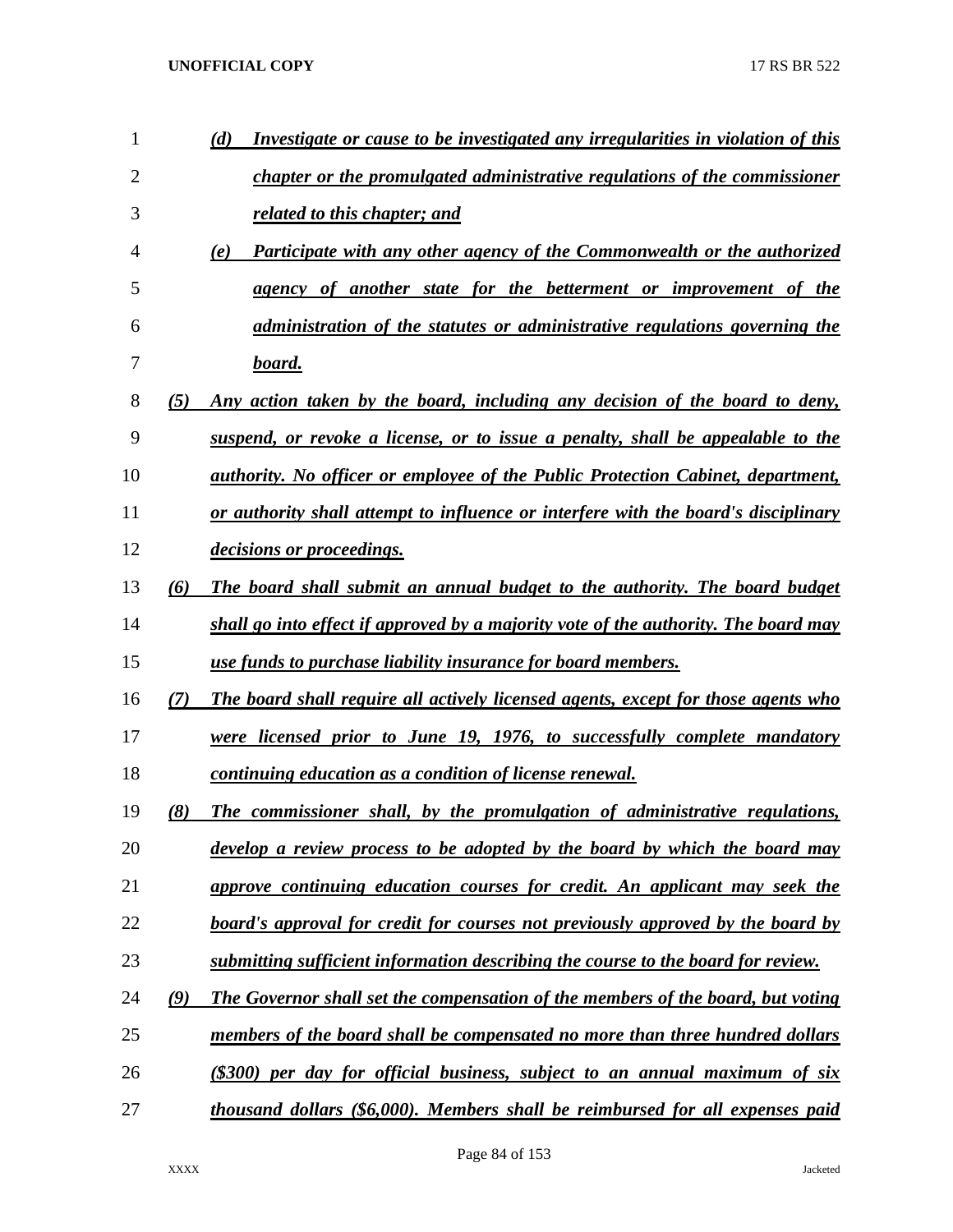| $\mathbf{1}$ | and incurred in the discharge of official business consistent with the                                    |
|--------------|-----------------------------------------------------------------------------------------------------------|
| 2            | <u>reimbursement policy for state employees. With the approval of the authority,</u>                      |
| 3            | board members and board staff may attend and travel to and from meetings and                              |
| 4            | events relevant to the board or to the industry the board represents.                                     |
| 5            | A board member shall forfeit office and be automatically removed as a board<br>(10)                       |
| 6            | member if:                                                                                                |
| 7            | The member misses three (3) consecutive meetings or misses more than<br>(a)                               |
| 8            | twenty-five percent $(25%)$ of the meetings held over the previous twelve $(12)$                          |
| 9            | month period;                                                                                             |
| 10           | The member enters a plea of guilty to, or has been found guilty of, a felony<br>(b)                       |
| 11           | in which fraud is an essential element or to any crime involving moral                                    |
| 12           | turpitude and the time for appeal has lapsed or the judgment or conviction                                |
| 13           | has been affirmed on appeal;                                                                              |
| 14           | A member ceases to be a bona fide resident of this Commonwealth;<br>(c)                                   |
| 15           | (d)<br>A licensee member of the board ceases to be licensed under this chapter; or                        |
| 16           | A consumer member of the board acquires a license or financial interest in<br>(e)                         |
| 17           | the practice of real estate.                                                                              |
| 18           | Section 59. KRS 324.2812 is amended to read as follows:                                                   |
| 19           | Nothing in this chapter or the administrative regulations promulgated under the authority                 |
| 20           | of this chapter shall extend the jurisdiction of the Kentucky <b>Board of</b> Real Estate                 |
| 21           | <b>Professionals</b> [Commission] to community association managers and the management or                 |
| 22           | business activities of not-for-profit community associations, which includes townhouse,                   |
| 23           | condominium, homeowner, or neighborhood associations.                                                     |
| 24           | Section 60. KRS 324.285 is amended to read as follows:                                                    |
| 25           | The <b>board</b> [commission] shall adopt a seal <i>engraved</i> with the design <i>prescribed by</i> the |
| 26           | <b>board</b> especial prescribes engraved thereon, by which it shall authenticate its                     |
| 27           | proceedings. All records kept in the office of the <b>board</b> [commission] under the authority          |
|              |                                                                                                           |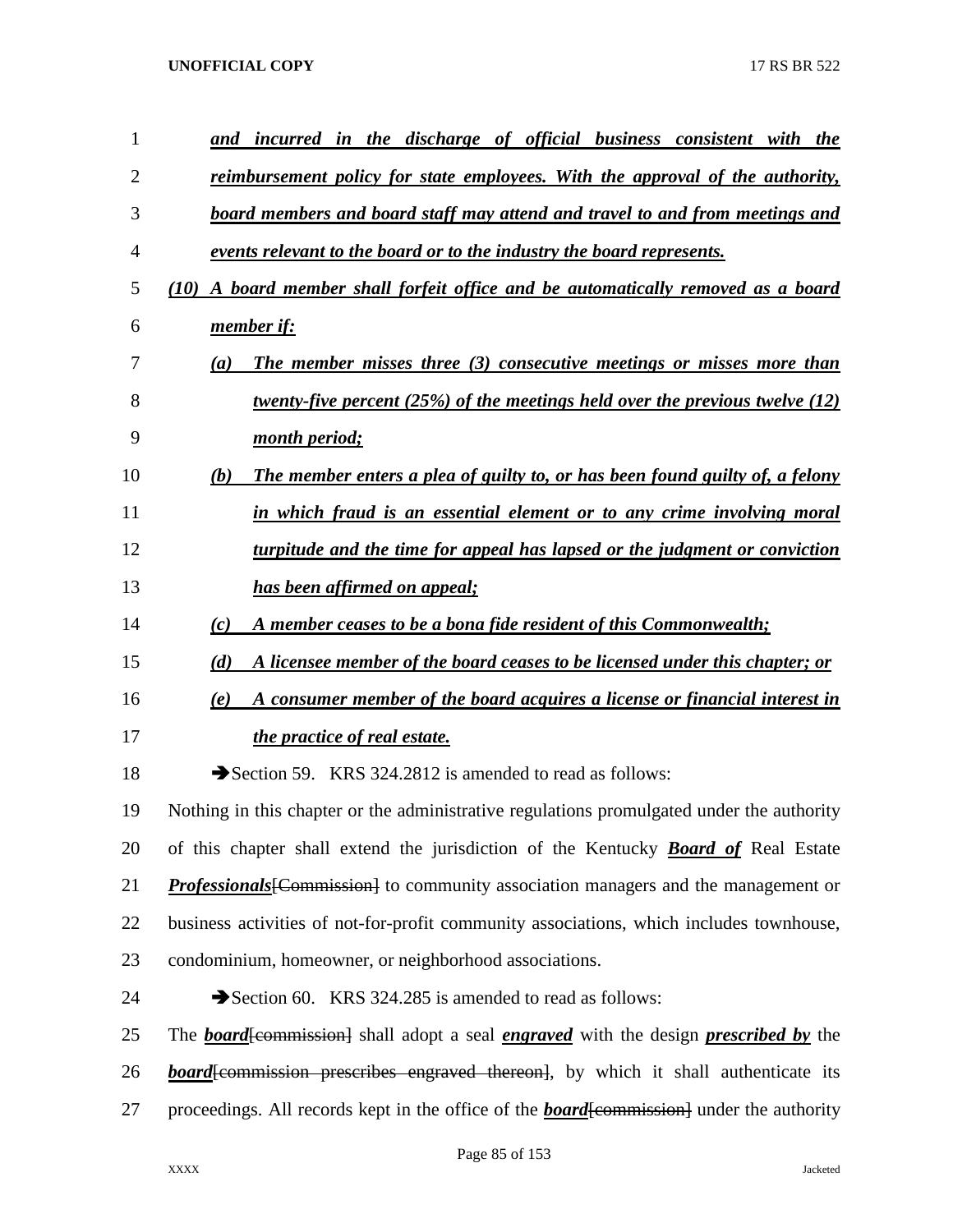- of this chapter shall be open to public inspection under the administrative regulations *promulgated*[as shall be prescribed] by the *commissioner*[commission].
- 3 Section 61. KRS 324.286 is amended to read as follows:
- *(1)* Except for the fees and charges paid by the licensees to the *board*[commission] and deposited in the real estate education, research, and recovery fund, all fees and charges collected by the *department or board*[commission] under the provisions of this chapter shall be paid into the general fund in the State Treasury.
- *(2)* All expenses incurred by the *department or board*[commission] under the provisions of this chapter, including compensations to members, secretaries, clerks, and assistants, except those expenses designated for payment out of the real estate education, research, and recovery fund, shall be paid out of the general fund in the State Treasury upon warrants of the secretary for finance and administration as 13 warrants generally are required to be drawn by the statutes governing *these* [such] respective offices from time to time, when vouchers *for the expenses*[therefor] are exhibited and approved by the *department or board.*[commission; provided, that] The total expense for every purpose incurred shall not exceed the total fees, charges, fines, and penalties imposed under the provisions of this chapter and paid into the State Treasury.
- *(3)* All expenses incurred by the *department or board*[commission] and designated for payment out of the real estate education, research, and recovery fund, including payments to aggrieved parties and the expenses of carrying on the educational and research requirements of KRS 324.410, shall be paid out of the real estate education, research, and recovery fund in the same manner as required in this 24 section for payments out of the general fund.  $\frac{1}{2}$  provided, that The total expenses and payments for every purpose incurred and designated for payment out of the real estate education, research, and recovery fund shall not exceed the total fees, charges, and interest received by the *department or board*[commission] and paid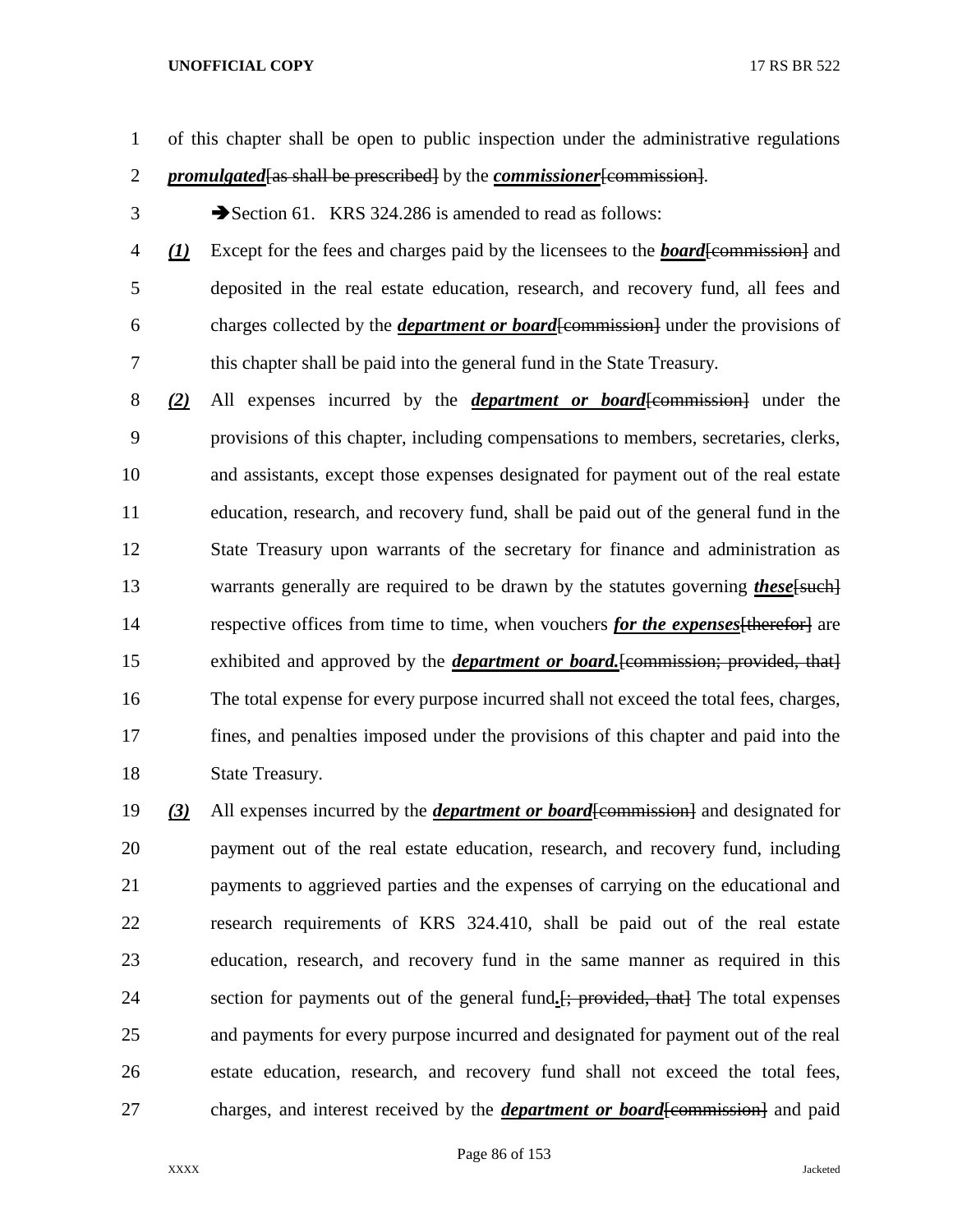| $\mathbf{1}$   | into the real estate education, research, and recovery fund of the State Treasury.                                |
|----------------|-------------------------------------------------------------------------------------------------------------------|
| $\overline{2}$ | Section 62. KRS 324.287 is amended to read as follows:                                                            |
| 3              | The <b><i>commissioner</i></b> [commission] shall set, and the board shall charge <sup>[11]</sup> and collect the |
| 4              | following fees:                                                                                                   |
| 5              | Examination fee, not to exceed one hundred dollars (\$100).<br>(1)                                                |
| 6              | Broker's and sales associate's original license fee, not to exceed thirty dollars (\$30).<br>(2)                  |
| 7              | Broker's and sales associate's renewal fee, not to exceed thirty dollars (\$30).<br>(3)                           |
| 8              | (4)<br>Transfer from one (1) principal broker to another, not to exceed ten dollars (\$10).                       |
| 9              | (5)<br>Certification of status with the <b>board</b> [commission], ten dollars (\$10).                            |
| 10             | Request for any change, not to exceed ten dollars (\$10).<br>(6)                                                  |
| 11             | Recovery fund, not to exceed thirty dollars (\$30).<br>(7)                                                        |
| 12             | (8)<br>Broker's and associate's applicant license criminal record check fee, not to exceed                        |
| 13             | thirty dollars (\$30).                                                                                            |
| 14             | Section 63. KRS 324.288 is amended to read as follows:                                                            |
| 15             | No affiliation fee shall be charged in any year to a licensee. As used in this section,                           |
| 16             | "affiliation fee" means any fee or compensation paid by a licensee, to any person, for the                        |
| 17             | privilege of listing his or her license with a particular principal broker, in records                            |
| 18             | submitted to the <b>board</b> [commission].                                                                       |
| 19             | Section 64. KRS 324.310 is amended to read as follows:                                                            |
| 20             | If any sales associate is discharged or terminates his or her association with the<br>(1)                         |
| 21             | principal broker, it shall be the duty of the broker to immediately deliver or mail to                            |
| 22             | the <b>board</b> [commission] the sales associate's license in a manner that complies with                        |
| 23             | KRS 324.312, along with the release statement signed by the principal broker. The                                 |
| 24             | broker shall, at the time of mailing the sales associate's license to the                                         |
| 25             | <b>board</b> [commission], address a communication to the last known residence address                            |
| 26             | of the sales associate, which shall advise the sales associate that his or her license                            |
| 27             | been delivered or mailed to the <b>board</b> [commission]. A copy of the<br>has                                   |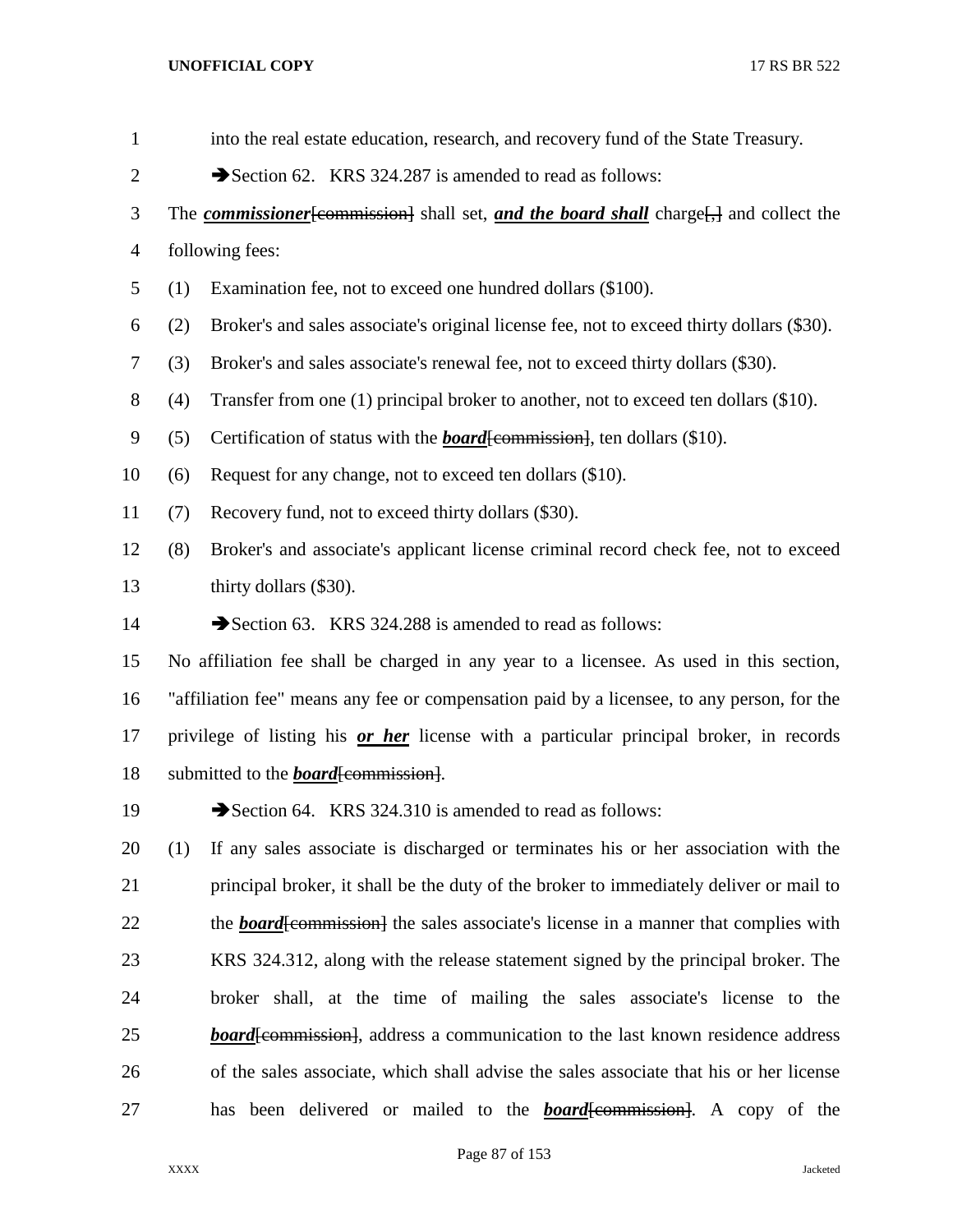| $\mathbf{1}$   |     | communication to the sales associate shall accompany the license when mailed or                                                                                                                                                     |  |  |
|----------------|-----|-------------------------------------------------------------------------------------------------------------------------------------------------------------------------------------------------------------------------------------|--|--|
| $\overline{2}$ |     | delivered to the <b>board</b> [commission]. It shall be unlawful for any sales associate to                                                                                                                                         |  |  |
| 3              |     | perform any of the acts contemplated by this chapter either directly or indirectly                                                                                                                                                  |  |  |
| 4              |     | under authority of the sales associate's license from and after the date of receipt of                                                                                                                                              |  |  |
| 5              |     | the license from the broker by the <b>board</b> [commission].                                                                                                                                                                       |  |  |
| 6              | (2) | A licensee may place his or her license in escrow with the <b>board</b> [commission]                                                                                                                                                |  |  |
| $\overline{7}$ |     | provided that:                                                                                                                                                                                                                      |  |  |
| 8              |     | The licensee does not engage in any real estate activity for others during the<br>(a)                                                                                                                                               |  |  |
| 9              |     | term of escrow of the license; and                                                                                                                                                                                                  |  |  |
| 10             |     | The licensee pays the annual license renewal fees for each year the license is<br>(b)                                                                                                                                               |  |  |
| 11             |     | in escrow.                                                                                                                                                                                                                          |  |  |
| 12             | (3) | At the request of the licensee, upon the meeting of requirements applicable to active                                                                                                                                               |  |  |
| 13             |     | licensees and completion of all continuing education requirements, a license placed                                                                                                                                                 |  |  |
| 14             |     | in escrow shall be automatically converted to an active license upon payment of the                                                                                                                                                 |  |  |
| 15             |     | established change fee.                                                                                                                                                                                                             |  |  |
| 16             |     | Section 65. KRS 324.312 is amended to read as follows:                                                                                                                                                                              |  |  |
| 17             | (1) | A principal broker shall return an associate's license to the <b>board</b> [commission]                                                                                                                                             |  |  |
| 18             |     | immediately:                                                                                                                                                                                                                        |  |  |
| 19             |     | Upon the written termination of the association between the broker and the<br>(a)                                                                                                                                                   |  |  |
| 20             |     | associate; or                                                                                                                                                                                                                       |  |  |
| 21             |     | At any time upon the <b>board's</b> [commission's] request.<br>(b)                                                                                                                                                                  |  |  |
| 22             | (2) | If a principal broker fails to return a license to the <b>board</b> [commission] as required                                                                                                                                        |  |  |
| 23             |     | subsection (1) of this section within five (5) business days,<br>by<br>the                                                                                                                                                          |  |  |
| 24             |     | <b>board</b> feed enterproduce being being board board board board board board board board board board board board board board board board board board board board board board board board board board board board board board boar |  |  |
| 25             |     | shall be in violation of KRS $324.160(4)(u)$ .                                                                                                                                                                                      |  |  |
| 26             |     | Section 66. KRS 324.330 is amended to read as follows:                                                                                                                                                                              |  |  |
| 27             | (1) | Notice in writing shall be given to the <b>board</b> [commission] by each licensee of any                                                                                                                                           |  |  |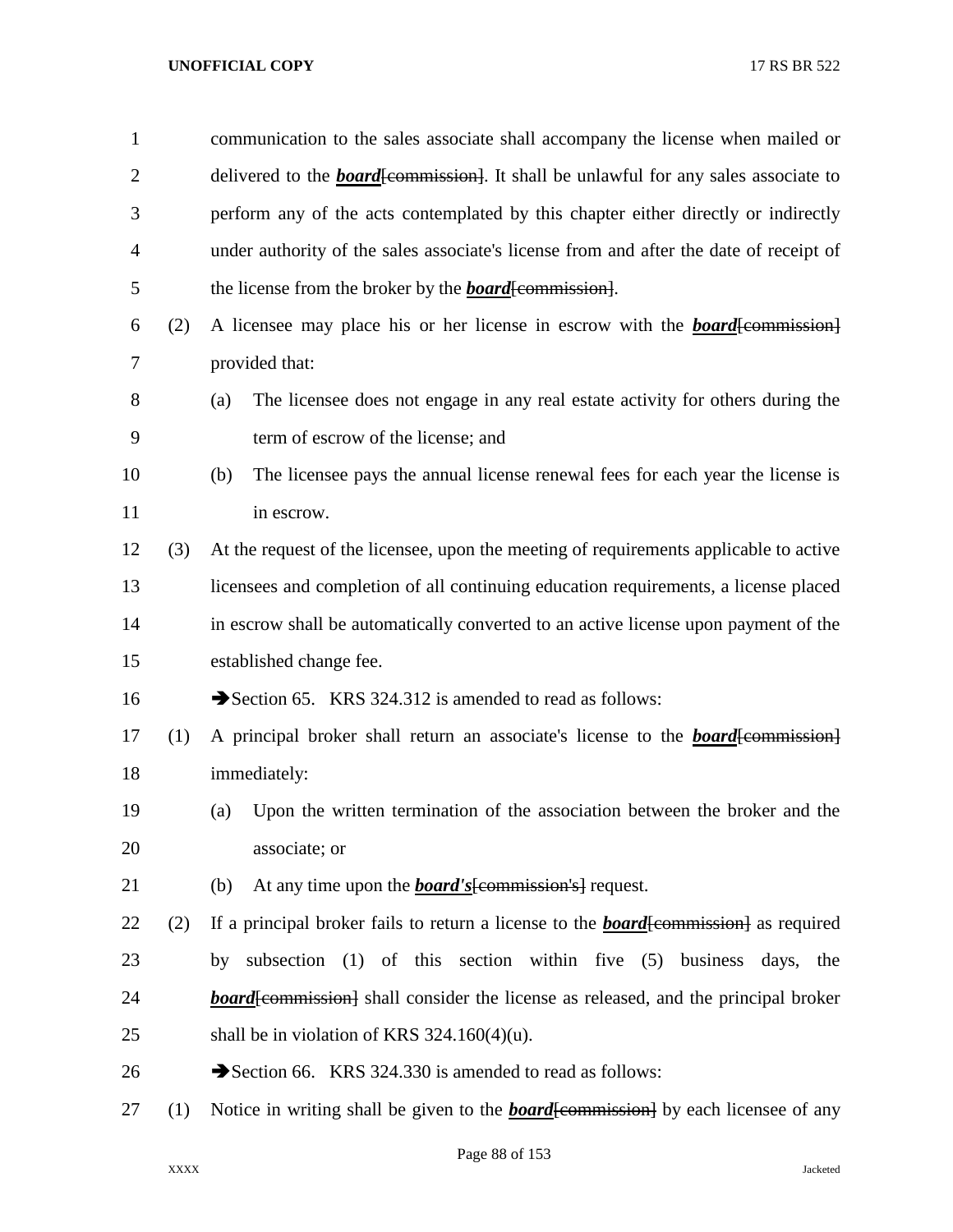| $\mathbf{1}$   |     | change of principal business location, a change of firm name, sales associate's             |
|----------------|-----|---------------------------------------------------------------------------------------------|
| $\overline{c}$ |     | transfer from one (1) principal broker to another, or a change of surname. The              |
| 3              |     | <b>board</b> especial especial shall issue a new license for the unexpired period and shall |
| $\overline{4}$ |     | charge the fee as provided in KRS $324.287(6)$ for effecting the change on its              |
| 5              |     | records. This section shall apply to both brokers and sales associates.                     |
| 6              | (2) | The <b>board</b> [commission] shall be notified in writing of a change of a residence       |
| 7              |     | address within ten (10) days.                                                               |
| 8              | (3) | A fee shall be assessed for certification of a licensee's status with the                   |
| 9              |     | <i>board</i> [commission].                                                                  |
| 10             | (4) | The <b><i>commissioner</i></b> [commission] shall, by the promulgation of administrative    |
| 11             |     | regulations, require all licensees to file with the <b>board</b> [commission], at annual    |
| 12             |     | renewal, their telephone numbers and, if applicable, their electronic mail addresses.       |
| 13             |     | Section 67. KRS 324.360 is amended to read as follows:                                      |
| 14             | (1) | This section shall apply to sales and purchases involving single-family residential         |
| 15             |     | real estate dwellings if any person licensed under this chapter receives                    |
| 16             |     | compensation.                                                                               |
| 17             | (2) | The <b><i>commissioner</i></b> [commission] shall promulgate an administrative regulation   |
| 18             |     | authorizing a "seller's disclosure of conditions form."                                     |
| 19             | (3) | The form shall provide for disclosure by the seller of the following:                       |
| 20             |     | Basement condition and whether it leaks;<br>(a)                                             |
| 21             |     | Roof condition and whether it leaks;<br>(b)                                                 |
| 22             |     | Source and condition of water supply;<br>(c)                                                |
| 23             |     | Source and condition of sewage service;<br>(d)                                              |
| 24             |     | Working condition of component systems; and<br>(e)                                          |
| 25             |     | Other matters the <b><i>commissioner</i></b> [commission] deems appropriate.<br>(f)         |
| 26             | (4) | The seller of the property shall complete and sign the form at the time he or she           |
| 27             |     | executes any listing agreement or similar agreement by which a licensee intends to          |

Page 89 of 153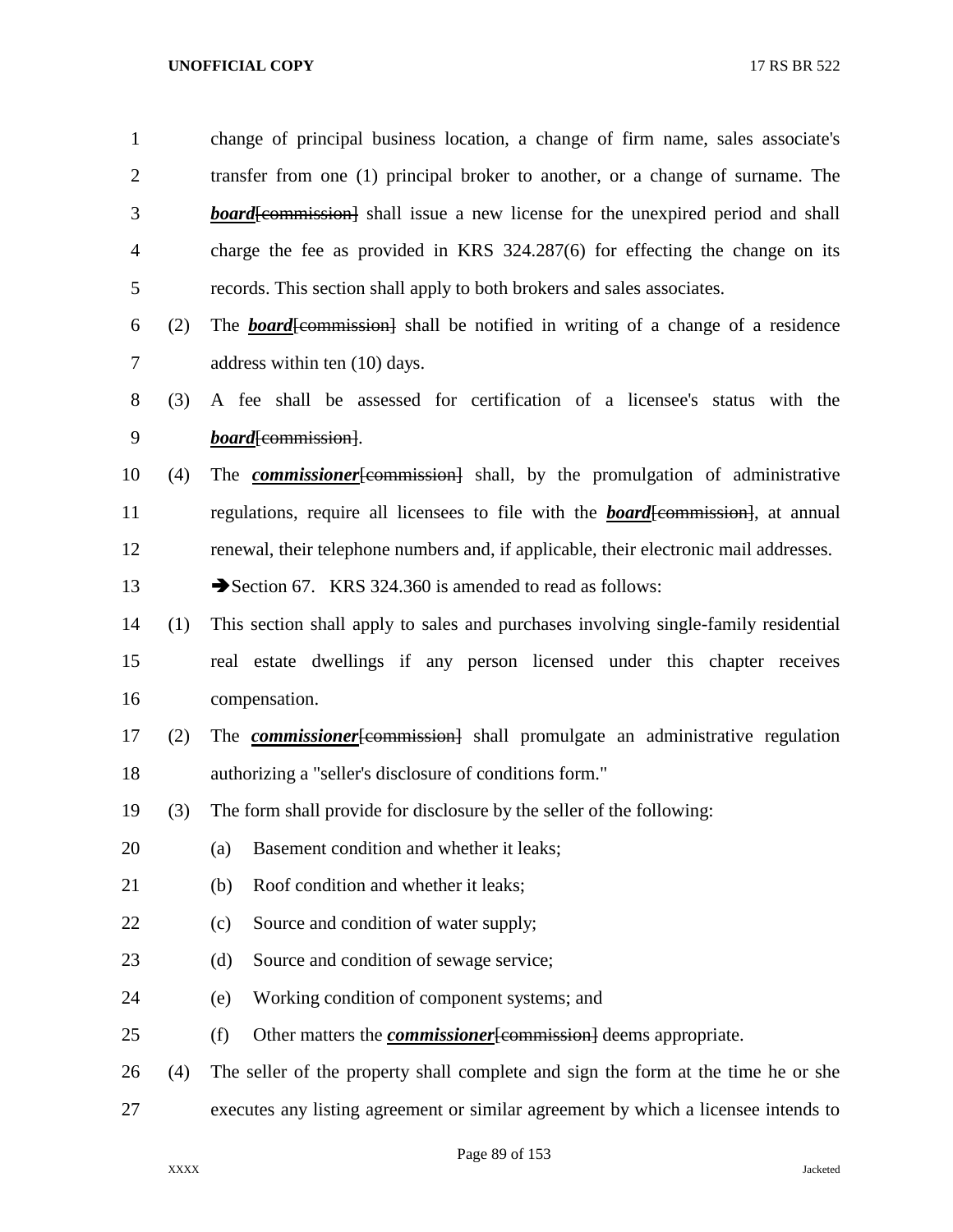market the property. A copy of the form shall be provided by the listing agent to any prospective buyer or a buyer's authorized representative upon request. A copy of the form shall be delivered by the listing agent to any prospective purchaser or his *or her* representative within seventy-two (72) hours of the listing agent's receipt of a written and signed offer to purchase. The listing agent shall solicit the signature of the buyer on a copy of the form which the listing agent shall retain in the principal broker's records. The signature shall evidence the listing agent's compliance with the provisions of this section. Should the buyer refuse to sign the form, the licensee shall record the buyer's refusal to sign on the form and retain a copy in his *or her* principal broker's records.

 (5) If the subject property is offered for sale by the property's owner without a listing agreement, any licensee involved in the transaction shall provide a blank form to the property's owner and shall request that the property's owner complete and sign the form. If the property's owner completes and signs the form, the licensee shall deliver the form to the buyer or potential buyer not later than one hundred twenty (120) hours after the creation of any executory contract for sale of the property. The licensee shall solicit the signature of the buyer on a copy of the form as delivered to the buyer or prospective buyer and shall retain the copy in his or her principal broker's records. The signature of the buyer or prospective buyer shall evidence the listing agent's compliance with the provisions of this section. Should the buyer refuse to sign the form, the licensee shall record the buyer's refusal to sign on the form and retain a copy in his or her principal broker's records.

- (6) The original of the form shall be retained by the listing broker or by the broker of any licensee who presents an offer on a property not subject to a listing agreement.
- (7) The form shall not be required for residential purchases of new homes if a warranty is offered, for a sale of real estate at an auction, or for a court supervised foreclosure.

Page 90 of 153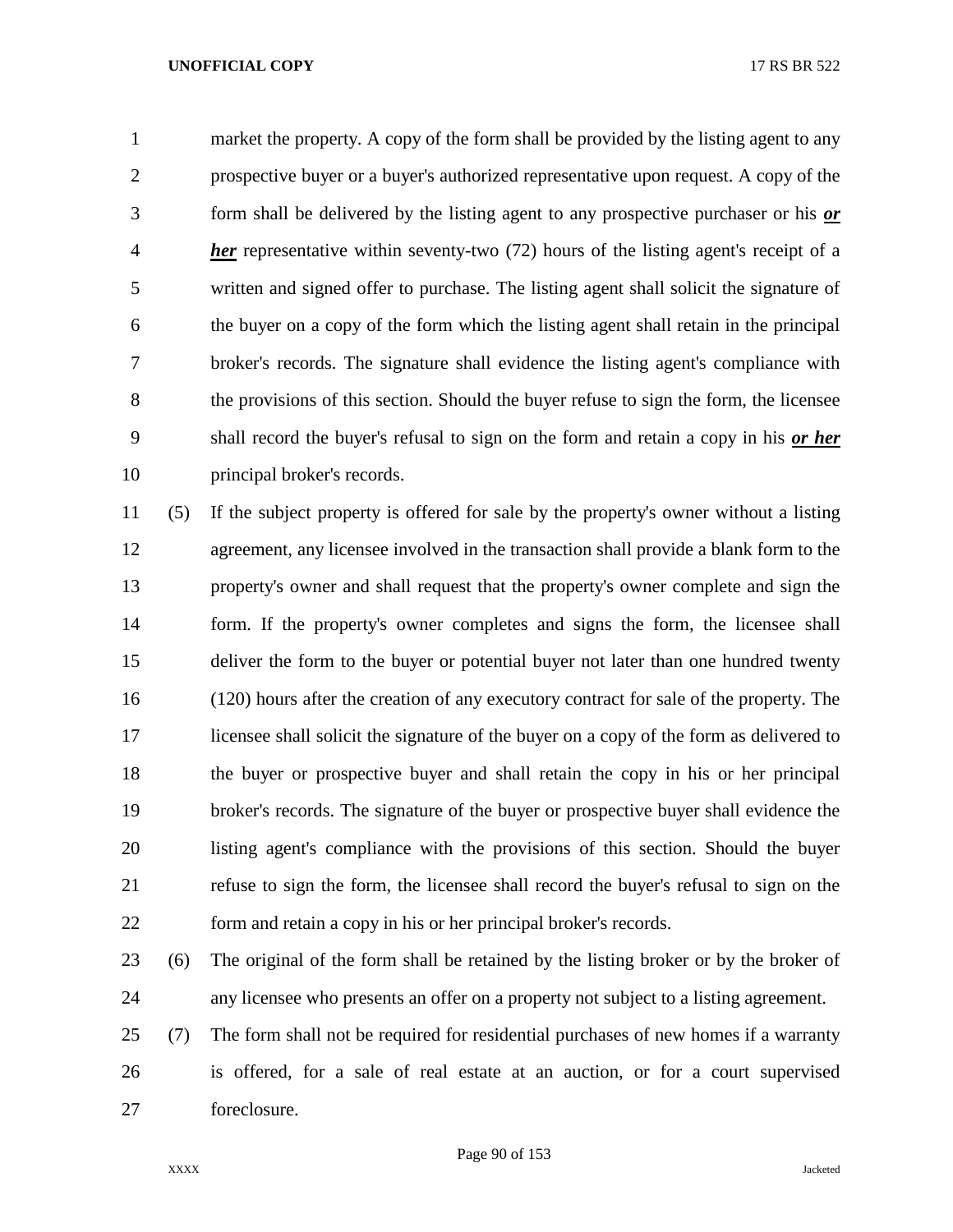- (8) If the seller refuses to complete and sign the form, his *or her* refusal shall be communicated in writing by the broker or sales associate who is involved in the transaction to the purchaser or prospective purchaser, without unreasonable delay.
- (9) It shall be a violation of this chapter for a licensee to complete any portion of the form unless the licensee is the owner of the property or has been requested by the owner to complete the form. The request shall be acknowledged in writing on the form and the licensee shall be held harmless for any representation that appears on the form.

9 Section 68. KRS 324.395 is amended to read as follows:

- (1) All real estate licensees, except those whose licenses are in escrow in accordance with KRS 324.310(2), shall carry errors and omissions insurance to cover all activities contemplated under this chapter.
- (2) The *board*[commission] shall make the insurance mandated under this section available to all licensees by contracting with an insurance provider for a group policy, after competitive, sealed bidding in accordance with KRS Chapter 45A.
- (3) Any policy obtained by the *board*[commission] shall be available to all licensees with no right on the part of the insurance provider to cancel any licensee.
- (4) Licensees shall have the option of obtaining errors and omissions insurance independently, if the coverage contained in the policy and the financial condition of the insurance company complies with the minimum requirements established by the 21 *board*<del>[commission]</del>.
- (5) The *board*[commission] shall determine the terms and conditions of coverage mandated under this section, including, but not limited to, the minimum limits of coverage, the permissible deductible, and permissible exemptions.
- (6) Each licensee shall be notified of the required terms and conditions of coverage for 26 the annual policy at least thirty (30) days prior to the annual license renewal date. A certificate of coverage, showing compliance with the required terms and conditions

Page 91 of 153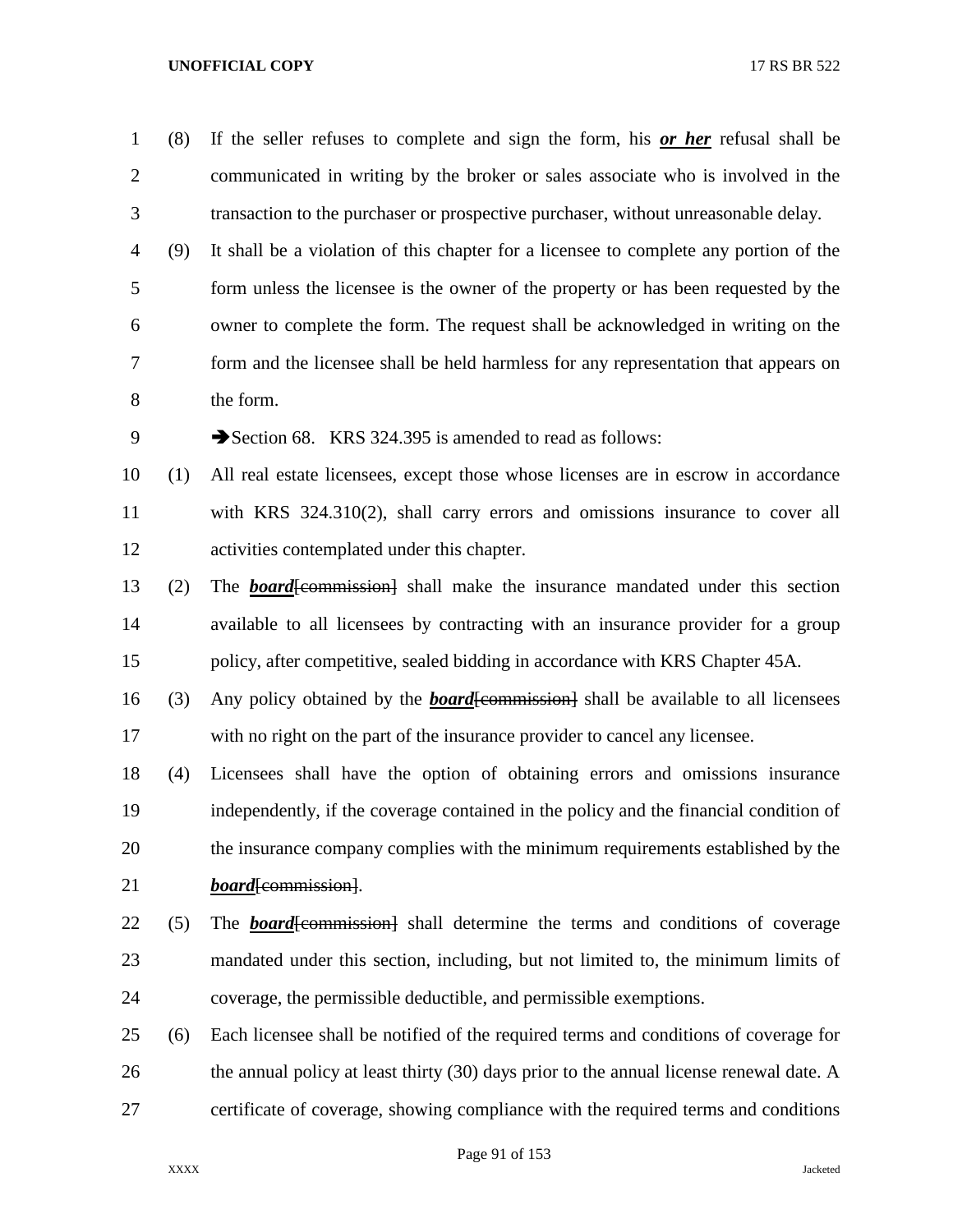- of coverage, shall be filed with the *board*[commission] by the annual license renewal date by each licensee who opts not to participate in the group insurance program administered by the *board*[commission].
- (7) If the *board*[commission] is unable to obtain errors and omissions insurance coverage to insure all licensees who choose to participate in the group insurance program at a reasonable annual premium, not to exceed two hundred dollars (\$200), the insurance requirement mandated by this section shall be void during the applicable contract year.

9 Section 69. KRS 324.400 is amended to read as follows:

 (1) There is hereby created and established in the State Treasury the real estate education, research, and recovery fund.

- (2) In addition to the license fees provided for in KRS 324.287, upon renewal of every broker's and sales associate's license, as well as any and all other types of licenses, if 14 any, issued by the *board* [commission], as of June 30, 1972, and every *subsequent* 15 regular annual renewal date<del> thereafter]</del>, the *board* [commission] shall charge each 16 of *these* [the aforesaid] licensees an amount not to exceed thirty dollars (\$30) per 17 year to be included in the real estate education, research, and recovery fund. Each-18 and every original applicant for a license after July 1, 1972, shall likewise submit 19 to the *board* [commission] an additional fee of thirty dollars (\$30) to be deposited in the real estate education, research, and recovery fund and shall also be *subject*[subjected thereafter] to an annual renewal fee as of the regular renewal period.
- (3) In addition to the license fees provided for in KRS 324.287, the *board*[commission], based upon its own discretion as to need, may assess each licensee upon renewal an amount less than thirty dollars (\$30) per year, or nothing, but not more. Each original applicant *shall*[must] pay the original amount of thirty dollars (\$30), but on renewal will be subjected to the same renewal amount as other

Page 92 of 153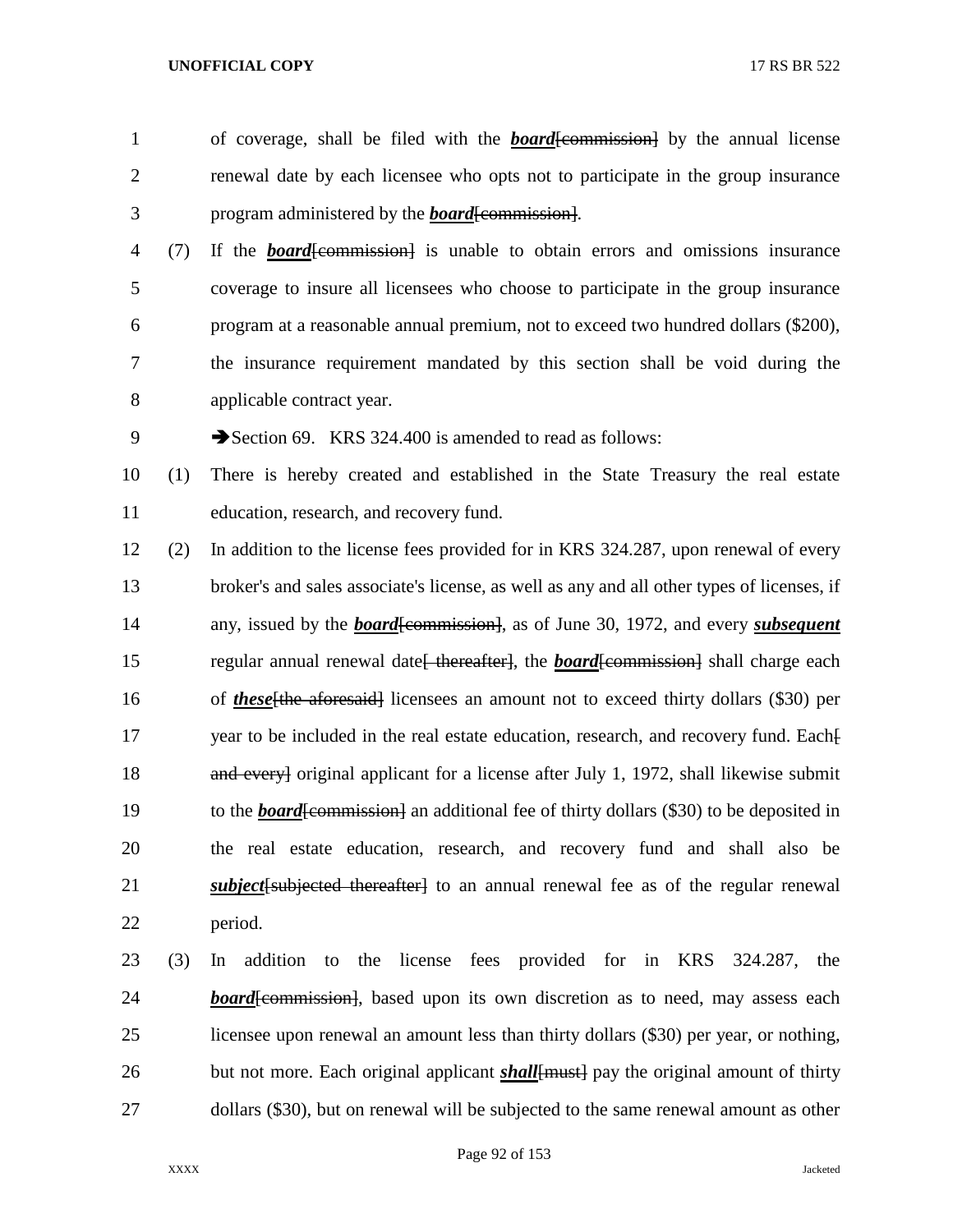licensees.

2 Section 70. KRS 324.410 is amended to read as follows:

 The purposes of the real estate education, research, and recovery fund shall be as follows: (1) If a licensee, acting in the capacity of a licensee, has been duly found guilty of fraud in the violation of one (1) or more of the provisions of KRS 324.160, and upon the conclusion of a final order entered by the *board, by the authority*[commission], or 7 by the courts, if appealed, the *board*[commission] may pay to the aggrieved person or persons an aggregate amount not to exceed twenty thousand dollars (\$20,000) per claimant with combined payments to all claimants against any one (1) licensee not to exceed fifty thousand dollars (\$50,000), if the licensee has refused to pay the 11 claim within a period of twenty (20) days of entry of a final order and if the amount or amounts of money in question are certain and liquidated.

13 (2) The *board* [commission] shall maintain a minimum level of four hundred thousand dollars (\$400,000) for recovery and guaranty purposes. These funds may be invested and reinvested in the same manner as funds of the state employees' retirement system and the interest from the investments shall be deposited to the credit of the real estate education, research, and recovery fund. Sufficient liquidity 18 shall be maintained so that there shall be money available to satisfy $\frac{2}{3}$  and all 19 claims *that* [which] may be processed through the *board* [commission] through the means of formal administrative hearing as outlined in this chapter.

21 (3) The *board* [commission], in its discretion, may use any [equal all] funds in excess of 22 the four hundred thousand dollars (\$400,000) level, regardless of whether it is from the real estate education, research, and recovery fund fees or accrued interest *on the fees*[thereon], for the following purposes:

 (a) To carry out the advancement of education and research in the field of real estate for the benefit of those seeking a real estate license, and those licensed under the provisions of this chapter and the improvement and making more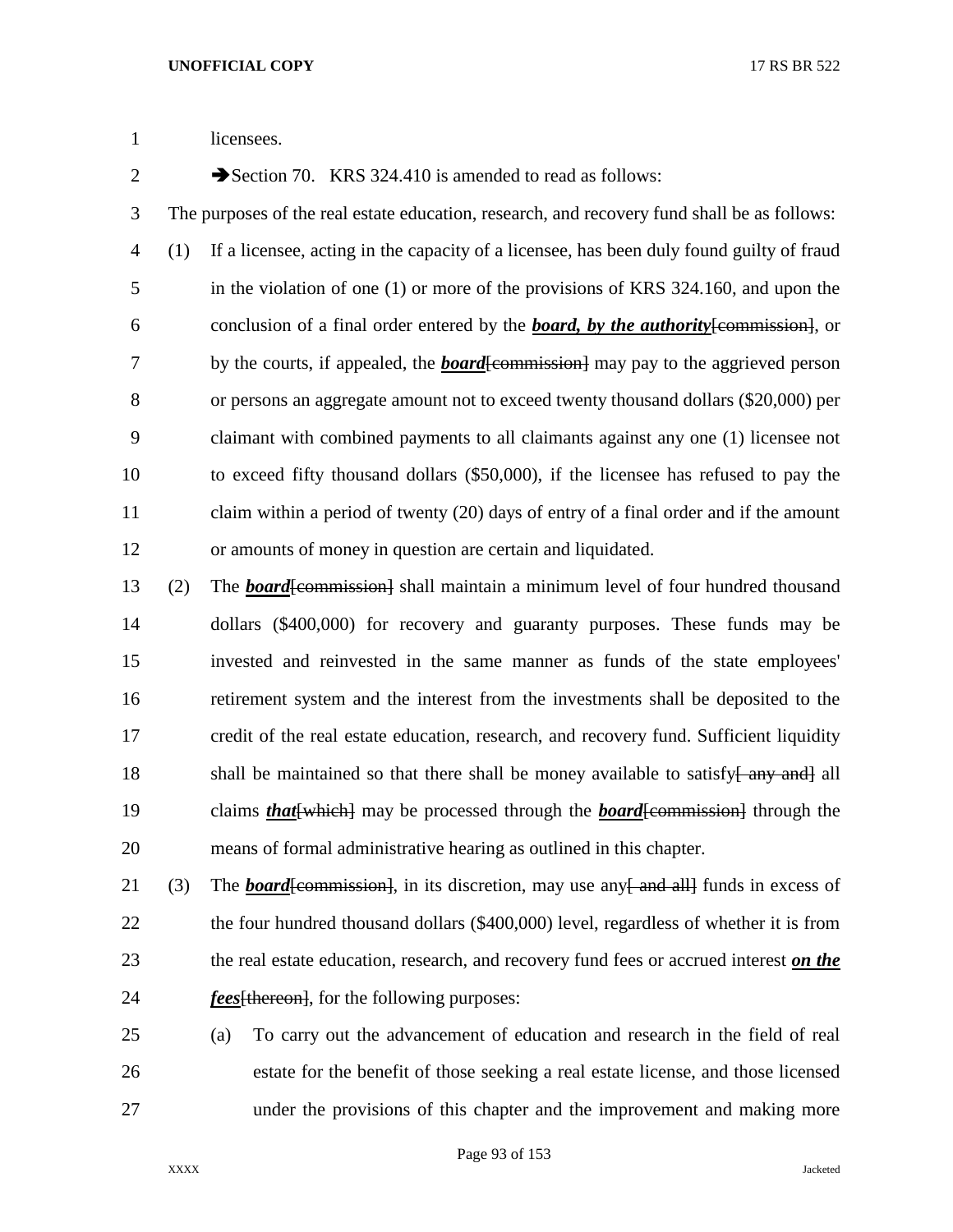efficient the real estate industry;

- (b) To underwrite educational seminars, caravans, and other forms of educational projects for the use and benefit generally of real estate licensees;
- (c) To establish a real estate chair or courses at Kentucky state institutions of higher learning for the purpose of making the courses available to licensees and the general public who may seek them on a college or university level;
- (d) To contract for a particular research project in the field of real estate for the Commonwealth of Kentucky;
- (e) To sponsor, contract for, and to underwrite other educational and research projects of a similar nature having to do with the advancement of the real estate field in Kentucky;
- (f) To receive recommendations and to cooperate and work with the Kentucky Association of Realtors and other real estate groups for the enlightenment and advancement of the real estate licensees of Kentucky; and
- (g) To augment the trust and agency account for purposes of addressing cash flow shortfalls, budget deficits, and for reimbursement of personnel, administrative, operational, and capital expenses incurred by the trust and agency account pursuant to the purposes of the education, research, and recovery fund as provided in this section, an amount not to exceed two hundred fifty thousand dollars (\$250,000) annually.
- (4) Within one hundred twenty (120) days after the end of each fiscal year, the **board**[commission] shall make public, through its Web site or other public media, a statement of income and expenses of the real estate education, research, and recovery fund, the details of which are in accordance with state financial reporting requirements.
- 26  $\rightarrow$  Section 71. KRS 324.420 is amended to read as follows:
- (1) An aggrieved party may commence an administrative action which may result in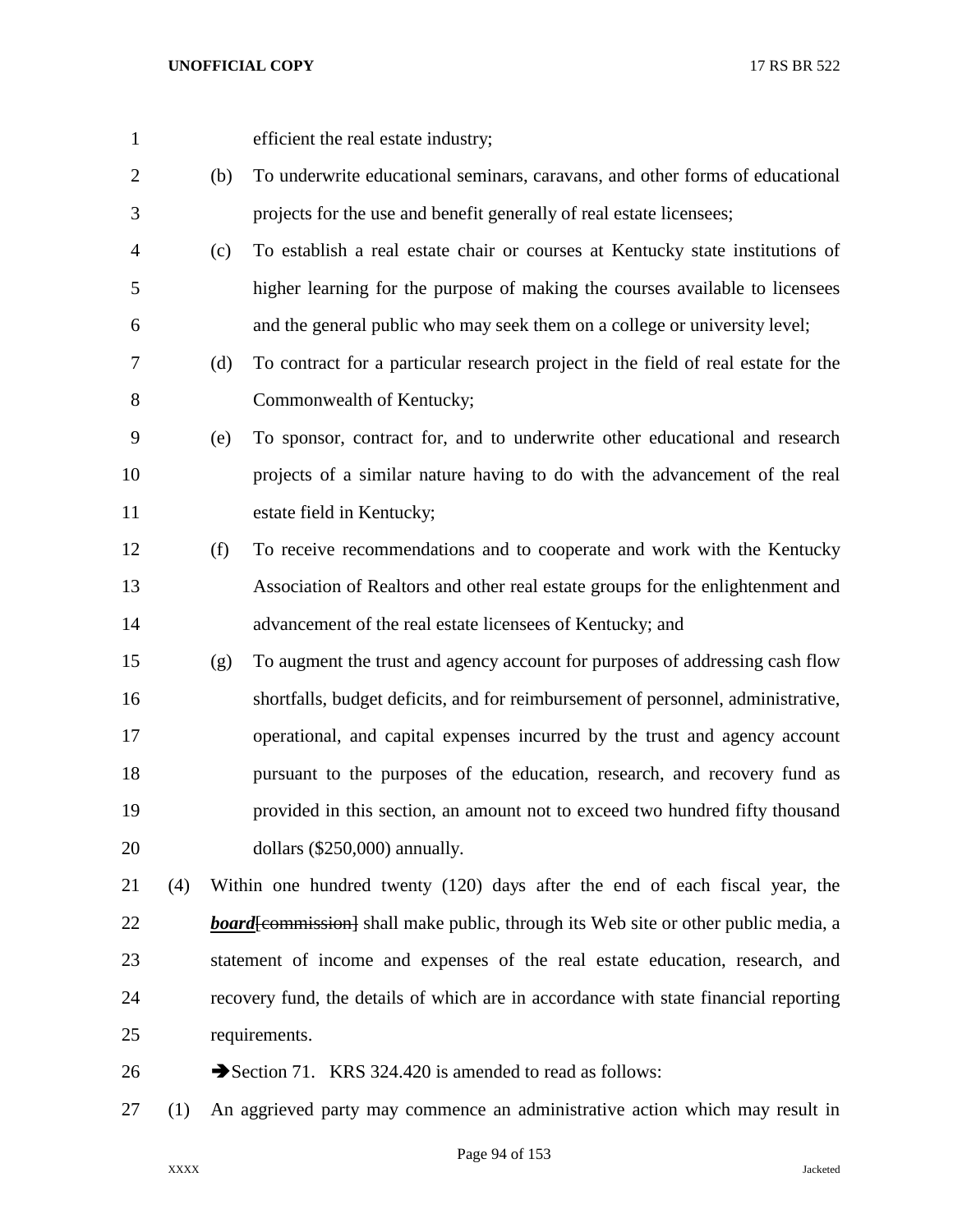collection from the recovery fund by first filing a complaint with the **board** [commission] on a form prepared by the **board** [commission]. The complaint shall constitute a prima facie case that a licensee is in violation of KRS 324.160 and is subject to the same conditions set forth in KRS 324.150. If the complaint 5 constitutes a prima facie case and the matter is not settled, the **board**[commission] shall hold a hearing pursuant to the requirements set forth in the provisions of this chapter and KRS Chapter 13B to determine if a violation of this chapter has in fact 8 occurred. If a violation of fraud is  $\frac{1}{5}$  found, the **board** [commission] shall determine if the violation resulted in damages to *the* complainant and in what amount. If damages cannot be accurately determined, then the amount of damages shall be determined by a Circuit Court in the county where the violation took place. In the event the question of damages is referred to the Circuit Court, the decision of 13 the **board**[commission] will not be final and appealable until the question of damages is certifiable.

 (2) Upon final order by the *board*[commission] or upon certification to the **board**[commission] by the Circuit Court on the issue of damages, and after the licensee has refused to pay the claim within a period of twenty (20) days of entry of a final order, the aggrieved party or parties shall be paid the amount or amounts by 19 the *board* [commission] from the recovery fund.

 (3) The license of the licensee against whom the claim was made by the aggrieved party 21 shall be suspended or may be permanently revoked until<del> such time as al</del> the licensee has reimbursed the recovery fund in full for all amounts paid, plus interest at the rate of ten percent (10%) per annum.

- (4) Any party aggrieved by a final order of the *board or authority*[commission] may appeal to the Circuit Court where the licensee has his *or her* principal place of business or where the applicant resides in accordance with KRS Chapter 13B.
- 27 (5) Upon the final order of the court, and after the *board*[commission] has paid from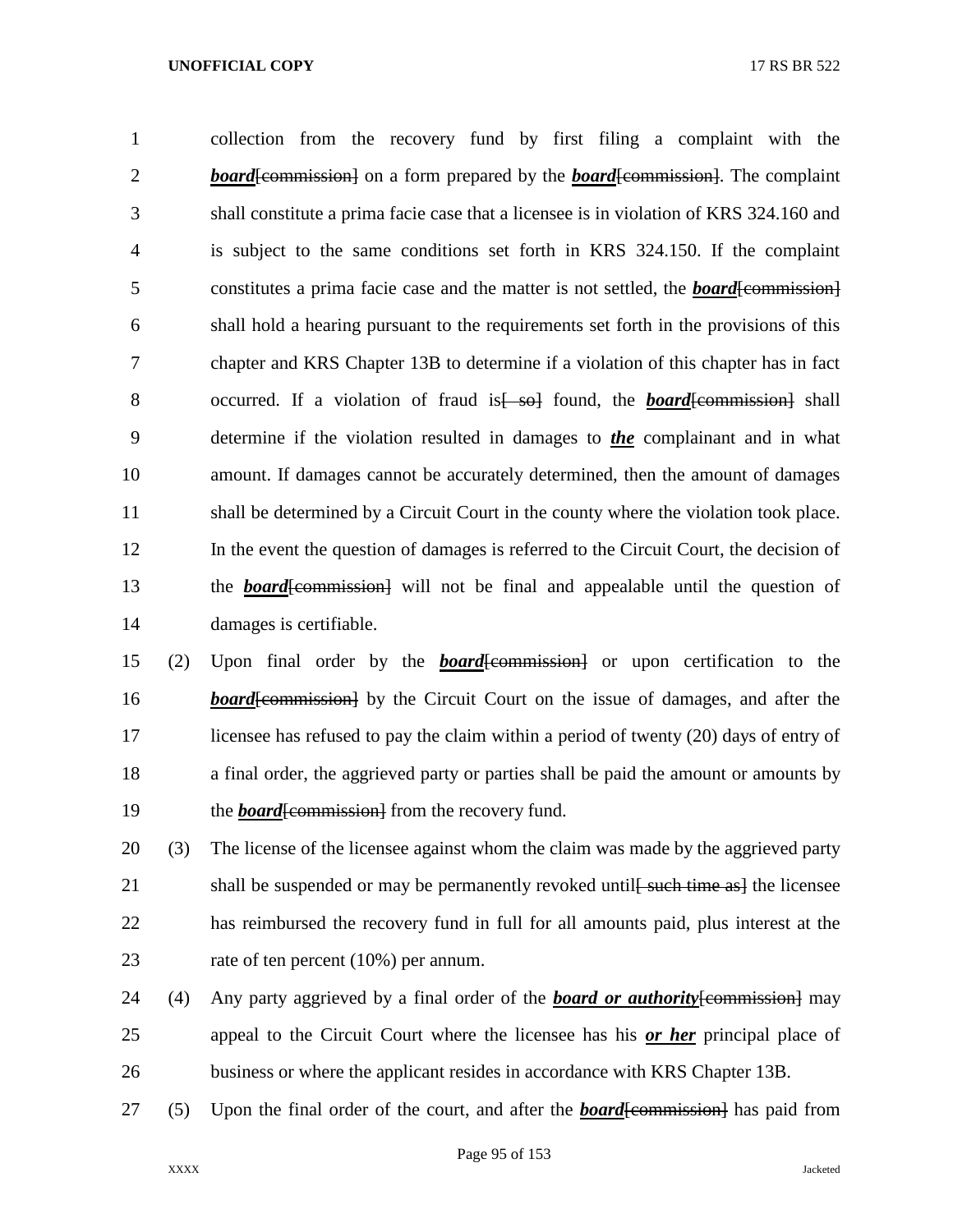the real estate education, research, and recovery fund any sum to the aggrieved 2 party, the **board**[commission] shall be subrogated to all of the rights of the aggrieved party to the extent of the payment. The aggrieved party shall to the extent of the payment assign his *or her* right, title*,* and interest in the judgment to the *board*[commission]. After *this*[such] assignment, the *board*[commission] may challenge in bankruptcy court any attempt by a former licensee to discharge the 7 debt, if proper notice is given. Any funds recovered by the *board*[commission] shall be deposited in the real estate education, research, and recovery fund.

 (6) No aggrieved party shall be entitled to recover compensation from the real estate education, research, and recovery fund unless the action against the licensee is commenced within two (2) years from actual knowledge of the cause of action or from the time when circumstances should reasonably have put the aggrieved party on notice of the cause of action.

 (7) An aggrieved party shall not be entitled to recover compensation from the real estate education, research, and recovery fund, unless the compensation is for the actual financial harm suffered by the aggrieved party, and this financial harm is specifically and directly related to the property.

(8) For purposes of this section, an "aggrieved party" shall mean either:

 (a) A member of the consumer public who stands in a direct relationship to the licensee, i.e., one who demonstrates an interest in purchasing, leasing, renting, or otherwise securing an interest in real estate through a licensee and who believes that the licensee is in violation of the provisions of this chapter; or

- (b) A member of the consumer public who directly engages the services of a licensee for purposes of selling, leasing, renting, or otherwise dealing in his or her own property.
- (9) If at any time the money on deposit in the real estate education, research*,* and 27 recovery fund is insufficient to satisfy *all or part of* any duly-authorized claim-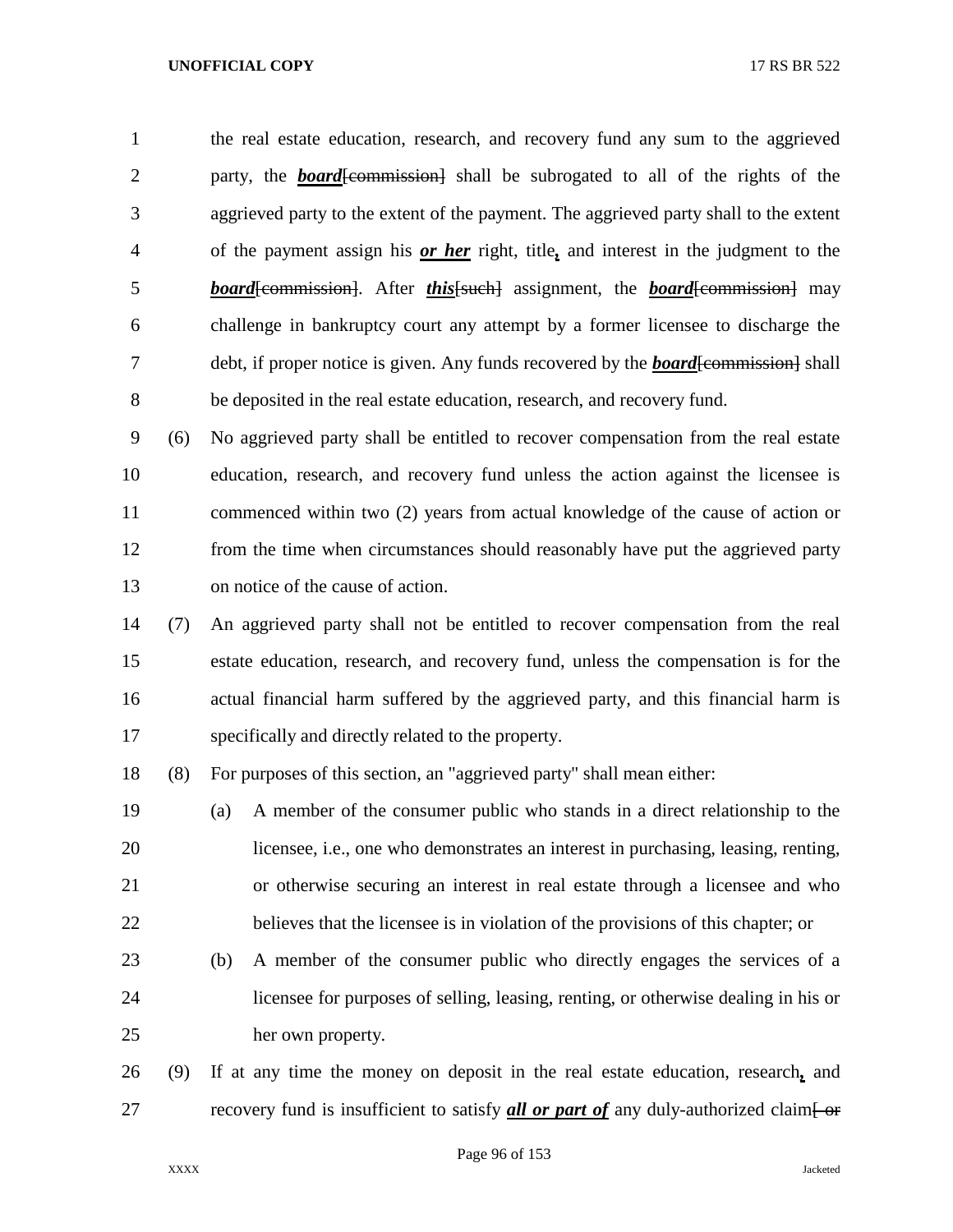1 portion thereof, the *board*[commission] shall, when sufficient money has been deposited in the real estate education, research, and recovery fund, satisfy *all or part*  **of the**[such] unpaid claim] or portions thereof], in the order that **the**[such] claims or portions were originally filed, plus accumulated interest at the rate of ten percent (10%) per annum.

- (10) Any funds in excess of the four hundred thousand dollar (\$400,000) level which are not being currently used, may be invested and reinvested as set forth in subsection (2) of KRS 324.410.
- 

9 Section 72. KRS 324.425 is amended to read as follows:

 In case of death or other incapacity of a principal broker having a licensed sales associate or sales associates affiliated at the time of death or other incapacity, the *board*[commission] reserves the right in its discretion, based upon the merits of each case, to permit one (1) of the sales associates to complete and close the then existing business of the deceased or incapacitated broker for a temporary period not to exceed six (6) months.

16 Section 73. KRS 324A.010 is amended to read as follows:

As used in KRS 324A.010 to 324A.090, unless the context requires otherwise:

 (1) "Appraisal" means an oral, written, or electronic communication of any type or nature which is independently and impartially prepared by a licensed or certified appraiser setting forth an analysis, opinion, or conclusion relating to the nature, quality, value, or utility of specified interests in, or aspects of, identified real estate, as of a specified date, for or in expectation of compensation;

- (2) "Appraisal assignment" means an engagement for which an appraiser is employed or retained to act, or would be perceived by other parties or the public as acting, as a third party in rendering an unbiased real estate appraisal;
- (3) "Appraisal report" means any communication, written, oral, or electronic conveying a real estate appraisal, and all other reports communicating an appraisal analysis,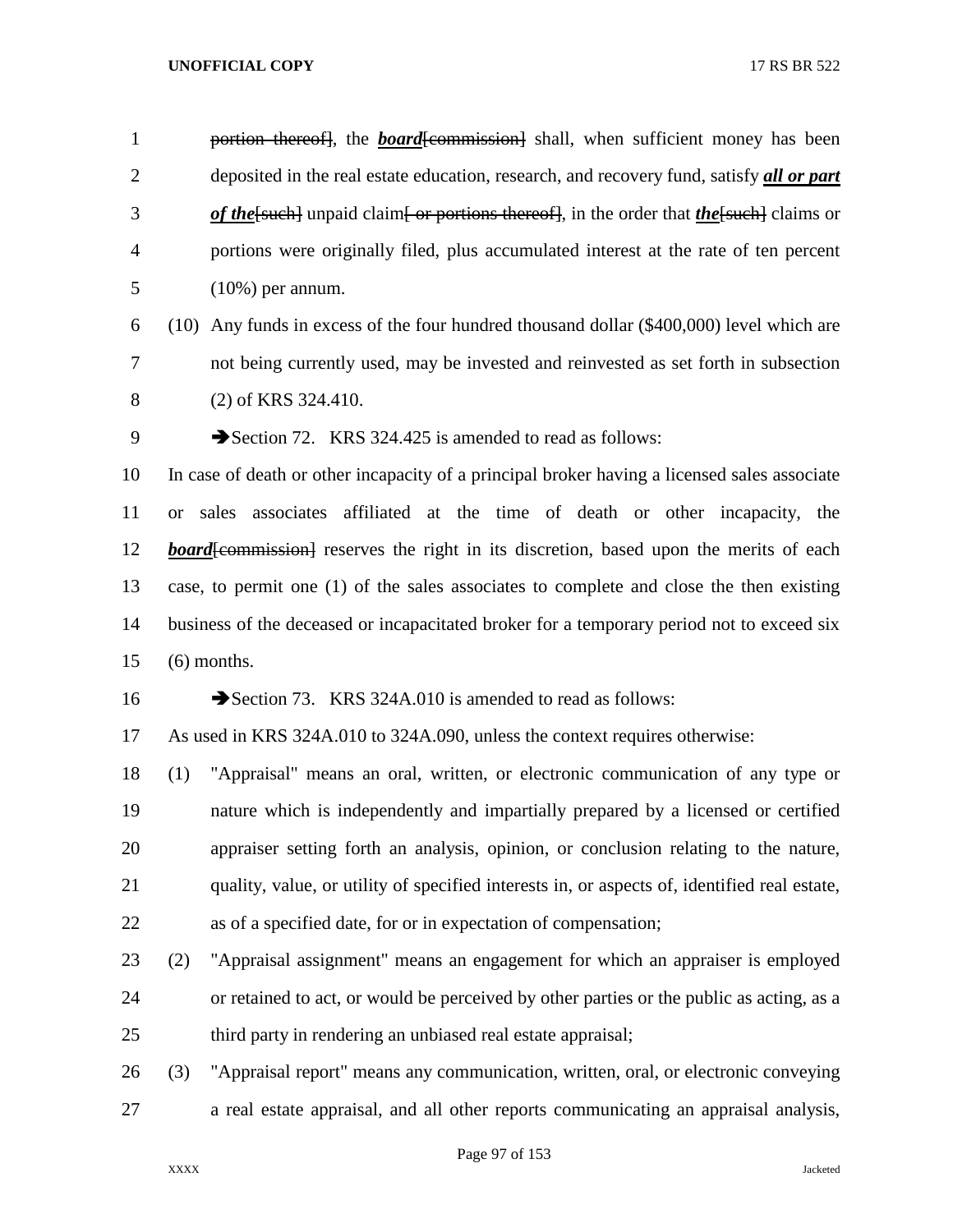| $\mathbf{1}$ |      | opinion, or conclusion;                                                                  |
|--------------|------|------------------------------------------------------------------------------------------|
| 2            | (4)  | "Board" means the <b>Kentucky</b> [Real Estate Appraisers] Board of Appraisers created   |
| 3            |      | under KRS 324A.015;                                                                      |
| 4            | (5)  | "Certificate holder or licensee" means a person certified or licensed by the board       |
| 5            |      | under this chapter;                                                                      |
| 6            | (6)  | "Real estate" or "real property" means real estate in its ordinary meaning and           |
| 7            |      | includes any leasehold or other estate or interest in, over, or under land, including    |
| 8            |      | leaseholds, all appurtenances and improvements thereto, and may include personal         |
| 9            |      | property which is integral to the use of the real property as appraised;                 |
| 10           | (7)  | "Uniform Standards of Professional Appraisal Practice" means the standards of            |
| 11           |      | practice promulgated by the Appraisal Standards Board of the Appraisal                   |
| 12           |      | Foundation; [ and]                                                                       |
| 13           | (8)  | "Federally related transaction" means any real estate related financial transaction      |
| 14           |      | that:                                                                                    |
| 15           |      | A federal financial institution's regulatory agency engages in, contracts for, or<br>(a) |
| 16           |      | regulates; and                                                                           |
| 17           |      | Requires the services of an appraiser.<br>(b)                                            |
| 18           |      | (9) "Authority" means the Kentucky Real Estate Authority established under KRS           |
| 19           |      | <b>Chapter 324B;</b>                                                                     |
| 20           |      | (10) "Commissioner" means the commissioner of the Department of Professional             |
| 21           |      | Licensing; and                                                                           |
| 22           | (11) | "Department" means the Department of Professional Licensing established                  |
| 23           |      | under KRS Chapter 324B.                                                                  |
| 24           |      | SECTION 74. KRS 324A.015 IS REPEALED AND REENACTED TO READ                               |
| 25           |      | <b>AS FOLLOWS:</b>                                                                       |
| 26           | (I)  | There is hereby created the Kentucky Board of Appraisers within the<br>(a)               |
| 27           |      | Kentucky Real Estate Authority. The board shall consist of five (5)                      |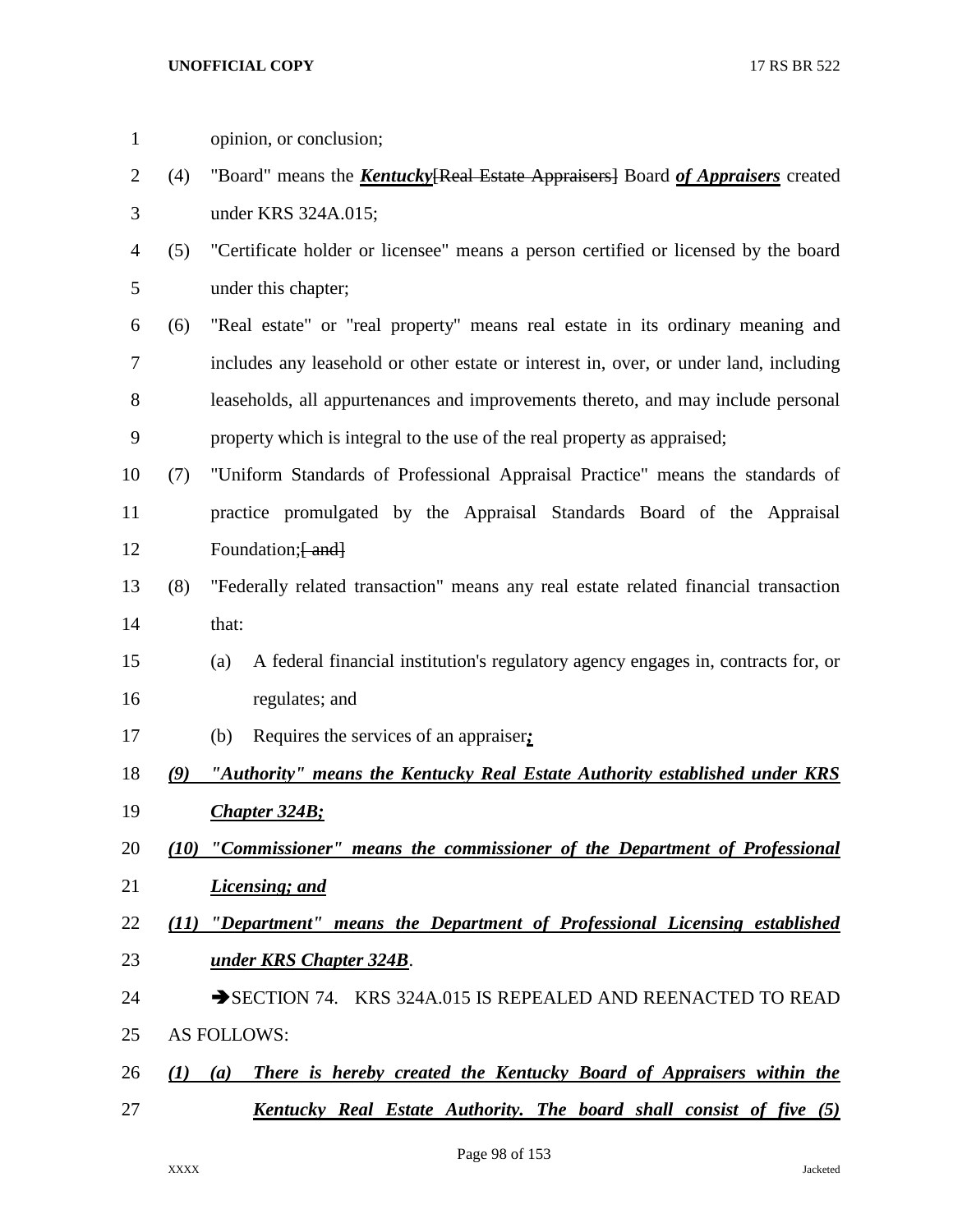| 1              |                          | members, each appointed by the Governor. Each board member shall serve         |
|----------------|--------------------------|--------------------------------------------------------------------------------|
| $\overline{2}$ |                          | a term of three (3) years. The board shall annually select one (1) of its      |
| 3              |                          | members to serve as chair and one $(1)$ of its members to serve as vice chair  |
| 4              |                          | to act in the chair's absence.                                                 |
| 5              | (b)                      | Any member appointed to fill a vacancy occurring other than by expiration      |
| 6              |                          | of a term shall be appointed for the remainder of the unexpired term.          |
| 7              | (c)                      | No more than three (3) members of the same political party shall serve on      |
| 8              |                          | the board at the same time.                                                    |
| 9              | (d)                      | No member of the board shall reside in the same county as another              |
| 10             |                          | member.                                                                        |
| 11             | (e)                      | A majority of the board shall constitute a quorum for the transaction of       |
| 12             |                          | business.                                                                      |
| 13             | (f)                      | No member may serve on the board for more than $s$ ix $(6)$ consecutive years. |
| 14             |                          | A member may serve on the board for six (6) consecutive years on more          |
| 15             |                          | than one (1) occasion if that person is not a member of the board for at least |
| 16             |                          | <u>two (2)</u> years between periods of board service.                         |
| 17             | $\left( \varrho \right)$ | For any board member vacancy that is filled under this section by using a      |
| 18             |                          | list of names submitted to the Governor, the Governor shall appoint one $(1)$  |
| 19             |                          | of the individuals whose name was submitted on the initial list to fill the    |
| 20             |                          | vacancy, unless the Governor can present indisputable proof that no            |
| 21             |                          | individual on the list is qualified.                                           |
| 22             | (2)                      | <b>The five (5) members of the board shall be chosen as follows:</b>           |
| 23             | (a)                      | Two (2) members of the board shall be certified real estate appraisers. The    |
| 24             |                          | appraiser appointees to the board shall be certified and shall have engaged    |
| 25             |                          | in the appraisal of real estate in Kentucky on a continuing basis for at least |
| 26             |                          | <u>ten (10)</u> years;                                                         |
| 27             | (b)                      | <b>One (1) member of the board shall represent the public and shall not be</b> |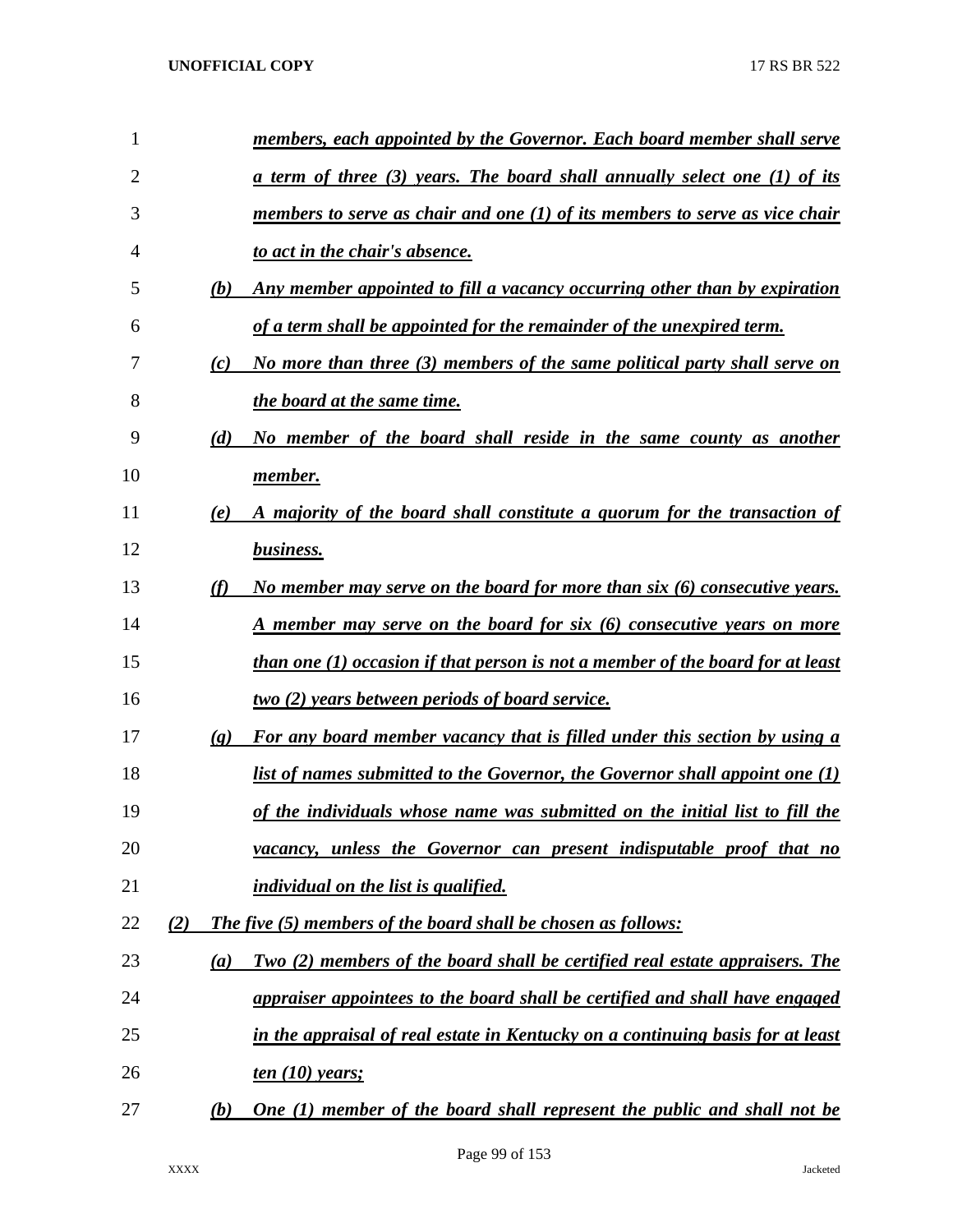| 1  |     | associated with or financially interested in the practice of real estate               |
|----|-----|----------------------------------------------------------------------------------------|
| 2  |     | <u>appraisals; and</u>                                                                 |
| 3  |     | Two (2) members of the board shall be employed in the lending industry.<br>(c)         |
| 4  | (3) | The commissioner shall promulgate, amend, or repeal administrative regulations         |
| 5  |     | relating to the board. The commissioner shall not promulgate, amend, or repeal         |
| 6  |     | any administrative regulation relating to the board or its area of jurisdiction        |
| 7  |     | unless the board first adopts the proposed actions relating to the administrative      |
| 8  |     | regulation.                                                                            |
| 9  | (4) | Any action taken by the board, including any decision of the board to deny,            |
| 10 |     | suspend, or revoke a license, or to issue a penalty, shall be appealable to the        |
| 11 |     | <u>authority. No officer or employee of the Public Protection Cabinet, department,</u> |
| 12 |     | or authority shall attempt to influence or interfere with the board's disciplinary     |
| 13 |     | decisions or proceedings.                                                              |
| 14 | (5) | A board member shall be automatically removed from the board and a vacancy             |
| 15 |     | shall occur when:                                                                      |
| 16 |     | <u>An appraiser member of the board ceases to be certified;</u><br>(a)                 |
| 17 |     | A consumer member of the board acquires a certification as an appraiser;<br>(b)        |
| 18 |     | A lending industry member of the board ceases to be employed in the<br>(c)             |
| 19 |     | <i>lending industry;</i>                                                               |
| 20 |     | A board member enters a plea of guilty to, or has been found guilty of, a<br>(d)       |
| 21 |     | felony and the time for appeal has passed or the judgment of conviction has            |
| 22 |     | <b>been finally affirmed on appeal;</b>                                                |
| 23 |     | A board member misses three (3) consecutive meetings or misses more than<br>(e)        |
| 24 |     | twenty-five percent $(25%)$ of the meetings held over the previous twelve $(12)$       |
| 25 |     | month period; or                                                                       |
| 26 |     | A board member ceases to be a bona fide resident of the Commonwealth of<br>$\varphi$   |
| 27 |     | <u>Kentucky.</u>                                                                       |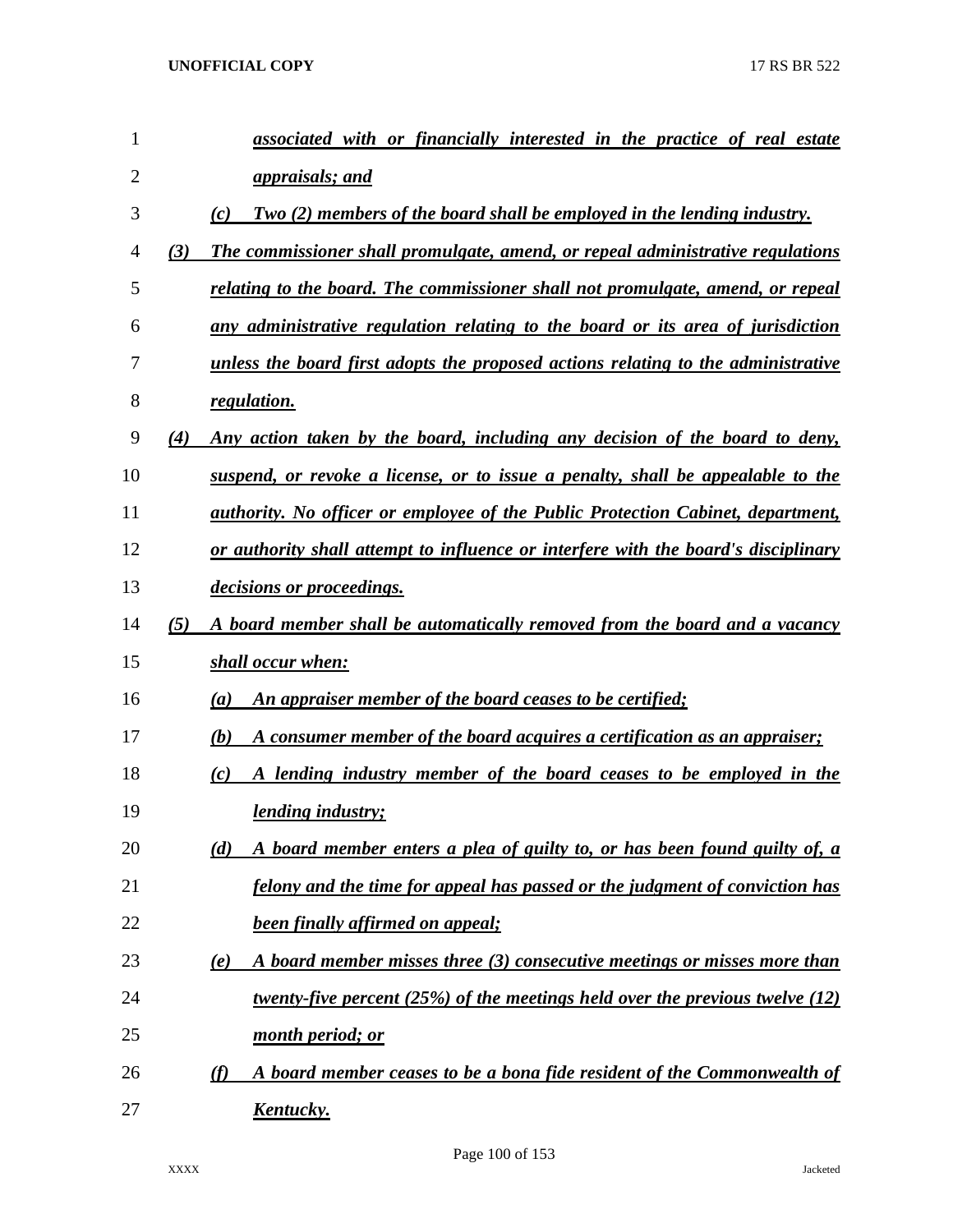| $\mathbf 1$    | (6)                        | The board shall adopt a seal with the design prescribed by the board, by which it       |
|----------------|----------------------------|-----------------------------------------------------------------------------------------|
| $\overline{2}$ |                            | shall authenticate its proceedings. Copies of all records and papers in the office      |
| 3              |                            | of the board, if certified and authenticated by the seal of the board, shall be         |
| 4              |                            | received in evidence in all courts equally and with like effect as the original. All    |
| 5              |                            | records kept in the office of the board under the authority of this chapter shall be    |
| 6              |                            | open to public inspection in accordance with KRS 61.870 to 61.884 and                   |
| 7              |                            | consistent with administrative regulations promulgated by the commissioner.             |
| 8              | (7)                        | The Governor shall set the compensation of the members of the board, but voting         |
| 9              |                            | members of the board shall be compensated no more than three hundred dollars            |
| 10             |                            | (\$300) per day for official business, subject to an annual maximum of six              |
| 11             |                            | thousand dollars (\$6,000). Members shall be reimbursed for all expenses paid           |
| 12             |                            | and incurred in the discharge of official business consistent with the                  |
| 13             |                            | reimbursement policy for state employees. With the approval of the authority,           |
| 14             |                            | board members and board staff may attend and travel to and from meetings and            |
| 15             |                            | events relevant to the board or the industry the board represents.                      |
| 16             | (8)                        | The board shall submit an annual budget to the authority. The board budget              |
| 17             |                            | shall go into effect if approved by a majority vote of the authority.                   |
| 18             | (9)                        | The authority shall not impose a fine against a licensee who is licensed by the         |
| 19             |                            | board unless the board has previously approved the imposition of the fine.              |
| 20             |                            | Section 75. KRS 324A.020 is amended to read as follows:                                 |
| 21             |                            | The board <i>may</i> : [shall have authority to promulgate administrative regulations,] |
| 22             | $\underline{(\mathbf{1})}$ | Have subpoena power: $\left\{\frac{1}{2}\right\}$                                       |
| 23             | (2)                        | Hold disciplinary hearings: $\left\{\frac{1}{2}\right\}$                                |
| 24             | $\underline{32}$           | Conduct examinations: $\left\{\frac{1}{2}\right\}$                                      |
| 25             | $\mathbf{A}$               | Conduct educational seminars $:$ $[$ , $]$                                              |
| 26             | $\left( 5\right)$          | Investigate allegations of wrongdoing under this chapter; $[\cdot]$                     |
| 27             | <u>(6)</u>                 | Seek and obtain injunctive relief to enforce the provisions of KRS 324A.010 to          |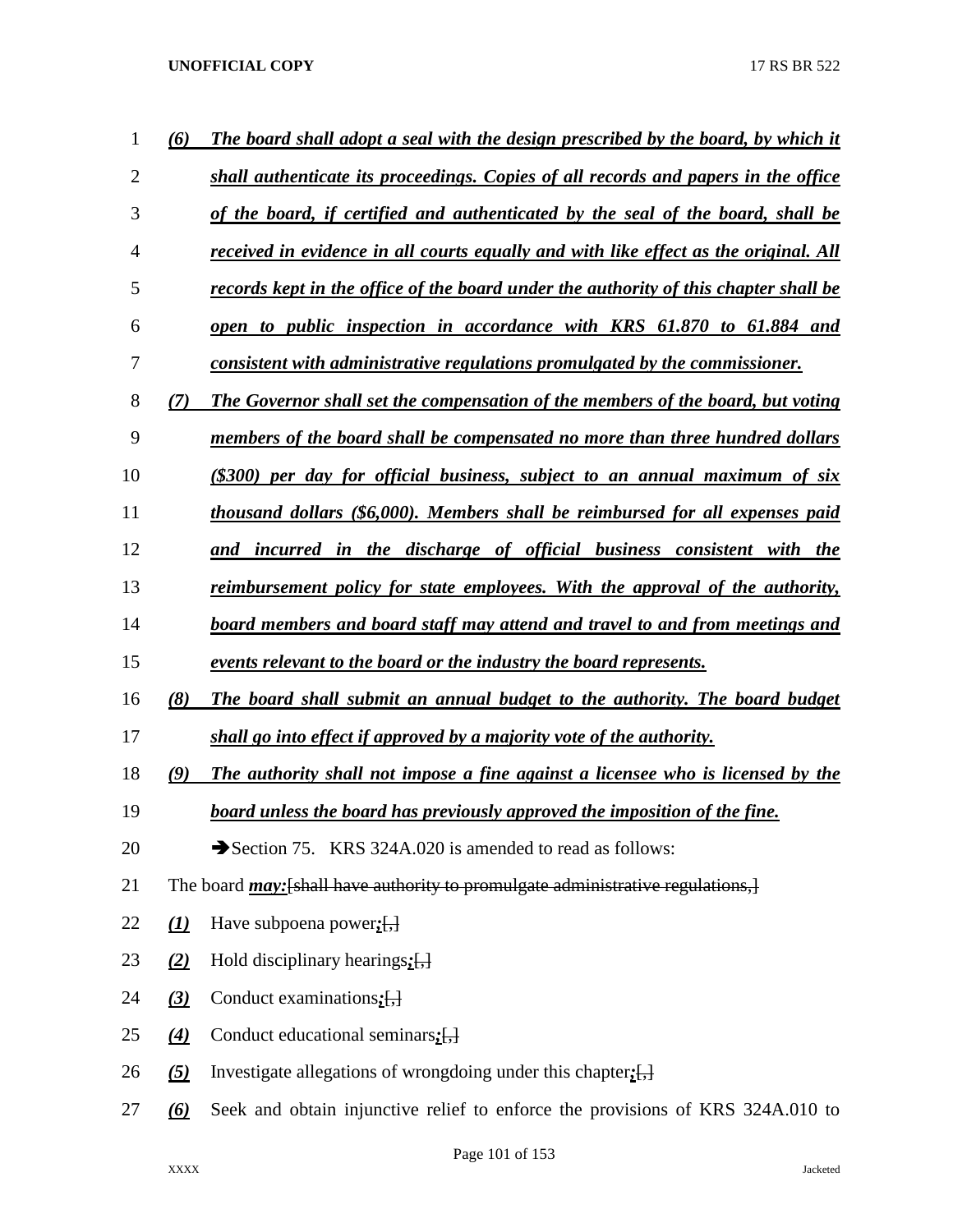- *(7)* Provide a list of certified appraisers to the Appraisal Subcommittee of the Federal Financial Institutions Examination Council*;*[,] and
- *(8)* Perform *any*[such] other functions and duties *that are*[as may be] necessary in carrying out the provisions of KRS 324A.010 to 324A.090.

6 Section 76. KRS 324A.035 is amended to read as follows:

 (1) The *commissioner*[board] shall promulgate administrative regulations pursuant to 8 the provisions of this chapter and KRS Chapter 13A for certification or licensure of appraisers who perform appraisals of real property in federally related transactions. Requirements established by the *commissioner*[board] relating to appraisers of federally related transactions shall not exceed the minimum requirements established by federal law or regulation;

- (2) The *commissioner*[board] shall promulgate administrative regulations pursuant to KRS Chapter 13A for certification or licensure of appraisers of real property in nonfederally related transactions.
- (a) Appraisers who wish to be limited to appraisals of nonfederally related transactions, and who have engaged in the appraisal of real estate for at least ten (10) years prior to April 7, 1992, shall be certified or licensed as appraisers of nonfederally related transactions.
- (b) Appraisers who wish to be limited to appraisals of nonfederally related transactions, and who have not engaged in the appraisal of real estate for at least ten (10) years prior to April 7, 1992, shall be certified or licensed as appraisers of nonfederally related transactions if they meet the certification or licensure requirements established by the *commissioner and the* board.
- 25 (3) The *commissioner* [board] shall establish by administrative regulations requirements for:
- (a) Classifications of appraisers;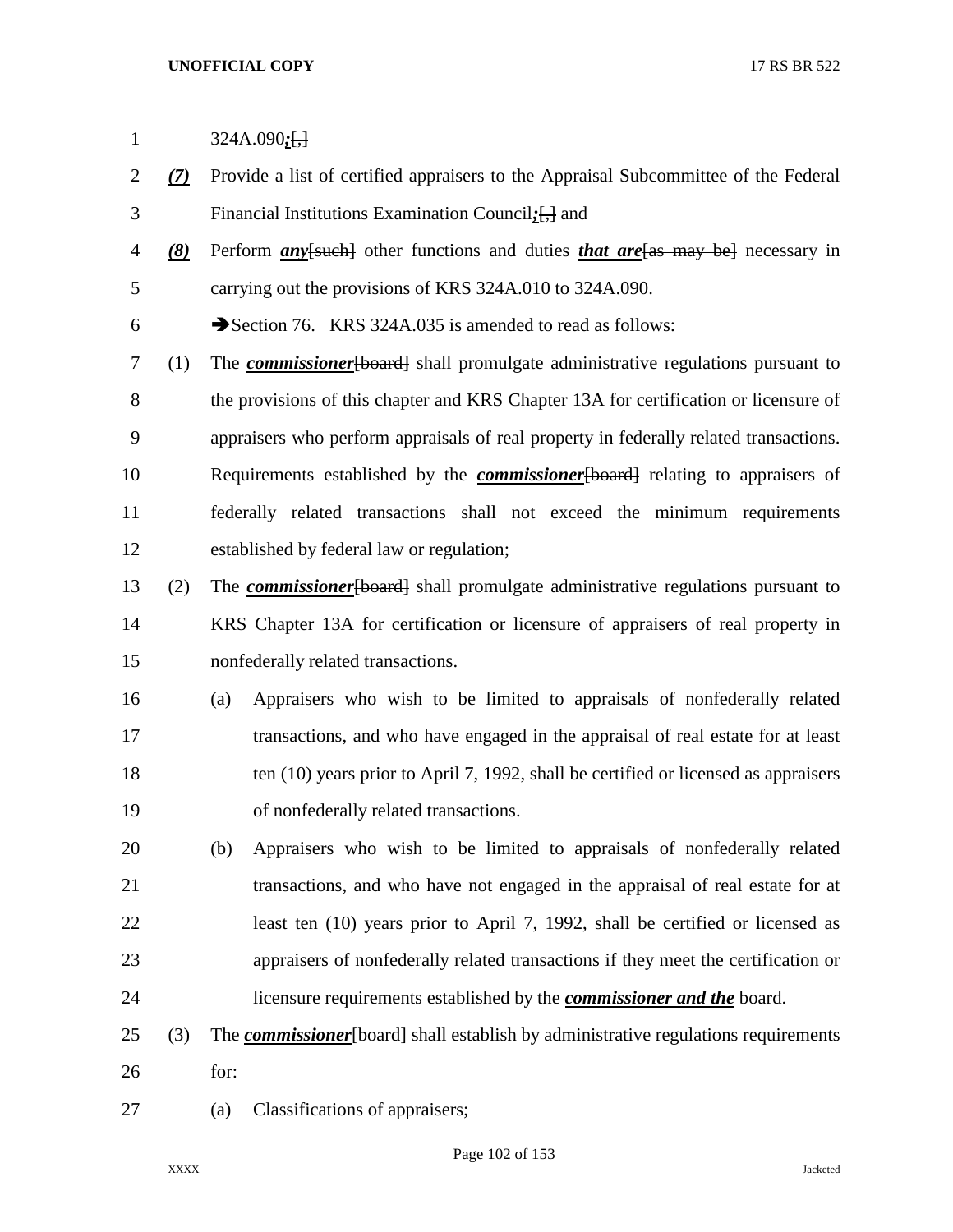| $\mathbf{1}$   |     | Certification and licensure;<br>(b)                                                                |
|----------------|-----|----------------------------------------------------------------------------------------------------|
| $\overline{2}$ |     | Renewal, suspension, or revocation of certification or licensure;<br>(c)                           |
| 3              |     | Standards of professional appraisal practice, including experience, education,<br>(d)              |
| $\overline{4}$ |     | and ethics;                                                                                        |
| 5              |     | Examination of applicants for certification or licensure; and<br>(e)                               |
| 6              |     | (f)<br>Continuing education of appraisers.                                                         |
| 7              |     | Section 77. KRS 324A.040 is amended to read as follows:                                            |
| $8\,$          | (1) | All applications for certification or licensure shall be made in writing to the board              |
| 9              |     | and shall specify the classification of the certificate or license being applied for by            |
| 10             |     | the applicant, and shall contain all information required by the board.                            |
| 11             | (2) | Applicants for certification or licensure shall:                                                   |
| 12             |     | Successfully pass the examination required by the board; and<br>(a)                                |
| 13             |     | Meet other requirements established by this chapter and administrative<br>(b)                      |
| 14             |     | regulations <i>promulgated by the commissioner to administer and enforce this</i>                  |
| 15             |     | <i>chapter</i> [of the board].                                                                     |
| 16             | (3) | The examination shall be given at times and places within the state as the board                   |
| 17             |     | shall prescribe; provided, however, the examination shall be given at least two (2)                |
| 18             |     | times during each calendar year. Notice of passing or failing the examination shall                |
| 19             |     | be provided to each applicant.                                                                     |
| 20             |     | Section 78. KRS 324A.045 is amended to read as follows:                                            |
| 21             | (1) | The board shall issue to each qualified applicant a certificate or license in $\underline{a}$ form |
| 22             |     | and size as shall be prescribed by the board.                                                      |
| 23             | (2) | Every certificate and license shall be subject to annual renewal on the date or dates              |
| 24             |     | determined by the <i>commissioner through the promulgation of an</i> [board by]                    |
| 25             |     | administrative regulation. Each certificate and license holder shall submit proof of               |
| 26             |     | compliance with the continuing education requirements when appropriate and the                     |
| 27             |     | annual renewal fee to the board on or before the last day of the designated month.                 |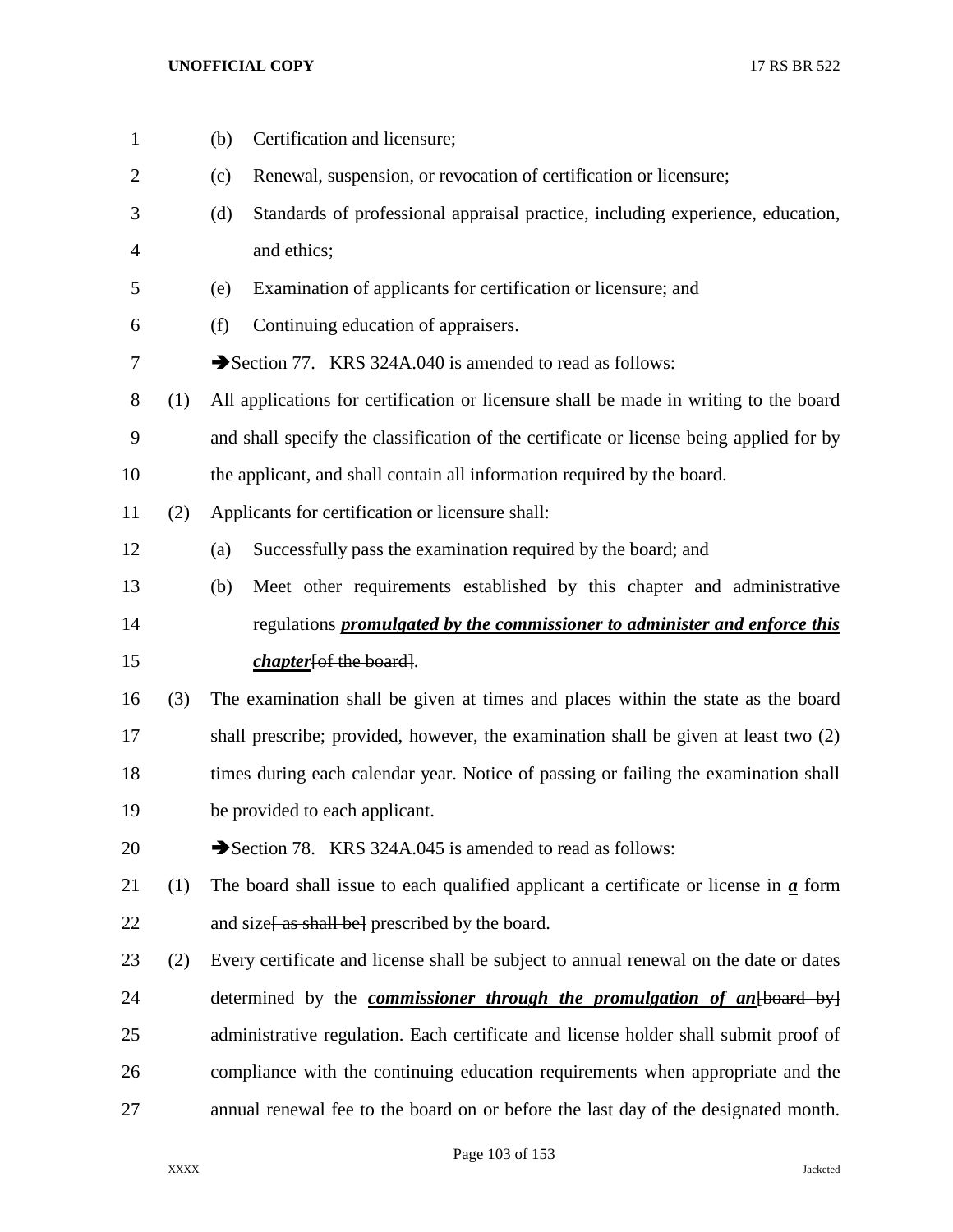| $\mathbf{1}$   |     |                   | Failure to receive a renewal form shall not constitute an adequate excuse for failure      |  |
|----------------|-----|-------------------|--------------------------------------------------------------------------------------------|--|
| $\overline{2}$ |     | to renew on time. |                                                                                            |  |
| 3              | (3) |                   | If the certificate or license holder fails to renew in a timely manner, the certificate or |  |
| 4              |     |                   | license shall expire. Within six (6) months after the renewal date, the former             |  |
| 5              |     |                   | certificate or license holder shall be reinstated by complying with all appropriate        |  |
| 6              |     |                   | renewal requirements and paying a late fee not to exceed two hundred dollars               |  |
| 7              |     | $(\$200).$        |                                                                                            |  |
| 8              | (4) |                   | If six (6) months or more elapse after the renewal date, the former certificate or         |  |
| 9              |     |                   | license holder shall be required to meet all current requirements as if applying for       |  |
| 10             |     |                   | initial certification or licensure.                                                        |  |
| 11             |     |                   | Section 79. KRS 324A.047 is amended to read as follows:                                    |  |
| 12             | (1) |                   | Upon written request, any certificate holder or licensee may request to place his or       |  |
| 13             |     |                   | her certificate or license in inactive status for a period not to exceed three (3) years.  |  |
| 14             |     | (a)               | The written request shall be made by completing a signed and sworn affidavit               |  |
| 15             |     |                   | on a form approved by the board.                                                           |  |
| 16             |     | (b)               | The board may require a fee of fifty dollars (\$50) for each change in status of           |  |
| 17             |     |                   | the certificate holder or licensee.                                                        |  |
| 18             |     | (c)               | A license issued to an individual as a trainee real property appraiser shall not           |  |
| 19             |     |                   | be eligible for inactive status.                                                           |  |
| 20             | (2) |                   | No inactive status certificate holder or licensee shall:                                   |  |
| 21             |     | (a)               | Assume or use any title, designation, or abbreviation likely to create the                 |  |
| 22             |     |                   | impression that he or she holds a certificate or license issued by the board;              |  |
| 23             |     | (b)               | Describe or refer to any appraisal or evaluation of real estate by the term,               |  |
| 24             |     |                   | "state certified," "state licensed," or words of substantially similar meaning; or         |  |
| 25             |     | (c)               | Prepare real estate appraisals for federally related transactions which, under             |  |
| 26             |     |                   | Title XI of the Financial Institutions Reform, Recovery, and Enforcement Act               |  |
| 27             |     |                   | of 1989, require the services of a state-certified or state-licensed appraiser.            |  |

Page 104 of 153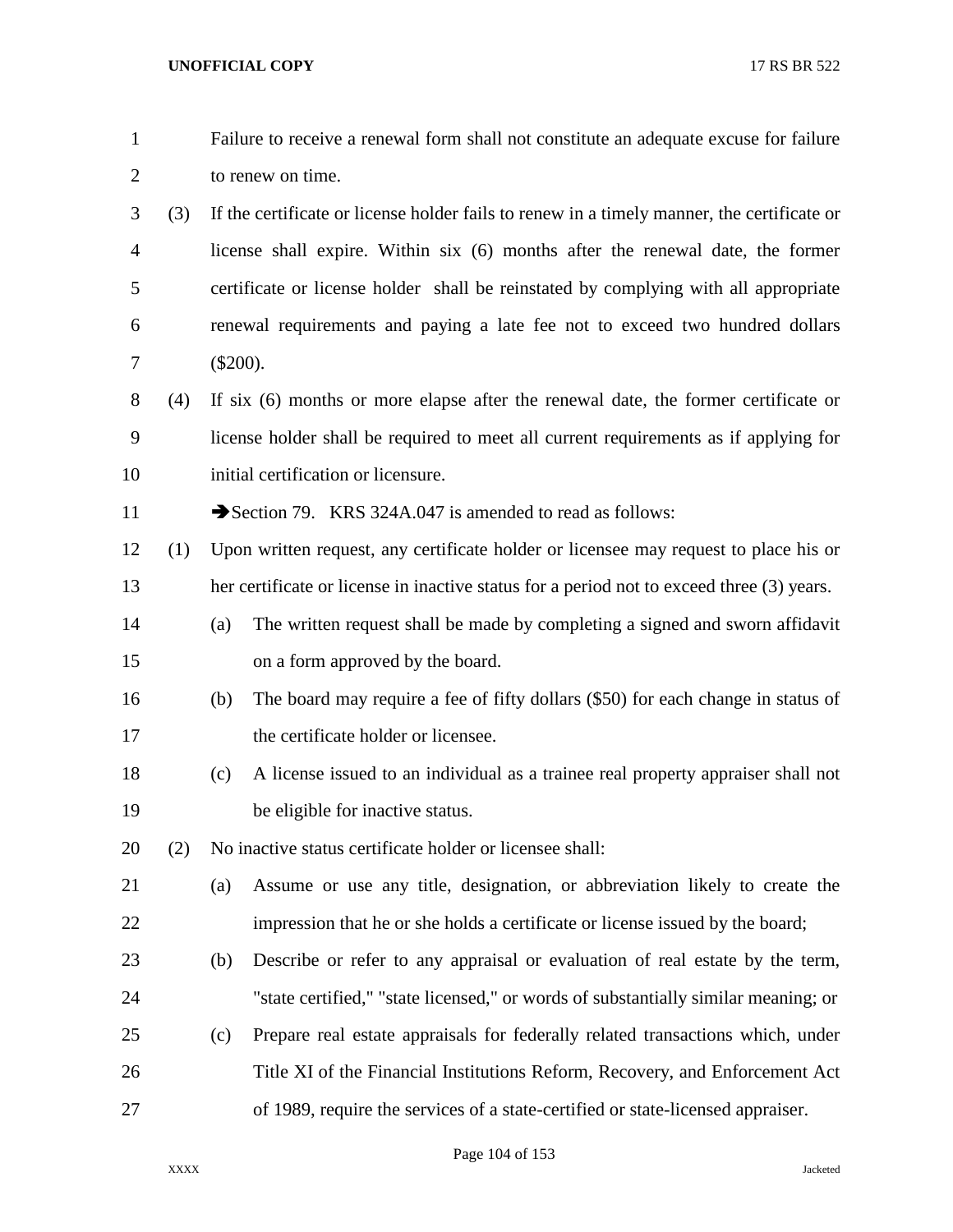(3) To return to active status, a certificate holder or licensee shall:

 (a) Petition the board for reactivation of the certificate or license; (b) Pay the applicable renewal fee and roster fee required by this chapter; and (c) Provide evidence of completion of the annually required continuing education hours, as established by the *commissioner*[board] and promulgated in administrative regulations, for each year of inactive status. (4) A certificate holder or licensee who petitions to return to active status after an inactive period exceeding three (3) years shall be required to meet all the requirements for original issuance of a license or certificate under this chapter. (5) Violation of this subsection (2) of this section shall be grounds for disciplinary action under this chapter. 12 Section 80. KRS 324A.050 is amended to read as follows: (1) The board may refuse to issue, refuse to renew, suspend, or revoke a certificate or license, reprimand, admonish, place on probation, or impose a fine up to two thousand dollars (\$2000) per each violation determined by the board, not to exceed five thousand dollars (\$5000), on a certificate holder or licensee, or any combination thereof, for any of the following reasons: (a) Procuring or attempting to procure a certificate or license by knowingly making a false statement or submitting false information, or through any form of fraud or misrepresentation; (b) Refusing to provide complete information in response to a question in an application to the board or failing to meet the minimum qualifications established by the *commissioner*[board]; (c) Being convicted of any felony, or of a misdemeanor that may result in a sentence which includes or requires incarceration; (d) Committing an act involving dishonesty, fraud, or misrepresentation; (e) Violating any of the provisions of KRS 324A.010 to 324A.090, the

Page 105 of 153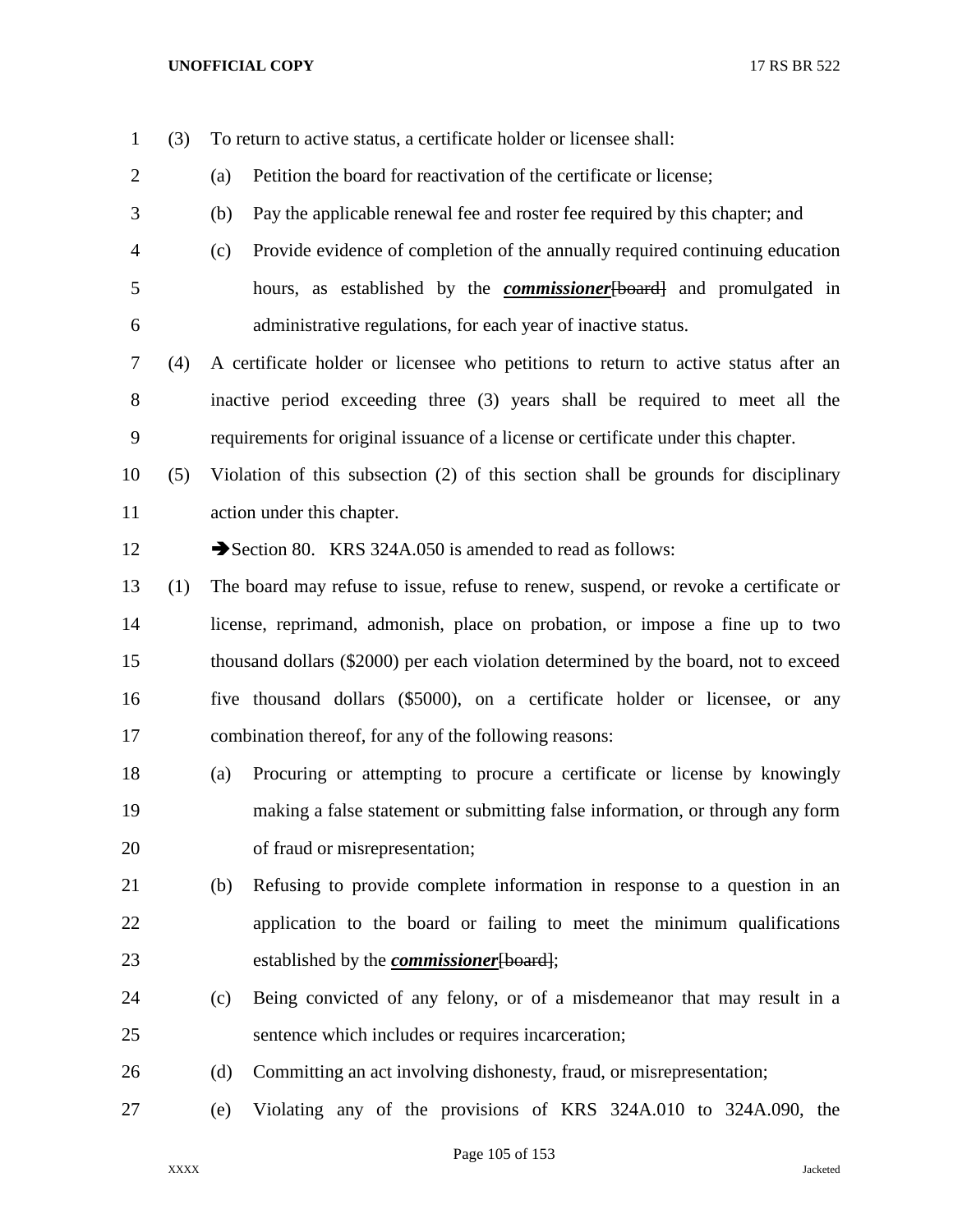| $\mathbf{1}$   |     |     | administrative regulations of the <i>commissioner</i> [board], or any lawful order of       |
|----------------|-----|-----|---------------------------------------------------------------------------------------------|
| $\overline{2}$ |     |     | the board;                                                                                  |
| 3              |     | (f) | Violating the confidential nature of records to which the appraiser gained                  |
| $\overline{4}$ |     |     | access through employment or engagement as an appraiser;                                    |
| 5              |     | (g) | Committing any other conduct which constitutes or demonstrates bad faith,                   |
| 6              |     |     | untrustworthiness, impropriety, fraud, or dishonesty;                                       |
| 7              |     | (h) | Failing or refusing, without good cause, to exercise reasonable diligence in                |
| 8              |     |     | developing an appraisal, preparing an appraisal report, or communicating an                 |
| 9              |     |     | appraisal;                                                                                  |
| 10             |     | (i) | Being negligent or incompetent in developing an appraisal, in preparing an                  |
| 11             |     |     | appraisal report, or in communicating an appraisal;                                         |
| 12             |     | (j) | Failing to observe one (1) or more of the Uniform Standards of Professional                 |
| 13             |     |     | Appraisal Practice; or                                                                      |
| 14             |     | (k) | Having a license or registration certificate to practice as a licensed or certified         |
| 15             |     |     | real property appraiser denied, limited, suspended, probated, or revoked in                 |
| 16             |     |     | another jurisdiction on grounds sufficient to cause licensure to be denied,                 |
| 17             |     |     | limited, suspended, probated, or revoked in this state.                                     |
| 18             | (2) |     | Notwithstanding any other provision of this chapter to the contrary, the                    |
| 19             |     |     | requirements of KRS Chapter 324A, the <b><i>commissioner's</i></b> [board's] administrative |
| 20             |     |     | regulations, and the Uniform Standards of Professional Appraisal Practice shall             |
| 21             |     |     | constitute the minimum standard of conduct and performance for a licensee or                |
| 22             |     |     | credential holder in any work or service performed that is addressed by those               |
| 23             |     |     | standards.                                                                                  |
| 24             | (3) |     | In any proceeding in which a suspension of thirty (30) days or more, or revocation is       |
| 25             |     |     | imposed, the board may require the respondent to pay the actual costs of the                |
| 26             |     |     | investigation and all proceedings not to exceed ten thousand dollars (\$10,000).            |
| 27             | (4) |     | Three (3) years from the date of a revocation, any certificate holder or licensee           |

Page 106 of 153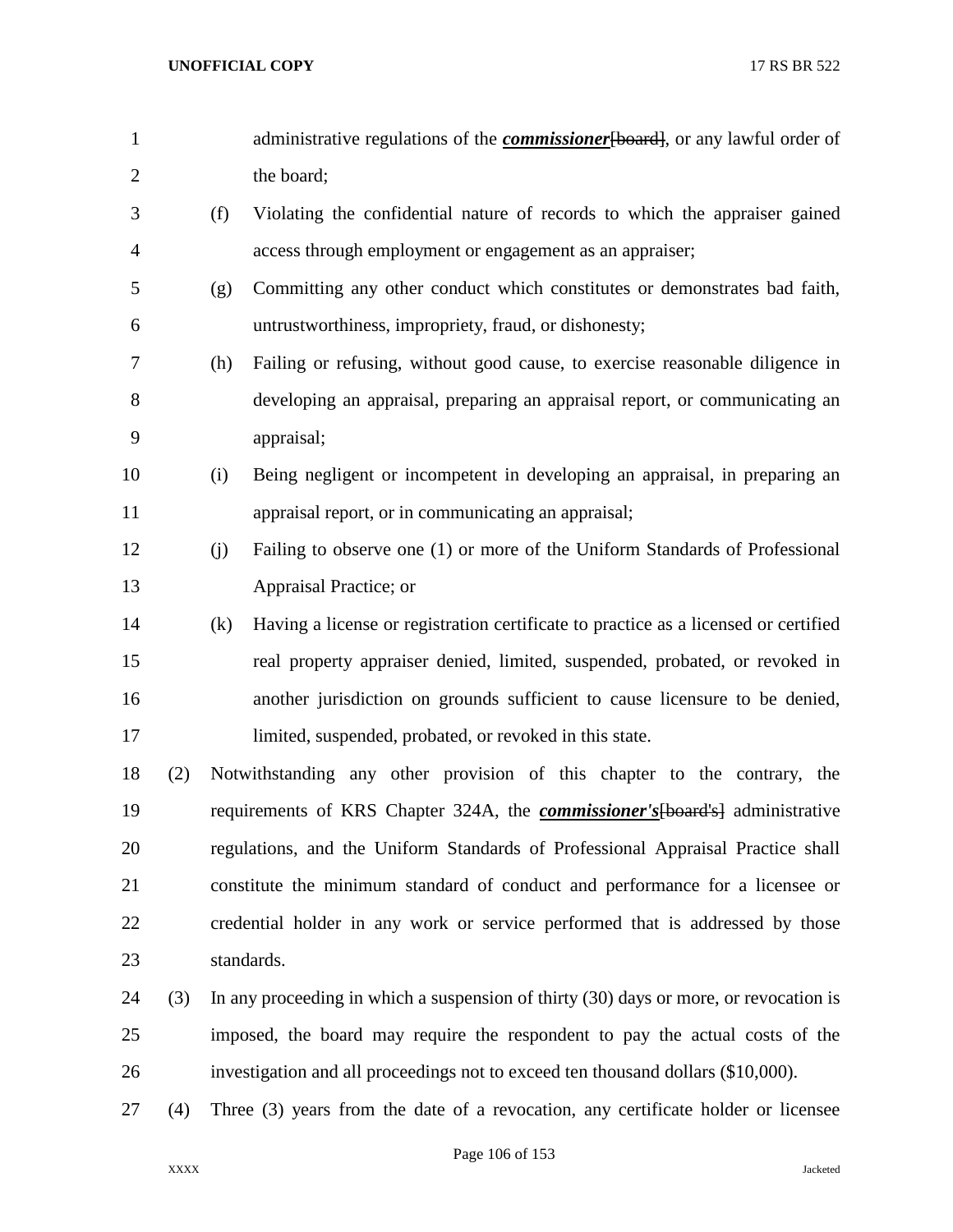whose certificate or license has been revoked may petition the board for reinstatement. The board shall investigate the petition and may reinstate, upon a 3 finding that the petitioner has complied with  $\frac{2}{\text{day}}$  and all terms prescribed by the board and is able to engage in the practice of real estate appraisal within the requirements of this chapter and the *commissioner's* administrative regulations. The board may, in its discretion, require the petitioner to successfully pass the examination required for the applicable certificate or license.

8 Section 81. KRS 324A.052 is amended to read as follows:

 (1) Any person or organization, including the board upon its own volition, may file with the board a written complaint alleging a violation of any provision of this chapter. The board shall investigate each complaint.

 (2) If the investigation reveals evidence supporting the complaint, the board shall set the matter for hearing in accordance with the provisions of KRS Chapter 13B before fining, reprimanding, suspending, revoking, refusing to renew, or any combination thereof.

 (3) If the investigation reveals that the alleged violation did occur but was not of a serious nature, the board may issue a written admonishment to the certificate holder or licensee. A copy of the admonishment shall be placed in the recipient's permanent file with the board. The recipient shall have the right to file a response to the admonishment within thirty (30) days of its receipt and have the response placed in the permanent file. The recipient may, alternatively, within thirty (30) days of the receipt, file a request for hearing with the board. Upon receipt of this request, the board shall set aside the written admonishment and set the matter for hearing in accordance with the provisions of KRS Chapter 13B.

 (4) After denying an application for a certificate or license or issuing an admonishment, the board shall grant an administrative hearing in accordance with KRS Chapter 27 13B only upon written request of the applicant made within thirty (30) days of the

Page 107 of 153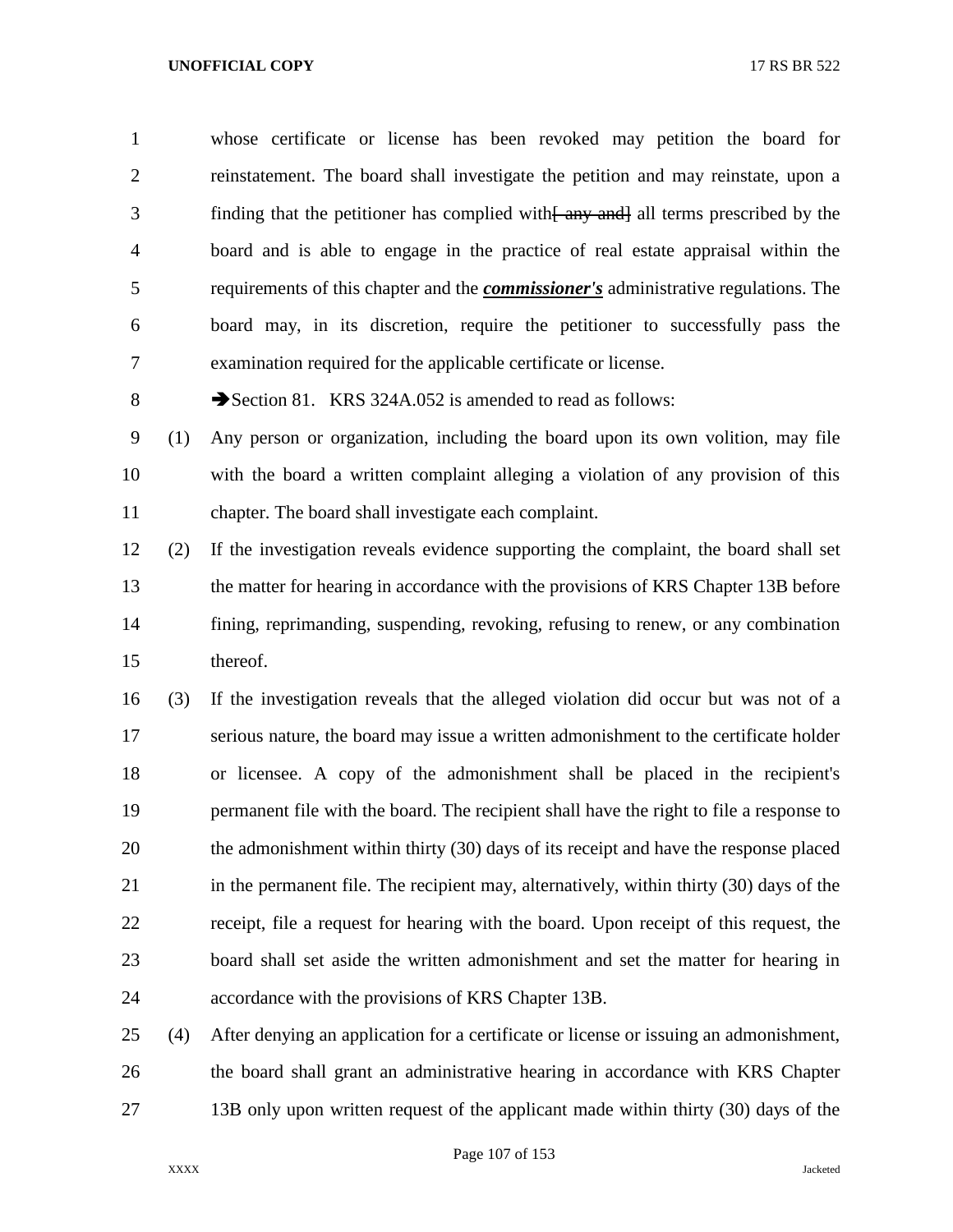mailing of the letter of denial or admonishment. (5) *(a) Any licensure denial, suspension, or revocation and any other penalty issued by the board may be appealed to the authority within thirty (30) days of the appealable action. (b) Upon receipt of an appeal, the authority shall schedule the matter for an administrative hearing that shall be conducted in accordance with KRS Chapter 13B. The authority may assign a hearing officer to hear the appeal. If the authority assigns a hearing officer, the authority shall retain the authority to issue a final order. (6)* Any party aggrieved by a final order of the board *or authority* may appeal to Franklin Circuit Court *within thirty (30) days after the issuance of the order* as provided by KRS Chapter 13B. 13 Section 82. KRS 324A,065 is amended to read as follows: (1) The *commissioner*[board] shall establish *through the promulgation of an administrative*[by] regulation*,* and *the board shall* collect*,* the following fees for certification or licensure as an appraiser for: (a) Federally related transactions: 1. Initial application fee in an amount not to exceed two hundred twelve dollars (\$212), which shall include a fee for the current edition of the Uniform Standards of Professional Practice; 2. Examination fee in an amount not to exceed two hundred dollars (\$200); 3. a. An annual certificate or licensure fee in an amount not to exceed two hundred twelve dollars (\$212), which shall include a fee for the current edition of the Uniform Standards of Professional Appraisal Practice; b. Duplicate certificate fee in an amount not to exceed ten dollars (\$10); and

Page 108 of 153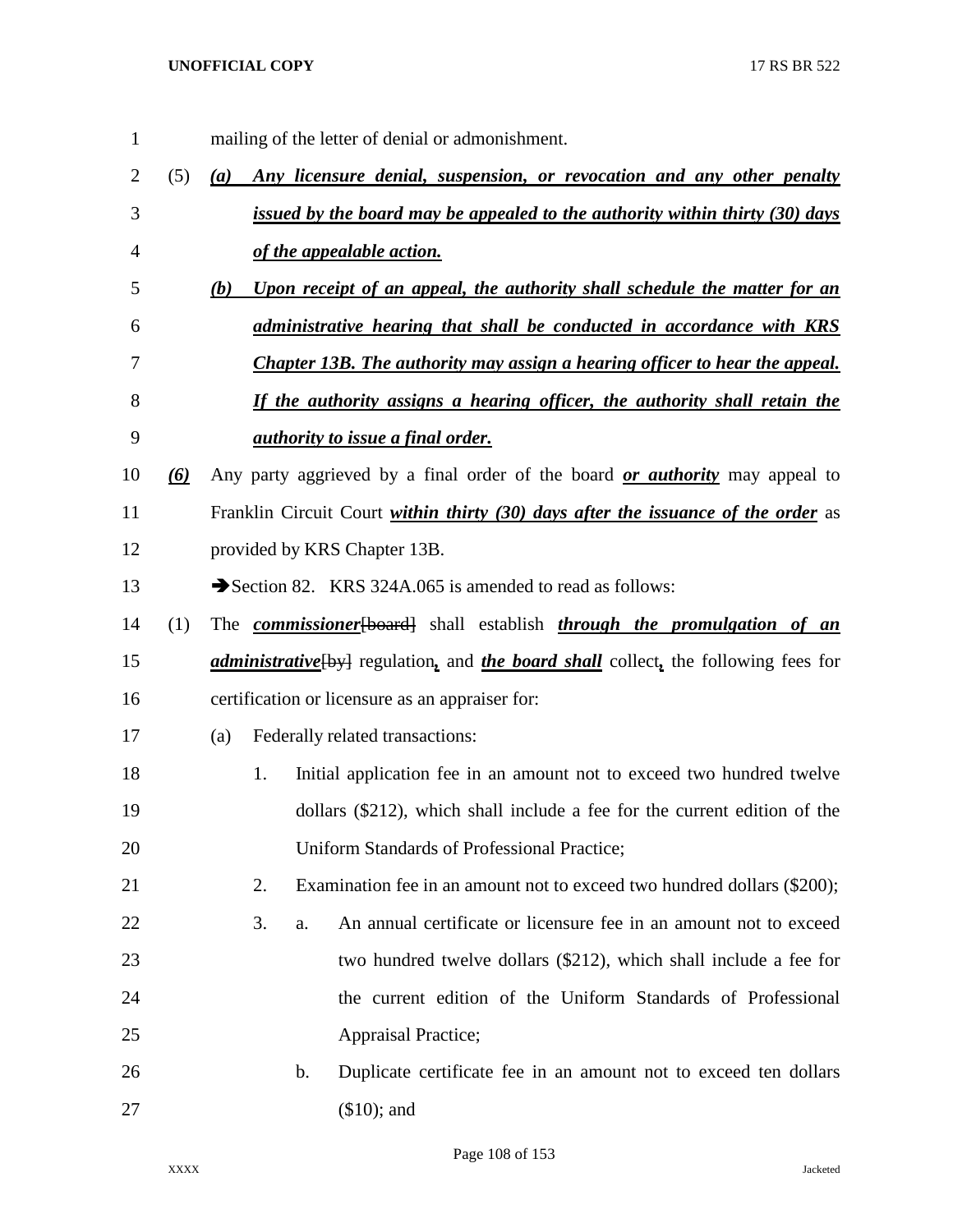| $\mathbf{1}$   |     |     | $\mathbf{c}$ . | Certificate correction fee in an amount not to exceed ten dollars                                     |
|----------------|-----|-----|----------------|-------------------------------------------------------------------------------------------------------|
| $\overline{2}$ |     |     |                | $($10)$ ; and                                                                                         |
| 3              |     |     | 4.             | Roster fee not to exceed fifty dollars (\$50); and                                                    |
| 4              |     | (b) |                | Nonfederally related transactions:                                                                    |
| 5              |     |     | 1.             | Initial application fee in an amount not to exceed one hundred dollars                                |
| 6              |     |     |                | (\$100);                                                                                              |
| 7              |     |     | 2.             | Examination fee in an amount not to exceed one hundred dollars (\$100);                               |
| 8              |     |     | 3.<br>a.       | An annual certificate or licensure renewal fee in an amount not to                                    |
| 9              |     |     |                | exceed one hundred dollars (\$100);                                                                   |
| 10             |     |     | b.             | Duplicate certificate fee in an amount not to exceed five dollars                                     |
| 11             |     |     |                | $(\$5)$ ; and                                                                                         |
| 12             |     |     | $\mathbf{c}$ . | Certificate correction fee in an amount not to exceed five dollars                                    |
| 13             |     |     |                | $(\$5)$ ; and                                                                                         |
| 14             |     |     | 4.             | Roster fee not to exceed twenty-five dollars (\$25).                                                  |
| 15             | (2) | (a) |                | All fees and charges collected by the board under the provisions of this                              |
| 16             |     |     |                | chapter shall be paid into the <b>Boards of Appraisers</b> '[Real Estate Appraisers]                  |
| 17             |     |     |                | <b>Board's</b> trust and agency account in the State Treasury.                                        |
| 18             |     | (b) |                | All expenses incurred by the board under the provisions of this chapter,                              |
| 19             |     |     |                | including compensation to the board members and staff, shall be paid out of                           |
| 20             |     |     |                | this account, subject to approval of the <i>commissioner</i> [board].                                 |
| 21             |     | (c) |                | The provisions of this subsection shall not apply to the fee charged pursuant to                      |
| 22             |     |     |                | KRS 324A.155, which is required to be included in the appraisal management                            |
| 23             |     |     |                | company recovery fund and which shall be paid into that fund.                                         |
| 24             |     |     |                | Section 83. KRS 324A.100 is amended to read as follows:                                               |
| 25             | (1) |     |                | The Kentucky <del>[ Real Estate Appraisers]</del> Board <i>of Appraisers</i> shall require a national |
| 26             |     |     |                | and state criminal background check for each initial application to be a licensed or                  |
| 27             |     |     |                | certified real property appraiser under the following requirements:                                   |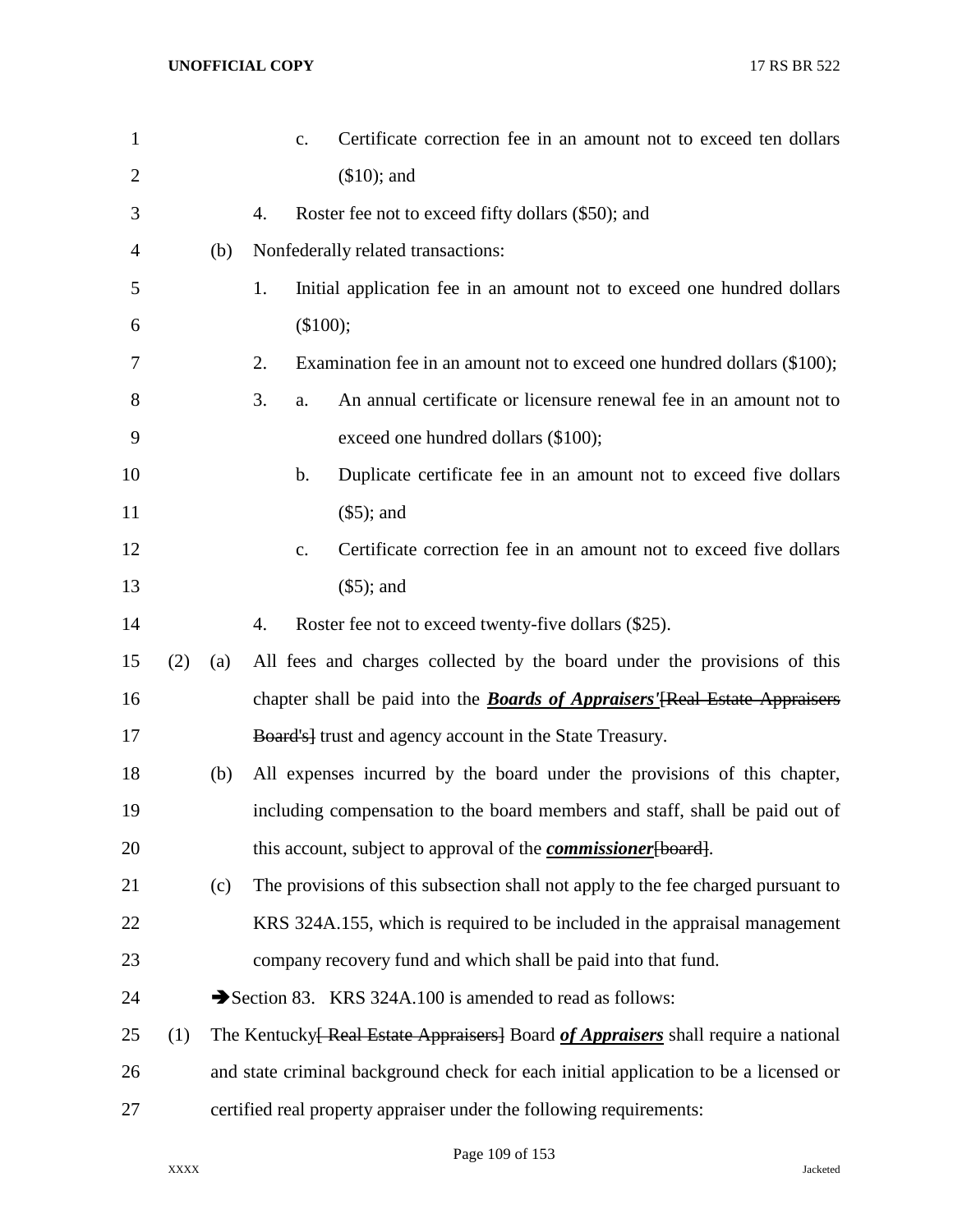(a) The applicant shall provide his or her fingerprints to the Department of Kentucky State Police for submission to the Federal Bureau of Investigation after a state criminal background check is conducted; (b) The results of the national and state criminal background check shall be sent to the board; and (c) Any fee charged by the Department of Kentucky State Police and the Federal Bureau of Investigation shall be an amount no greater than the actual cost of processing the request and conducting the check. (2) The board shall issue a license or certification to an applicant authorizing the applicant to act or offer to act as a licensed or certified real property appraiser in this state upon: (a) Receipt of a properly completed application; (b) Successful completion of all applicable education, experience, and examination; (c) Successful completion of all statutory and administrative regulation requirements for licensing and certification of a real property appraiser; and (d) Payment of the required application fee. 18 Section 84. KRS 324A.150 is amended to read as follows: As used in KRS 324A.150 to 324A.164, unless the context otherwise requires: (1) "Appraisal management company" means a person who performs the actions necessary to administer a network of state-licensed appraisers to fulfill requests for appraisal management services on behalf of a client, whether directly or through the use of software products or online, including but not limited to any of the following actions: (a) Recruiting appraisers; (b) Contracting with appraisers to perform appraisal services; 27 (c) Collecting fees from clients;

Page 110 of 153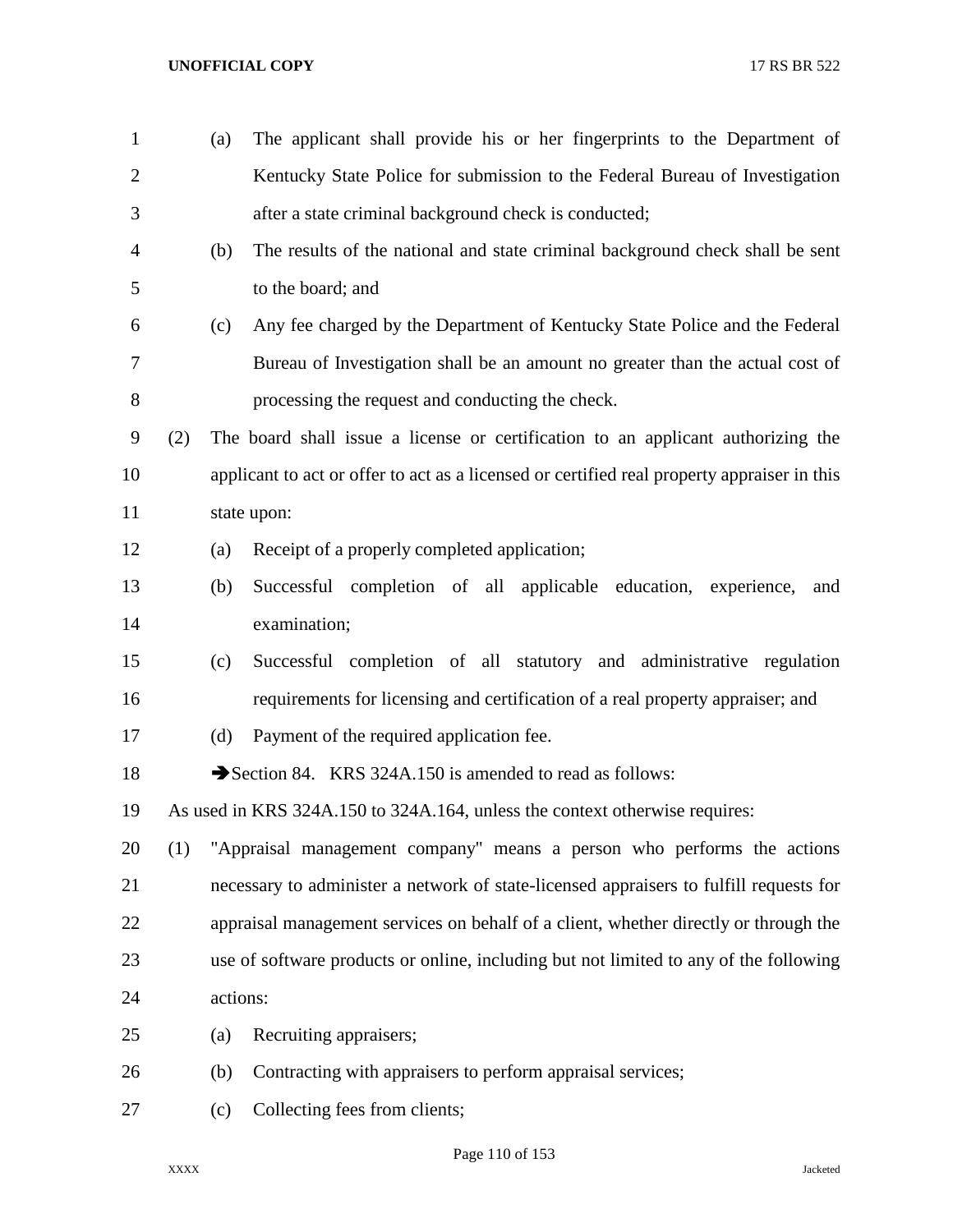- (d) Negotiating fees with appraisers or reimbursing appraisers for appraisal services;
- (e) Receiving appraisal orders and appraisal reports;
- (f) Submitting appraisal reports received from appraisers to the company's clients;
- (g) Reviewing or verifying appraisal reports; or
- (h) Managing the process of having an appraisal performed, including providing related administrative and clerical duties;

 (2) "Appraisal management services" means conducting business by telephone, by electronic means, by mail, or in person, directly or indirectly for compensation or 11 other pecuniary gain or in the expectation of compensation or other pecuniary gain

- to:
- (a) Solicit, accept, or offer to accept a request for appraisal services; or
- (b) Employ or contract with a licensed or certified appraiser to perform appraisal services;
- (3) "Appraisal services" means the practice of developing an opinion of the value of real estate in conformity with the minimum USPAP standards;

 (4) "Appraiser" means an individual licensed by the board who, for a fee or other consideration, develops and communicates a real estate appraisal or otherwise gives an opinion of the value of real estate or any interest in real estate in conformity with 21 the minimum USPAP standards;

- (5) "Appraiser panel" means a group of independent appraisers who have been selected by an appraisal management company to perform appraisal services for the appraisal management company;
- (6) "Board" means the Kentucky[ Real Estate Appraisers] Board *of Appraisers* established by KRS 324A.015;
- (7) "Client" means a person that contracts with or otherwise enters into an agreement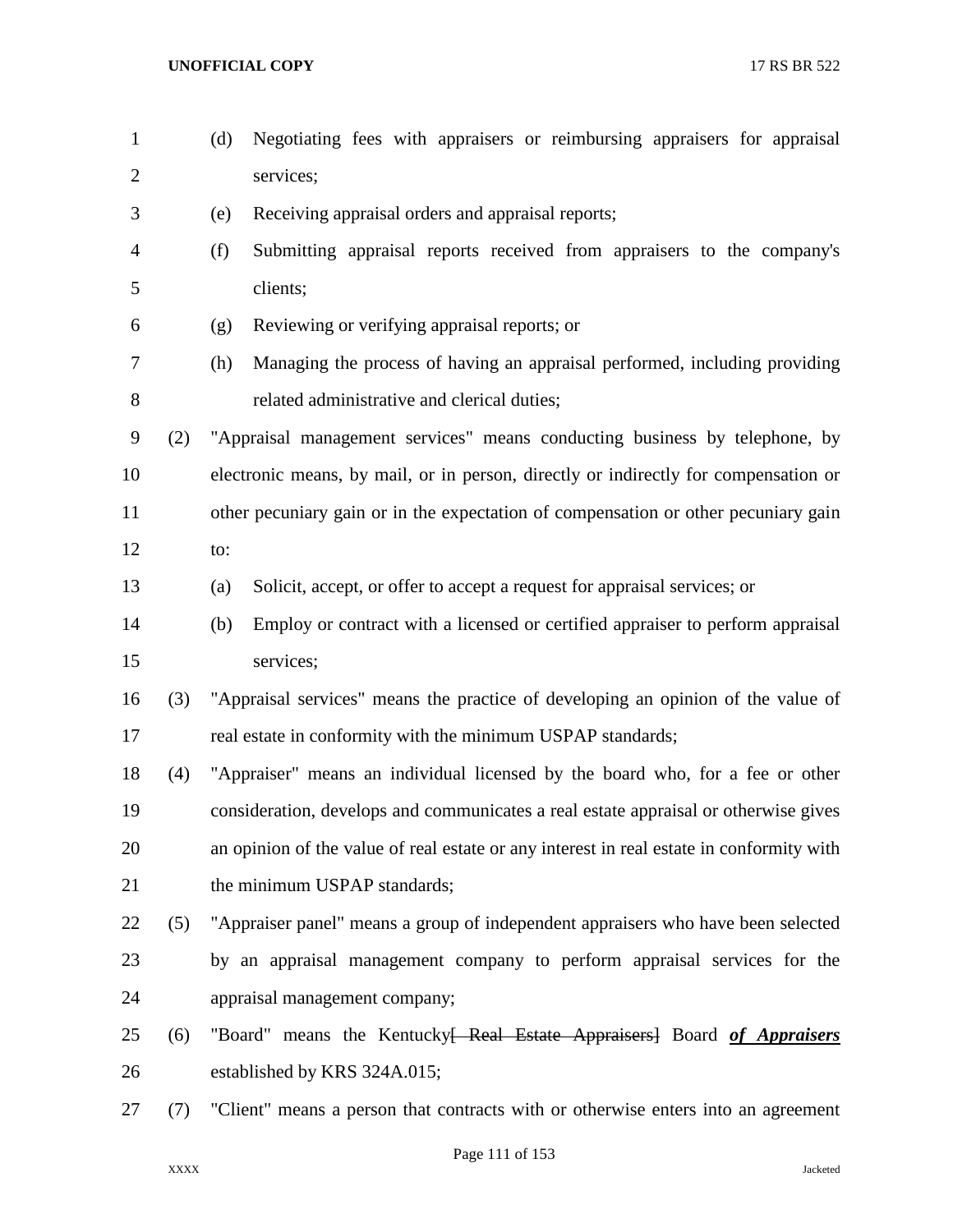| $\mathbf{1}$   |               |         |               | with an appraisal management company for the performance of appraisal services;                     |
|----------------|---------------|---------|---------------|-----------------------------------------------------------------------------------------------------|
| $\overline{2}$ | (8)           |         |               | "Commissioner" means the commissioner of the Department of Professional                             |
| 3              |               |         |               | <b>Licensing established in KRS Chapter 324B;</b>                                                   |
| 4              | $\mathcal{Q}$ |         |               | "Controlling person" means an individual employed, appointed, or authorized by an                   |
| 5              |               |         |               | appraisal management company to contract with clients or independent appraisers                     |
| 6              |               |         |               | for the performance of appraisal services;                                                          |
| 7              |               | (10)(9) |               | "Managing principal" has the same meaning as "controlling person";                                  |
| 8              |               |         |               | $(11)$ [ $(10)$ ] "Registrant" means an appraisal management company or person that is              |
| 9              |               |         |               | registered or seeking registration under KRS 324A.152; and                                          |
| 10             |               |         |               | $(12)$ [ $(11)$ ] "USPAP" means the Uniform Standards of Professional Appraisal Practice.           |
| 11             |               |         |               | Section 85. KRS 324A.152 is amended to read as follows:                                             |
| 12             | (1)           |         |               | A person shall not act or offer to act as an appraisal management company or                        |
| 13             |               |         |               | perform appraisal management services within the Commonwealth unless registered                     |
| 14             |               |         | by the board. |                                                                                                     |
| 15             | (2)           |         |               | To be registered by the board, a person shall make written application to the board,                |
| 16             |               |         |               | submit to a criminal background check as provided in subsection (3) of this section,                |
| 17             |               |         |               | pay a filing fee established by the <b><i>commissioner</i></b> [board], and pay the fee required to |
| 18             |               |         |               | be included in the appraisal management company recovery fund created in KRS                        |
| 19             |               |         |               | 324A.155. The written application shall include the following information:                          |
| 20             |               | (a)     |               | The name, street address, and telephone contact information of the person                           |
| 21             |               |         |               | seeking registration;                                                                               |
| 22             |               | (b)     | 1.            | If the registrant is a domestic organization, the designation of an agent                           |
| 23             |               |         |               | for service of process; or                                                                          |
| 24             |               |         | 2.            | If the registrant is a foreign organization, documentation that the foreign                         |
| 25             |               |         |               | organization is authorized to transact business in the Commonwealth                                 |
| 26             |               |         |               | and has appointed an agent for service of process by submitting a copy                              |
| 27             |               |         |               | of:                                                                                                 |

Page 112 of 153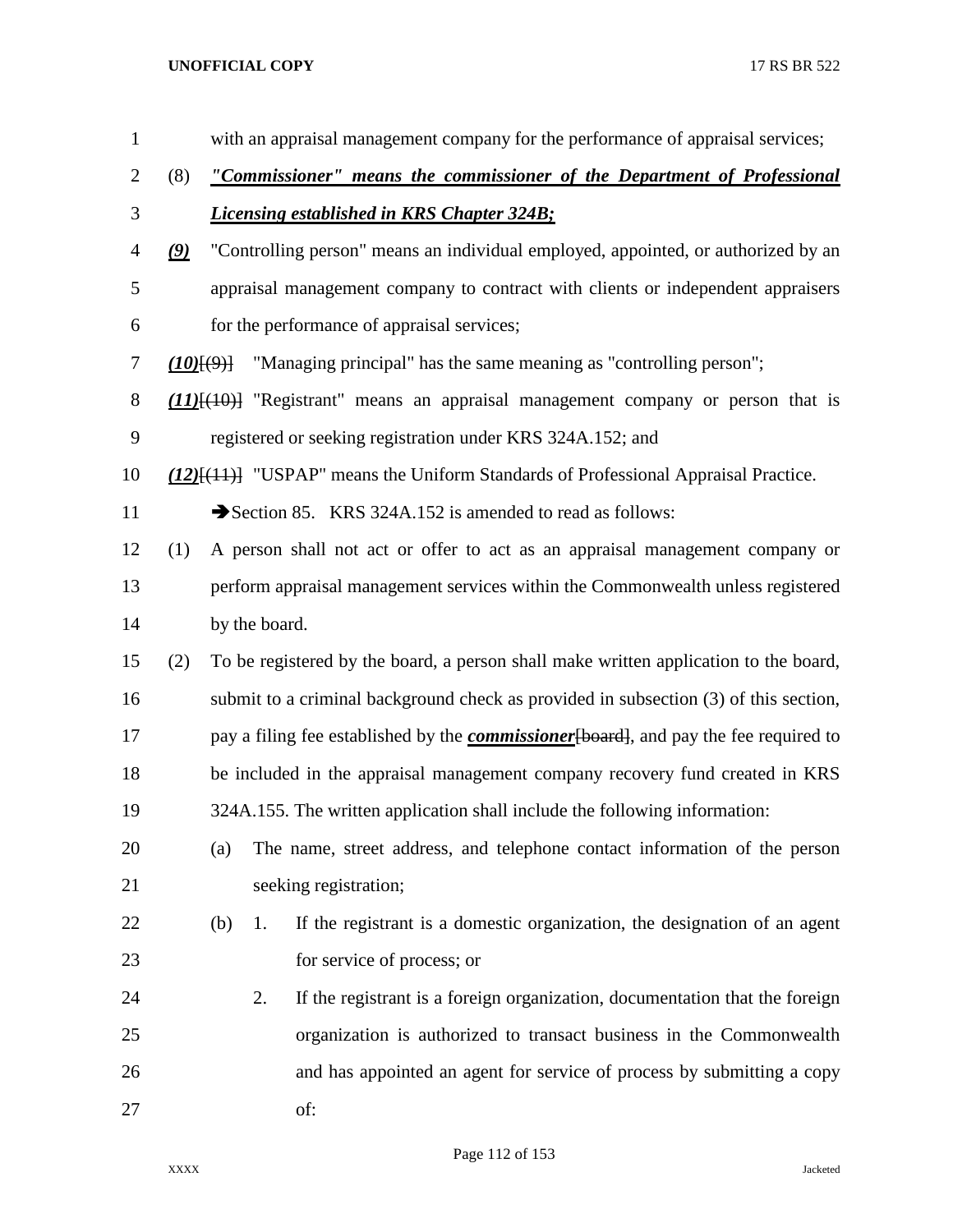| 1              |     | The registrant's filing with the Secretary of State appointing an<br>a.          |
|----------------|-----|----------------------------------------------------------------------------------|
| $\overline{2}$ |     | agent for service of process; and                                                |
| 3              |     | A certificate of authority issued by the Secretary of State.<br>$\mathbf b$ .    |
| 4              |     | A foreign organization's failure to comply with this paragraph may               |
| 5              |     | result in rejection of the application;                                          |
| 6              | (c) | The name, residential street address, and contact information of any person      |
| 7              |     | who owns ten percent $(10\%)$ or more of the appraisal management company        |
| 8              |     | for which registration is being requested;                                       |
| 9              | (d) | The name, residential street address, and contact information of a controlling   |
| 10             |     | person or managing principal;                                                    |
| 11             | (e) | A certification that the registrant:                                             |
| 12             |     | Has a system and process in place to verify that any person being added<br>1.    |
| 13             |     | to the appraiser panel of the appraisal management company, or who               |
| 14             |     | may be used by the appraisal management company to otherwise                     |
| 15             |     | perform appraisals, holds a license in good standing in this state under         |
| 16             |     | this chapter;                                                                    |
| 17             |     | 2.<br>Has a system and process in place to review the work of all appraisers     |
| 18             |     | that are performing appraisal services for the appraisal management              |
| 19             |     | company on a periodic basis to ensure that the appraisal services are            |
| 20             |     | being conducted in accordance with the minimum USPAP standards;                  |
| 21             |     | and                                                                              |
| 22             |     | Maintains a detailed record of each request for appraisal services that it<br>3. |
| 23             |     | receives and the appraiser that performs the appraisal services for the          |
| 24             |     | appraisal management company;                                                    |
| 25             | (f) | A certification from the registrant and any partner, member, manager, officer,   |
| 26             |     | director, managing principal, controlling person, or person occupying a similar  |
| 27             |     | status or performing similar functions, or person directly or indirectly         |

Page 113 of 153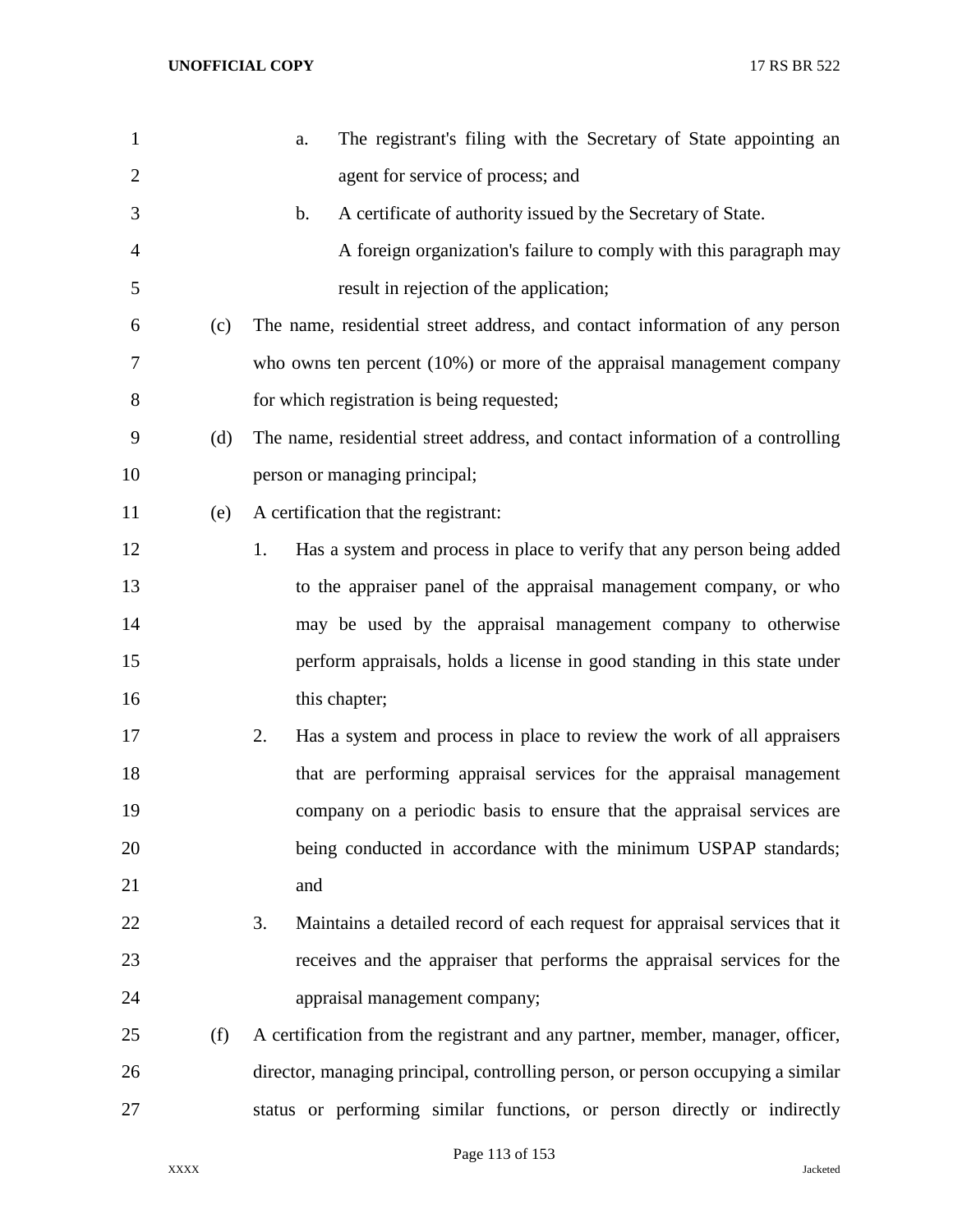| $\mathbf{1}$ |     |     | controlling the registrant that:                                                     |
|--------------|-----|-----|--------------------------------------------------------------------------------------|
| $\mathbf{2}$ |     | 1.  | The application for registration when filed or after filing contains no              |
| 3            |     |     | statement that, in light of the circumstances under which it was made, is            |
| 4            |     |     | false or misleading with respect to a material fact;                                 |
| 5            |     | 2.  | The person certifying has not violated or failed to comply with KRS                  |
| 6            |     |     | 324A.154, 324A.156, or 324A.158;                                                     |
| $\tau$       |     | 3.  | The person certifying and each person who owns ten percent $(10\%)$ or               |
| 8            |     |     | more of the registrant has not pled guilty or nolo contendere to or been             |
| 9            |     |     | found guilty of:                                                                     |
| 10           |     |     | A felony; or<br>a.                                                                   |
| 11           |     |     | Within the past ten (10) years, a misdemeanor involving mortgage<br>$\mathbf b$ .    |
| 12           |     |     | lending or real estate appraising, or an offense involving breach of                 |
| 13           |     |     | trust or fraudulent or dishonest dealing;                                            |
| 14           |     | 4.  | The person certifying is not permanently or temporarily enjoined by a                |
| 15           |     |     | court of competent jurisdiction from engaging in or continuing any                   |
| 16           |     |     | conduct or practice involving appraisal management services or                       |
| 17           |     |     | operating an appraisal management company;                                           |
| 18           |     | 5.  | The person certifying is not the subject of an order of the board or any             |
| 19           |     |     | other state's appraisal management company regulatory agency denying,                |
| 20           |     |     | suspending, or revoking the person's privilege to operate as an appraisal            |
| 21           |     |     | management company; and                                                              |
| 22           |     | 6.  | The person certifying has not acted as an appraisal management                       |
| 23           |     |     | company while not properly registered by the board; and                              |
| 24           |     | (g) | Any other information required by the board.                                         |
| 25           | (3) |     | The board shall require a national and state criminal background check on the        |
| 26           |     |     | person certifying under subsection $(2)(f)$ of this section and each person who owns |
| 27           |     |     | ten percent $(10\%)$ or more of the registrant under the following requirements:     |

Page 114 of 153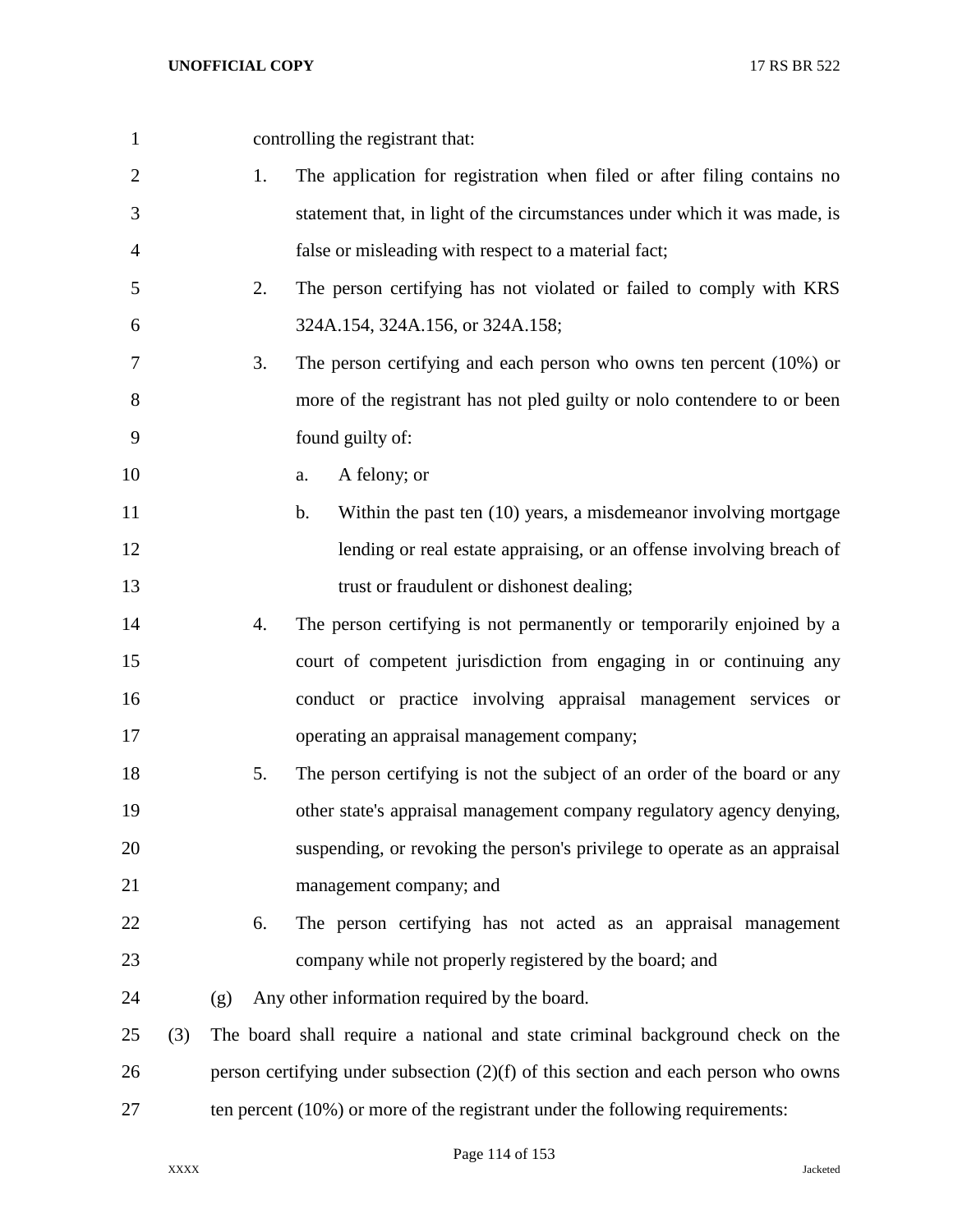| $\mathbf{1}$   |     | (a)   | The person certifying and each person who owns ten percent $(10\%)$ or more of      |
|----------------|-----|-------|-------------------------------------------------------------------------------------|
| $\overline{2}$ |     |       | the registrant shall provide his or her fingerprints to the Department of           |
| 3              |     |       | Kentucky State Police for submission to the Federal Bureau of Investigation         |
| 4              |     |       | after a state criminal background check is conducted;                               |
| 5              |     | (b)   | The results of the national and state criminal background check shall be sent       |
| 6              |     |       | to the board; and                                                                   |
| 7              |     | (c)   | Any fee charged by the Department of Kentucky State Police and the Federal          |
| 8              |     |       | Bureau of Investigation shall be an amount no greater than the actual cost of       |
| 9              |     |       | processing the request and conducting the check.                                    |
| 10             | (4) |       | The board shall issue a certificate of registration to a registrant authorizing the |
| 11             |     |       | registrant to act or offer to act as an appraisal management company in this state  |
| 12             |     | upon: |                                                                                     |
| 13             |     | (a)   | Receipt of a properly completed application;                                        |
| 14             |     | (b)   | Payment of the required filing fee;                                                 |
| 15             |     | (c)   | Payment of the fee required to be included in the appraisal management              |
| 16             |     |       | company recovery fund; and                                                          |
| 17             |     | (d)   | A determination by the board that:                                                  |
| 18             |     |       | 1.<br>The registrant has not had a previous registration suspended or revoked;      |
| 19             |     |       | and                                                                                 |
| 20             |     |       | 2.<br>The activities of the applicant shall be directed and conducted by            |
| 21             |     |       | persons who:                                                                        |
| 22             |     |       | Have not had a previous registration suspended or revoked;<br>a.                    |
| 23             |     |       | Have not pled guilty or nolo contendere to or been found guilty of<br>b.            |
| 24             |     |       | a felony; or                                                                        |
| 25             |     |       | Within the past ten (10) years have not pled guilty, pled nolo<br>$\mathbf{c}$ .    |
| 26             |     |       | contendere to, or been found guilty of a misdemeanor involving                      |
| 27             |     |       | mortgage lending or real estate appraising or an offense involving                  |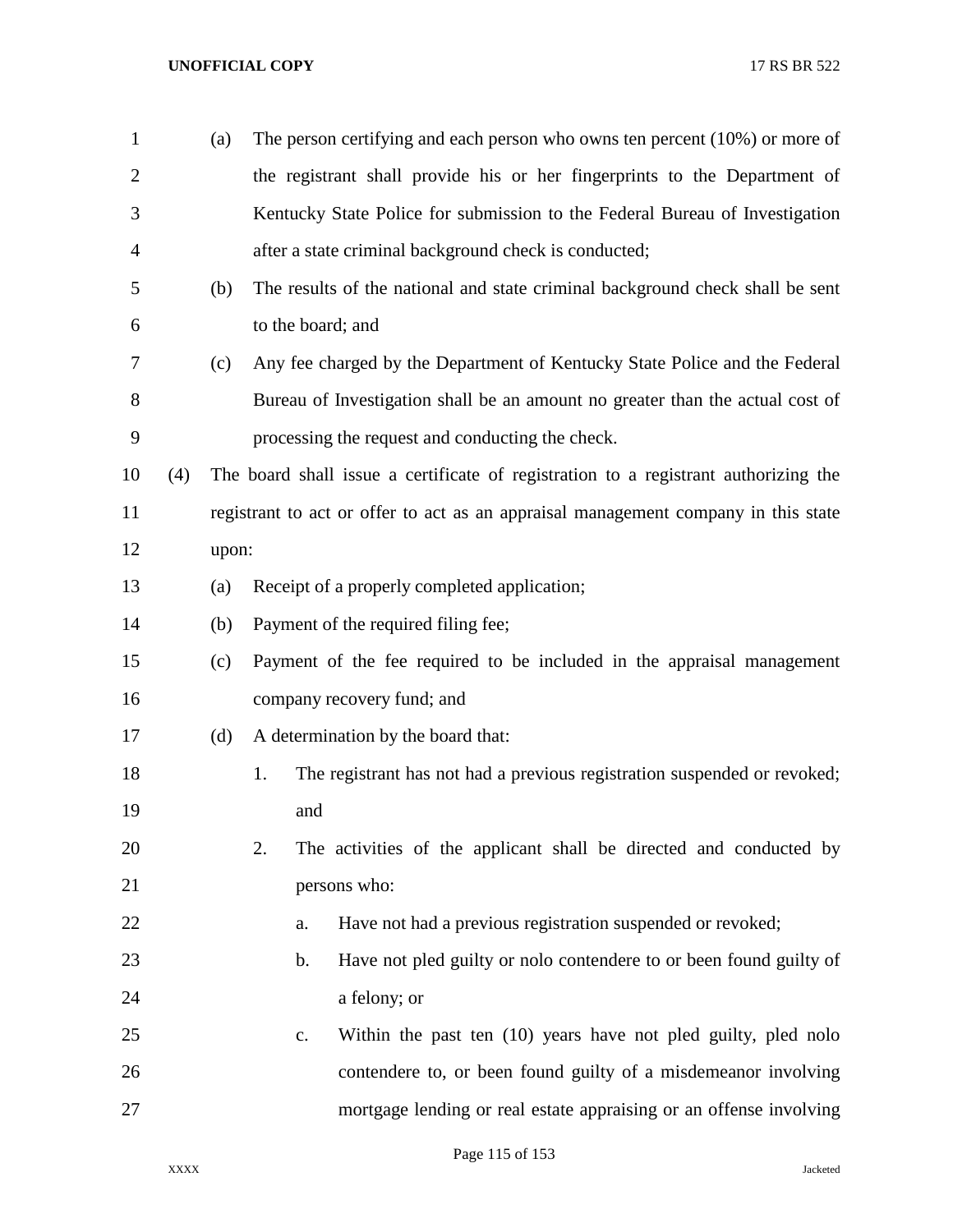| $\mathbf{1}$   |     |     | a breach of trust or fraudulent or dishonest dealing.                                      |
|----------------|-----|-----|--------------------------------------------------------------------------------------------|
| $\overline{2}$ | (5) | (a) | If the board finds that there is substantial reason to deny the application for            |
| 3              |     |     | registration, the board shall notify the registrant that the application has been          |
| $\overline{4}$ |     |     | denied and shall afford the registrant an opportunity for a hearing before the             |
| 5              |     |     | board to show cause why the registration should not be denied.                             |
| 6              |     | (b) | All proceedings concerning the denial of a certificate of registration shall be            |
| 7              |     |     | conducted in accordance with KRS Chapter 13B.                                              |
| 8              |     | (c) | The acceptance by the board of an application for registration does not                    |
| 9              |     |     | constitute the approval of its contents or waive the authority of the board to             |
| 10             |     |     | take disciplinary action under KRS 324A.162.                                               |
| 11             | (6) | (a) | Registrations issued under this section shall be renewed annually.                         |
| 12             |     | (b) | Renewal shall occur on October 31 of each year.                                            |
| 13             |     | (c) | If the initial registration occurs less than $six(6)$ months before October 31, the        |
| 14             |     |     | renewal shall not be required until October 31 of the following year, and shall            |
| 15             |     |     | then be renewed on October 31 of each <i>subsequent</i> year <del>[thereafter]</del> .     |
| 16             | (7) | (a) | Failure to renew a registration in a timely manner shall result in a loss of               |
| 17             |     |     | authority to operate.                                                                      |
| 18             |     | (b) | A request to reinstate a certificate of registration shall be accompanied by               |
| 19             |     |     | payment of a penalty of fifty dollars (\$50) for each month of delinquency, up             |
| 20             |     |     | to six $(6)$ months after expiration.                                                      |
| 21             |     | (c) | After six (6) months' delinquency, a new application for registration shall be             |
| 22             |     |     | required.                                                                                  |
| 23             | (8) |     | The <b>commissioner</b> [board] shall promulgate administrative regulations to establish   |
| 24             |     |     | standards for the operation of appraisal management companies and for the                  |
| 25             |     |     | implementation and enforcement of KRS 324A.150 to 324A.164.                                |
| 26             |     |     | Section 86. KRS 324A.154 is amended to read as follows:                                    |
| 27             |     |     | The <b>commissioner</b> [board] shall promulgate administrative regulations establishing a |

Page 116 of 153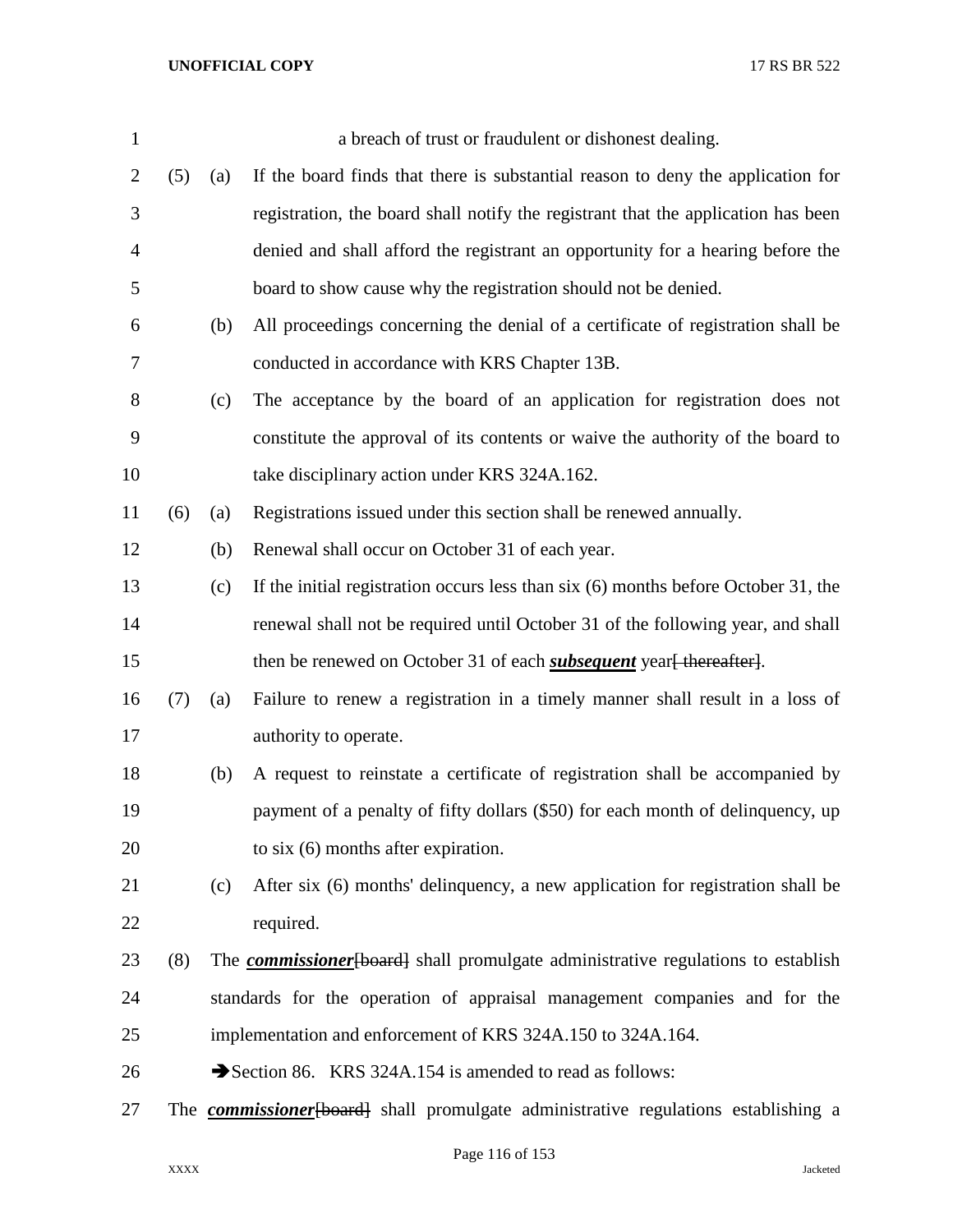reasonable filing fee to be paid by each appraisal management company seeking registration under KRS 324A.152. The filing fee shall include the annual fee for inclusion in the national registry maintained by the Appraisal Subcommittee of the Federal Financial Institutions Examination Council.

5 Section 87. KRS 324A.156 is amended to read as follows:

- (1) A registrant that is an organization shall:
- 

(a) Maintain a registered agent for service of process; and

- (b) Provide to the board the information required by the Secretary of State concerning the organization's agent for service of process. If changes are made to the information required by the Secretary of State, the changes shall be provided to the board within five (5) business days.
- (2) A registrant shall maintain, or cause to be maintained, complete records of requests for appraisal services referred to an appraiser licensed or certified by the board, including without limitation records pertaining to the acceptance of fees from clients and payments to appraisers. The board may inspect records, without prior notice, periodically, or if the board determines that the records are pertinent to an investigation of a complaint against a registrant.
- (3) A registrant shall designate a controlling person or managing principal responsible for ensuring compliance with this section.
- (4) (a) The registrant shall file a form with the board:
- 1. Documenting the identity of the person designated as the controlling **person or managing principal; and**
- 2. Certifying the individual's acceptance of the responsibility of a controlling person or managing principal.
- (b) The registrant shall submit a new form to the board within five (5) business days after a change in its controlling person or managing principal.
- (c) An individual registrant who operates as a sole proprietorship is deemed the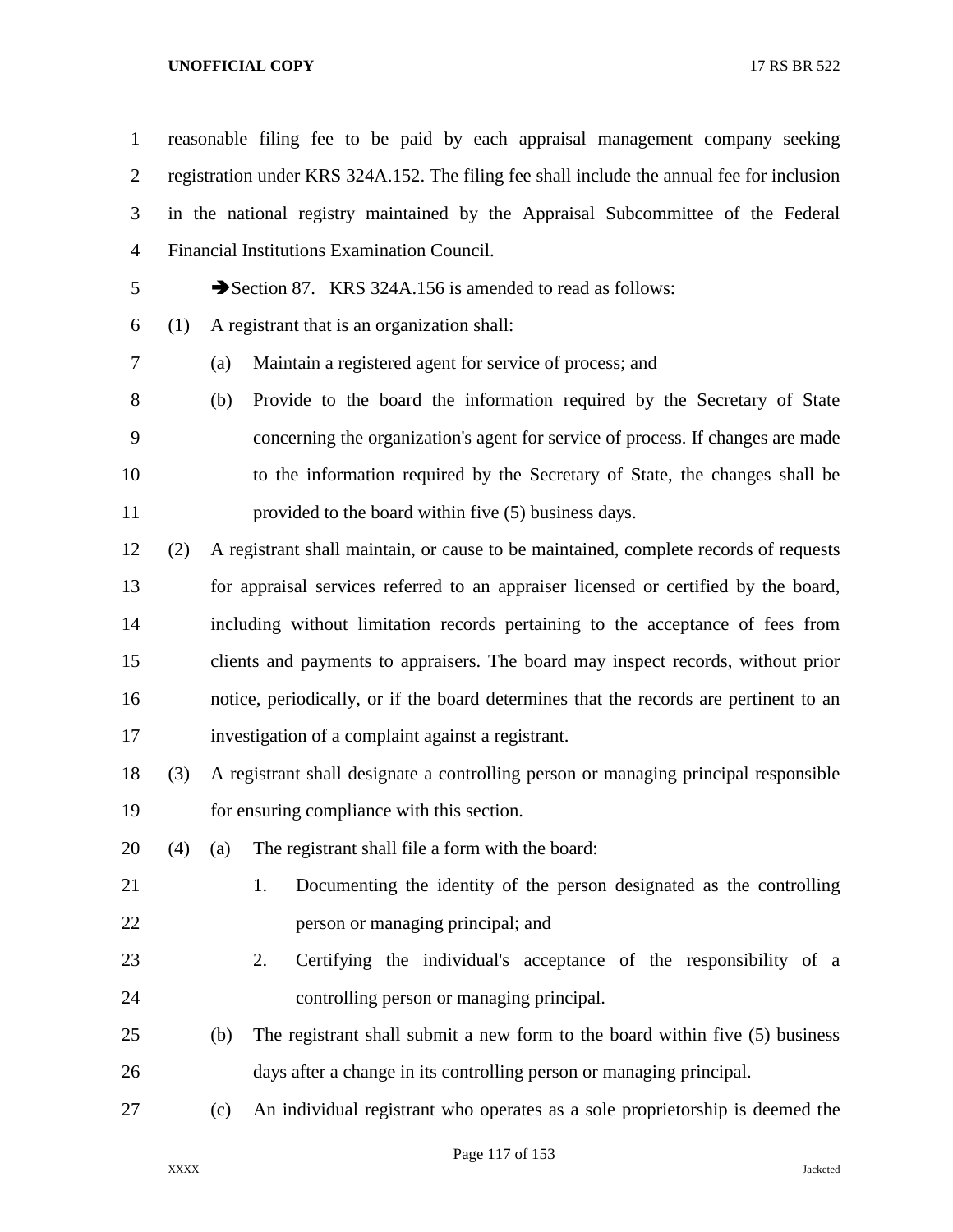managing principal under this section.

 (5) A registrant shall make and keep its accounts, correspondence, memoranda, papers, books, and other records in accordance with administrative regulations promulgated

 by the *commissioner*[board]. All records shall be retained for five (5) years unless the board establishes a different, longer retention period for particular types of records.

 (6) The registrant shall disclose, on all invoices, purchase orders, or other documents establishing work to be performed for or compensation due from its clients, itemized actual fees paid to any third party for services performed, including appraisal services, for the client through contract with or arrangement through the registrant. The disclosure shall include:

- (a) The name of the third party performing the service, including a licensed appraiser performing appraisal services;
- (b) The nature of the service and itemized fees paid to the third party for appraisal services or any other services performed; and
- (c) Itemized fees or charges received by the registrant for appraisal management services.

18 If the disclosure f made becomes inaccurate because of changes to services requested or performed, a revised or amended disclosure shall be provided by the end of the next business day after the change to services has been performed, and the revised or amended disclosure shall be clearly marked as revised or amended and contain sufficient information for the client to identify the original disclosure referenced.

- (7) The provisions of this section do not exempt the registrant from any other reporting requirements contained within any federal or state law.
- 26 Section 88. KRS 324A.158 is amended to read as follows:
- (1) An employee, director, officer, or agent of an appraisal management company or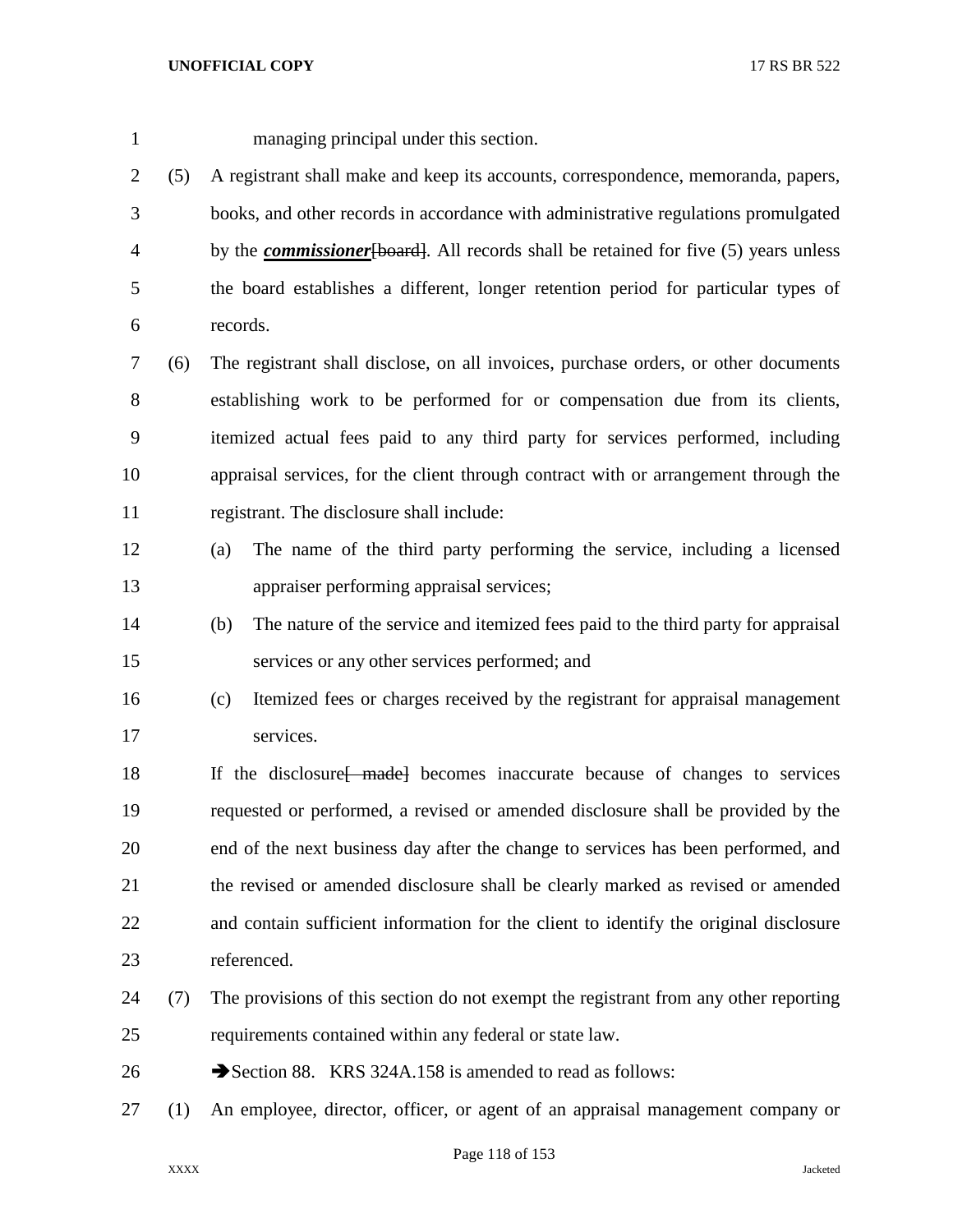| $\mathbf{1}$   |     |     | any other third party acting as a joint venture partner with or as an independent      |
|----------------|-----|-----|----------------------------------------------------------------------------------------|
| $\overline{2}$ |     |     | contractor for an appraisal management company shall not improperly influence or       |
| 3              |     |     | attempt to improperly influence the development, reporting, result, or review of a     |
| 4              |     |     | real estate appraisal, including but not limited to the use of intimidation, coercion, |
| 5              |     |     | extortion, bribery, blackmail, threat of nonpayment or withholding payment for         |
| 6              |     |     | appraisal services, or threat of exclusion from future appraisal work.                 |
| 7              | (2) |     | The registrant shall not:                                                              |
| 8              |     | (a) | Request, allow, or require an appraiser to collect any portion of the fee              |
| 9              |     |     | charged by the appraisal management company, including the appraisal fee,              |
| 10             |     |     | from a borrower, homeowner, or other third party;                                      |
| 11             |     | (b) | Require an appraiser to provide the registrant with the appraiser's digital            |
| 12             |     |     | signature or seal;                                                                     |
| 13             |     | (c) | Alter, amend, or change an appraisal report submitted by a licensed or                 |
| 14             |     |     | certified appraiser, by the following or any other actions:                            |
| 15             |     |     | 1.<br>Removing the appraiser's signature;                                              |
| 16             |     |     | Adding or removing information to or from the appraisal report; or<br>2.               |
| 17             |     |     | 3.<br>Altering the final value opinion reported by an appraiser;                       |
| 18             |     | (d) | Remove an appraiser from an appraiser panel without prior written notice to            |
| 19             |     |     | the appraiser. An appraiser may only be removed from an appraiser panel with           |
| 20             |     |     | written notice for:                                                                    |
| 21             |     |     | A violation of the minimum USPAP standards or other applicable<br>1.                   |
| 22             |     |     | statutes or administrative regulations resulting in a suspension or                    |
| 23             |     |     | revocation of the appraiser's license in Kentucky; or                                  |
| 24             |     |     | Other substandard or otherwise improper performance as may be<br>2.                    |
| 25             |     |     | determined by administrative regulations promulgated by the                            |
| 26             |     |     | commissioner[board];                                                                   |
| 27             |     | (e) | Enter into contracts or agreements with an appraiser for the performance of            |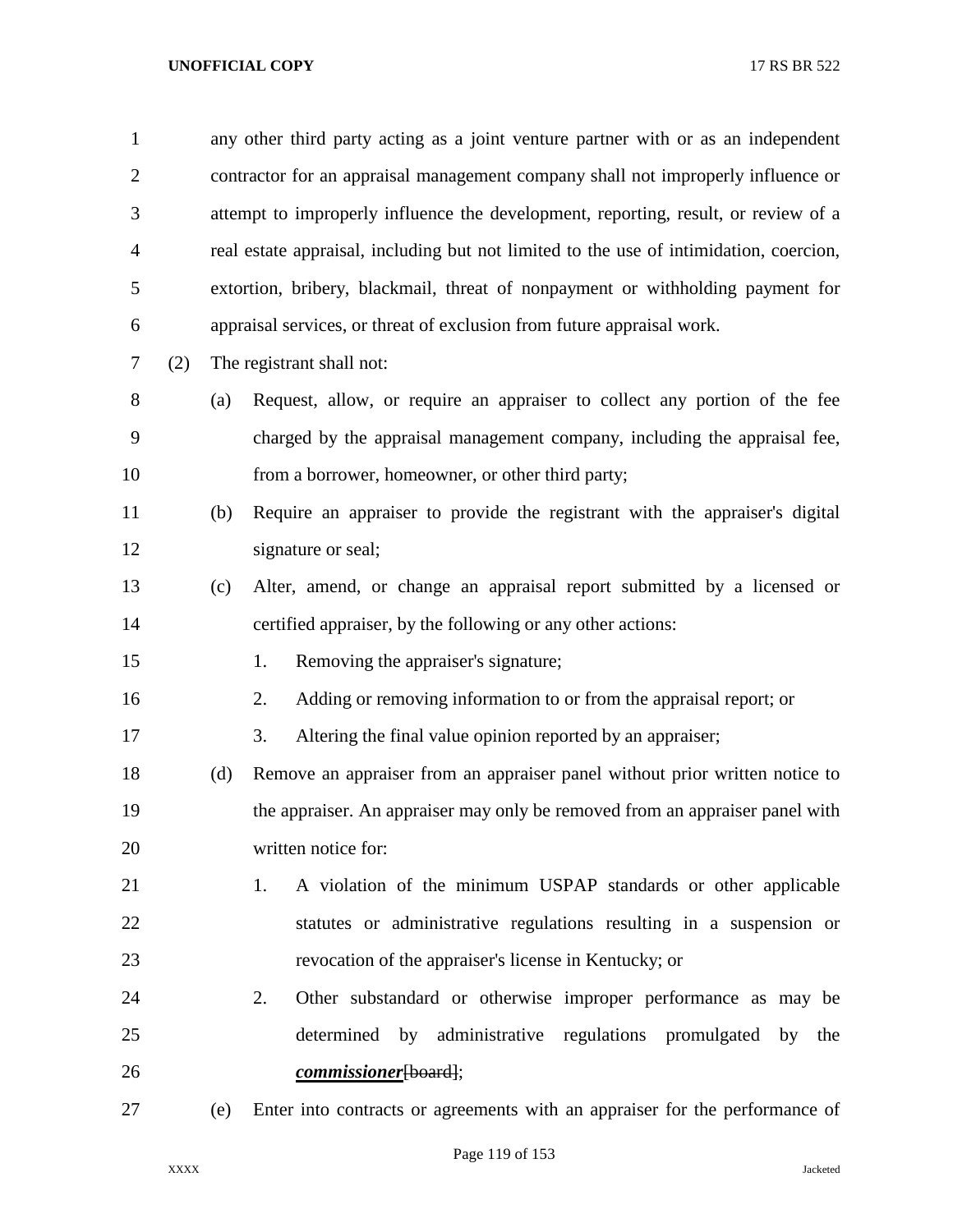| $\mathbf{1}$   |     |     | appraisal services unless the appraiser is licensed or certified in good standing    |
|----------------|-----|-----|--------------------------------------------------------------------------------------|
| $\overline{c}$ |     |     | with the board;                                                                      |
| 3              |     | (f) | Request that an appraiser provide an estimated, predetermined, or desired            |
| 4              |     |     | valuation in an appraisal report or provide estimated values or comparable           |
| 5              |     |     | sales at any time before the appraiser completes an appraisal report;                |
| 6              |     | (g) | Provide to an appraiser an anticipated, estimated, encouraged, or desired value      |
| 7              |     |     | for a property or a proposed or target amount to be loaned or borrowed, except       |
| 8              |     |     | that a copy of the sales contract for purchase transactions may be provided;         |
| 9              |     | (h) | Commit an act or practice that impairs or attempts to impair an appraiser's          |
| 10             |     |     | independence, objectivity, or impartiality; or                                       |
| 11             |     | (i) | Have a direct or indirect interest, financial or otherwise, in the property or       |
| 12             |     |     | transaction involving the appraisal.                                                 |
| 13             | (3) |     | Subsection (1) of this section shall not prohibit an appraisal management company    |
| 14             |     |     | from requesting that an appraiser:                                                   |
| 15             |     | (a) | Provide additional information about the basis for a valuation;                      |
| 16             |     | (b) | Correct objective factual errors in an appraisal report; or                          |
| 17             |     | (c) | Provide further detail, substantiation, or explanation for the appraiser's value     |
| 18             |     |     | conclusion.                                                                          |
| 19             |     |     | Section 89. KRS 324A.160 is amended to read as follows:                              |
| 20             | (1) |     | The executive director of the board shall keep a register of all applicants for      |
| 21             |     |     | registration which shall include:                                                    |
| 22             |     | (a) | The date of the application;                                                         |
| 23             |     | (b) | The applicant's name;                                                                |
| 24             |     | (c) | The applicant's business address; and                                                |
| 25             |     | (d) | The current status of the registration.                                              |
| 26             | (2) |     | The register shall be prima facie evidence of all matters contained in the register. |
| 27             | (3) |     | The register shall be kept on file in the office of the board and shall be open for  |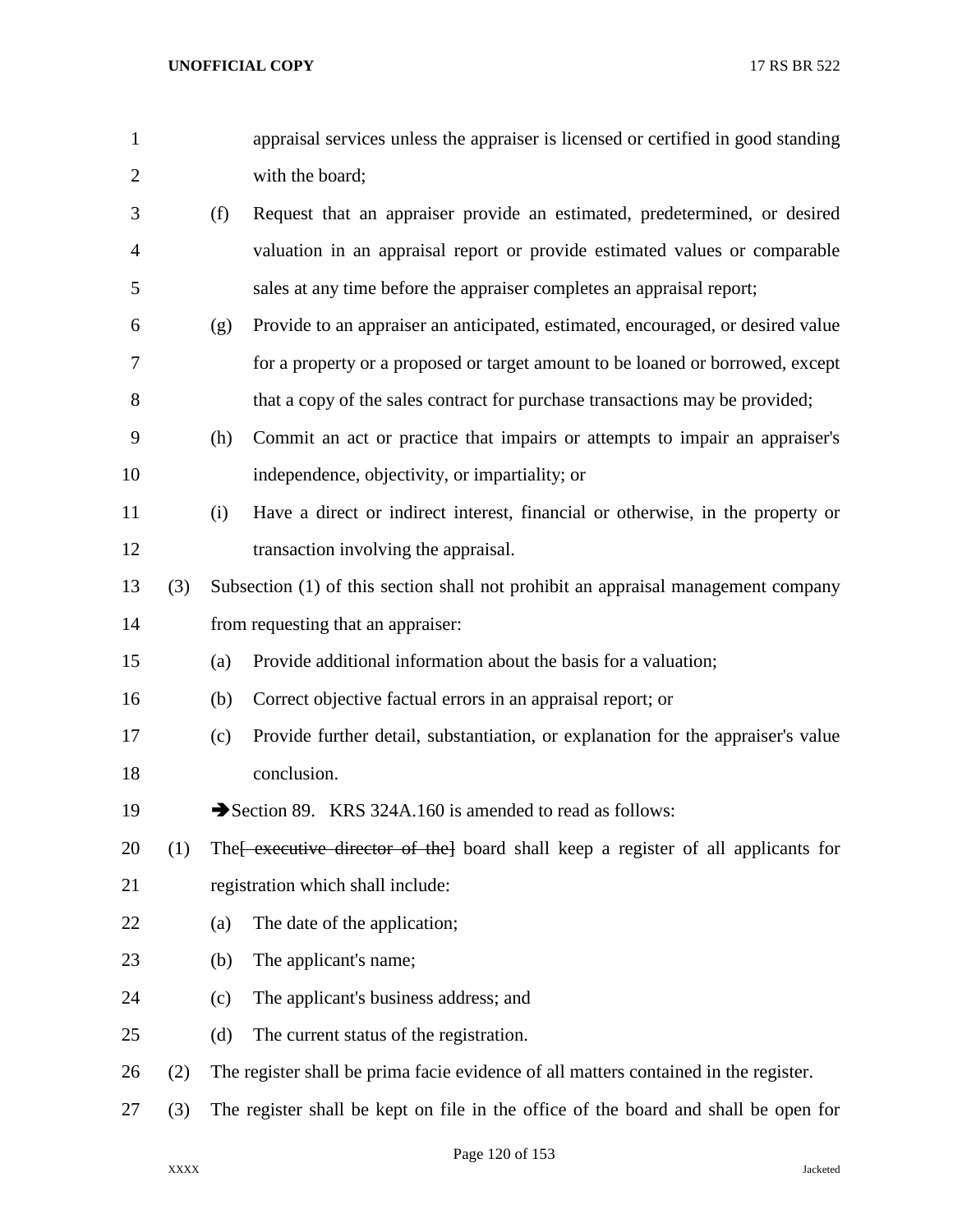- public inspection in accordance with KRS 61.870 to 61.884. 2 Section 90. KRS 324A.162 is amended to read as follows: (1) The board may deny, suspend, revoke, or refuse to issue or renew the registration of an appraisal management company, or may restrict or limit the activities of an appraisal management company or of a person who owns an interest in or participates in the business of an appraisal management company if the board finds that any of the following circumstances apply to the applicant, a registrant, a person owning ten percent (10%) or more of the applicant or registrant, a partner, member, manager, officer, director, managing principal, controlling person, a person occupying a similar status or performing similar functions, or a person directly or indirectly controlling the applicant or registrant: (a) The application for registration contained a statement that in light of the circumstances under which it was made is false or misleading with respect to **a** material fact; (b) The person has violated or failed to comply with KRS 324A.152, 324A.154, 324A.156, or 324A.158 or failed to comply with administrative regulations promulgated by the *commissioner*[board] for the implementation and enforcement of KRS 324A.150 to 324A.164; (c) The person has pled guilty or nolo contendere to, or has been found guilty of, a felony or, within the past ten (10) years, a misdemeanor involving mortgage lending or real estate appraising or an offense involving a breach of trust or fraudulent or dishonest dealing; (d) The person is permanently or temporarily enjoined by a court of competent jurisdiction from engaging in or continuing any conduct or practice involving appraisal management services or operating an appraisal management
- company;
- 

(e) The person is the subject of an order of the board or any other state's appraisal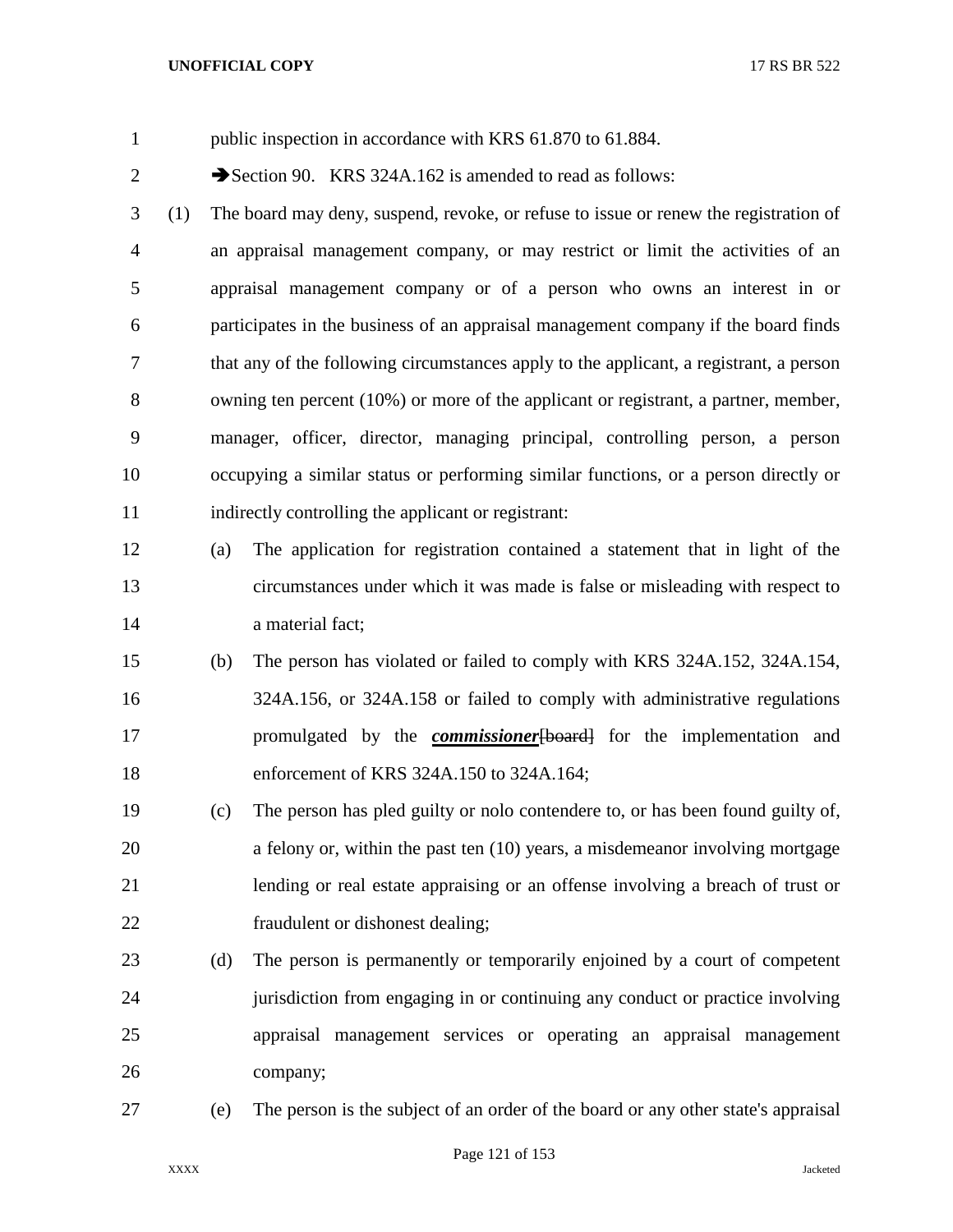| $\mathbf{1}$   |     |     | management company regulatory agency denying, suspending, or revoking the             |
|----------------|-----|-----|---------------------------------------------------------------------------------------|
| $\overline{2}$ |     |     | person's privilege to operate as an appraisal management company;                     |
| 3              |     | (f) | The person acted as an appraisal management company while not properly                |
| 4              |     |     | registered by the board; or                                                           |
| 5              |     | (g) | The person failed to pay the proper filing or renewal fee as provided under           |
| 6              |     |     | KRS 324A.152 and 324A.154.                                                            |
| 7              | (2) |     | Upon its own motion or the written complaint of a person reporting a violation of     |
| 8              |     |     | subsection (1) of this section, and after notice and the opportunity for a hearing in |
| 9              |     |     | accordance with KRS Chapter 13B, the board may:                                       |
| 10             |     | (a) | Suspend or revoke the registration of a registrant;                                   |
| 11             |     | (b) | Impose a fine not to exceed five thousand dollars (\$5,000) per violation; or         |
| 12             |     | (c) | Take other appropriate disciplinary actions as established by the                     |
| 13             |     |     | <i>commissioner</i> [board] through promulgation of administrative regulations.       |
| 14             | (3) |     | The board may appear in its own name in Franklin Circuit Court, or the Circuit        |
| 15             |     |     | Court of the county where the alleged violation occurred, to obtain injunctive relief |
| 16             |     |     | to prevent a person from violating this section or KRS 324A.154, 324A.156, or         |
| 17             |     |     | 324A.158. The Circuit Court may grant a temporary or permanent injunction             |
| 18             |     |     | regardless of whether:                                                                |
| 19             |     | (a) | Criminal prosecution has been or may be instituted as a result of the violation;      |
| 20             |     |     | <b>or</b>                                                                             |
| 21             |     | (b) | The person is the holder of a registration issued by the board.                       |
| 22             |     |     | Section 91. KRS 324A.163 is amended to read as follows:                               |
| 23             | (1) |     | The board shall administer the appraisal management company recovery fund solely      |
| 24             |     |     | to provide restitution to each Kentucky licensed or certified real property appraiser |
| 25             |     |     | who has suffered pecuniary loss:                                                      |
| 26             |     | (a) | As a result of an appraisal management company ceasing to be registered with          |
| 27             |     |     | the board, either voluntarily or involuntarily;                                       |

Page 122 of 153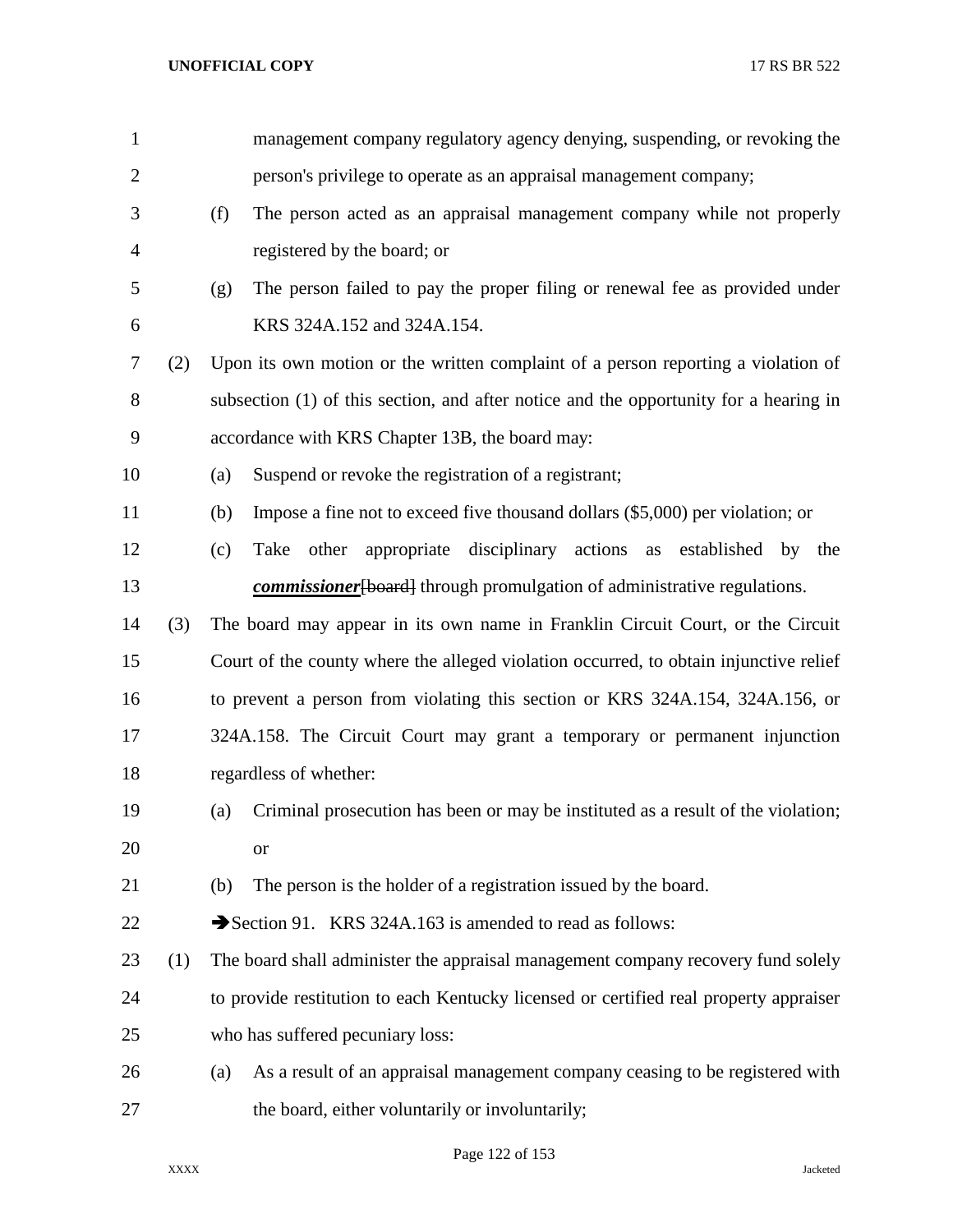| $\mathbf{1}$   |     | (b) | If an appraiser has received a final judgment from a court of competent                |
|----------------|-----|-----|----------------------------------------------------------------------------------------|
| $\mathbf{2}$   |     |     | jurisdiction within the Commonwealth; and                                              |
| $\mathfrak{Z}$ |     | (c) | If no viable alternative for full restitution is available, as determined by the       |
| $\overline{4}$ |     |     | board.                                                                                 |
| 5              | (2) |     | Each fund distribution for restitution shall be made payable to the appropriate        |
| 6              |     |     | appraiser as determined by the board. The amount to be paid to the appraiser shall     |
| 7              |     |     | equal the actual amount of appraisal fees that are proven to be owed to the appraiser  |
| 8              |     |     | by the relevant appraisal management company and any reasonable and appropriate        |
| 9              |     |     | court costs associated with determining the final judgment in favor of the appraiser.  |
| 10             |     |     | If the amount of restitution to be paid to any one $(1)$ or more appraisers at any one |
| 11             |     |     | (1) time exceeds the balance in the fund, the board shall:                             |
| 12             |     | (a) | Distribute as much of the restitution amount as possible, which shall be               |
| 13             |     |     | deemed to satisfy in full any claim the relevant appraisers have on payments           |
| 14             |     |     | from the recovery fund; and                                                            |
| 15             |     | (b) | In the case of distributions to more than one (1) appraiser, provide for a pro         |
| 16             |     |     | rata distribution of the available fund balance, which shall be deemed to              |
| 17             |     |     | satisfy in full any claim the relevant appraisers have on payments from the            |
| 18             |     |     | recovery fund.                                                                         |
| 19             | (3) |     | Whenever restitution is paid by the fund, the fund shall be subrogated to the amount   |
| 20             |     |     | of the restitution.                                                                    |
| 21             | (4) | The | <i>commissioner</i> [board] shall promulgate<br>administrative regulations<br>in       |
| 22             |     |     | accordance with KRS Chapter 13A to:                                                    |
| 23             |     | (a) | Ensure that the balance of the fund established in KRS 324A.155 shall not fall         |
| 24             |     |     | below three hundred thousand dollars (\$300,000); and                                  |
| 25             |     | (b) | Impose the fees assessed upon appraisal management companies under KRS                 |
| 26             |     |     | 324A.155 whenever the balance of the fund is less than three hundred                   |
| 27             |     |     | thousand dollars (\$300,000). The board shall cease imposing the fees when             |

Page 123 of 153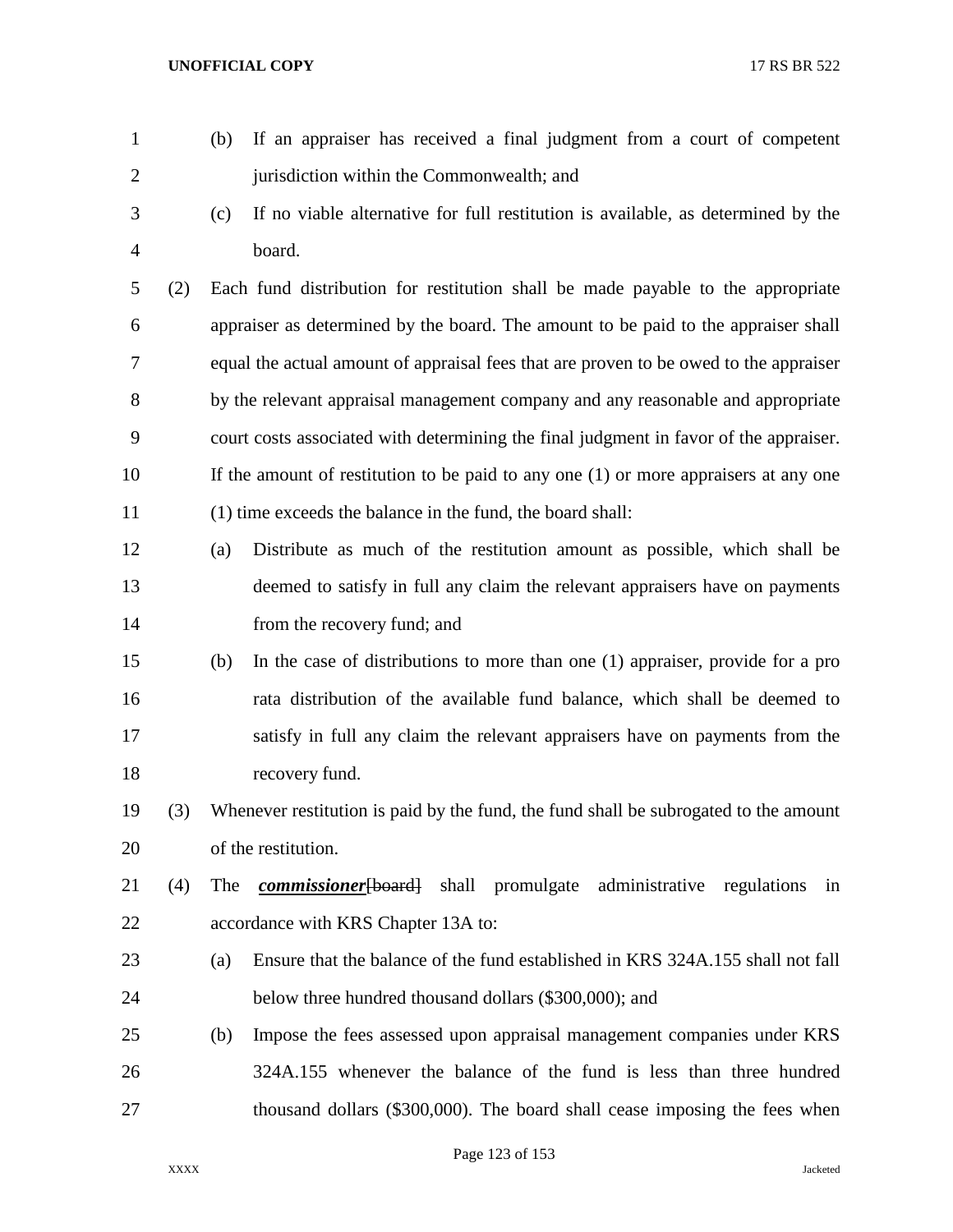| $\mathbf{1}$   |     |           | the balance of the fund is three hundred thousand dollars (\$300,000).               |
|----------------|-----|-----------|--------------------------------------------------------------------------------------|
| $\overline{2}$ | (5) |           | Within one hundred twenty (120) days after the end of each fiscal year, the board    |
| 3              |     |           | shall make public, in accordance with KRS 424.180 and 424.190, a statement of        |
| $\overline{4}$ |     |           | income and expenses of the appraisal management company recovery fund, the           |
| 5              |     |           | details of which are in accordance with generally accepted accounting principles.    |
| 6              |     |           | Section 92. KRS 329A.025 is amended to read as follows:                              |
| 7              | (1) |           | The board shall administer and enforce the provisions of KRS 329A.010 to             |
| 8              |     |           | 329A.090 and shall evaluate the qualifications of applicants for licensure and issue |
| 9              |     | licenses. |                                                                                      |
| 10             | (2) |           | The board shall:                                                                     |
| 11             |     | (a)       | Implement the provisions of KRS 329A.010 to 329A.090 through the                     |
| 12             |     |           | promulgation of administrative regulations in accordance with the provisions         |
| 13             |     |           | of KRS Chapter 13A;                                                                  |
| 14             |     | (b)       | Promulgate administrative regulations to establish fees which shall not exceed       |
| 15             |     |           | the amounts necessary to generate sufficient funds to effectively carry out and      |
| 16             |     |           | enforce the provisions of KRS 329A.010 to 329A.090;                                  |
| 17             |     | (c)       | Promulgate by administrative regulation an examination to be administered at         |
| 18             |     |           | least twice annually to license applicants. The examination shall be designed        |
| 19             |     |           | to measure knowledge and competence in private investigating, including but          |
| 20             |     |           | not limited to the following subject areas:                                          |
| 21             |     |           | Federal and state constitutional principles;<br>1.                                   |
| 22             |     |           | Court decisions related to activities which could result in liability for the<br>2.  |
| 23             |     |           | invasion of privacy or other activities;                                             |
| 24             |     |           | Eavesdropping and related offenses, assault and related offenses, search<br>3.       |
| 25             |     |           | and seizure laws, and laws regarding unlawful access to a computer;                  |
| 26             |     |           | General weapons use and concealed weapons laws;<br>4.                                |
| 27             |     |           | Additional state criminal laws and related procedures that are relevant to<br>5.     |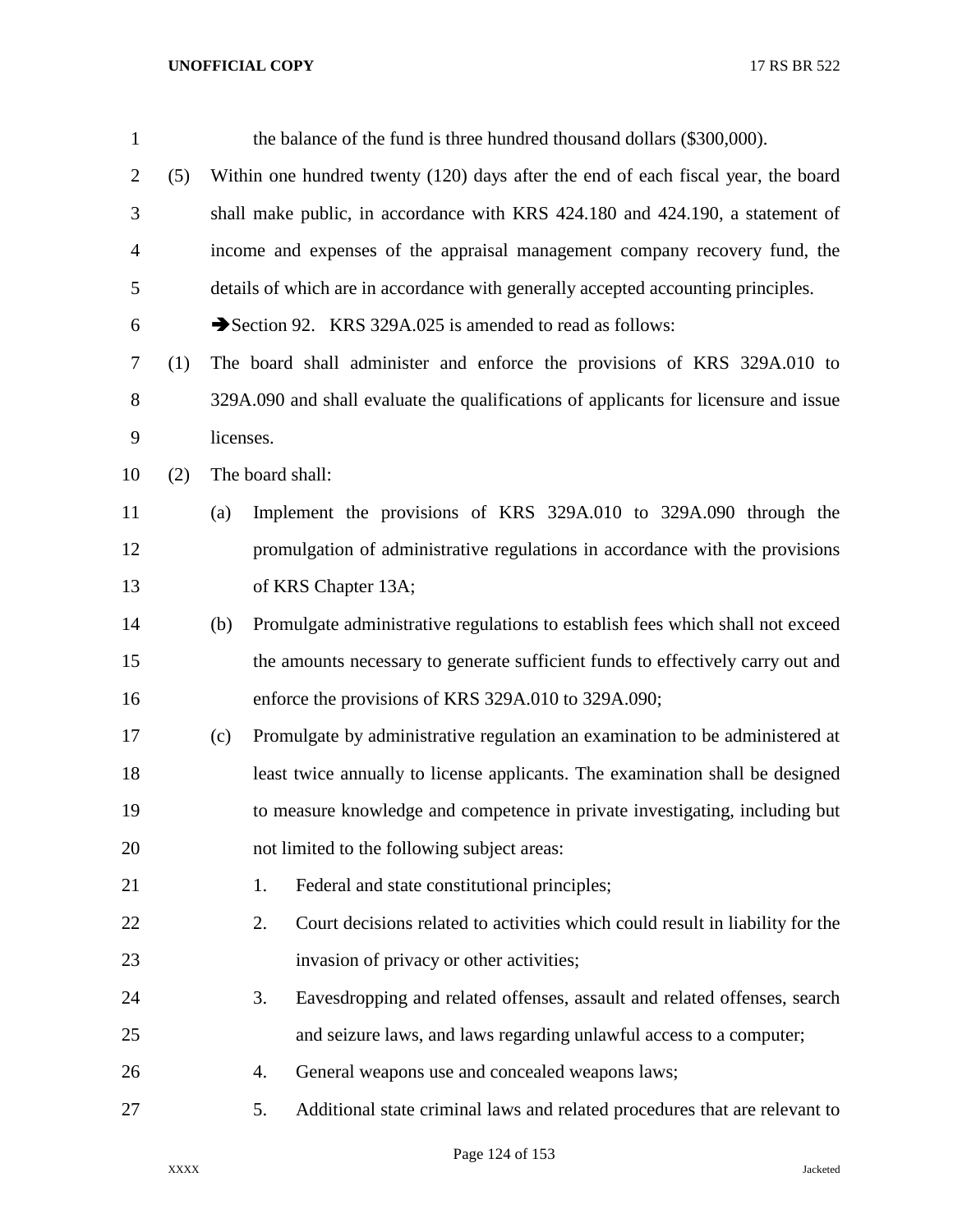| $\mathbf{1}$   |     |     | the practice of private investigating; and                                      |
|----------------|-----|-----|---------------------------------------------------------------------------------|
| $\mathbf{2}$   |     |     | Additional subject areas as determined by the board; and<br>6.                  |
| 3              |     | (d) | Promulgate by administrative regulation a code of professional practice and     |
| $\overline{4}$ |     |     | conduct that shall be based upon generally recognized principles of             |
| 5              |     |     | professional ethical conduct and be binding upon all licensees.                 |
| 6              | (3) |     | The board may:                                                                  |
| $\overline{7}$ |     | (a) | Contract with the <i>Department of Professional Licensing</i> [Office of        |
| $8\,$          |     |     | Occupations and Professions] within the Public Protection Cabinet for the       |
| 9              |     |     | provision of administrative services;                                           |
| 10             |     | (b) | Employ any persons it deems necessary to carry on the work of the board. The    |
| 11             |     |     | board may define their duties and fix their compensation;                       |
| 12             |     | (c) | Develop or sponsor at least six (6) hours of continuing professional education  |
| 13             |     |     | annually;                                                                       |
| 14             |     | (d) | Approve and certify a forty (40) hour training class covering the subject areas |
| 15             |     |     | of the licensing examination;                                                   |
| 16             |     | (e) | Renew licenses and require continuing professional education as a condition     |
| 17             |     |     | for renewal;                                                                    |
| 18             |     | (f) | Waive the examination requirement for any applicant licensed in a reciprocal    |
| 19             |     |     | state as prescribed in subsection $(3)(m)$ of this section, who is licensed in  |
| 20             |     |     | good standing in that state and meets all of the other requirements of KRS      |
| 21             |     |     | 329A.035;                                                                       |
| 22             |     | (g) | Suspend or revoke licenses, impose supervisory or probationary conditions       |
| 23             |     |     | upon licensees, impose administrative disciplinary fines, or issue written      |
| 24             |     |     | admonishments or reprimands, or any combination thereof;                        |
| 25             |     | (h) | Issue subpoenas, examine witnesses, pay appropriate witness fees, administer    |
| 26             |     |     | oaths, and investigate allegations of practices violating the provisions of KRS |
| 27             |     |     | 329A.010 to 329A.090;                                                           |

Page 125 of 153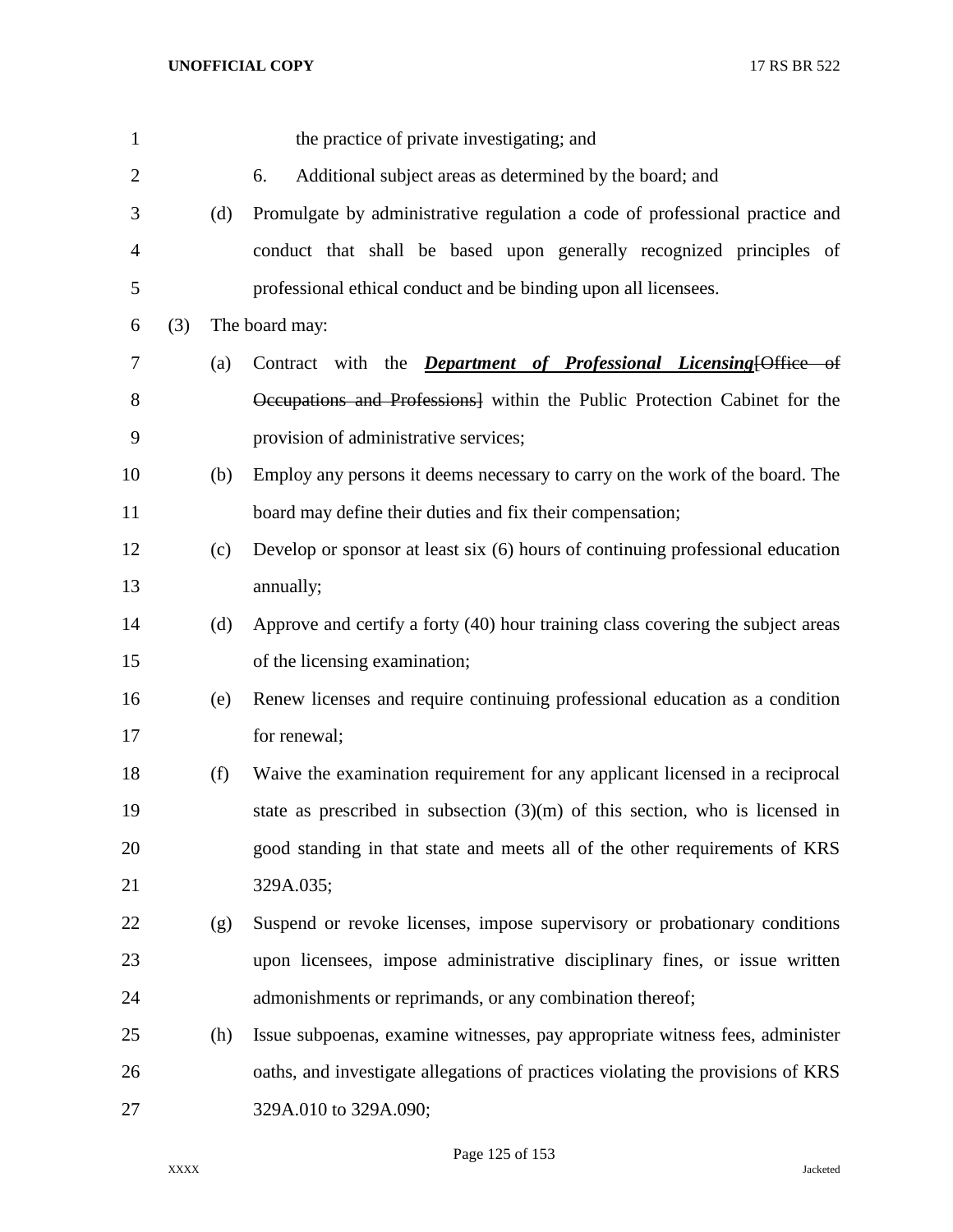| $\mathbf{1}$   |     | (i) | Conduct hearings pursuant to KRS Chapter 13B and keep records and minutes              |
|----------------|-----|-----|----------------------------------------------------------------------------------------|
| $\overline{2}$ |     |     | necessary to carry out the board's functions;                                          |
| 3              |     | (j) | Organize itself into two (2) panels to separate the functions of inquiry and           |
| 4              |     |     | hearings. Each panel shall have the power to act as either an inquiry or hearing       |
| 5              |     |     | panel. No member serving on the inquiry panel shall serve on the hearing               |
| 6              |     |     | panel for any one (1) particular case. Any final decision of the hearing panel         |
| 7              |     |     | shall be considered as the final decision of the board and the hearing panel           |
| 8              |     |     | may exercise all powers granted to the board pursuant to KRS Chapter 13B;              |
| 9              |     | (k) | Utilize mediation as a technique to resolve disciplinary matters;                      |
| 10             |     | (1) | Seek injunctive relief in the Circuit Court of the county where the alleged            |
| 11             |     |     | unlawful practice occurred to stop the unlawful practice of private                    |
| 12             |     |     | investigating by unlicensed persons or companies; and                                  |
| 13             |     | (m) | Negotiate and enter into reciprocal agreements with appropriate officials in           |
| 14             |     |     | other states to permit licensed investigation companies and private                    |
| 15             |     |     | investigators who meet or exceed the qualifications established in KRS                 |
| 16             |     |     | 329A.010 to 329A.090 to operate across state lines under mutually acceptable           |
| 17             |     |     | terms.                                                                                 |
| 18             |     |     | Section 93. KRS 330.020 is amended to read as follows:                                 |
| 19             |     |     | As used in this chapter, unless the context otherwise requires:                        |
| 20             | (1) |     | "Advertisement" means any written, oral, or electronic communication that:             |
| 21             |     | (a) | Offers real or personal property or any combination thereof by or at auction;          |
| 22             |     |     | <b>or</b>                                                                              |
| 23             |     | (b) | Promotes, solicits, induces, or offers to conduct an auction or to provide             |
| 24             |     |     | auction services;                                                                      |
| 25             | (2) |     | "Apprentice auctioneer" means any person who is employed or supervised, directly       |
| 26             |     |     | or indirectly, by an auctioneer to deal or engage in any activity in subsection (6) of |
| 27             |     |     | this section, excluding the authority to enter into an auction listing contract or to  |

Page 126 of 153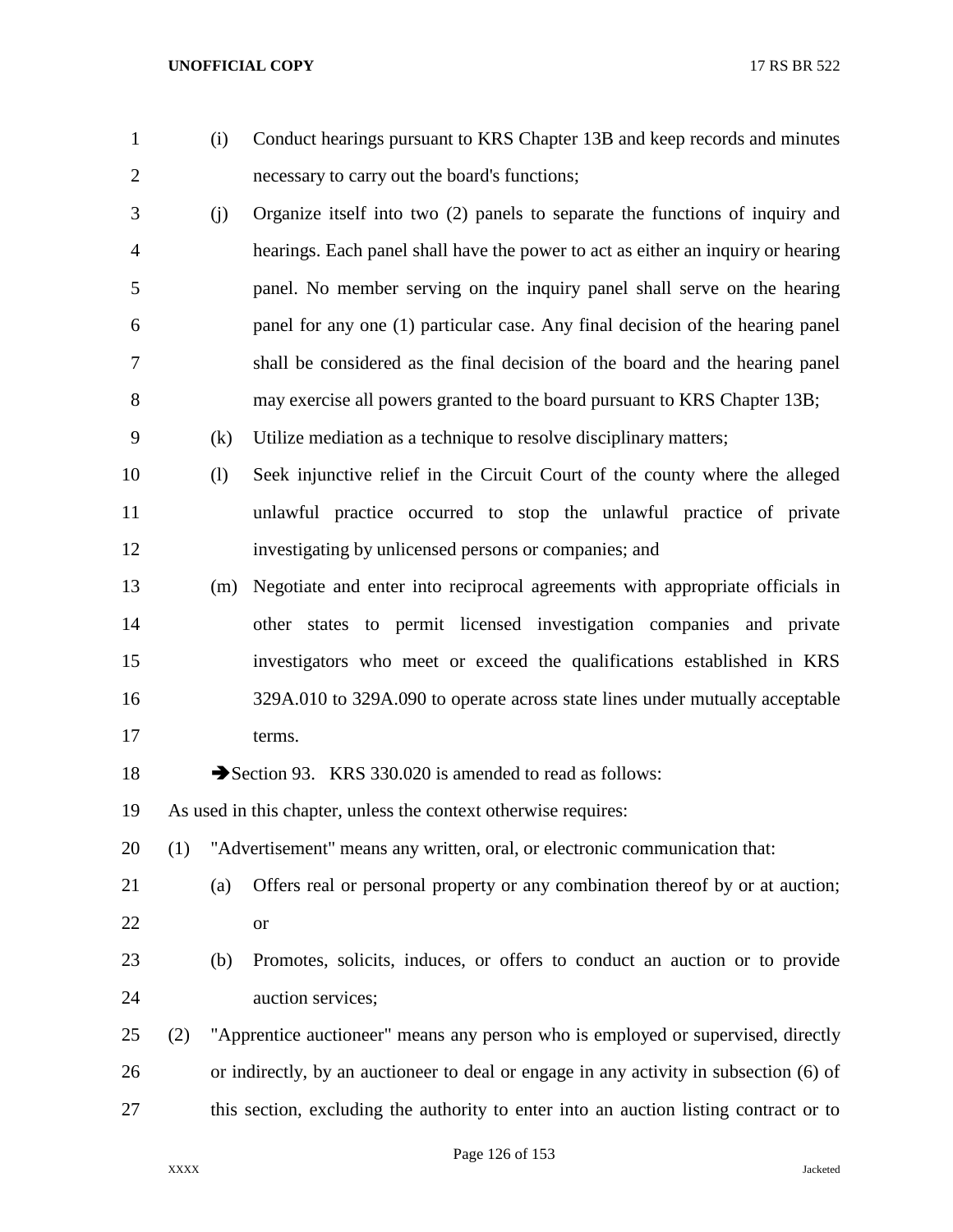- independently maintain an auction escrow account;
- (3) "Auction" means any method of sale, lease, or exchange of real property, personal property, or any combination thereof, by means of competitively increasing or decreasing bids. Any sale, lease, or exchange of real property, personal property, or any combination thereof, advertised or presented in any way by or at auction, is an auction for the purposes of this chapter;
- (4) (a) "Auction house" means any commercial establishment at which personal property is regularly or customarily offered at auction, or at which personal property is customarily or regularly deposited and accepted, on consignment or otherwise, for sale at auction at a fixed location;
- (b) "Auction house" does not mean:
- 1. Those establishments which limit personal property sold in regard to Thoroughbred horses or other horses or any interests therein, including 14 but not limited to horse shares and seasons;
- 2. Tobacco and fixed-base livestock markets regulated by the United States Department of Agriculture; or
- 3. Fixed-base motor vehicle markets regulated by the Kentucky Motor Vehicle Commission pursuant to KRS Chapter 190;
- (5) "Auction house operator" means the individual principally or ultimately responsible for the operation of an auction house, or in whose principal interest the establishment is operated. The auction house operator is responsible for retaining a licensed auctioneer to call bids at all auctions at the auction house;
- (6) "Auctioneer" or "principal auctioneer" means any person who offers, solicits, negotiates, or attempts to offer, solicit, or negotiate an auction listing contract, sale, lease, or exchange of real property, personal property, or any other item of value, or any combination thereof, which may lawfully be kept or offered for sale, lease, or exchange, or any combination thereof, by or at auction, or who offers the same at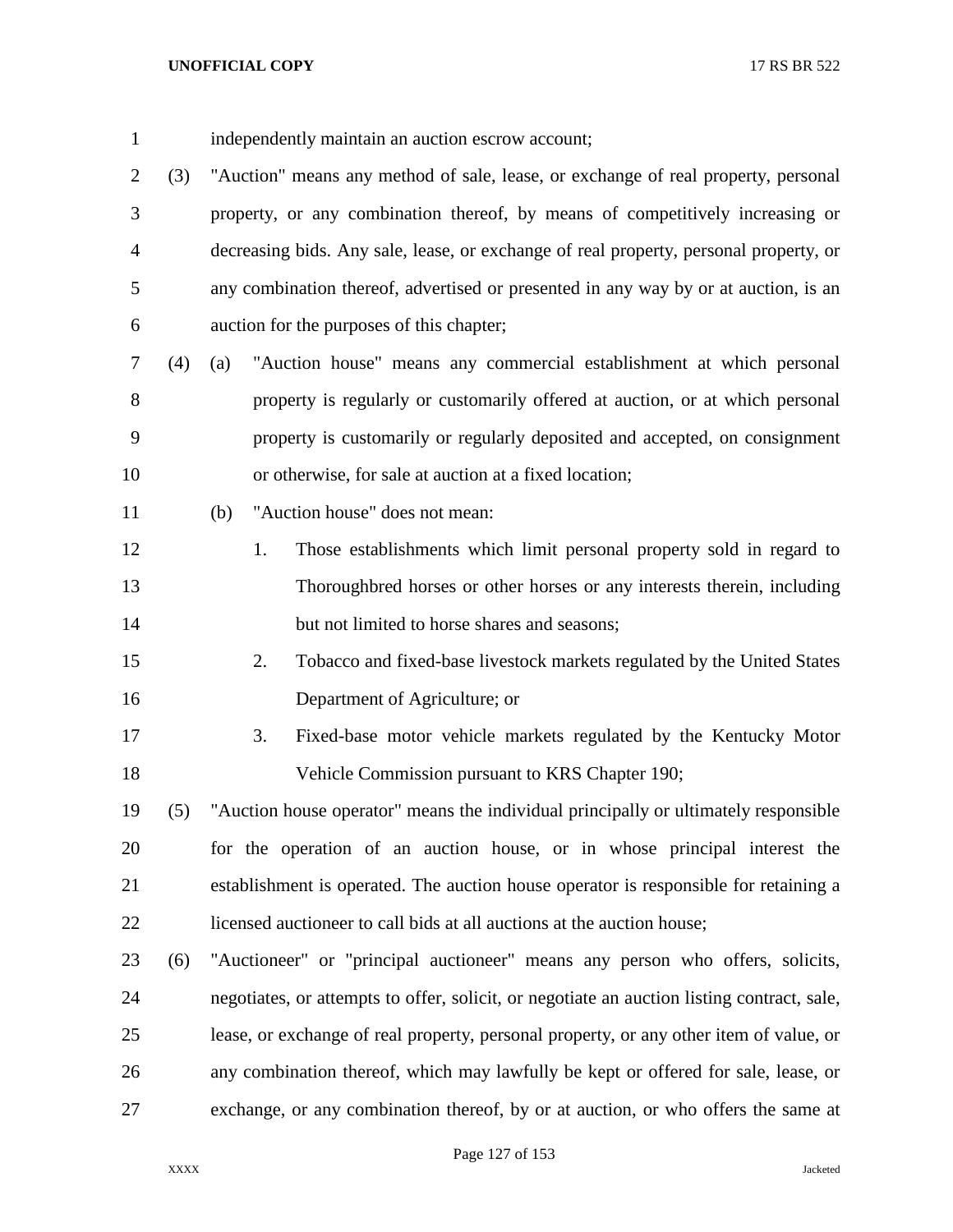- auction and who is allowed to supervise and accepts the responsibility of sponsoring
- 2 one (1) or more apprentice auctioneers;
- (7) *"Authority" means the Kentucky Real Estate Authority established under KRS*
- *Chapter 324B;*
- *(8)* "Board" means the Board of Auctioneers;
- *(9) "Commissioner" means the commissioner of the Kentucky Department of Professional Licensing;*

# *(10) "Department" means the Kentucky Department of Professional Licensing established under KRS Chapter 324B;*

- *(11)*[(8)] "Limited livestock auctioneer" means any auctioneer whose professional activities are limited to the calling of bids at the sale of livestock at fixed-based livestock yards operating under the control and guidance of the United States Department of Agriculture;
- *(12)*[(9)] "Personal property" means any tangible or intangible property, goods, services, chattels, merchandise, commodities, or any item of value in any form or type, other than real property, which may be lawfully kept or offered for sale, exchange, or lease;
- *(13)*[(10)] "Person" means any individual, association, partnership, corporation, limited liability company, or other business entity, including any officer, director, or employee thereof;
- *(14)*[(11)] "Real property" means real estate in its ordinary meaning, including but not limited to timeshares, options, leaseholds, and other interests less than leaseholds of any form or type which may be lawfully kept or offered for sale, exchange, or lease; and
- *(15)*[(12)] "Sealed bid auction" means a sealed bidding procedure which incorporates or allows for any competitive increasing or decreasing of bids after the opening of sealed bids. A "sealed bid auction" is an auction subject to the provisions of this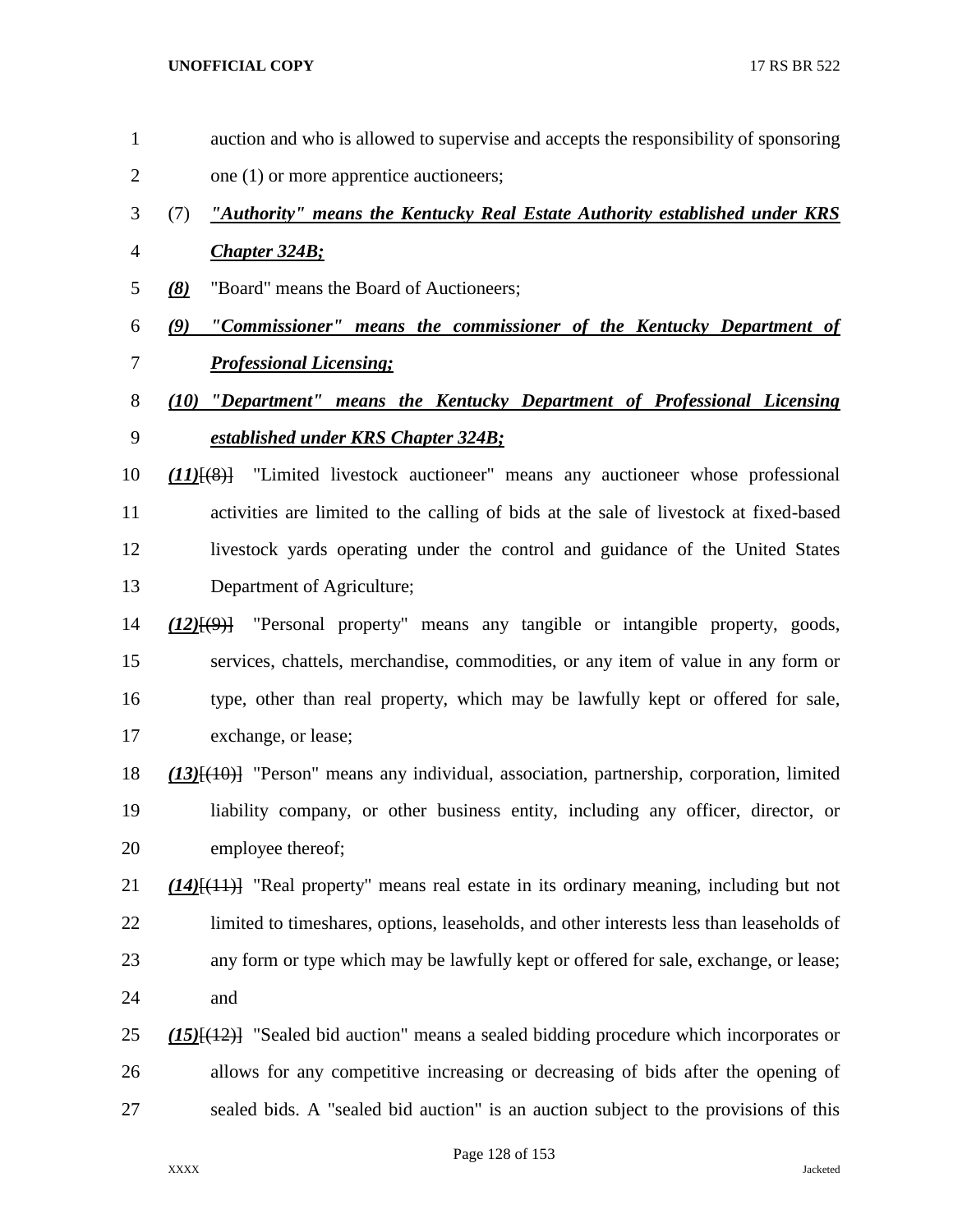| 1  | chapter.                    |                                                                                  |
|----|-----------------------------|----------------------------------------------------------------------------------|
| 2  |                             | SECTION 94. KRS 330.050 IS REPEALED AND REENACTED TO READ                        |
| 3  | <b>AS FOLLOWS:</b>          |                                                                                  |
| 4  | $\mathcal{L}(I)$<br>(a)     | <b>There is hereby created the Kentucky Board of Auctioneers within the</b>      |
| 5  |                             | <u>Kentucky Real Estate Authority. The board shall consist of five (5)</u>       |
| 6  |                             | members, each appointed by the Governor. Each board member shall serve           |
| 7  |                             | <u>a term of three (3) years. The board shall annually select one (1) of its</u> |
| 8  |                             | members to serve as chair and one $(1)$ of its members to serve as vice chair    |
| 9  |                             | to act in the chair's absence.                                                   |
| 10 | (b)                         | Any member appointed to fill a vacancy occurring other than by expiration        |
| 11 |                             | of a term shall be appointed for the remainder of the unexpired term.            |
| 12 | (c)                         | No more than two (2) auctioneer members of the same political party shall        |
| 13 |                             | serve on the board at the same time.                                             |
| 14 | (d)                         | No member of the board shall reside in the same county as another                |
| 15 |                             | <u>member.</u>                                                                   |
| 16 | (e)                         | A majority of the board shall constitute a quorum for the transaction of         |
| 17 |                             | business.                                                                        |
| 18 | (f)                         | No member may serve on the board for more than six (6) consecutive years.        |
| 19 |                             | A member may serve on the board for six (6) consecutive years on more            |
| 20 |                             | than one occasion if that person is not a member of the board for at least       |
| 21 |                             | <u>two (2)</u> years between periods of board service.                           |
| 22 | $\left( \mathbf{g} \right)$ | For any board member vacancy that is filled under this section by using a        |
| 23 |                             | list of names submitted to the Governor, the Governor shall appoint one (1)      |
| 24 |                             | of the individuals whose name was submitted on the initial list to fill the      |
| 25 |                             | vacancy, unless the Governor can present indisputable proof that no              |
| 26 |                             | <i>individual on the list is qualified.</i>                                      |
| 27 | (2)                         | The five (5) members of the board, all of whom immediately prior to the date of  |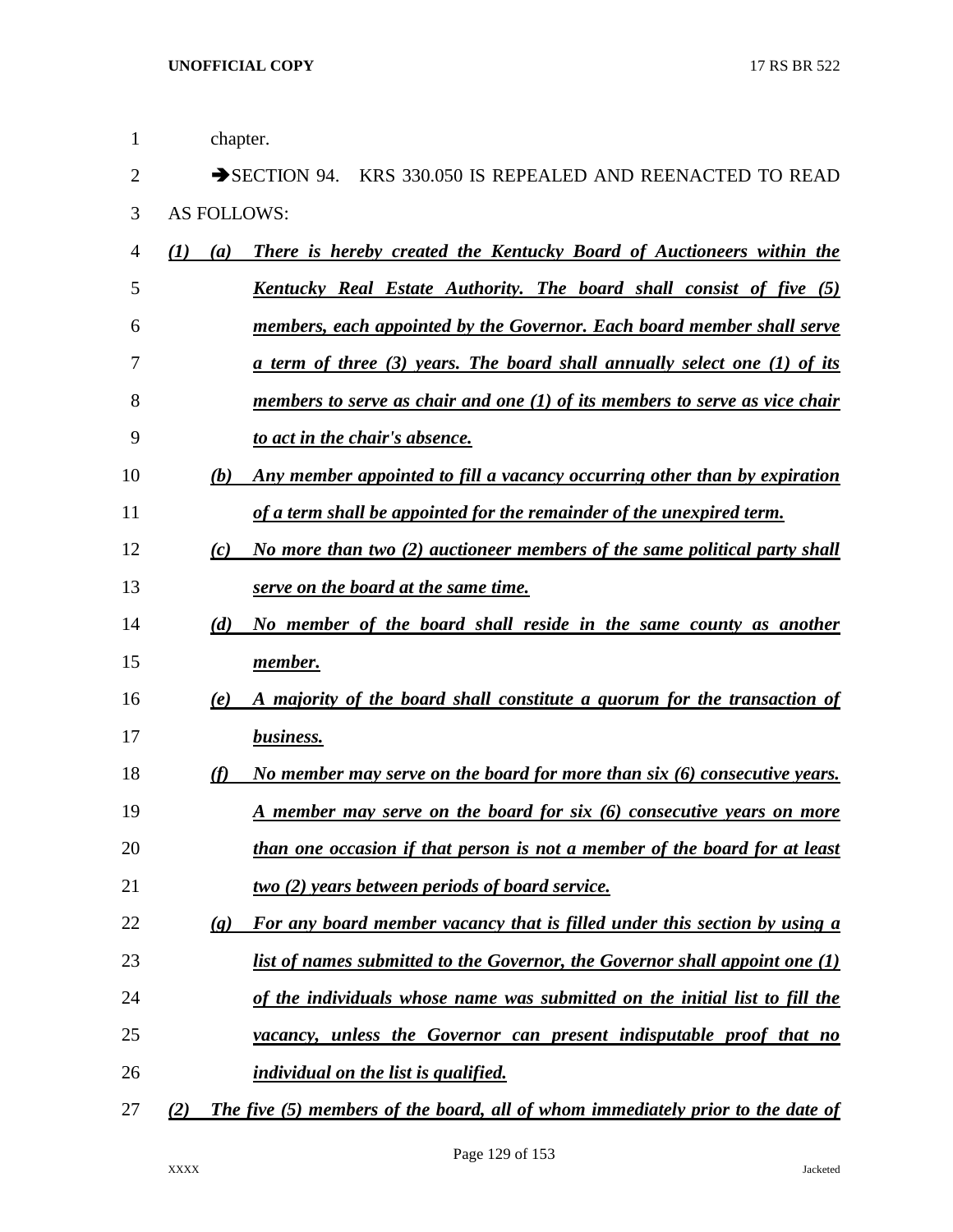| 1  | their appointment have been residents of the Commonwealth of Kentucky for five                   |
|----|--------------------------------------------------------------------------------------------------|
| 2  | <u>(5) years, shall be chosen as follows:</u>                                                    |
| 3  | Four (4) members shall be auctioneers licensed under this chapter whose<br>(a)                   |
| 4  | <i>vocation for a period of at least five</i> $(5)$ <i>years has been that of an auctioneer.</i> |
| 5  | These members shall each be selected from a list of three (3) names                              |
| 6  | submitted to the Governor from the Kentucky Auctioneer Association.                              |
| 7  | When a vacancy occurs among these member positions, the Kentucky                                 |
| 8  | Auctioneer Association shall have thirty (30) days after the vacancy occurs                      |
| 9  | to submit a new list of three (3) names to the Governor to fill the vacancy. If                  |
| 10 | the Kentucky Auctioneer Association fails to timely submit this list to the                      |
| 11 | Governor, the authority shall immediately submit a list of three (3) names to                    |
| 12 | the Governor to fill this vacancy; and                                                           |
| 13 | One (1) member shall be a citizen at large who is not associated with or<br>(b)                  |
| 14 | financially interested in the practice or business regulated.                                    |
| 15 | (3)<br>The commissioner shall promulgate, amend, or repeal administrative regulations            |
| 16 | relating to the board. The commissioner shall not promulgate, amend, or repeal                   |
| 17 | any administrative regulation relating to the board or its area of jurisdiction                  |
| 18 | unless the board first adopts the proposed actions relating to the administrative                |
| 19 | regulation.                                                                                      |
| 20 | Any action taken by the board, including any decision of the board to deny,<br>(4)               |
| 21 | suspend, or revoke a license, or to issue a penalty, shall be appealable to the                  |
| 22 | <i>authority. No officer or employee of the Public Protection Cabinet, department,</i>           |
| 23 | or authority shall attempt to influence or interfere with the board's disciplinary               |
| 24 | decisions or proceedings.                                                                        |
| 25 | (5)<br>The board shall submit an annual budget to the authority. The board<br>(a)                |
| 26 | <b>budget shall go into effect if approved by a majority vote of the authority.</b>              |
| 27 | The board may obtain for its members complete insurance coverage,<br>(b)                         |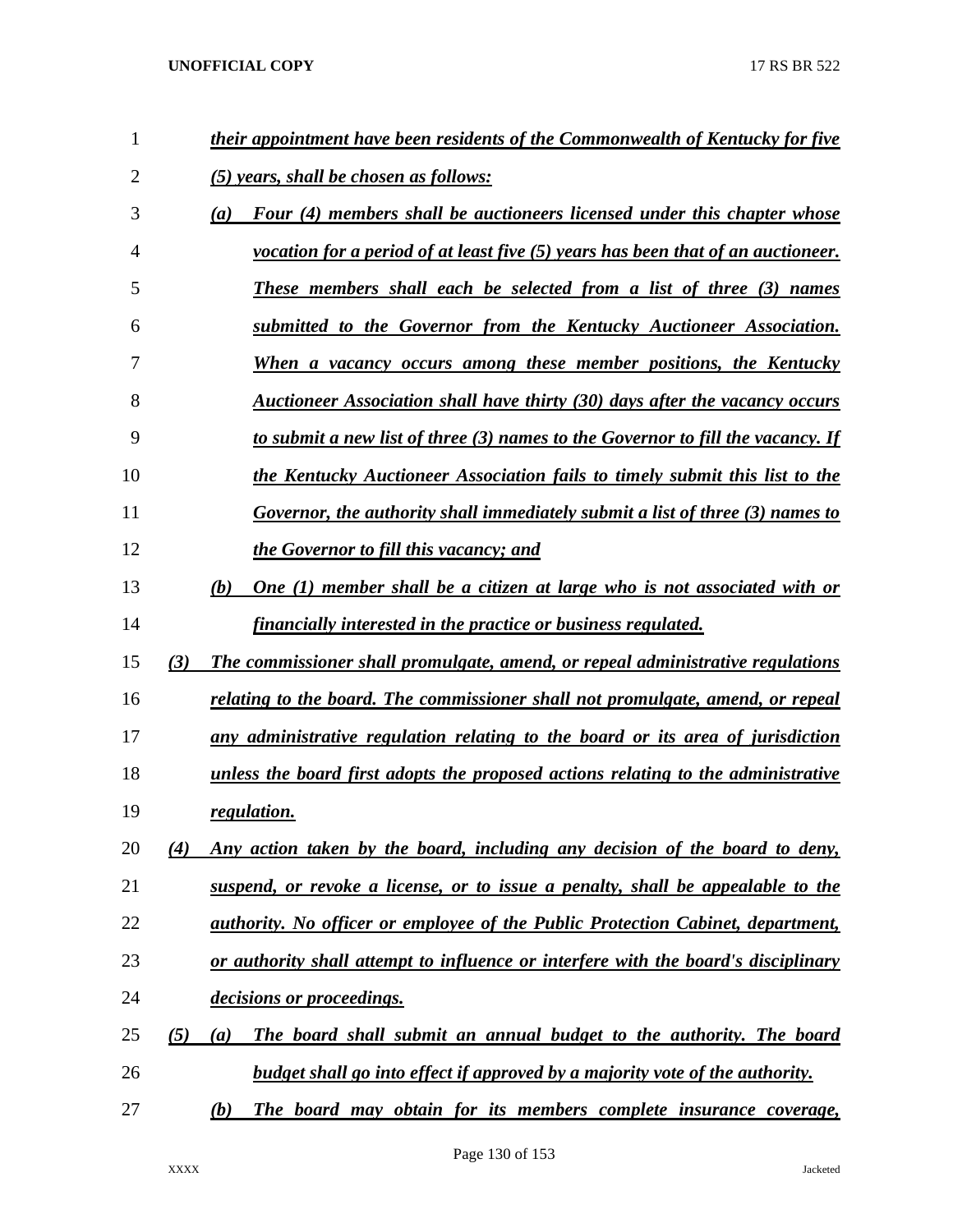| 1              |     | including but not limited to liability and errors and omissions insurance, so       |
|----------------|-----|-------------------------------------------------------------------------------------|
| $\overline{2}$ |     | <u>long as the insurance concerns the business of the board.</u>                    |
| 3              | (6) | All fees and charges collected by the board under this chapter shall be paid<br>(a) |
| 4              |     | into the State Treasury through the Finance and Administration Cabinet              |
| 5              |     | and shall be credited to an agency fund account for the Board of                    |
| 6              |     | Auctioneers under KRS 45.253 and shall be withdrawn or expended as                  |
| 7              |     | provided in that section, if the payment, credit, withdrawal, or expense            |
| 8              |     | provisions do not conflict with any provision of this chapter.                      |
| 9              |     | (b)<br><b>The</b><br>commissioner may establish through the promulgation of         |
| 10             |     | administrative regulations and the board may collect reasonable fees                |
| 11             |     | relating to the administration and enforcement of this chapter for                  |
| 12             |     | application or other processing costs, on-line service, continuing education        |
| 13             |     | provider services, copy and mailing services, or other fees necessary to offset     |
| 14             |     | the licensing and processing costs.                                                 |
| 15             |     | (b)<br>The total expenses for all purposes and obligations of the board shall not   |
| 16             |     | exceed the total fees, charges, fines, penalties, and other income imposed          |
| 17             |     | under the provisions of this chapter and paid into the state treasury.              |
| 18             |     | The board may underwrite, within its financial limitations, educational<br>(c)      |
| 19             |     | programs for the enlightenment and benefit of all licensees who have paid           |
| 20             |     | fees pursuant to this chapter.                                                      |
| 21             | (7) | The board shall maintain annually a list of the names and addresses of all          |
| 22             |     | licensees regulated by the board. This list shall also contain the names of all     |
| 23             |     | persons whose licenses have been suspended or revoked within the preceding          |
| 24             |     | year, as well as any other information relative to the enforcement of the           |
| 25             |     | provisions of this chapter that the board may deem of interest to the public.       |
| 26             | (8) | The authority shall not impose a fine against a licensee who is licensed by the     |
| 27             |     | board unless the board has previously approved the imposition of the fine.          |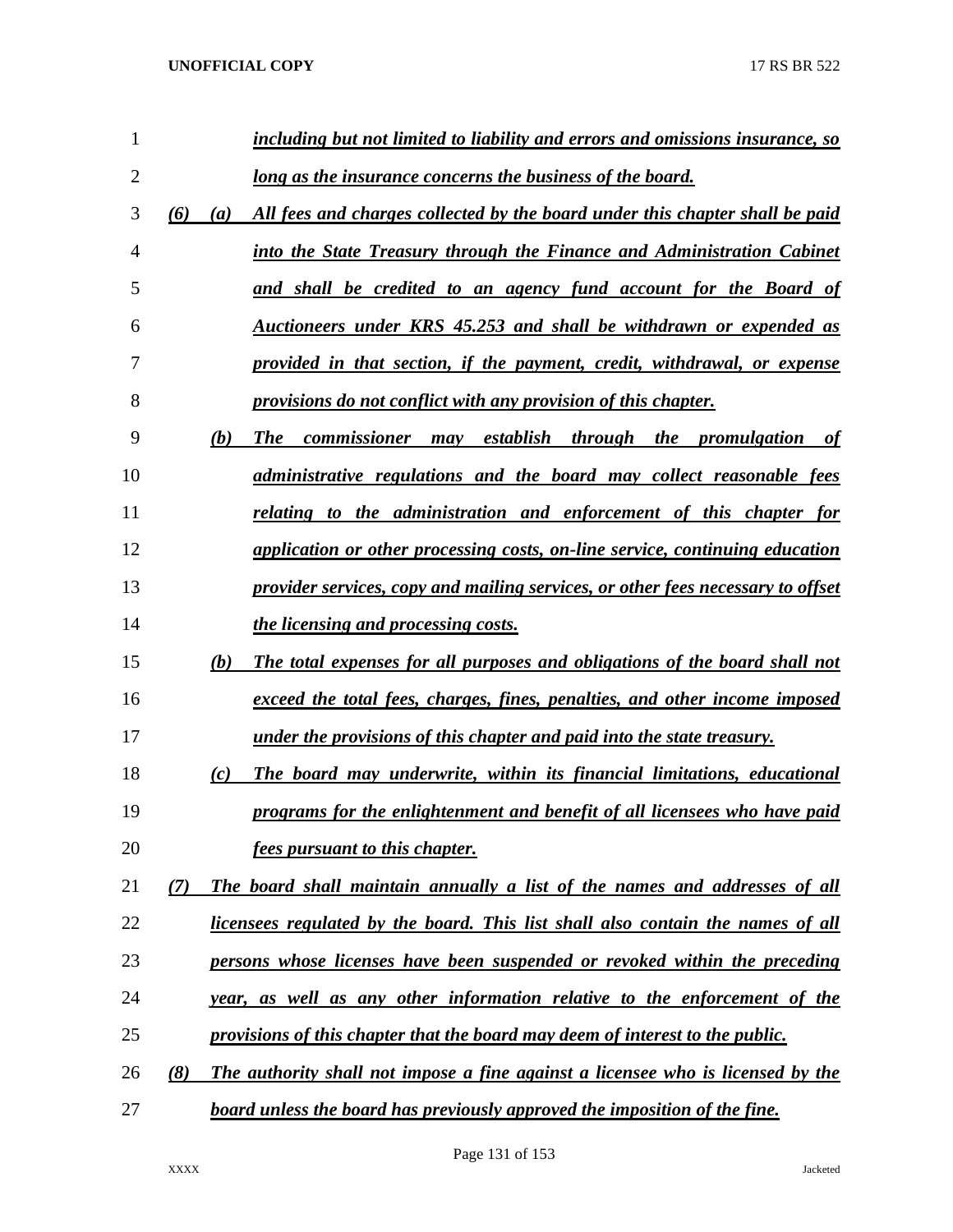| 1  | $\boldsymbol{\left(9\right)}$ |                                                                               | A board member shall be automatically removed from the board and a vacancy       |  |  |  |  |
|----|-------------------------------|-------------------------------------------------------------------------------|----------------------------------------------------------------------------------|--|--|--|--|
| 2  |                               |                                                                               | shall occur when:                                                                |  |  |  |  |
| 3  |                               | (a)                                                                           | An auctioneer member of the board ceases to be a licensed auctioneer;            |  |  |  |  |
| 4  |                               | (b)                                                                           | A citizen at large member of the board acquires a license regulated by the       |  |  |  |  |
| 5  |                               |                                                                               | board;                                                                           |  |  |  |  |
| 6  |                               | (c)                                                                           | A board member enters a plea of guilty, an Alford plea, a plea of no contest     |  |  |  |  |
| 7  |                               |                                                                               | to, or has been convicted of, any felony, and the time for appeal has passed     |  |  |  |  |
| 8  |                               |                                                                               | or the judgment of conviction has been finally affirmed on appeal;               |  |  |  |  |
| 9  |                               | (d)                                                                           | A board member misses three (3) consecutive meetings or misses more than         |  |  |  |  |
| 10 |                               |                                                                               | twenty-five percent $(25%)$ of the meetings held over the previous twelve (12)   |  |  |  |  |
| 11 |                               |                                                                               | month period; or                                                                 |  |  |  |  |
| 12 |                               | (e)                                                                           | A board member ceases to be a resident of the Commonwealth of Kentucky.          |  |  |  |  |
| 13 | <b>(10)</b>                   |                                                                               | The Governor shall set the compensation of the members of the board, but voting  |  |  |  |  |
| 14 |                               |                                                                               | members of the board shall be compensated no more than three hundred dollars     |  |  |  |  |
| 15 |                               |                                                                               | (\$300) per day for official business, subject to an annual maximum of six       |  |  |  |  |
| 16 |                               |                                                                               | thousand dollars (\$6,000). Members shall be reimbursed for all expenses paid    |  |  |  |  |
| 17 |                               |                                                                               | and incurred in the discharge of official business consistent with the           |  |  |  |  |
| 18 |                               | reimbursement policy for state employees. With the approval of the authority, |                                                                                  |  |  |  |  |
| 19 |                               | board members and board staff may attend and travel to and from meetings and  |                                                                                  |  |  |  |  |
| 20 |                               |                                                                               | events relevant to the board and the industry the board represents.              |  |  |  |  |
| 21 |                               |                                                                               | Section 95. KRS 330.060 is amended to read as follows:                           |  |  |  |  |
| 22 | (1)                           | (a)                                                                           | Every applicant for licensure shall be at least eighteen (18) years of age, show |  |  |  |  |
| 23 |                               |                                                                               | proof of a high school diploma or equivalent, and, within the preceding five     |  |  |  |  |
| 24 |                               |                                                                               | (5) years, shall not have committed any act that constitutes grounds for license |  |  |  |  |
| 25 |                               |                                                                               | suspension or revocation under this chapter.                                     |  |  |  |  |
| 26 |                               | (b)                                                                           | The board may waive the high school diploma or equivalent requirement for        |  |  |  |  |
| 27 |                               |                                                                               | an apprentice, licensed prior to 1985, applying for an auctioneer license.       |  |  |  |  |

Page 132 of 153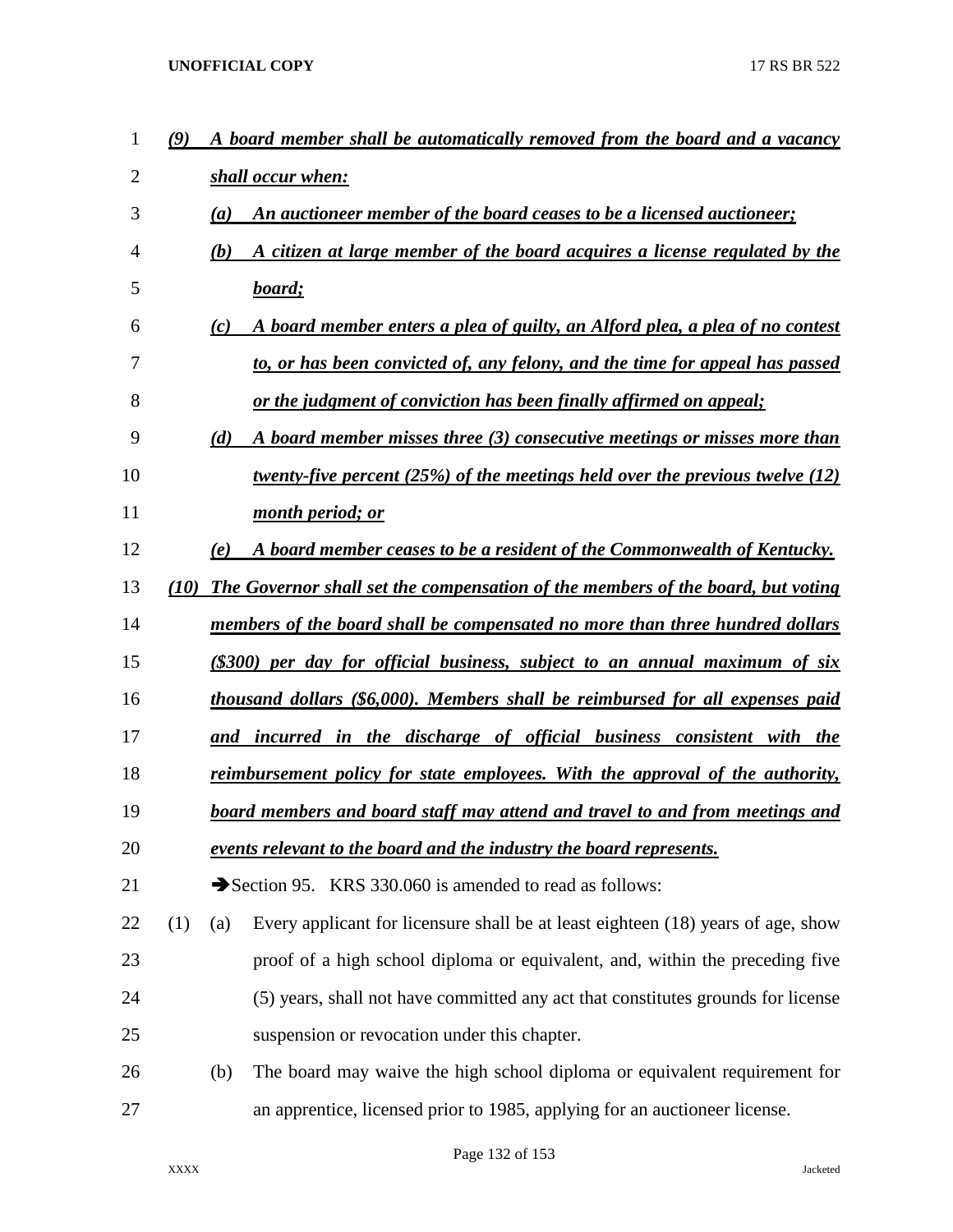- (c) Any license issued pursuant to this chapter shall be granted only to a person found to be of good repute, trustworthy, and competent to transact the business for which the license was granted in a manner requisite to safeguarding the interest of the public.
- (d) Effective July 1, 2015, an applicant for an apprentice auctioneer license or auction house operator's license shall have successfully completed at least twelve (12) hours of approved classroom instruction, consisting of the core course and six (6) additional hours as prescribed by the board, from a board-approved auction education provider.
- (e) The board may waive the twelve (12) hours of approved classroom instruction requirement if the applicant demonstrates sufficient previous auction experience and competency by affidavit or other evidence as required by the board.
- (2) The board is authorized to require information from every applicant to determine the applicant's honesty and truthfulness.
- (3) (a) Every applicant shall successfully complete an examination, conducted by the board or its authorized representative. Every application for examination shall be submitted on board-prepared forms, and each applicant shall furnish pertinent background data as outlined on the forms.
- (b) To defray the cost of administration of the examination, the board shall require each applicant to remit an examination fee established by administrative regulations promulgated by the *commissioner*[board] in accordance with KRS Chapter 13A.
- (c) Examination fees shall be nonrefundable.
- (d) If the applicant is unable to attend the scheduled exam, the examination fee shall be deferred to the next scheduled administration of the examination.
- (e) Upon successful completion of the examination, the applicant shall apply for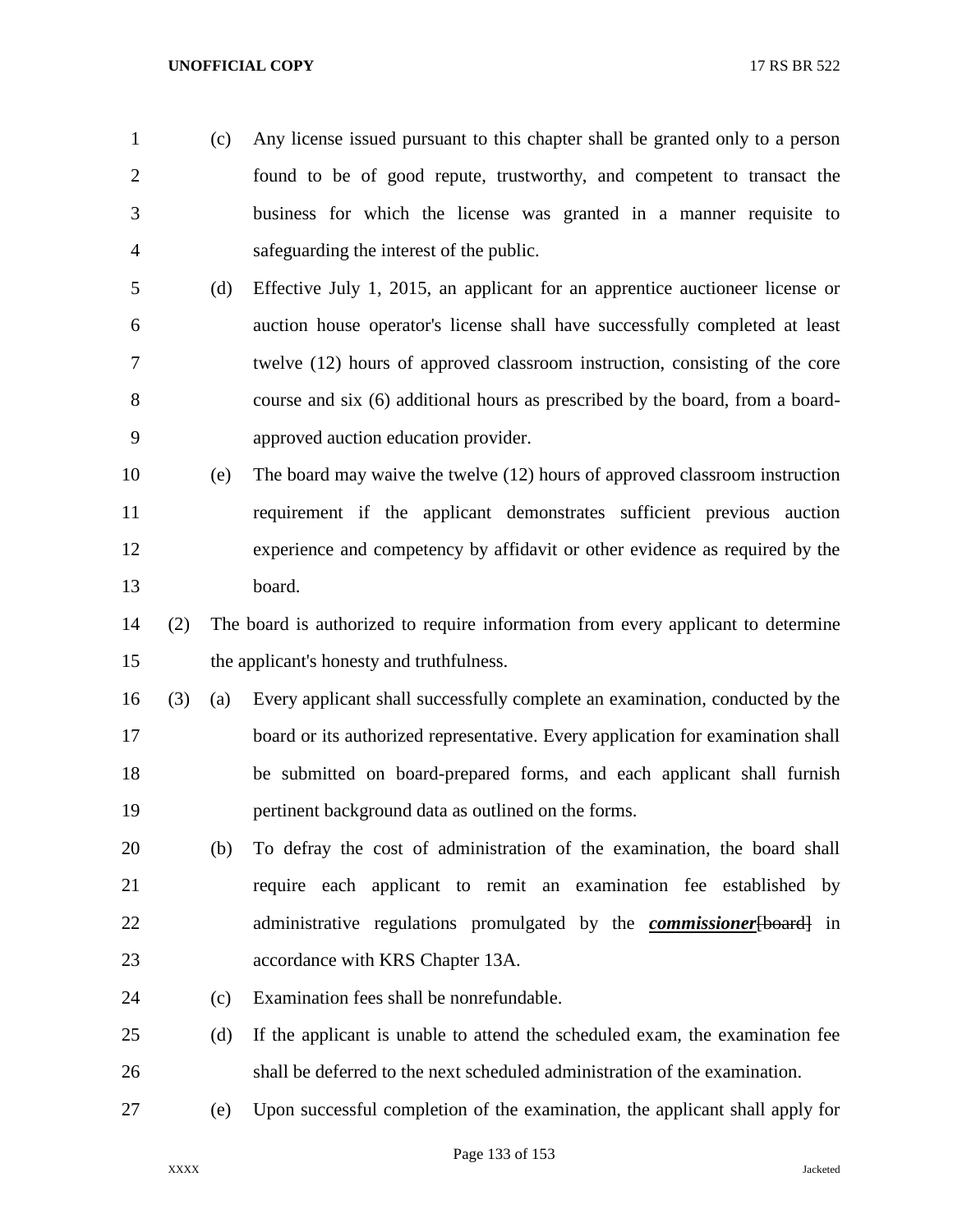- initial licensure within forty-five (45) days of receiving notice of successfully completing the examination.
- (f) The examination shall be of the scope and wording sufficient in the judgment of the board to establish the competency of the applicant to act as an auctioneer or other licensee regulated by the board.
- (4) If a license has been revoked, suspended, or is allowed to expire without renewal, the board may require the applicant to pass the written examination or complete some form of board-approved auction education before a license may be issued.
- (5) If a license has not been renewed within six (6) months of the expiration date, the board shall require a person to successfully complete the written examination before 11 a license is issued.
- (6) In addition, every nonresident applicant shall file an irrevocable consent that actions may be commenced against the applicant in any court of competent jurisdiction in the Commonwealth of Kentucky, by the service of any summons, process, or pleadings authorized by law on the authorized representative of the board. The consent shall stipulate and agree that the service of any summons, process, or pleadings on the authorized representative shall be taken and held in all courts to be as valid and binding as if actual service had been made upon the applicant in Kentucky. In case any summons, process, or pleadings are served upon the authorized representative of the board, it shall be by duplicate copies, one (1) of which shall be retained in the office of the board, and the other immediately forwarded by certified mail, return receipt requested, to the last known business address of the applicant against whom the summons, process, or pleadings are directed.

25 Section 96. KRS 330.070 is amended to read as follows:

 (1) An apprentice auctioneer applying for an auctioneer license shall, subject to the provisions of KRS 330.060: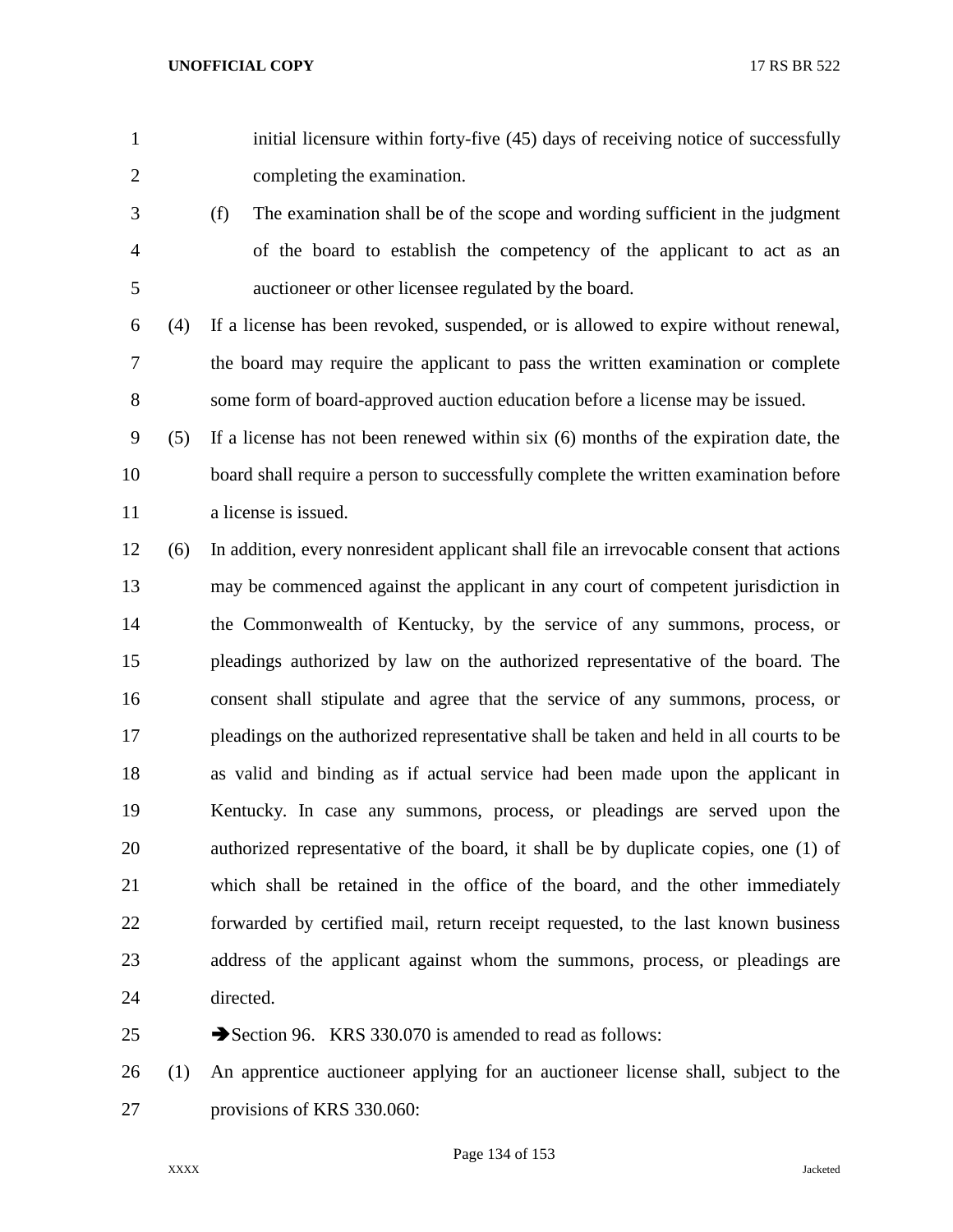- (a) Possess a current Kentucky apprentice auctioneer license;
- (b) Serve an apprenticeship for a period of one (1) year as an apprentice auctioneer in Kentucky;
- (c) Submit a statement to the board, signed by the principal auctioneer, verifying that the applicant has actively and materially participated in at least ten (10) auctions prior to application; and
- (d) Successfully complete at least eighty (80) hours of approved classroom instruction from a board-approved auction education provider. The board may waive the eighty (80) hours of approved classroom instruction requirement if the applicant demonstrates sufficient previous auction experience and competency by affidavit or other evidence as required by the board.
- (2) An apprentice auctioneer with an original license issued prior to June 30, 2010, or after July 1, 2015, shall be required to successfully complete the auctioneer examination.
- (3) If an applicant for an auctioneer license resides in a state which does not have a current reciprocity agreement with the board, the board may waive the eighty (80) hour education requirement or the apprenticeship requirement, or both, if the applicant demonstrates sufficient previous auction experience and competency by affidavit or by other evidence as required by the board.
- (4) An applicant for an auctioneer license who has previously held an auctioneer license which has been revoked, suspended, or which has expired without renewal may request, and the board may grant, a waiver of the requirement of possession of a current apprentice license.
- (5) Every application for a license issued by the board shall be submitted on forms prepared by the board. Each applicant shall furnish pertinent background data as outlined on those forms.
- (6) The *commissioner*[board] shall promulgate administrative regulations in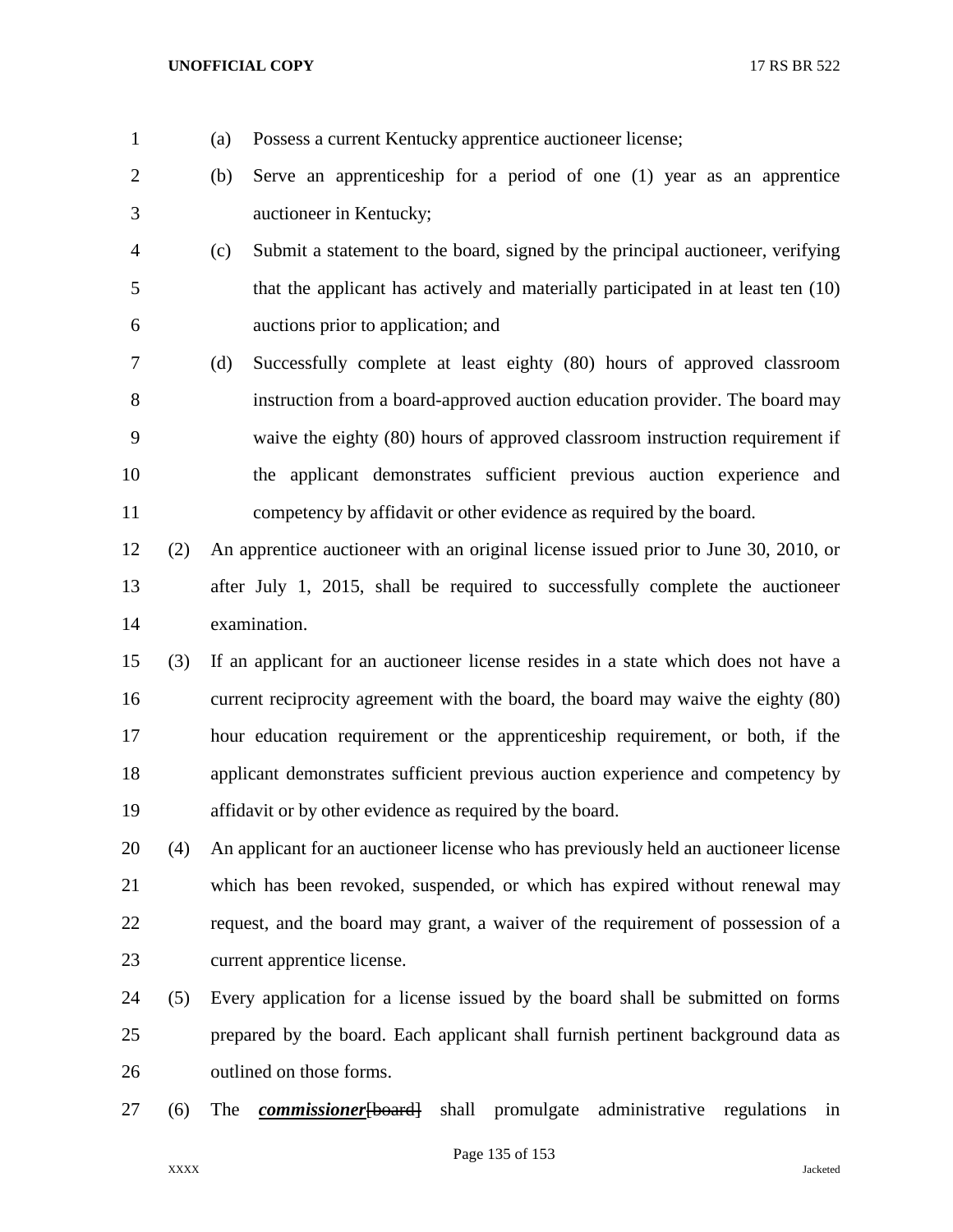accordance with KRS Chapter 13A to establish an initial license fee and annual renewal license fee, neither of which shall exceed one hundred fifty dollars (\$150). (a) All licenses shall expire on the thirtieth day of June. (b) Each license shall be renewed on or before the expiration date. (c) In addition to the renewal fee, a late fee shall be established by administrative regulations promulgated by the *commissioner*[board] on each license renewed within six (6) months after the expiration date. (d) In the absence of any reason or condition which might warrant the refusal of renewing a license, and upon timely receipt of the renewal form and the annual fee, the board shall issue a license for the ensuing year. (7) (a) The board may require as a condition precedent to the renewal of any license, that each licensee complete continuing education up to ten (10) hours per license year. The board may impose different continuing education requirements upon different classifications of licenses under this chapter. The continuing education requirements in this subsection shall not apply to those auctioneers licensed prior to January 1, 1980. (b) A licensee who has not completed the required continuing education may, within the time period set forth in subsection (6) of this section, remit a fee established by administrative regulations promulgated by the *commissioner*[board] with the applicable renewal fees, and the continuing education reporting requirement shall be deferred to the next annual renewal. If the licensee fails to meet the continuing education requirement for the next annual renewal, the licensee shall successfully complete the examination before renewal of his or her license. (c) 1. The board may require all licensees to complete a six (6) hour board- approved core course once every four (4) years, that includes the core subjects of Kentucky auction statutes and *administrative* regulations,

Page 136 of 153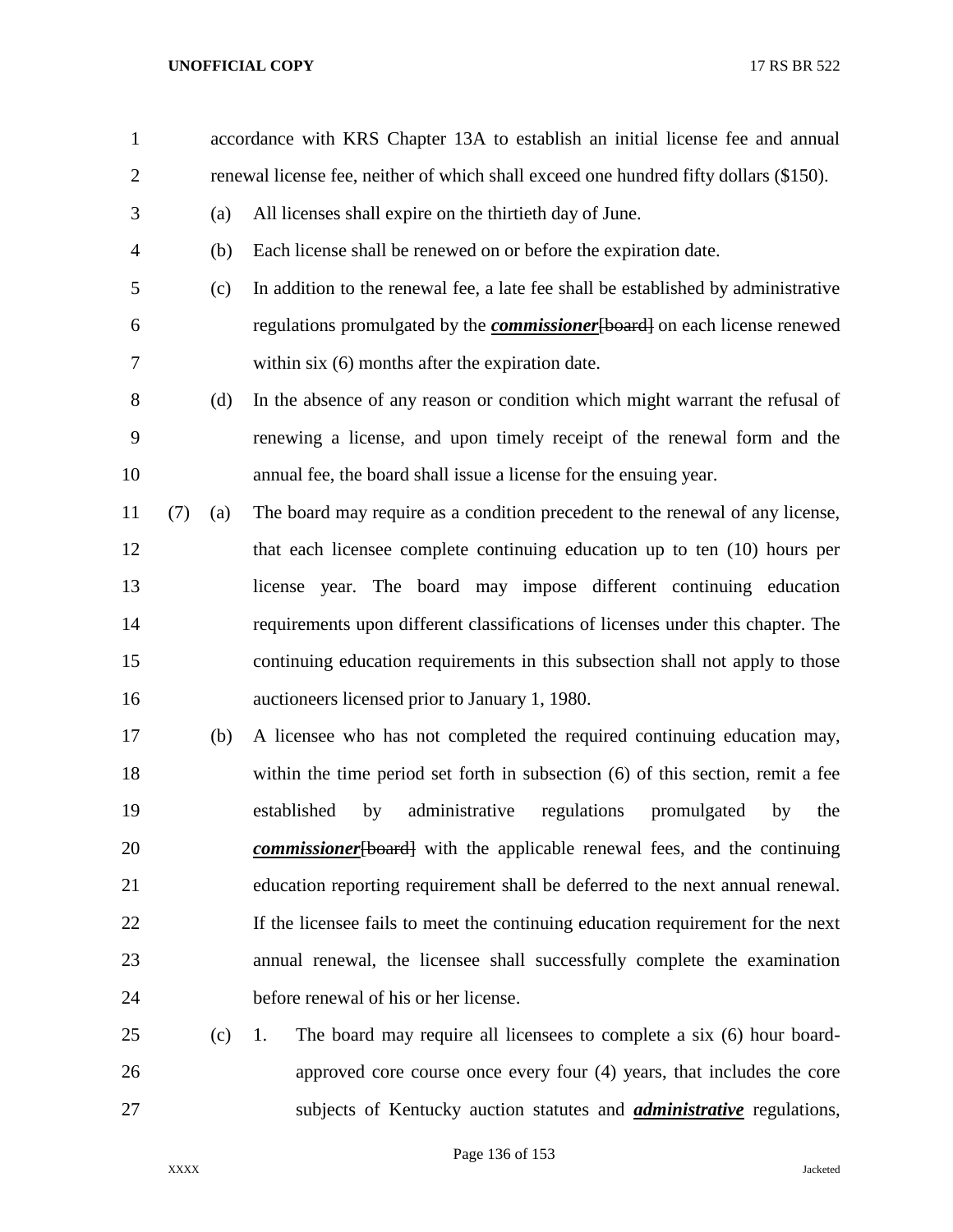| $\mathbf{1}$   |     |     | ethics, and any other subject matter deemed appropriate by the board.                 |
|----------------|-----|-----|---------------------------------------------------------------------------------------|
| $\overline{2}$ |     |     | 2.<br>Effective July 1, 2016, each licensee with at least twenty-five (25) years      |
| 3              |     |     | of continuous licensure shall be exempt from the requirements of this                 |
| $\overline{4}$ |     |     | paragraph.                                                                            |
| 5              | (8) |     | The board shall prepare and deliver to each licensee a pocket license. The pocket     |
| 6              |     |     | license of the apprentice auctioneer shall contain the name and address of his or her |
| 7              |     |     | principal auctioneer. The board shall also prepare and deliver a license to each      |
| 8              |     |     | auction house operator.                                                               |
| 9              |     | (a) | Auction house operators shall display their licenses conspicuously and at all         |
| 10             |     |     | times in the auction house identified on the license.                                 |
| 11             |     | (b) | All licensees shall carry their pocket licenses, or a digital facsimile thereof,      |
| 12             |     |     | when performing auctioneering tasks, to be shown upon request.                        |
| 13             |     | (c) | A license or pocket license shall be replaced upon the request of the licensee        |
| 14             |     |     | and payment of a replacement fee established by administrative regulations            |
| 15             |     |     | promulgated by the <b><i>commissioner</i></b> [board] in accordance with KRS Chapter  |
| 16             |     |     | 13A.                                                                                  |
| 17             | (9) |     | When an apprentice auctioneer is discharged or voluntarily terminates employment      |
| 18             |     |     | with the auctioneer for any reason:                                                   |
| 19             |     | (a) | It shall be the immediate duty of the principal auctioneer to deliver to the          |
| 20             |     |     | board a written release of the apprentice auctioneer; and                             |
| 21             |     | (b) | The apprentice auctioneer shall affiliate with a principal auctioneer within          |
| 22             |     |     | thirty (30) days by submitting to the board an affiliation letter signed by the       |
| 23             |     |     | new principal auctioneer and a fee established by administrative regulations          |
| 24             |     |     | promulgated by the <i>commissioner</i> [board] in accordance with KRS Chapter         |
| 25             |     |     | 13A.                                                                                  |
| 26             |     |     | An apprentice auctioneer shall not perform any of the acts regulated by this chapter  |
| 27             |     |     | until receiving a new license bearing a new principal auctioneer's name and address.  |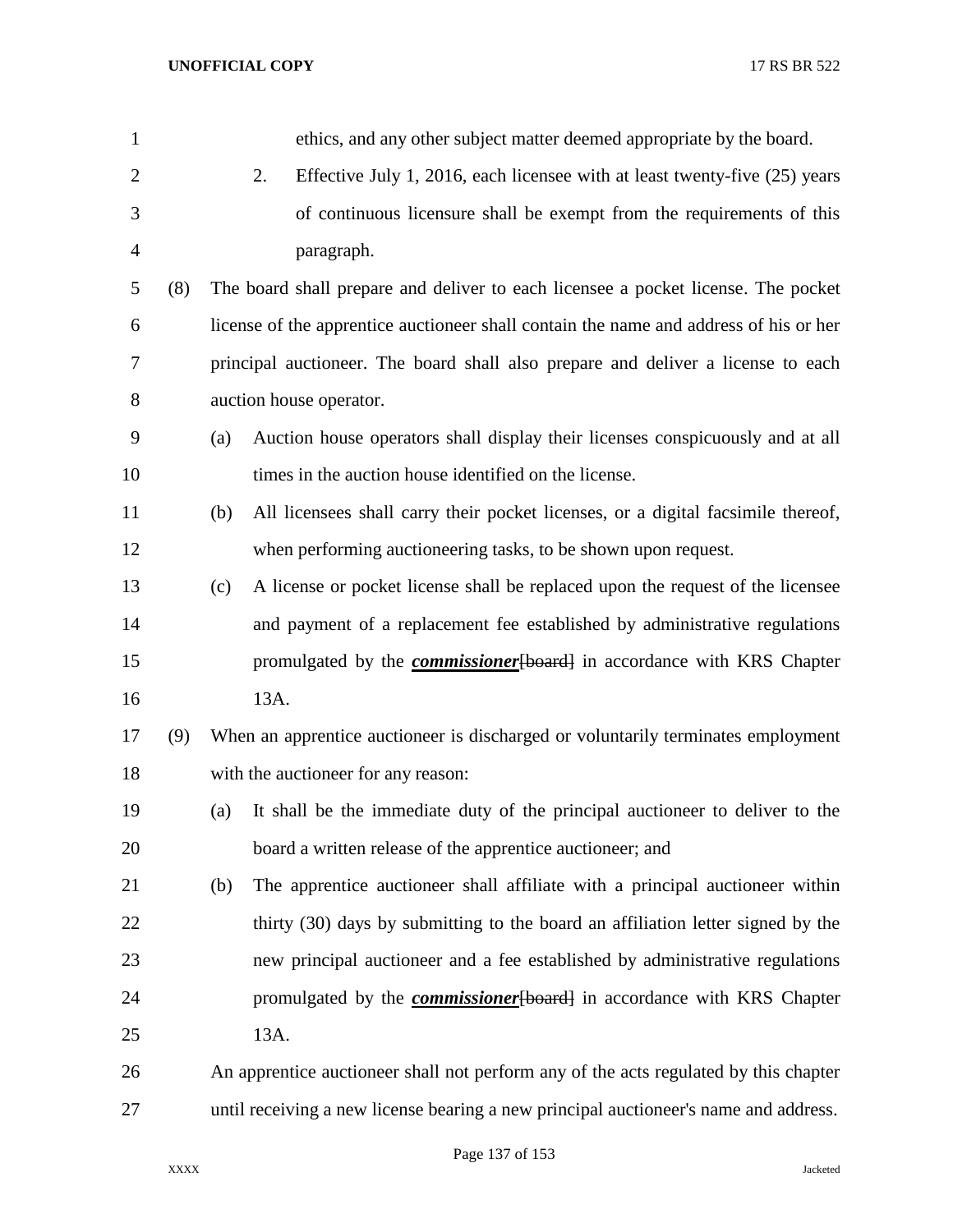- (10) (a) A licensee may place his or her license in escrow with the board if the licensee does not engage in any board-regulated auctioneering activity and continues to pay the annual renewal license fee.
- (b) For each year the license is in escrow, a licensee shall be exempt from the contribution to the auctioneer's education, research, and recovery fund and the continuing education requirement.
- (c) To reactivate a license in escrow, the licensee shall complete the core course and pay a reactivation fee and the annual renewal recovery fee, both of which shall be established by administrative regulations promulgated by the *commissioner* [board] in accordance with KRS Chapter 13A.

 (11) Notice in writing shall be given to the board by each licensee of any change of principal business location or residence address within ten (10) days of the change, and the board shall issue an updated license for the unexpired period. The board may fine, suspend, or revoke the license of a licensee who does not notify the board of a change of address within ten (10) days. Changing a business or a residence address on its records shall entitle the board to collect a fee established by 17 administrative regulations promulgated by the *commissioner*[board] in accordance with KRS Chapter 13A.

19 Section 97. KRS 330.110 is amended to read as follows:

 The board may suspend for a period up to five (5) years or revoke the license of any licensee, or levy fines not to exceed two thousand dollars (\$2,000), with a maximum fine of five thousand dollars (\$5,000) per year arising from any single incident or complaint, against any licensee, or place any licensee on probation for a period of up to five (5) years, or require successful passage of any examination administered by the board, or require successful completion of any course of auction study or auction seminars designated by the board, or issue a formal reprimand, or order any combination of the above, for violation by any licensee of any of the provisions of this chapter, or for any of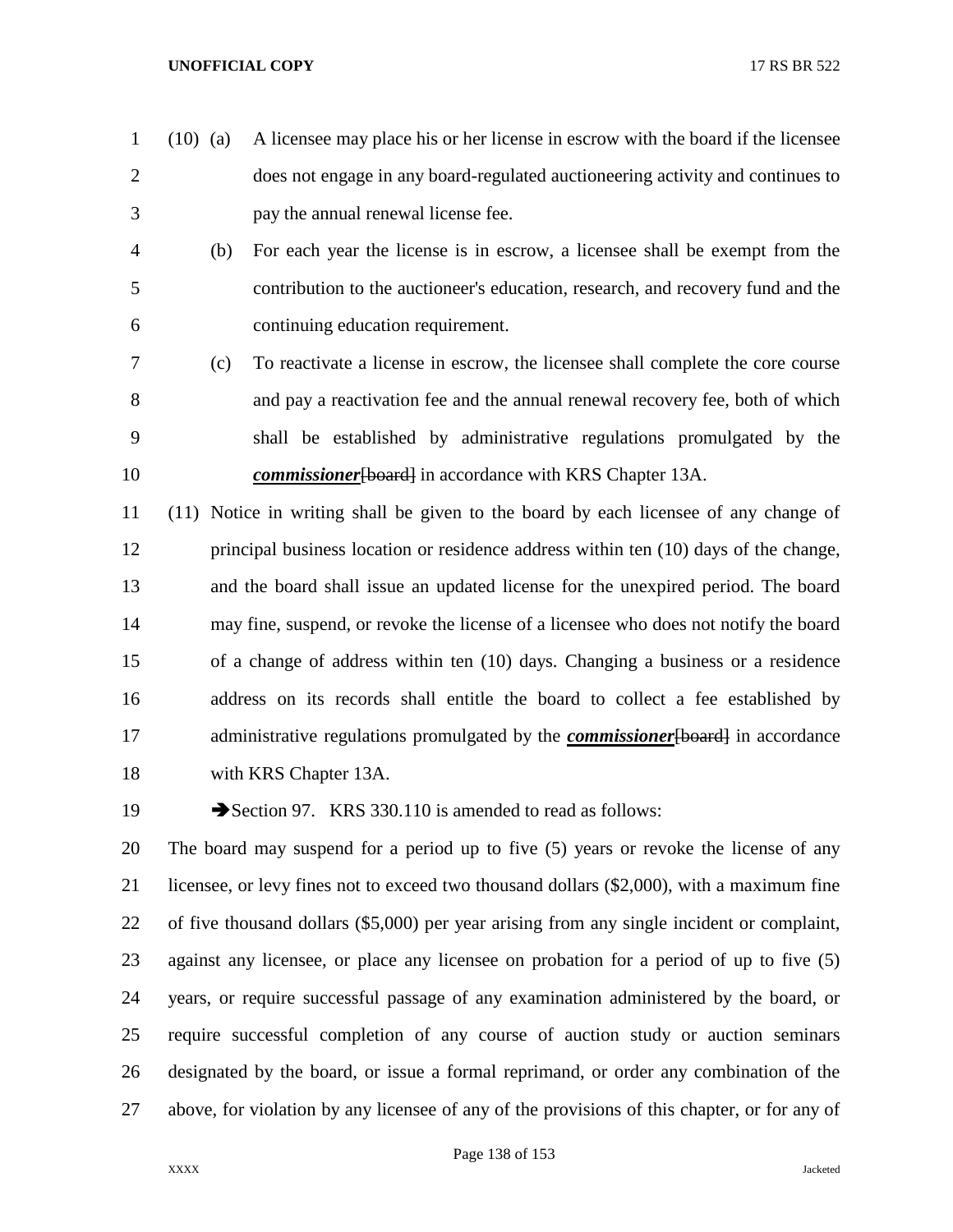- the following causes:
- (1) Obtaining a license through false or fraudulent representation;
- (2) Making any substantial misrepresentation;
- (3) Pursuing a continued and flagrant course of misrepresentation or intentionally making false promises or disseminating misleading information through agents or advertising or otherwise;
- (4) Accepting valuable consideration as an apprentice auctioneer for the performance of any of the acts specified in this chapter, from any person, except his or her principal auctioneer;
- (5) Failing to account for or remit, within a reasonable time, any money belonging to others that comes into the licensee's possession, commingling funds of others with the licensee's own funds, or failing to keep the funds of others in an escrow or trustee account;
- (6) Paying valuable consideration to any person for services performed in violation of this chapter, or procuring, permitting, aiding, or abetting any unlicensed person acting in violation of any of the provisions of this chapter;
- (7) Entering a plea of guilty, an Alford plea, a plea of no contest to, or being convicted of, any felony, and the time for appeal has passed or the judgment of conviction has been finally affirmed on appeal;
- (8) Violation of any provision of this chapter or any administrative regulation promulgated by the *commissioner*[board];
- (9) Failure to furnish voluntarily at the time of execution, copies of all written instruments prepared by any licensee to each signatory of the written instrument;
- (10) Any conduct of a licensee which demonstrates bad faith, dishonesty, incompetence, or untruthfulness;
- (11) Any other conduct that constitutes improper, fraudulent, dishonest, or negligent dealings;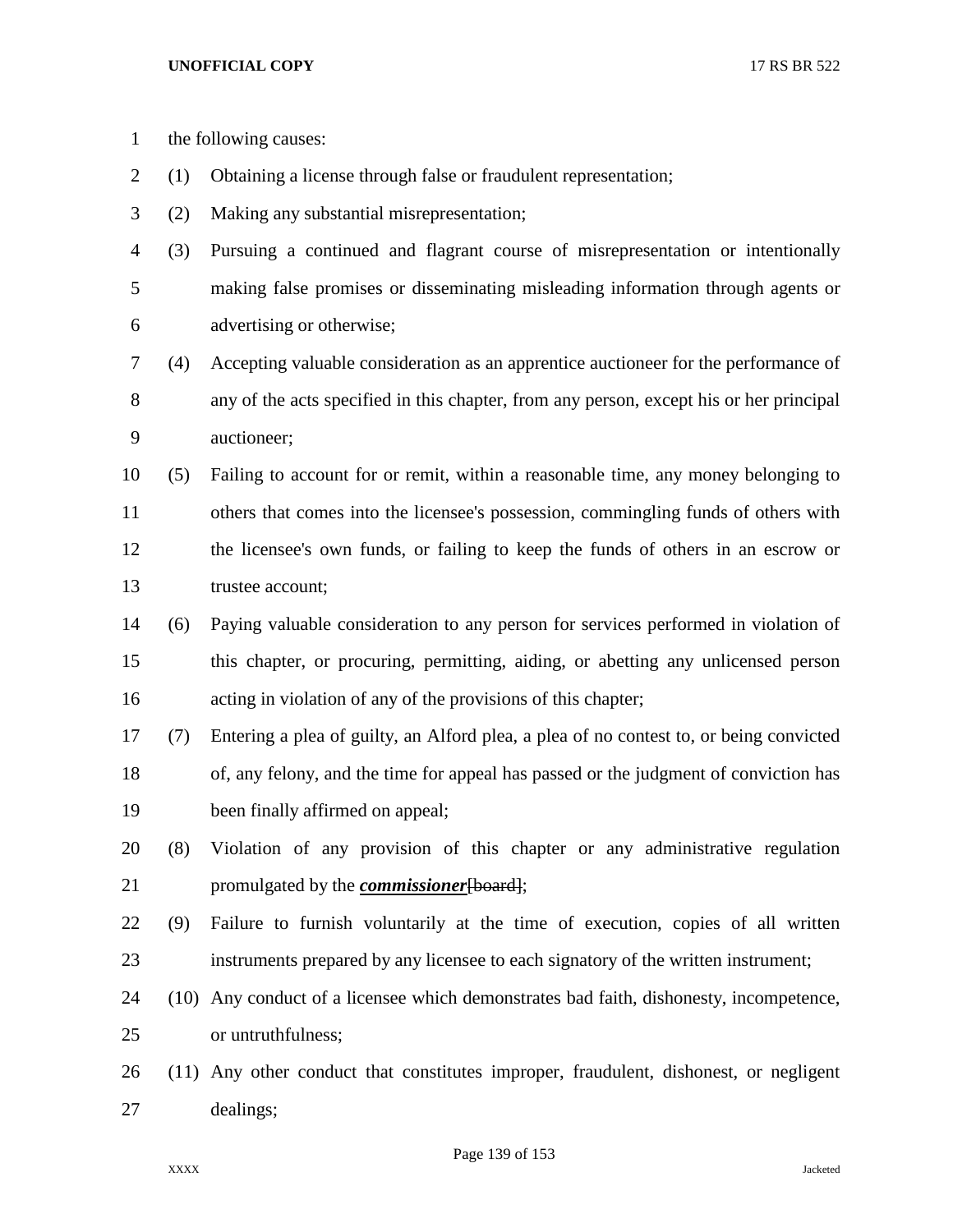| $\mathbf{1}$   |     | (12) Failure to enter into a binding written auction listing contract with the seller or with |  |  |
|----------------|-----|-----------------------------------------------------------------------------------------------|--|--|
| $\overline{2}$ |     | the seller's duly authorized agent prior to advertising, promoting, or offering any           |  |  |
| 3              |     | real or personal property by or at auction;                                                   |  |  |
| 4              |     | (13) Failure to provide a receipt to all persons consigning personal property with any        |  |  |
| 5              |     | licensee for auction;                                                                         |  |  |
| 6              |     | (14) Failure to establish and maintain, for a minimum of five (5) years from final            |  |  |
| 7              |     | settlement, complete and correct written or electronic records and accounts of all            |  |  |
| 8              |     | auction transactions, including:                                                              |  |  |
| 9              |     | Listing contracts, including the name and address of the seller;<br>(a)                       |  |  |
| 10             |     | Written purchase contracts;<br>(b)                                                            |  |  |
| 11             |     | Descriptive inventory and final bid amounts of all items or lots offered;<br>(c)              |  |  |
| 12             |     | (d)<br>Buyer registration records; and                                                        |  |  |
| 13             |     | Settlement records, including all moneys received and disbursed and escrow<br>(e)             |  |  |
| 14             |     | account activity;                                                                             |  |  |
| 15             |     | (15) Failure of any licensee to present any auction-related information, including but not    |  |  |
| 16             |     | limited to advertisements, listing contracts, purchase contracts, clerking records,           |  |  |
| 17             |     | buyer registration records, settlement records, escrow account information, license,          |  |  |
| 18             |     | or any other auction-related information, subsequent to a request by the <b>board</b> , the   |  |  |
| 19             |     | <i>department, or appropriate personnel designated by the department</i> [board's             |  |  |
| 20             |     | executive director, a board compliance officer, or board counsel]; or                         |  |  |
| 21             |     | (16) Failure of a principal auctioneer to provide supervision to his or her apprentice        |  |  |
| 22             |     | auctioneers.                                                                                  |  |  |
| 23             |     | Section 98. KRS 330.130 is amended to read as follows:                                        |  |  |
| 24             | (1) | Before denying an application for license or before imposing any disciplinary action          |  |  |
| 25             |     | authorized under KRS 330.110, the board shall set the matter for an administrative            |  |  |
| 26             |     | hearing, if a hearing is requested by the applicant or licensee. The hearing shall be         |  |  |
| 27             |     | conducted in accordance with KRS Chapter 13B. If the subject of the hearing is an             |  |  |
|                |     |                                                                                               |  |  |

Page 140 of 153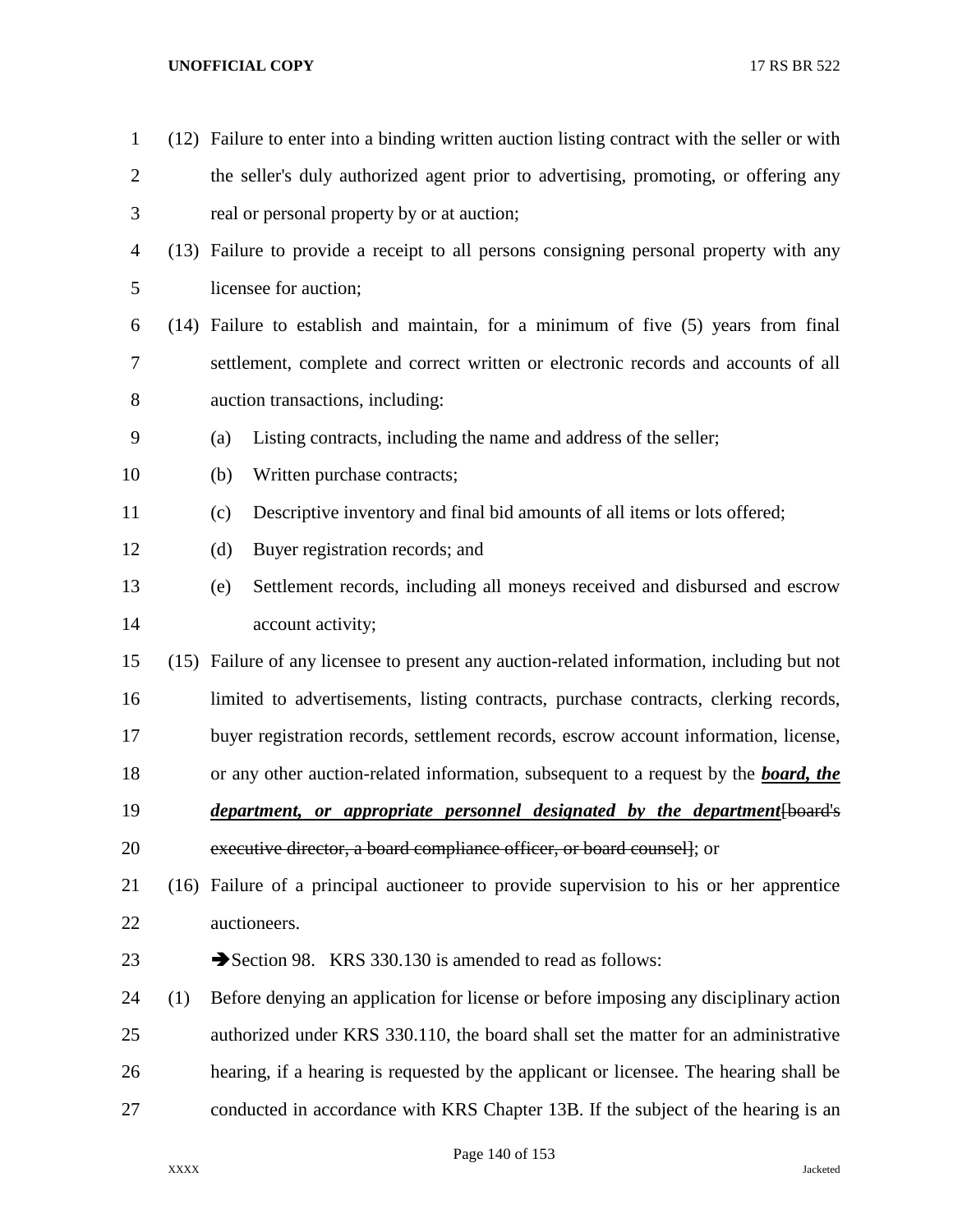| 1              |             | apprentice auctioneer, the board shall also provide notification of the hearing to the          |  |  |  |
|----------------|-------------|-------------------------------------------------------------------------------------------------|--|--|--|
| $\overline{2}$ |             | auctioneer employing <i>the apprentice auctioneer</i> [him] or whose employ he <i>or she</i> is |  |  |  |
| 3              |             | about to enter, by sending notice by certified mail, return receipt requested, to the           |  |  |  |
| $\overline{4}$ |             | auctioneer's last known business address.                                                       |  |  |  |
| 5              | (2)         | Any licensure denial, suspension, or revocation and any other penalty issued by                 |  |  |  |
| 6              |             | the board may be appealed to the authority within thirty (30) days of the                       |  |  |  |
| 7              |             | <i>appealable action.</i>                                                                       |  |  |  |
| $8\,$          | (3)         | Upon receipt of an appeal, the authority shall schedule the matter for an                       |  |  |  |
| 9              |             | administrative hearing that shall be conducted in accordance with KRS Chapter                   |  |  |  |
| 10             |             | 13B. The authority may assign a hearing officer to hear the appeal. If the                      |  |  |  |
| 11             |             | <u>authority assigns a hearing officer, the authority shall retain the authority to</u>         |  |  |  |
| 12             |             | <i><u>issue a final order.</u></i>                                                              |  |  |  |
| 13             | $(4)$ [(2)] | Any party aggrieved by a final order of the board <i>or authority</i> refusing to               |  |  |  |
| 14             |             | grant a license or suspending or revoking a license may appeal the final order within           |  |  |  |
| 15             |             | <i>thirty (30) days after the issuance of the order</i> to the <i>Franklin Circuit Court or</i> |  |  |  |
| 16             |             | the Circuit Court of the county in which the applicant or licensee resides, in                  |  |  |  |
| 17             |             | accordance with KRS Chapter 13B.                                                                |  |  |  |
| 18             |             | Section 99. KRS 330.192 is amended to read as follows:                                          |  |  |  |
| 19             | (1)         | There is hereby created and established in the State Treasury the auctioneer's<br>(a)           |  |  |  |
| 20             |             | education, research, and recovery fund.                                                         |  |  |  |
| 21             |             | In addition to the license fees established in KRS 330.070, and KRS 330.095,<br>(b)             |  |  |  |
| 22             |             | the board may assess each licensee a renewal recovery fee established by                        |  |  |  |
| 23             |             | administrative regulations promulgated by the <b>commissioner</b> [board] in                    |  |  |  |
| 24             |             | accordance with KRS Chapter 13A. Each initial applicant shall pay an initial                    |  |  |  |
| 25             |             | recovery fee established by administrative regulations promulgated by the                       |  |  |  |
| 26             |             | commissioner [board] in accordance with KRS Chapter 13A.                                        |  |  |  |
| 27             | (2)         | The purposes of the auctioneer's education, research, and recovery fund shall be as             |  |  |  |

## Page 141 of 153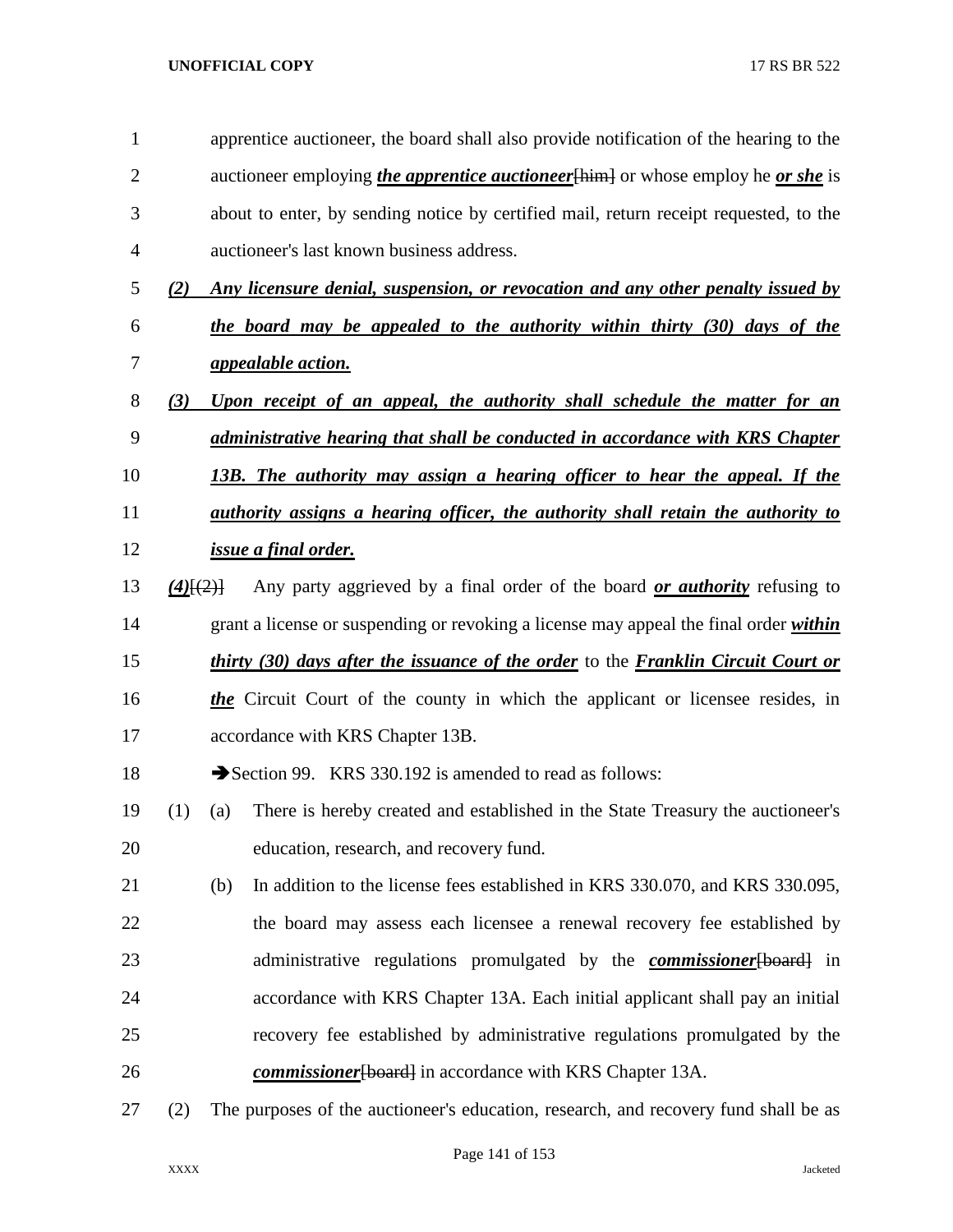- follows:
- (a) When a licensee has been duly found guilty of violating one (1) or more of the provisions of this chapter, or one (1) or more of the administrative regulations duly promulgated by the *commissioner*[board], and upon the conclusion of a final order entered by the board*, by the authority,* or by the courts, if appealed, the board is authorized to pay to the aggrieved party an amount not to exceed fifty thousand dollars (\$50,000) against any one (1) licensee, if the licensee has refused to pay the claim within twenty (20) days of entry of a final order and provided further that the amount or amounts of money in question are certain and liquidated.
- (b) The board shall maintain a minimum of two hundred fifty thousand dollars (\$250,000) for recovery and guaranty purposes. These funds may be invested and reinvested in the same manner as funds of the State Employees' Retirement System and the interest from said investments shall be deposited to the credit of the research and recovery fund, or, in the discretion of the board, to the agency fund account as set out in KRS 330.050(6). Sufficient liquidity, however, shall be maintained so that money is available to satisfy all claims which may be processed through the board by means of administrative hearing as outlined in this chapter.
- (c) The board may use funds in excess of two hundred fifty thousand dollars (\$250,000), whether from the auctioneer's education, research, and recovery fund fees or accrued interest thereon, for any of the following purposes:
- 1. To advance education and research in the auction field for the benefit of those seeking an auctioneer license, those licensed under the provisions of this chapter*,* and to improve and make more efficient the auction industry;
- 

2. To underwrite educational seminars, caravans, and other forms of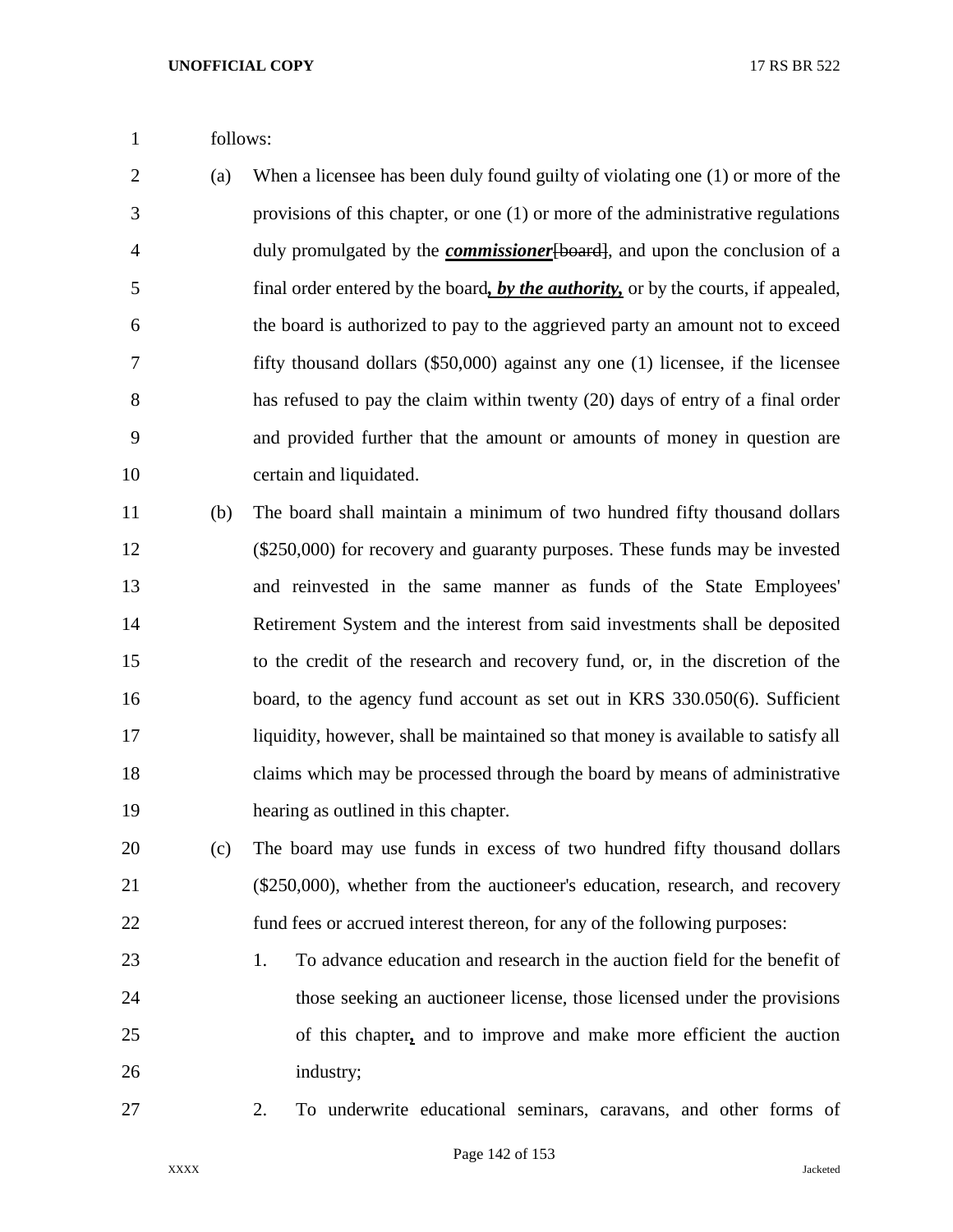| 1              |     |     |    | educational projects for the general benefit of licensees;                          |
|----------------|-----|-----|----|-------------------------------------------------------------------------------------|
| $\overline{2}$ |     |     | 3. | To establish an auction chair or courses at Kentucky state institutions of          |
| 3              |     |     |    | higher learning for the purpose of making college or university level               |
| $\overline{4}$ |     |     |    | courses available to licensees and the general public;                              |
| 5              |     |     | 4. | To contract for a particular research project in the auction field for the          |
| 6              |     |     |    | Commonwealth of Kentucky;                                                           |
| 7              |     |     | 5. | To sponsor, contract for, and to underwrite all other educational and               |
| 8              |     |     |    | research projects that contribute to the advancement of the auction field           |
| 9              |     |     |    | in Kentucky;                                                                        |
| 10             |     |     | 6. | To cooperate with associations of auctioneers and any other groups for              |
| 11             |     |     |    | the enlightenment and advancement of Kentucky licensees;                            |
| 12             |     |     | 7. | To increase the level of the auctioneer's education, research, and                  |
| 13             |     |     |    | recovery fund above two hundred fifty thousand dollars (\$250,000); and             |
| 14             |     |     | 8. | To augment the regular trust and agency account of the board for                    |
| 15             |     |     |    | purposes of addressing cash flow shortfalls, budget deficits, and for               |
| 16             |     |     |    | reimbursement of personnel, administrative, operational, and capital                |
| 17             |     |     |    | expenses incurred by the trust and agency account pursuant to the                   |
| 18             |     |     |    | purposes of the education, research, and recovery fund as provided in               |
| 19             |     |     |    | this section, an amount not to exceed two hundred fifty thousand dollars            |
| 20             |     |     |    | (\$250,000) annually.                                                               |
| 21             |     | (d) |    | Within one hundred twenty (120) days after the end of each fiscal year, the         |
| 22             |     |     |    | board shall make public, through its Web site or other public media, a              |
| 23             |     |     |    | statement of income and expenses of the auctioneer's education, research, and       |
| 24             |     |     |    | recovery fund, the details of which are in accordance with state financial          |
| 25             |     |     |    | reporting requirements.                                                             |
| 26             | (3) | (a) |    | If a licensee is found guilty of one $(1)$ or more provisions of this chapter or of |
| 27             |     |     |    | violating one (1) or more of the administrative regulations of the                  |

Page 143 of 153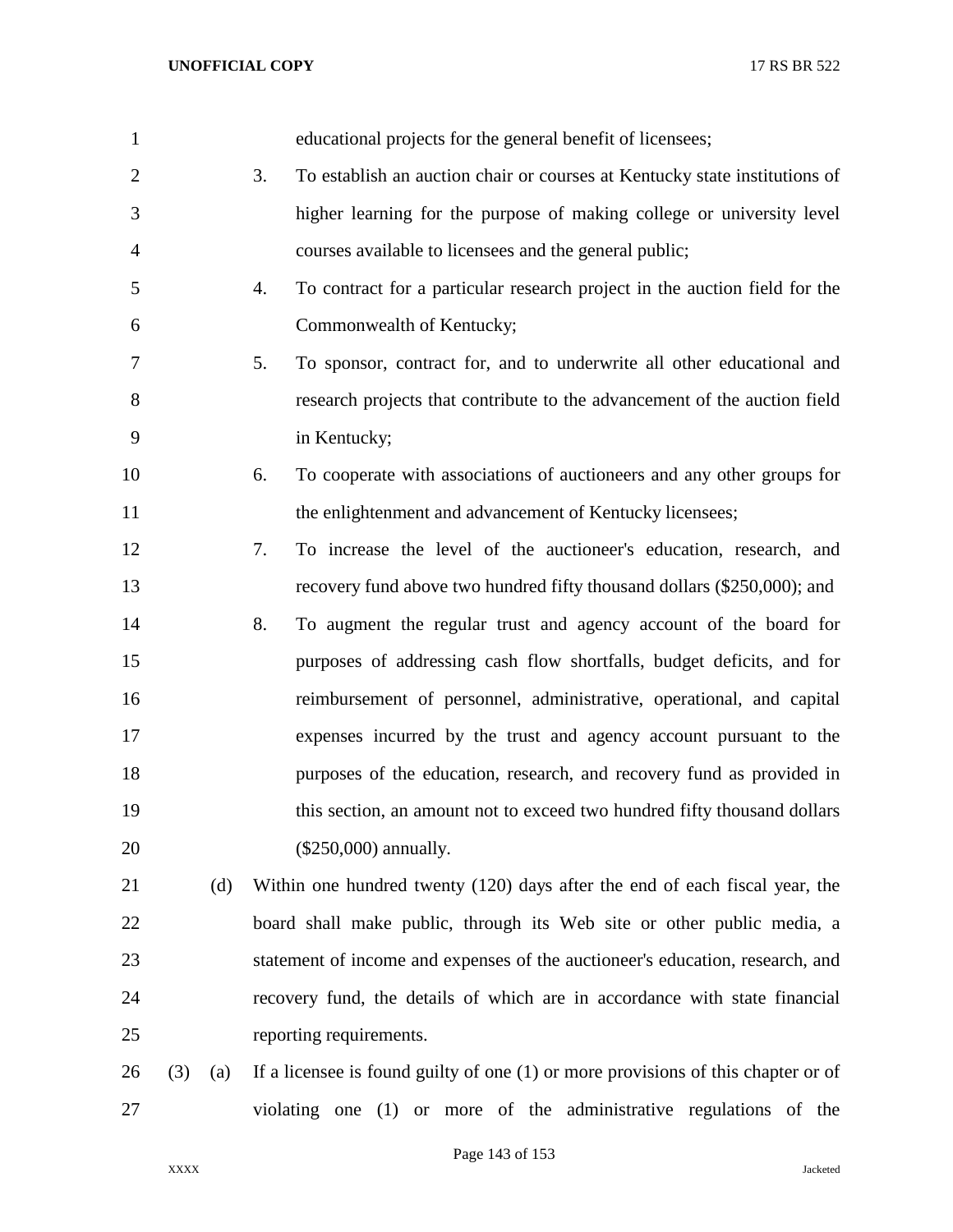*commissioner* [board], and if the amount of the money lost by the aggrieved party or parties is in dispute or cannot be determined accurately, then the amount of damages shall be determined by the Circuit Court in the county where the alleged violation took place, provided that the board *or the authority* has previously determined that a violation of the license laws or of the administrative regulations has occurred and a final order has been entered. (b) If an order has been entered and the license rights of the licensee have been

 finally adjudicated, then the local Circuit Court shall determine the monetary 9 damages due from the state afore said violation or violations *described in this subsection*.

 (c) When a final order has been entered by the Circuit Court, Court of Appeals, or Supreme Court, and upon certification to the board, the aggrieved party or parties shall be paid an amount not to exceed fifty thousand dollars (\$50,000) 14 by the board, and the license held by the licensee against whom the claim was made by the aggrieved party shall be suspended at least until the licensee has reimbursed the auctioneer's education, research, and recovery fund for all amounts paid to the aggrieved party due to the violation of the licensee.

 (d) When, upon the final order of the court, the board has paid from the auctioneer's education, research, and recovery fund any sum to the aggrieved party, the board shall be subrogated to all of the rights of the aggrieved party to the extent of the payment and the aggrieved party shall, to the extent of the payment, assign his *or her* right, title, and interest in the judgment to the board.

 (e) All claims for monetary damages or relief from the auctioneer's education, research, and recovery fund shall be made in writing and submitted to the 26 board within twelve (12) months of the act of the auctioneer giving rise to the loss. Failure to file a claim within the twelve (12) month period shall bar the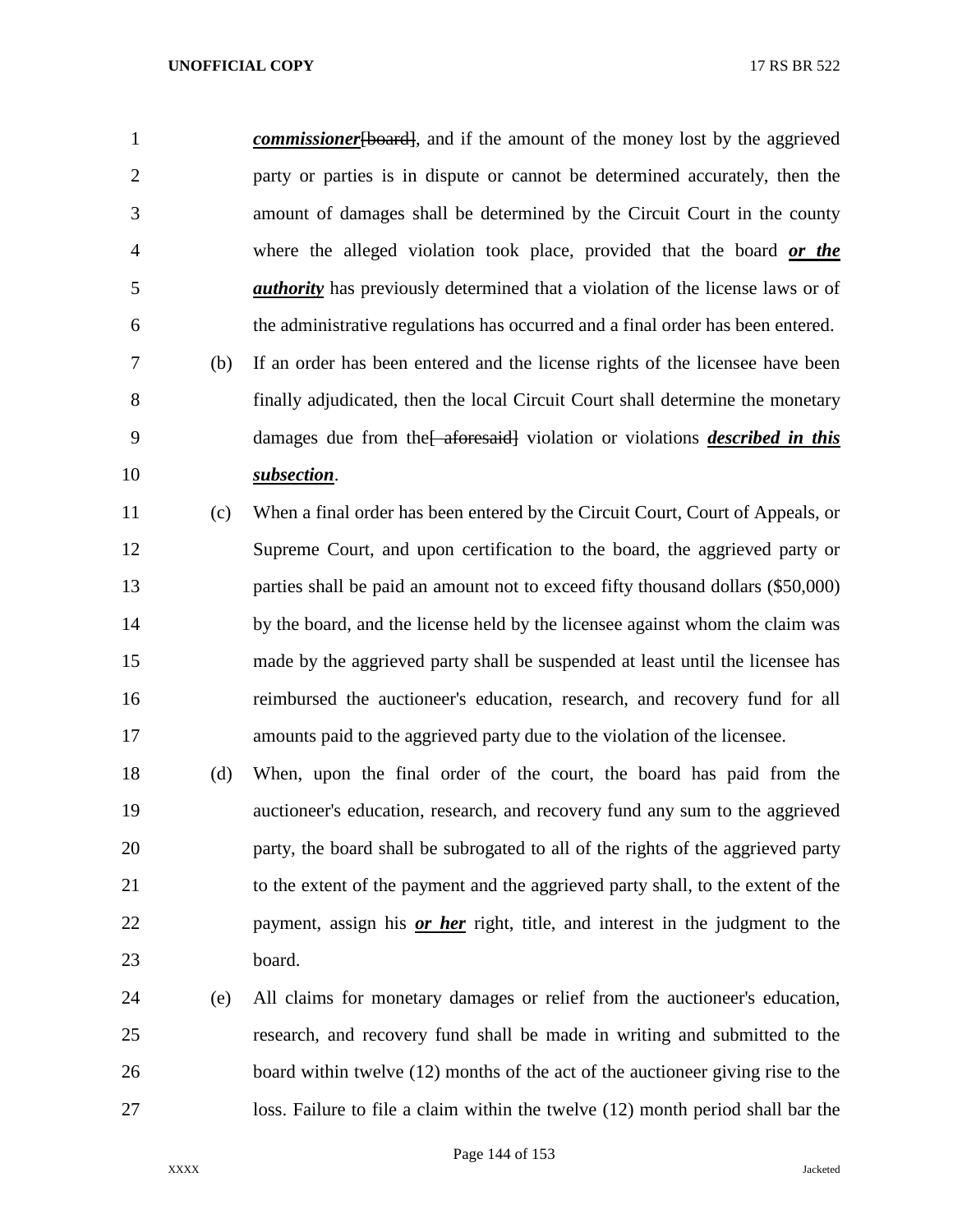- claim. Additional evidence shall be submitted by the claimant if required by 2 the board.
- (f) Notwithstanding any other provisions of this chapter, no unreimbursed amount greater than fifty thousand dollars (\$50,000) shall be paid by the board on account of any one (1) licensee, no matter over how long a time, or for how 6 many claims, and no matter what the number of claimants bet or the size of *the*[such] claims, individually or in the aggregate. Should the licensee reimburse the fund for all amounts paid, then future claims timely filed with the board concerning different matters may be received pursuant to this section.
- (g) No claims shall be approved under this section for amounts which, in the aggregate, exceed the maximum payable on account of any one (1) licensee in effect at the time of the act or acts of the licensee giving rise to the claims, except to the extent of said maximum. Statutory increases in the maximum set out in this section do not apply retroactively.
- (4) All categories of licensees under this chapter are covered under the provisions of 17 this section for the benefit and protection of the public.
- (5) This section is not intended to substitute for, circumvent, or duplicate other remedies existing at law or otherwise for claimants or potential claimants, but constitutes a last resort for aggrieved persons who would not, but for the provisions of this section, be able to recover their losses by any other means available. The board shall have full discretion to require that claimants exhaust all other remedies prior to proceeding under this section, including but not limited to the remedy of obtaining a judgment by all diligent and appropriate means.
- 25 Section 100. KRS 334.170 is amended to read as follows:

The *Department of Professional Licensing*[Office of Occupations and Professions] in

the Public Protection Cabinet shall provide administrative aid to the board to assist it in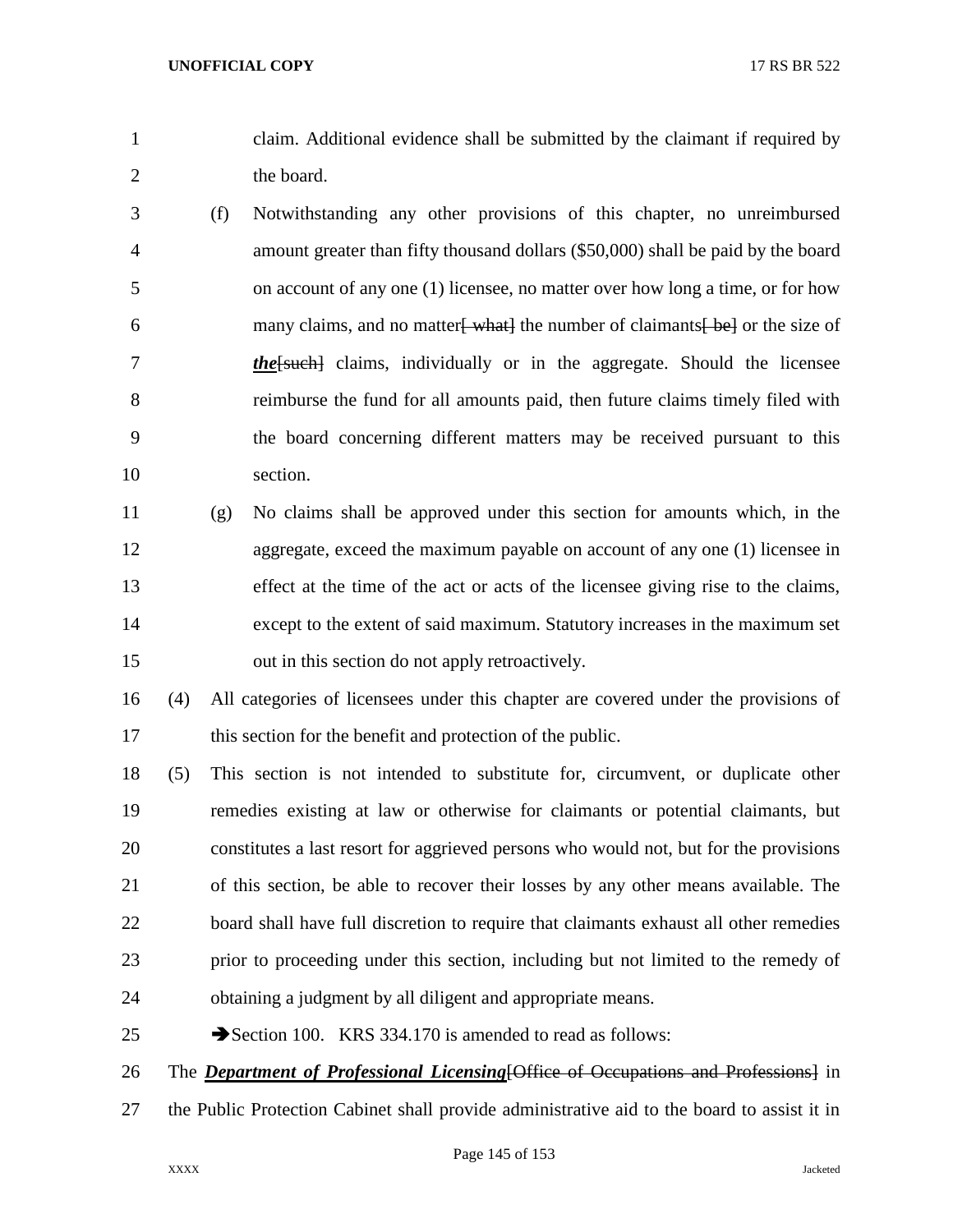the discharge of its duties.

2 Section 101. KRS 344.385 is amended to read as follows:

- (1) Where a real estate broker or a real estate salesman has failed to comply with an order issued by the commission or has been found to have committed an unfair housing practice in violation of KRS 344.380, the commission shall notify in writing the *Board of* Real Estate *Professionals*[Commission] of the Commonwealth of Kentucky of the failure to comply or violation.
- (2) In the case of an order with respect to a discriminatory housing practice that occurred in the course of a business subject to licensing or regulation by a state or federal government agency, the commission shall, not later than thirty (30) days after the date of the issuance of the order, or if the order is judicially reviewed, 12 thirty (30) days after the order is in substance affirmed upon review:
- (a) Send copies of the finding of fact, conclusions of law, and the order to that governmental agency; and
- (b) Recommend to that governmental agency appropriate disciplinary action, including, where appropriate, the suspension or revocation of the license of 17 the respondent.
- 18 Section 102. KRS 433.900 is amended to read as follows:
- As used in KRS 433.900 to 433.906, unless the context otherwise requires:

 (1) "Applicant" means a secondary metals recycler seeking an application for a certificate of registration with the *Department of Professional Licensing*[Office of Occupations and Professions] of the Public Protection Cabinet, as provided in KRS 433.902. If the secondary metals recycler is owned by a corporation, limited liability company, partnership, limited partnership, incorporated association, or any other entity organized for the purpose of engaging in business as a secondary metals recycler, "applicant" means the officers of these entities;

(2) "Ferrous metals" means any metal containing significant quantities of iron or steel;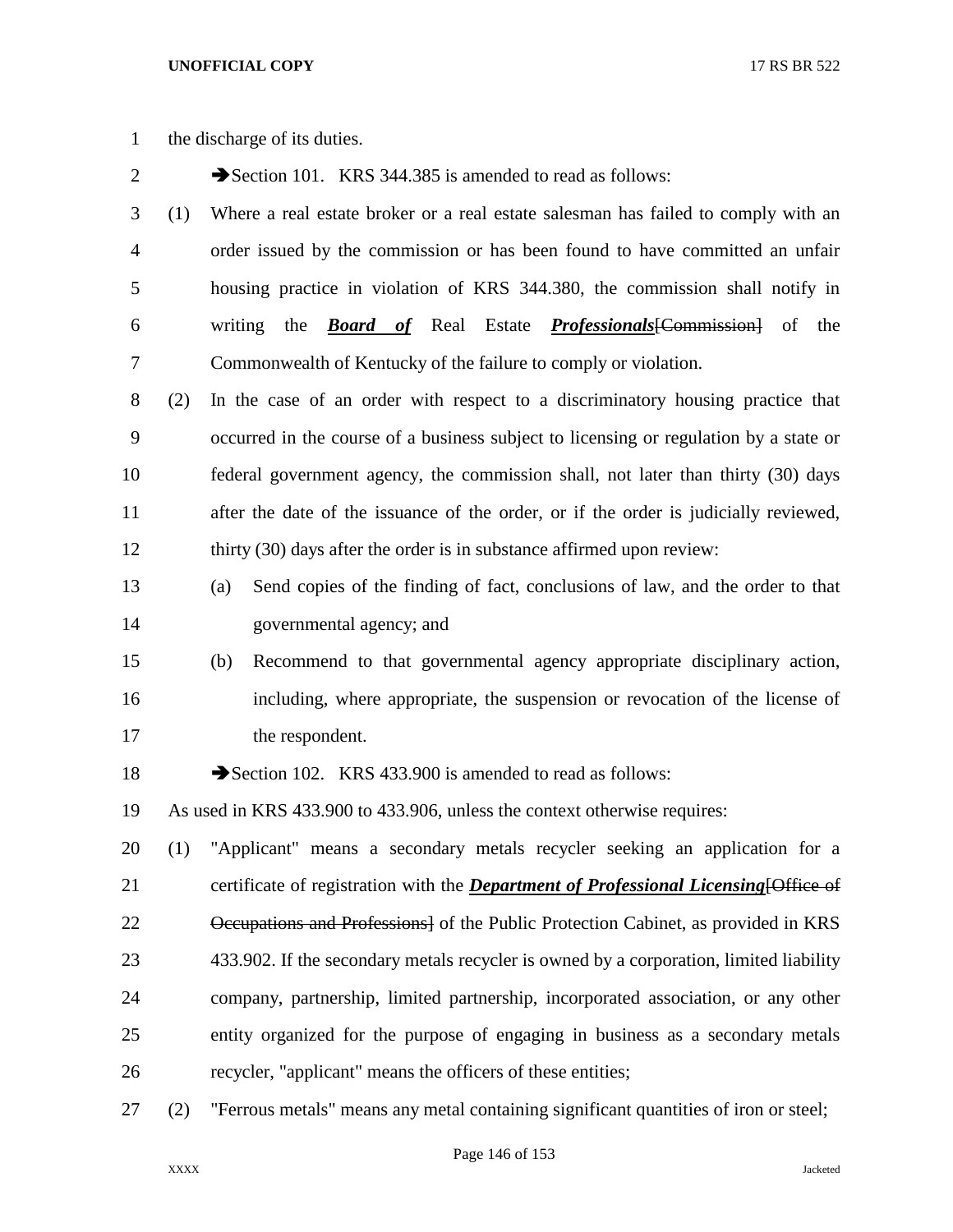## **UNOFFICIAL COPY** 17 RS BR 522

| $\mathbf{1}$   | (3) |                                                                              | "Nonferrous metals" means metal not containing significant quantities of iron,        |  |
|----------------|-----|------------------------------------------------------------------------------|---------------------------------------------------------------------------------------|--|
| $\overline{2}$ |     |                                                                              | including but not limited to copper, brass, aluminum, bronze, lead, zinc, nickel, and |  |
| 3              |     |                                                                              | alloys thereof;                                                                       |  |
| 4              | (4) |                                                                              | "Name-based background check" means a statewide search of the centralized             |  |
| 5              |     |                                                                              | criminal history record information system by the Department of Kentucky State        |  |
| 6              |     | Police, utilizing the name, date of birth, and Social Security number of the |                                                                                       |  |
| 7              |     | applicant;                                                                   |                                                                                       |  |
| $8\,$          | (5) | "Restricted metals" means any of the following metal items:                  |                                                                                       |  |
| 9              |     | (a)                                                                          | Manhole covers;                                                                       |  |
| 10             |     | (b)                                                                          | Electric light poles or other utility poles;                                          |  |
| 11             |     | (c)                                                                          | Guardrails;                                                                           |  |
| 12             |     | (d)                                                                          | Street signs, traffic signs, or traffic signals;                                      |  |
| 13             |     | (e)                                                                          | Whole road tiles;                                                                     |  |
| 14             |     | (f)                                                                          | Funeral markers or funeral vases;                                                     |  |
| 15             |     | (g)                                                                          | Railroad equipment, including but not limited to a tie plate, signal house,           |  |
| 16             |     |                                                                              | control box, switch plate, e-clip, or rail tie junction;                              |  |
| 17             |     | (h)                                                                          | Condensing or evaporating coils made from copper, aluminum, or aluminum-              |  |
| 18             |     |                                                                              | copper, including the tubing or rods from a heating or air conditioning unit          |  |
| 19             |     |                                                                              | that is not from a window air conditioning unit or automobile air conditioning        |  |
| 20             |     |                                                                              | unit;                                                                                 |  |
| 21             |     | (i)                                                                          | Stainless steel beer kegs;                                                            |  |
| 22             |     | (j)                                                                          | A catalytic converter or any nonferrous part of a catalytic converter unless          |  |
| 23             |     |                                                                              | purchased as part of a vehicle; or                                                    |  |
| 24             |     | (k)                                                                          | Storm drain covers; and                                                               |  |
| 25             | (6) | (a)                                                                          | "Secondary metals recycler" means:                                                    |  |
| 26             |     |                                                                              | Any person who is engaged in the business of gathering or obtaining<br>1.             |  |
| 27             |     |                                                                              | ferrous or nonferrous metals that have served their original economic                 |  |

Page 147 of 153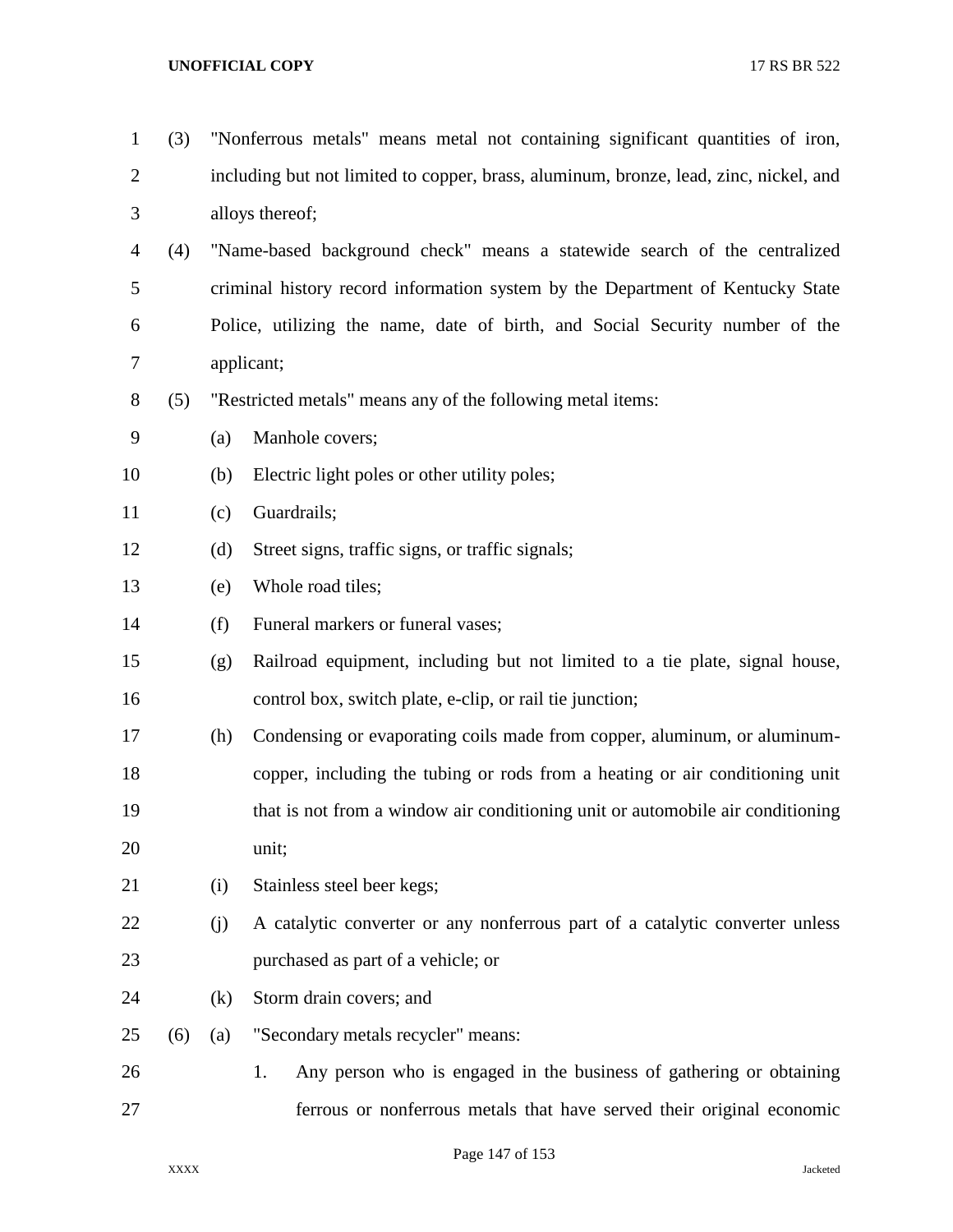purpose or is in the business of performing the manufacturing process by which ferrous metals or nonferrous metals are converted into raw material products consisting of prepared grades and having an existing or potential monetary value;

- 2. Any person who has facilities for performing the manufacturing process by which ferrous metals or nonferrous metals are converted into raw material products consisting of prepared grades and having an existing or potential monetary value, other than by the exclusive use of hand tools, by methods including but not limited to processing, sorting, cutting, classifying, cleaning, baling, wrapping, shredding, shearing, or changing the physical form or chemical content thereof; or
- 3. Any recycler, dealer in junk or metals, dealer in secondhand articles, vendor of bottles or rags, or collector of or dealer in articles found in ashes, garbage, or other refuse, whether a dealer, collector, or vendor operates an established place of business or an itinerant business.
- (b) "Secondary metals recycler" shall not include a municipal solid waste department or any entity which has been issued a municipal solid waste transporter license by the Kentucky Transportation Cabinet and which gathers or obtains ferrous or nonferrous metals in a vehicle registered in Kentucky to 20 transport solid waste.

21 Section 103. KRS 433.902 is amended to read as follows:

 (1) (a) Each secondary metals recycler shall submit to a name-based background check as provided in subsection (2) of this section and obtain a certificate of registration from the *Department of Professional Licensing*[Office of Occupations and Professions] of the Public Protection Cabinet within sixty (60) days of the effective date of administrative regulations promulgated pursuant to this section.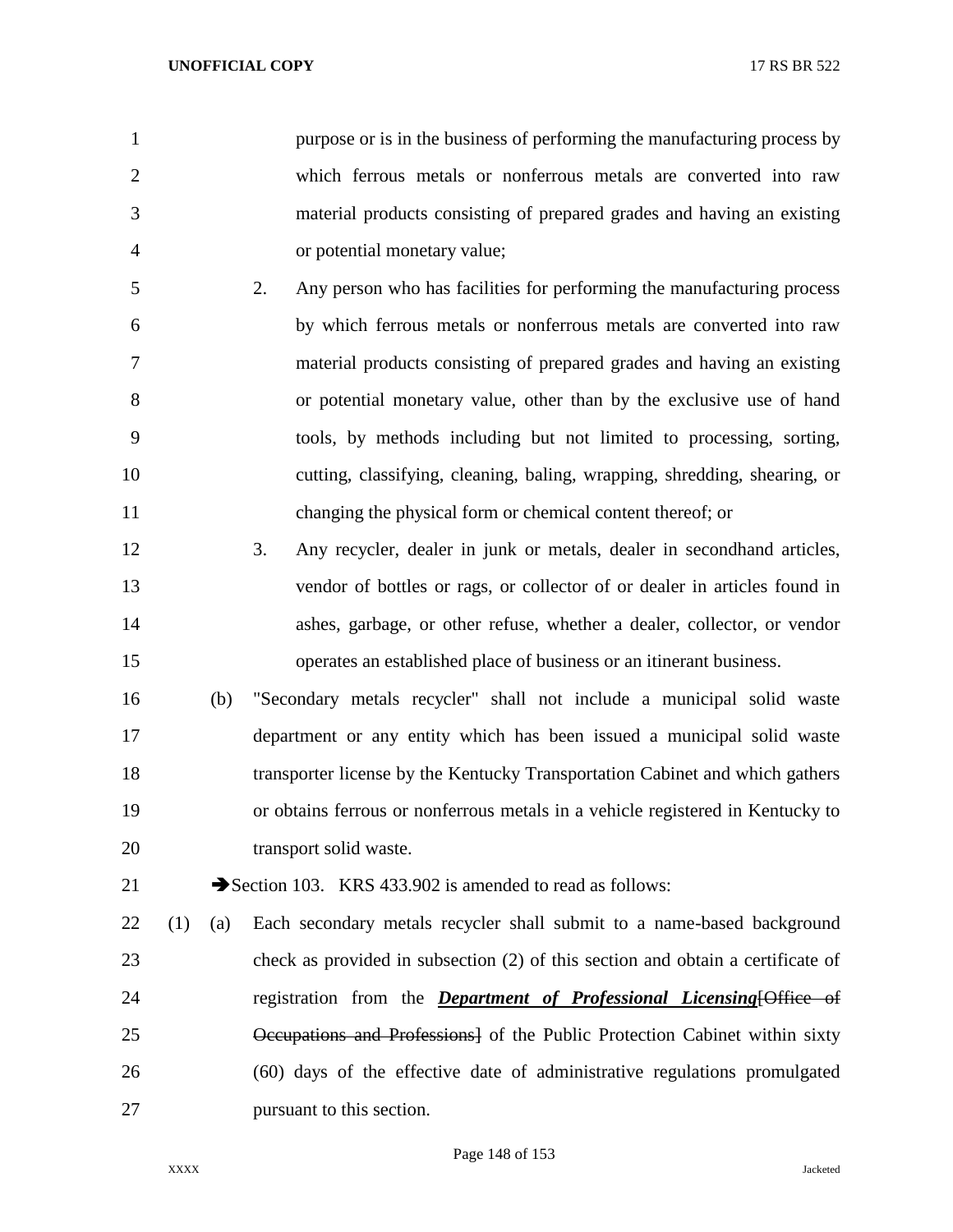(b) The application for certificate of registration shall be in a form and format determined by the *Department of Professional Licensing*[Office of Occupations and Professions] of the Public Protection Cabinet and shall contain at a minimum the following: 1. The name of the secondary metals recycling business; 2. The name or names of each applicant; 3. The address of each secondary metals recycling business owned by the applicant; and 4. Contact information for the purposes of KRS 433.906. (c) Any person listed on an application for a certificate of registration shall be at 11 least eighteen (18) years of age prior to the date that the application is submitted. (d) Any corporation, limited liability company, partnership, limited partnership, incorporated association, or any other entity engaged in business as, or organized for the purpose of engaging in business as, a secondary metals 16 recycler submitting an application *shall* [must] be organized and qualified to do business in the Commonwealth. (e) The *Department of Professional Licensing*[Office of Occupations and Professions] of the Public Protection Cabinet shall charge each applicant a reasonable fee established by administrative regulation equal to the actual administrative costs of processing an application for a certificate of registration. (f) If an applicant is the owner of more than one (1) secondary metals recycling location, the *Department of Professional Licensing*[Office of Occupations 25 and Professions of the Public Protection Cabinet shall charge a fee for each location that is no greater than the actual administrative costs of processing the application for certificate of registration. Upon approval of the application,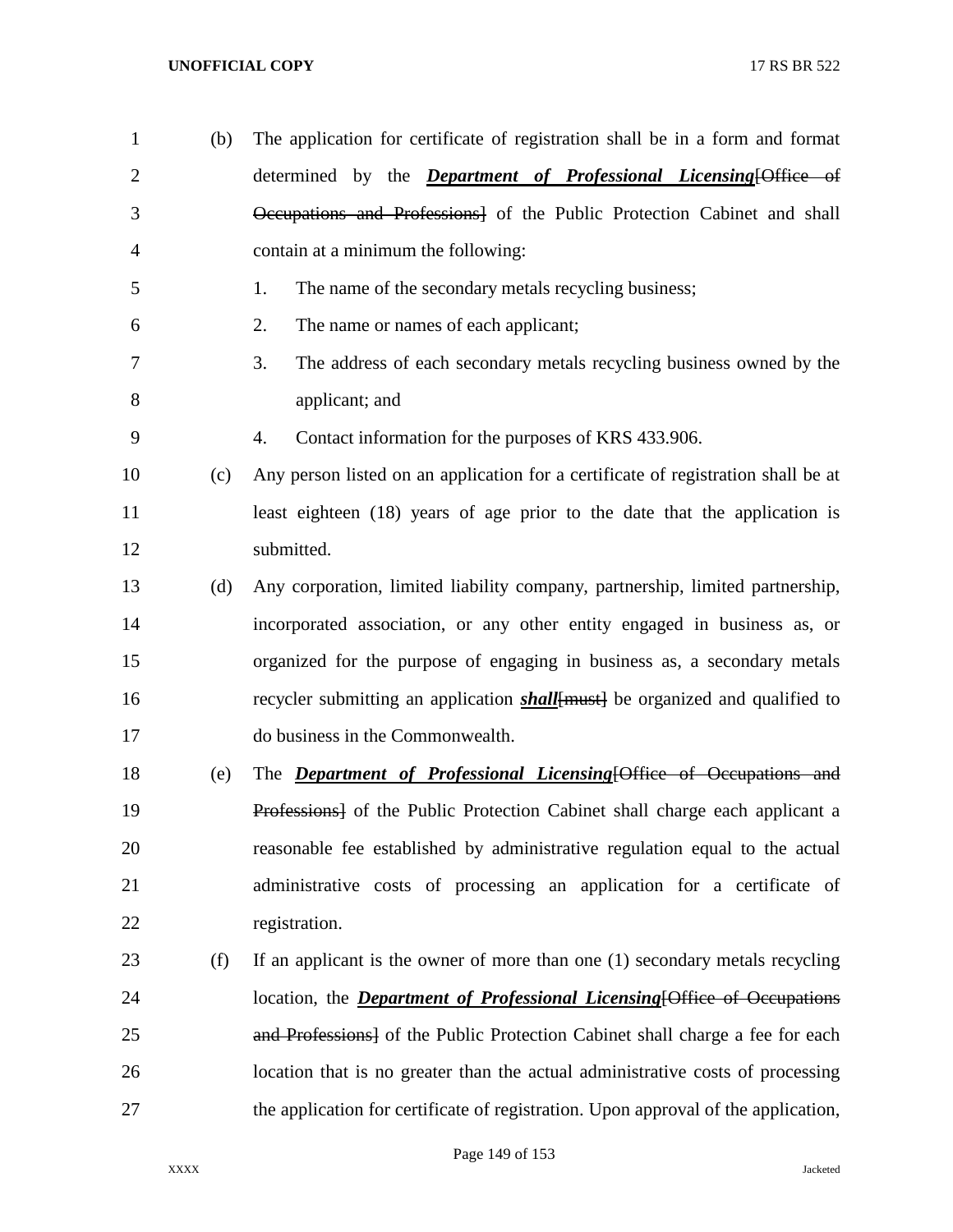registration for each location. (g) Each applicant that receives a certificate of registration from the *Department of Professional Licensing*[Office of Occupations and Professions] of the Public Protection Cabinet as provided in this section shall be required to pay an annual renewal fee equal to the actual administrative costs of processing the renewal of the certificate for registration. (h) The list of secondary metals recyclers registered with the *Department of Professional Licensing* [Office of Occupations and Professions] of the Public Protection Cabinet as provided in this section shall be public information and available upon written request to the *Department of Professional Licensing* [Office of Occupations and Professions] of the Public Protection Cabinet. (2) (a) Prior to approval of the application, the *Department of Professional Licensing* [Office of Occupations and Professions] of the Public Protection Cabinet shall require a name-based background check on each applicant. (b) Each applicant shall provide written authorization to the Department of Kentucky State Police to perform a name-based background check and release the results to the *Department of Professional Licensing*[Office of Occupations and Professions] of the Public Protection Cabinet. (c) Any request for a name-based background check shall be on a form or through a process approved by the Department of Kentucky State Police, which may charge a fee to be paid by the applicant in an amount no greater than the actual cost of processing the request. (d) The *Department of Professional Licensing*[Office of Occupations and Professions] of the Public Protection Cabinet shall not issue a certificate of

the *Department of Professional Licensing*[Office of Occupations and

Professions] of the Public Protection Cabinet shall issue a certificate of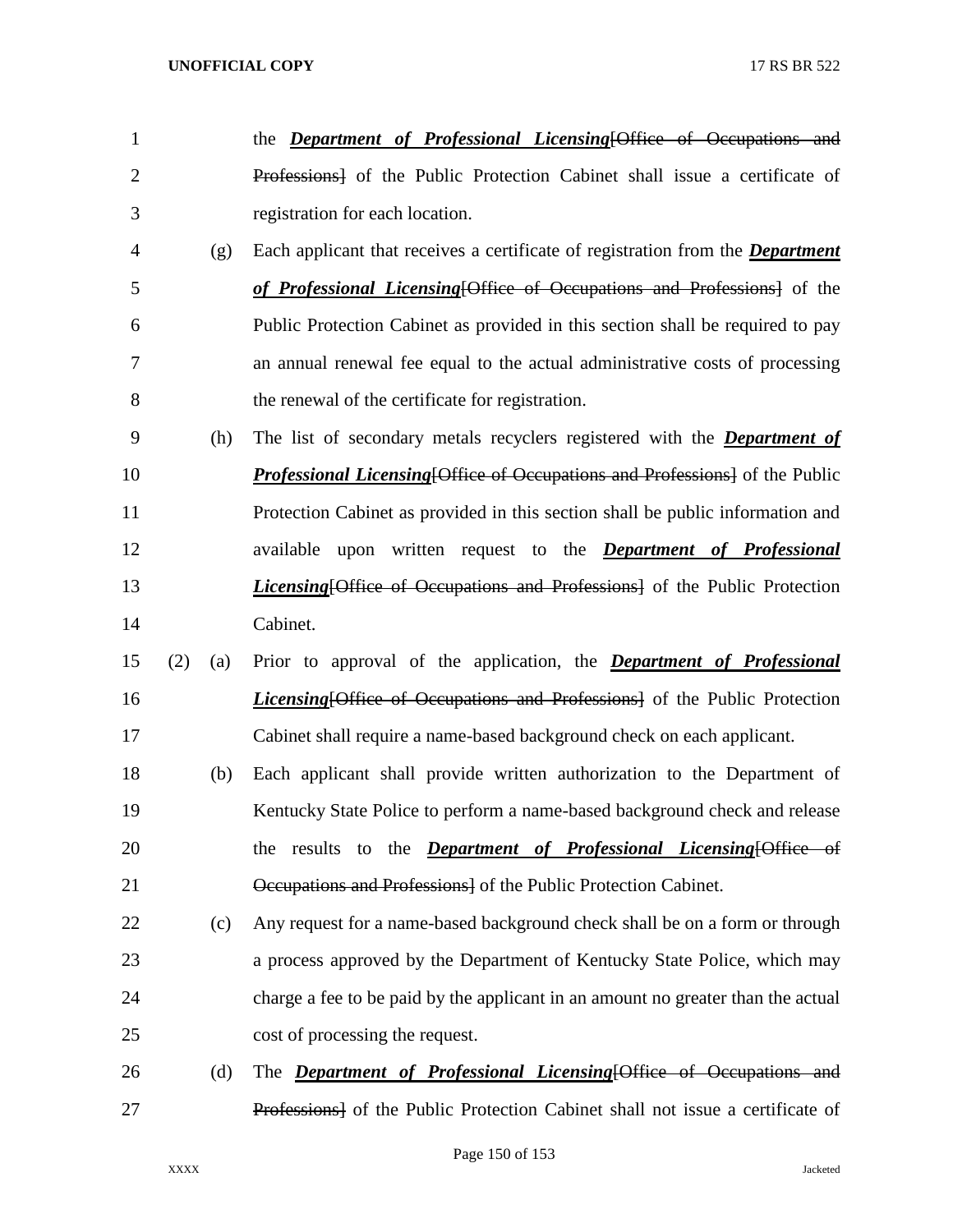registration to an applicant if the name-based background check results reveal that the applicant has been convicted of, or entered a plea of guilty, an Alford plea, or a plea of nolo contendere to, a felony involving theft, larceny, dealing in stolen property, receiving stolen property, burglary, embezzlement, or obtaining property by false pretenses, any felony drug offense, or knowingly and intentionally violating the laws of the Commonwealth relating to registration as a secondary metals recycler.

 (3) A secondary metals recycler's certificate of registration shall be conspicuously displayed at the location of the secondary metals recycler listed on the application for certificate of registration or at each location if the secondary metals recycler 11 owns more than one (1) business location.

- (4) The *Department of Professional Licensing*[Office of Occupations and Professions] of the Public Protection Cabinet shall promulgate administrative regulations in accordance with KRS Chapter 13A to implement the provisions of this section.
- (5) The *Department of Professional Licensing*[Office of Occupations and Professions] of the Public Protection Cabinet shall not be responsible for any disciplinary action against any secondary metals recycler seeking an application for certificate of registration.
- 19 Section 104. KRS 433.906 is amended to read as follows:
- (1) A secondary metals recycler shall maintain at its place of business, or otherwise have immediate access to, an e-mail address, facsimile, or other equipment of similar function on which notifications of stolen restricted metals, ferrous metals, and nonferrous metals may be expeditiously received from law enforcement officials or electronic metal theft notification systems.
- (2) The equipment shall be operable at all times during the secondary metal recycler's customary business hours. The secondary metals recycler shall notify the *Department of Professional Licensing*[Office of Occupations and Professions] of

Page 151 of 153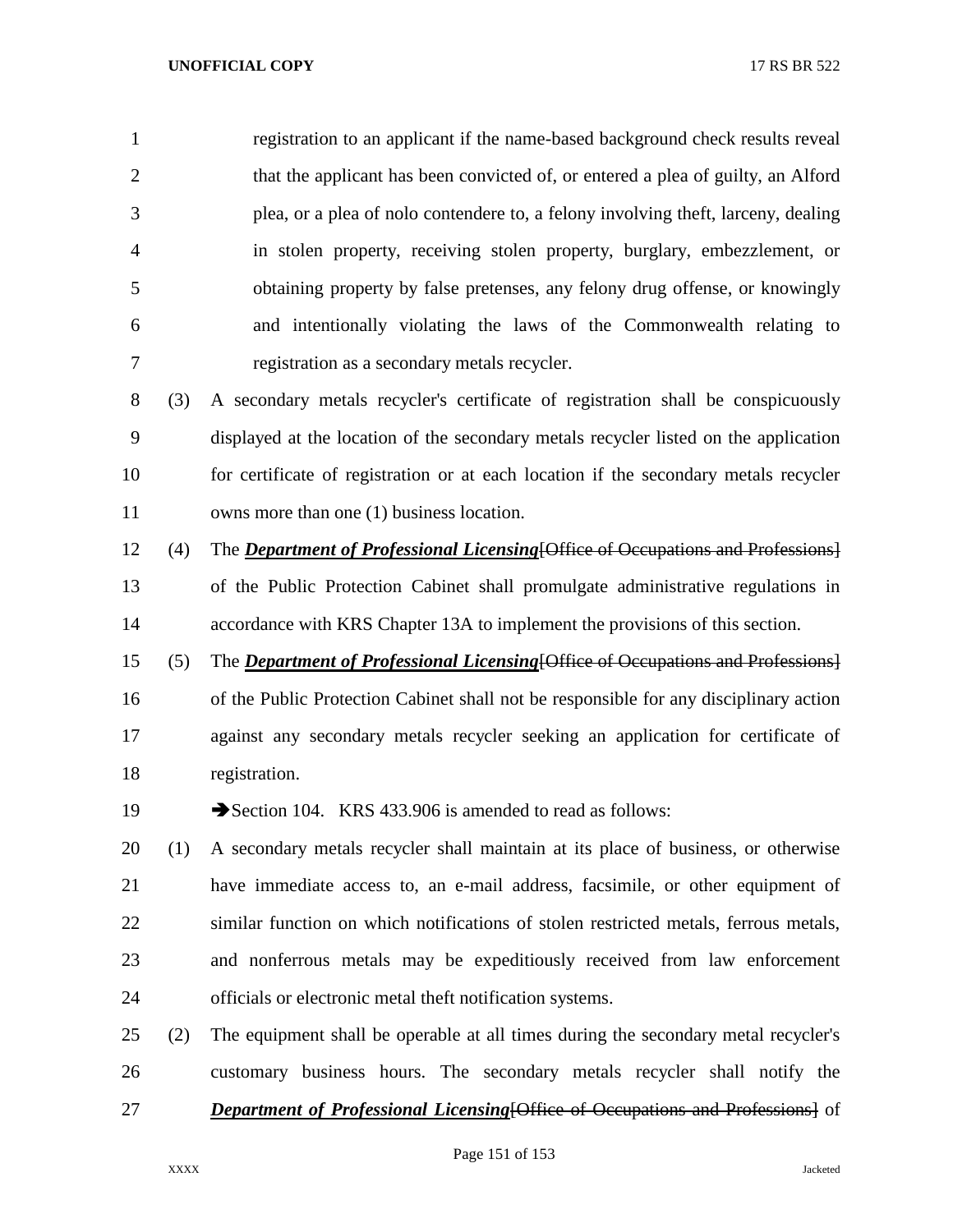## **UNOFFICIAL COPY** 17 RS BR 522

| $\mathbf{1}$   | the Public Protection Cabinet within two (2) days of any change to the contact           |
|----------------|------------------------------------------------------------------------------------------|
| $\overline{2}$ | information used for the purposes of this section.                                       |
| 3              | Section 105. The following KRS sections are repealed:                                    |
| 4              | 324.2811 Automatic removal of member from commission.                                    |
| 5              | 324.282 Election of chairperson -- Rules and regulations.                                |
| 6              | 324.283 Compensation of commission members.                                              |
| 7              | 324.284 Employees -- Office -- Equipment and supplies.                                   |
| 8              | 324A.025 Officers of board -- Meetings -- Compensation.                                  |
| 9              | 324A.060 Executive director -- Qualifications.                                           |
| 10             | Section 106. Of the initial three appointments made to each of the Board of              |
| 11             | Real Estate Professionals, Board of Appraisers, Board of Auctioneers, and Board of       |
| 12             | Home Inspectors under Executive Order 2016-859, for each board one board member's        |
| 13             | term shall expire on October 31, 2017, one board member's term shall expire on October   |
| 14             | 31, 2018, and one board member's term shall expire on October 31, 2019. The person       |
|                |                                                                                          |
| 15             | appointed as chair of each of the real property boards in Executive Order 2016-859 shall |
| 16             | remain chair for one full year after the date of appointment. The two additional         |
| 17             | appointments to each board required by Sections 22, 58, 74, and 94 of this Act shall be  |
| 18             | made to complete the five board member requirement for each board, rather than replace   |

20 Section 107. Any member of the Board of Real Estate Professionals, Board of Appraisers, Board of Auctioneers, or Board of Home Inspectors, as those boards existed and were named on November 30, 2016, may continue to serve the board as a nonvoting ex officio member until that member's term expires. Upon expiration of a nonvoting ex officio member's term, the position shall lapse and the number of nonvoting ex officio members shall be reduced accordingly. Nonvoting ex officio members shall be compensated no more than one hundred dollars (\$100) per day for official business, subject to an annual maximum of two thousand dollars (\$2,000). Nonvoting ex officio

the initial appointments made under Executive Order 2016-859.